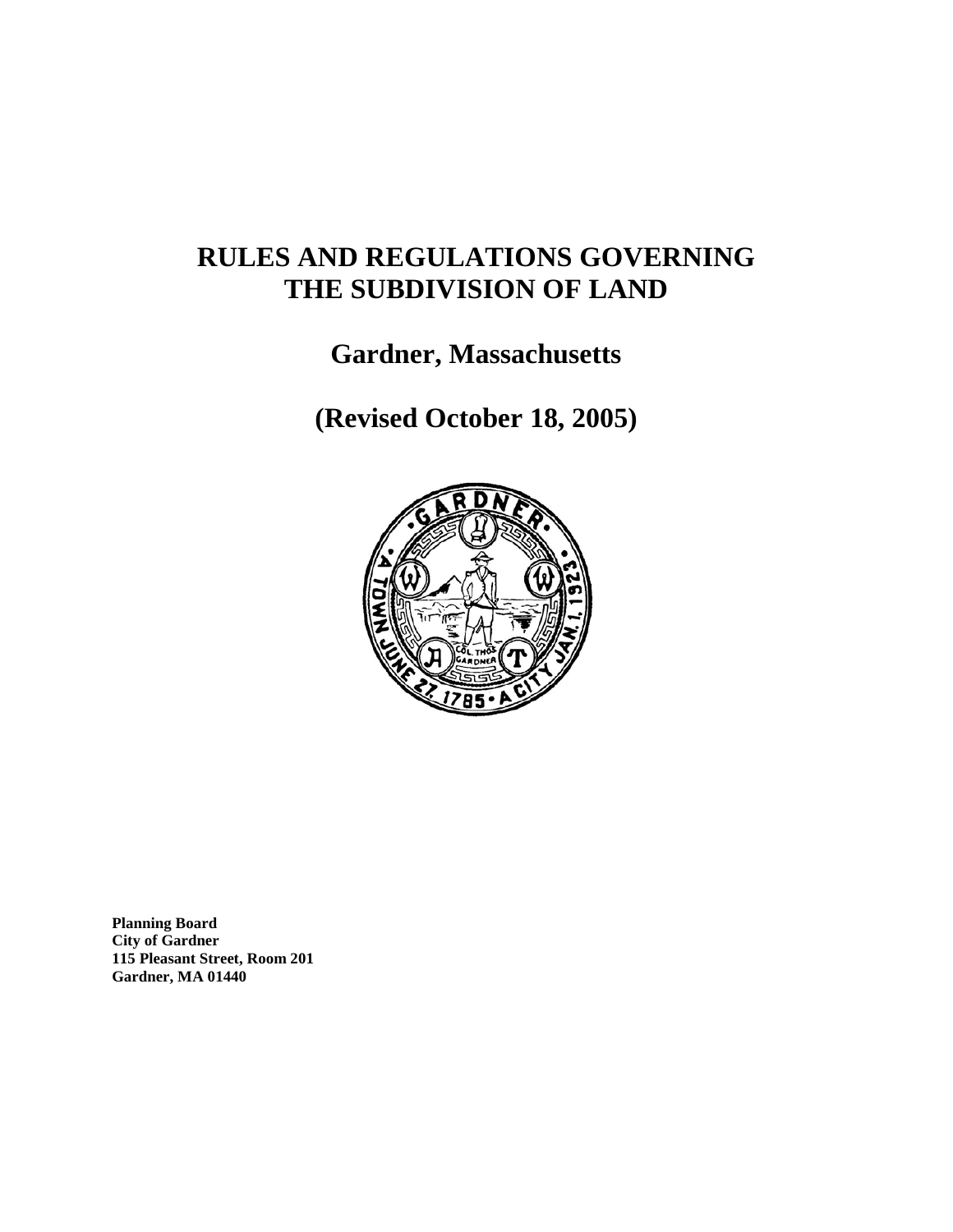# **TABLE OF CONTENTS**

| PURPOSE                                                                                                                                                                                                                        | $\boldsymbol{4}$ |
|--------------------------------------------------------------------------------------------------------------------------------------------------------------------------------------------------------------------------------|------------------|
|                                                                                                                                                                                                                                |                  |
|                                                                                                                                                                                                                                |                  |
|                                                                                                                                                                                                                                |                  |
| 3.0 Subdivision 10 10                                                                                                                                                                                                          |                  |
|                                                                                                                                                                                                                                |                  |
|                                                                                                                                                                                                                                |                  |
|                                                                                                                                                                                                                                |                  |
|                                                                                                                                                                                                                                |                  |
| 3.5 Dwelling Limitation 11                                                                                                                                                                                                     |                  |
|                                                                                                                                                                                                                                |                  |
| 3.7 Submission Deadlines 11                                                                                                                                                                                                    |                  |
| 3.8 Submission Fees 12                                                                                                                                                                                                         |                  |
|                                                                                                                                                                                                                                |                  |
|                                                                                                                                                                                                                                |                  |
|                                                                                                                                                                                                                                |                  |
| SECTION 4: PLAN BELIEVED NOT TO REQUIRE APPROVAL _______________________14                                                                                                                                                     |                  |
| 4.0 Submission Requirements 14                                                                                                                                                                                                 |                  |
| 4.1 Contents 14                                                                                                                                                                                                                |                  |
|                                                                                                                                                                                                                                |                  |
| SECTION 5: PROCEDURE FOR THE SUBMISSION AND APPROVAL OF<br>SUBDIVISION PLANS 16                                                                                                                                                |                  |
| 5.0 Pre-Submission Review 16 and 200 million and 200 million and 200 million and 200 million and 200 million and 200 million and 200 million and 200 million and 200 million and 200 million and 200 million and 200 million a |                  |
|                                                                                                                                                                                                                                |                  |
| 5.2 Preliminary Plan 17                                                                                                                                                                                                        |                  |
| 5.3 Definitive Plan 19                                                                                                                                                                                                         |                  |
|                                                                                                                                                                                                                                |                  |
| 6.0 Basic Requirements 34                                                                                                                                                                                                      |                  |
| $6.1 \text{ Streets}$ $34$                                                                                                                                                                                                     |                  |
|                                                                                                                                                                                                                                |                  |
| 6.3 Responsibility for Adequate Drainage 1737                                                                                                                                                                                  |                  |
|                                                                                                                                                                                                                                |                  |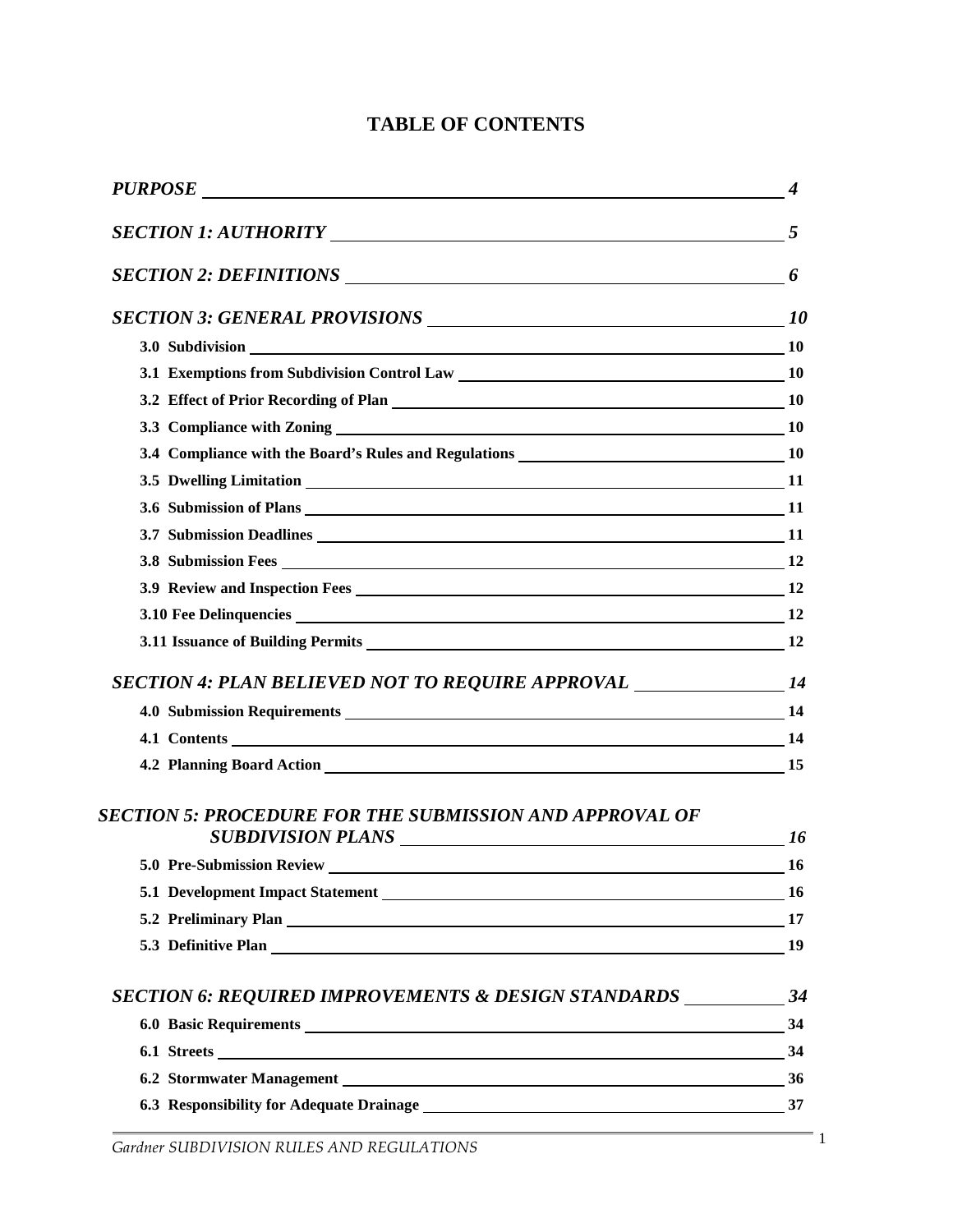| 6.6 Sanitary Sewers 39                                                                                                                                                                                                         |    |
|--------------------------------------------------------------------------------------------------------------------------------------------------------------------------------------------------------------------------------|----|
| 6.7 Water 39                                                                                                                                                                                                                   |    |
| 6.8 Utilities 39                                                                                                                                                                                                               |    |
|                                                                                                                                                                                                                                |    |
| 6.10 Curb Cuts, Crosswalks and Handicapped Ramps ________________________________ 41                                                                                                                                           |    |
|                                                                                                                                                                                                                                |    |
| 6.12 Driveways 41                                                                                                                                                                                                              |    |
| 6.13 Fire Protection 2012 12:00 12:00 12:00 12:00 12:00 12:00 12:00 12:00 12:00 12:00 12:00 12:00 12:00 12:00 1                                                                                                                |    |
|                                                                                                                                                                                                                                |    |
|                                                                                                                                                                                                                                |    |
| 6.16 Grading of Slopes 44                                                                                                                                                                                                      |    |
| 6.17 Retaining Walls 2014 2022 2023 2024 2022 2023 2024 2022 2024 2022 2024 2022 2024 2022 2024 2022 2023 2024                                                                                                                 |    |
| 6.18 Flood Hazard Avoidance 144                                                                                                                                                                                                |    |
| 6.19 Easements 45                                                                                                                                                                                                              |    |
| 6.20 Open Space 45                                                                                                                                                                                                             |    |
| 6.21 Protection of Natural Features 2008 2012 12:00 12:00 12:00 12:00 12:00 12:00 12:00 12:00 12:00 12:00 12:00 12:00 12:00 12:00 12:00 12:00 12:00 12:00 12:00 12:00 12:00 12:00 12:00 12:00 12:00 12:00 12:00 12:00 12:00 12 |    |
|                                                                                                                                                                                                                                |    |
| 6.23 Industrial Subdivision 2008 23 Industrial Subdivision 2008 23 Industrial Subdivision                                                                                                                                      |    |
|                                                                                                                                                                                                                                |    |
|                                                                                                                                                                                                                                |    |
| 7.0 Streets 47                                                                                                                                                                                                                 |    |
| 7.1 Traffic Control Devices 48                                                                                                                                                                                                 |    |
|                                                                                                                                                                                                                                |    |
|                                                                                                                                                                                                                                | 49 |
| $7.4$ Sewerage $\qquad \qquad$ 51                                                                                                                                                                                              |    |
| 7.5 Water 52                                                                                                                                                                                                                   |    |
|                                                                                                                                                                                                                                |    |
| 7.7 Sidewalks 56                                                                                                                                                                                                               |    |
| 7.8 Grass Strip 56                                                                                                                                                                                                             |    |
| 7.9 Guard Rails 57                                                                                                                                                                                                             |    |
| $7.10$ Bounds $\qquad \qquad$ 57                                                                                                                                                                                               |    |
|                                                                                                                                                                                                                                |    |
|                                                                                                                                                                                                                                | 58 |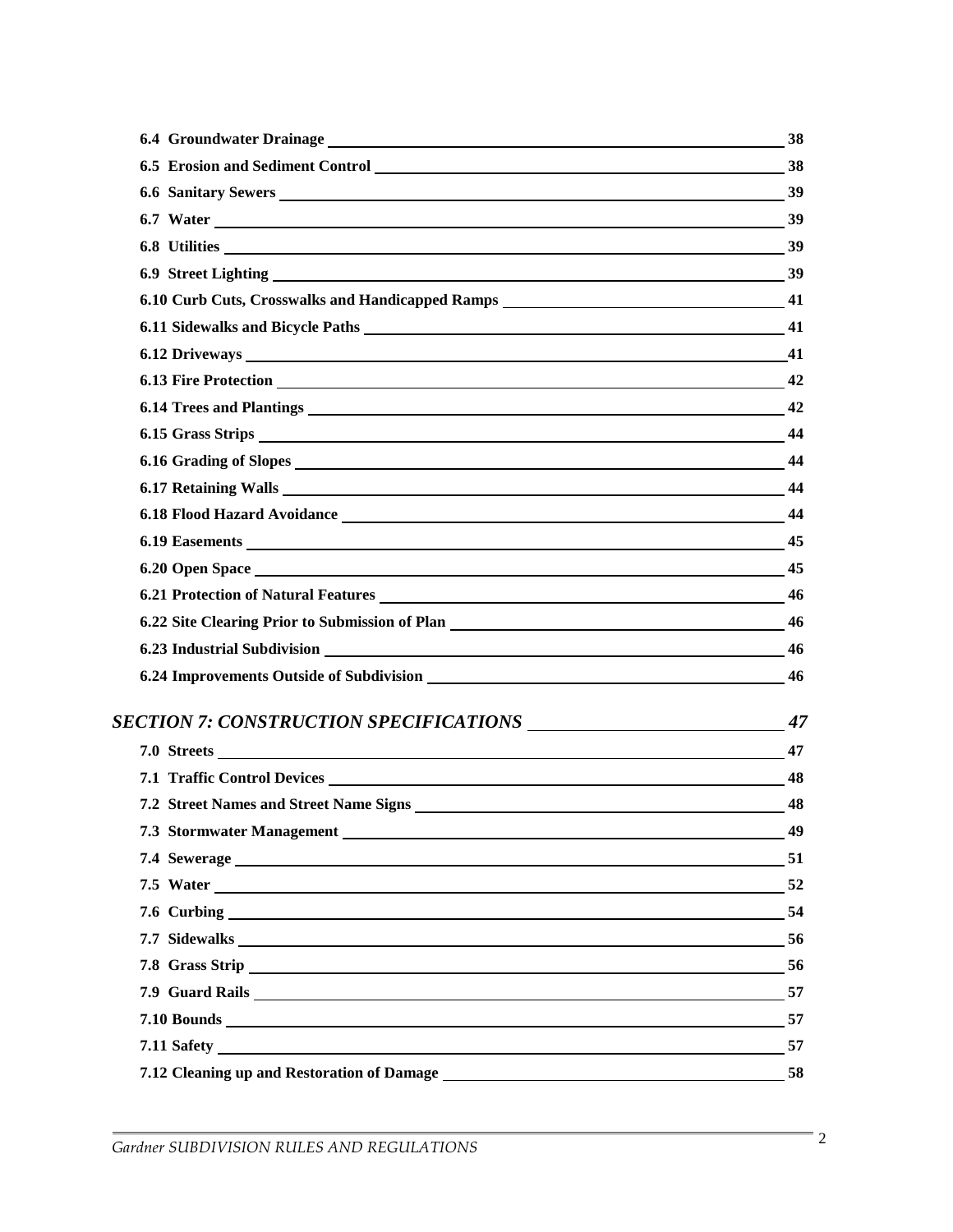| SECTION 8: ADMINISTRATION | 59 |
|---------------------------|----|
|                           | 59 |
| 8.1 Inspection            | 59 |
| 8.2 Separability          | 60 |
|                           | 60 |
| 8.4 Amendments            | 60 |

# *APPENDICES*

**Appendix A: Development Impact Statement**

**Appendix B: Forms**

**Appendix C: Fee Schedule (Appended but not a part of these RULES AND REGULATIONS)**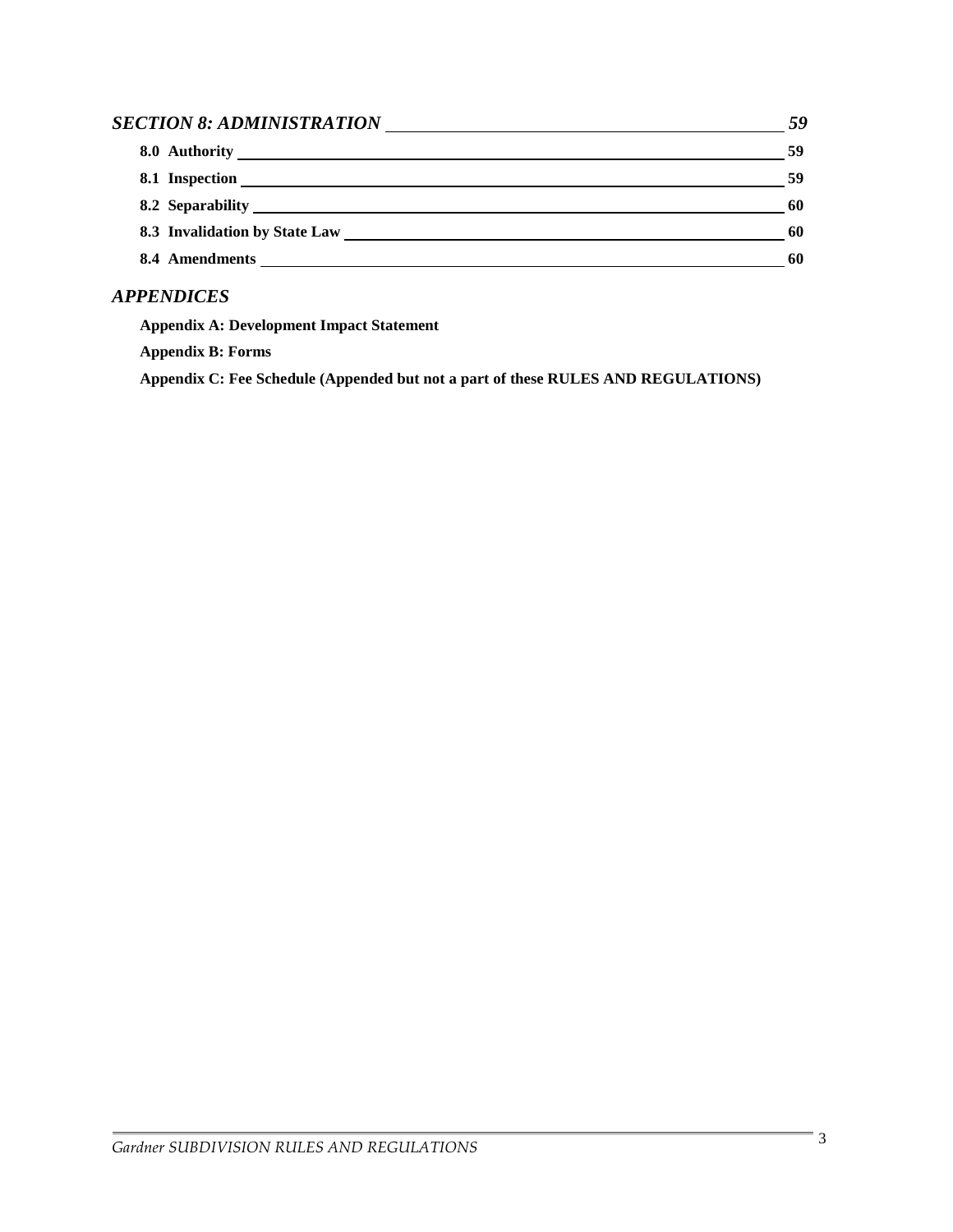# **RULES AND REGULATIONS GOVERNING THE SUBDIVISION OF LAND**

### **GARDNER, MASSACHUSETTS**

(Adopted under the SUBDIVISION CONTROL Law, Section 81-K to 81-GG inclusive, Chapter 41, of Massachusetts General Laws.)

#### **PURPOSE**

The SUBDIVISION CONTROL law has been enacted for the purpose of protecting the safety, convenience and welfare of the inhabitants of the cities and towns in which it is, or may hereafter be, put in effect by regulating the laying out and construction of ways in SUBDIVISIONS providing access to the several LOTS therein, but which have not become public ways, and ensuring sanitary conditions in SUBDIVISIONS and in proper cases parks and open areas. The powers of a planning BOARD and of a board of appeal under the SUBDIVISION CONTROL law shall be exercised with due regard for the provision of adequate access to all the LOTS in a SUBDIVISION by ways that will be safe and convenient for travel; for lessening congestion in such ways and in adjacent public ways; for reducing danger to life and limb in the operation of motor vehicles; for securing safety in the case of fire, flood, panic or other emergencies; for insuring compliance with the applicable zoning ordinances or by-laws; for securing adequate provisions for water sewerage, drainage, underground utility services, fire, police and other similar municipal equipment, and STREET lighting and other requirements where necessary in a SUBDIVISION; and for coordinating the ways in a SUBDIVISION with each other and with the public ways in the CITY or town in which it is located and with the ways in the neighboring SUBDIVISIONS. It is the intent of the SUBDIVISION CONTROL law that any SUBDIVISION plan filed with the planning BOARD shall receive the approval of such BOARD if said plan conforms to the recommendation of the board of health and to be the reasonable RULES AND REGULATIONS of the planning BOARD pertaining to SUBDIVISIONS of land; provided, however, that such BOARD may, when appropriate, waive, as provided for in section eighty-one R, such portions of the RULES AND REGULATIONS as is deemed advisable. (Section 81-M of Chapter 41, M.G.L.)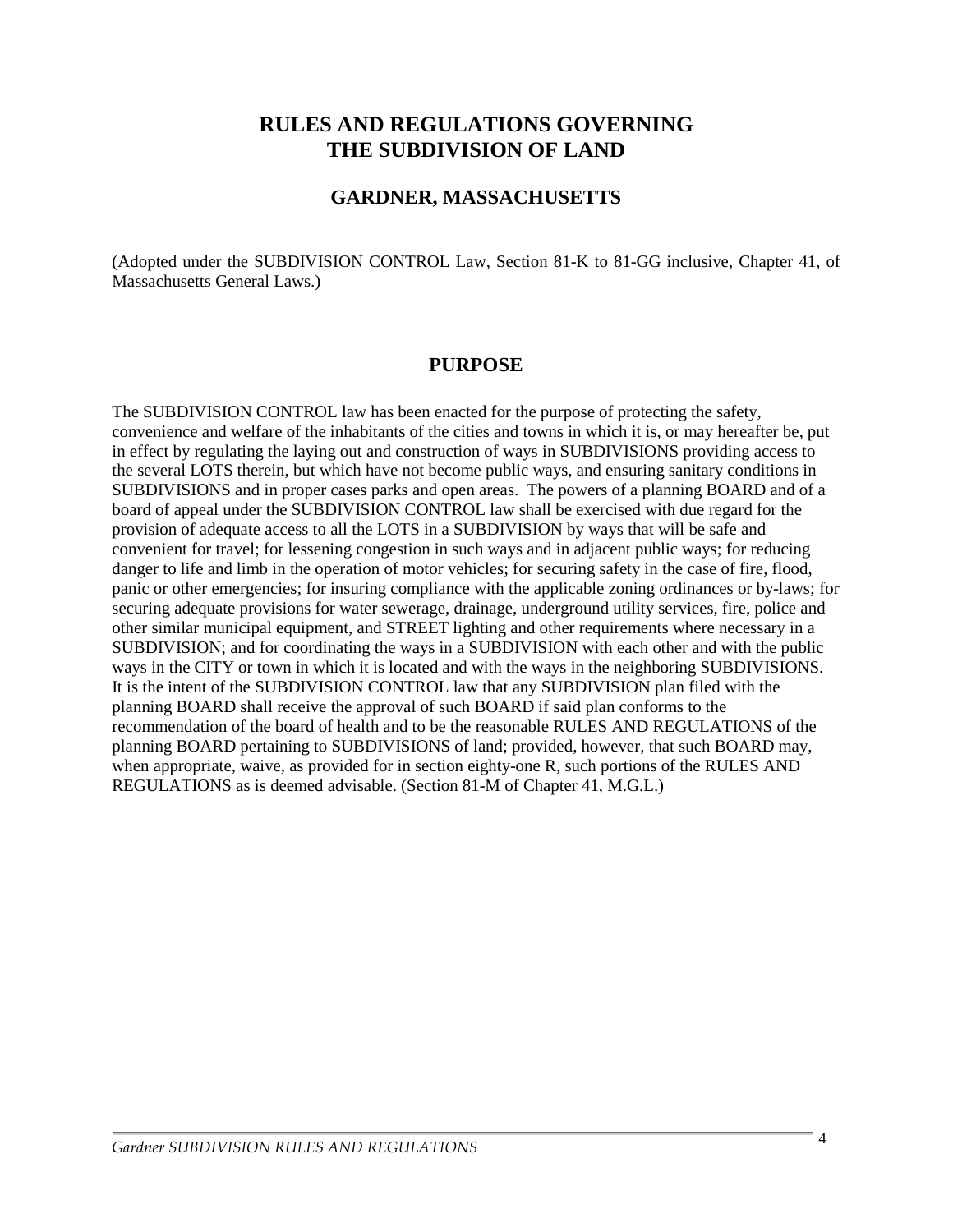# **SECTION 1**

# **AUTHORITY**

Under the authority vested in the Planning BOARD of the CITY of Gardner by Section 81-Q of Chapter 41 of the Massachusetts General Laws, said BOARD hereby adopts these RULES AND REGULATIONS governing the SUBDIVISION of land in the CITY of Gardner.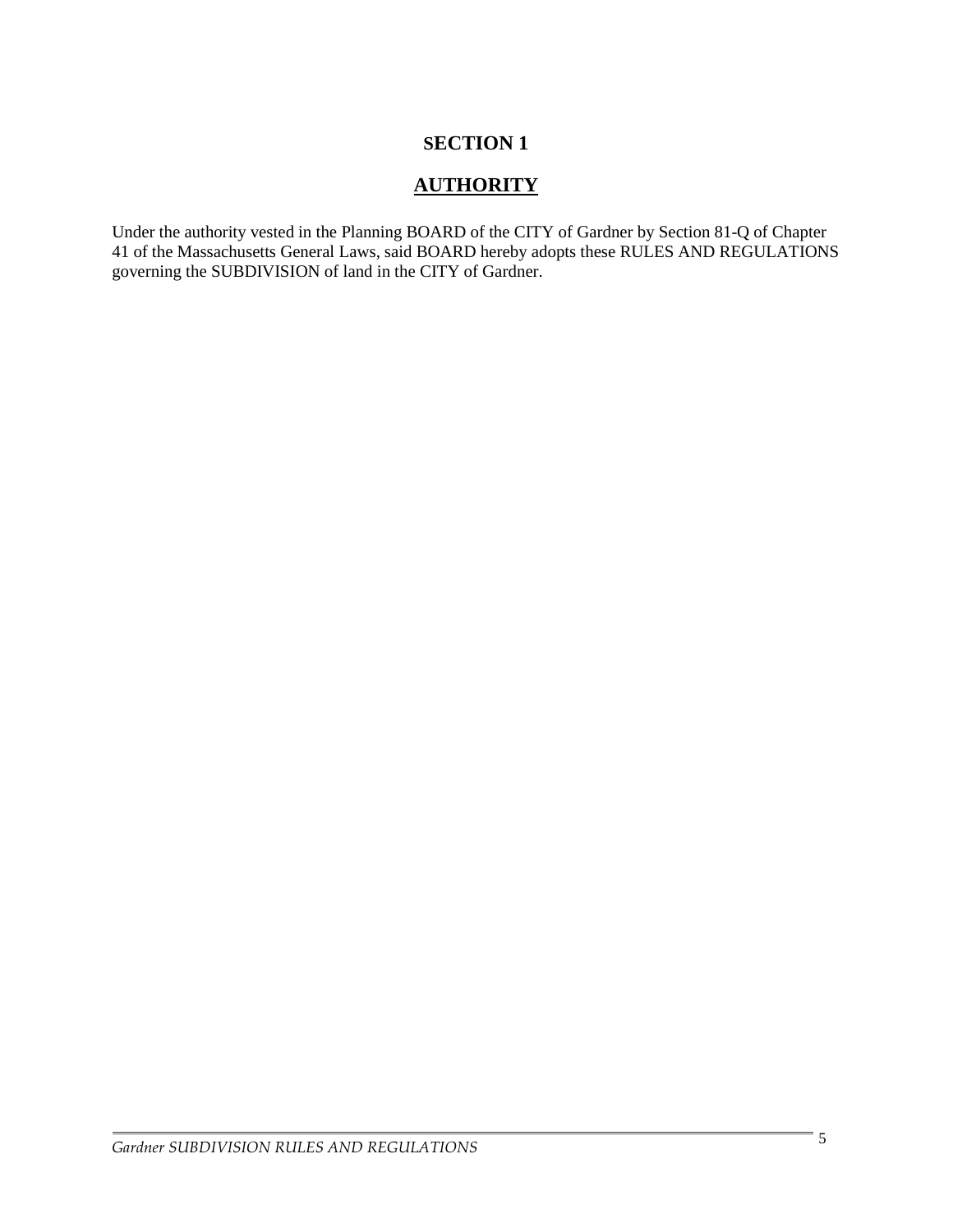# **SECTION 2:**

# **DEFINITIONS**

Unless an expanded, clarified or contrary intention or definition is clearly expressed herein, the words and phrases defined in the SUBDIVISION CONTROL Law shall have the meaning therein set forth. The words defined below are capitalized throughout these RULES AND REGULATIONS.

| <b>ABUTTER</b>               | An OWNER of land sharing a common property          |  |
|------------------------------|-----------------------------------------------------|--|
|                              |                                                     |  |
|                              | line with the APPLICANT'S property, and an          |  |
|                              | OWNER of land directly across a public or private   |  |
|                              | street from the APPLICANT'S land, and abutters      |  |
|                              | to abutters within 300 feet of the APPLICANT'S      |  |
|                              | land as such OWNERS appear on the most recent       |  |
|                              | applicable assessment for taxation.                 |  |
| <b>ACCESS DRIVEWAY</b>       | The travel lane allowing motor vehicles to enter or |  |
|                              | exit a LOT.                                         |  |
| <b>AGENT</b>                 | The person or persons authorized and designated     |  |
|                              | by the Planning BOARD to carry out specific         |  |
|                              | functions on behalf of the BOARD with respect to    |  |
|                              | the review of plans, investigations of conditions   |  |
|                              | and inspection or verification of improvements.     |  |
| <b>APPLICANT</b>             | The person who applies for the approval of a Plan   |  |
|                              | of a proposed SUBDIVISION. The                      |  |
|                              | $APPLICANT(S)$ must be the OWNER(S) of all the      |  |
|                              |                                                     |  |
|                              | land included in the proposed SUBDIVISION. A        |  |
|                              | representative may act for an OWNER, provided       |  |
|                              | written evidence of such fact is submitted.         |  |
|                              | Evidence in the form of a list of the officers and  |  |
|                              | designated authority to sign legal documents shall  |  |
|                              | be required for a corporation.                      |  |
| <b>BOARD</b>                 | The Planning BOARD of the CITY of Gardner,          |  |
|                              | Massachusetts, or the BOARD's designated            |  |
|                              | AGENT.                                              |  |
| <b>CITY</b>                  | The CITY of Gardner, Massachusetts.                 |  |
| <b>CITY SPECIFICATIONS</b>   | CITY OF GARDNER, CITY SPECIFICATIONS,               |  |
|                              | WATER - SEWER - DRAINAGE - HIGHWAY                  |  |
|                              | adopted by Department of Public Works and           |  |
|                              | Engineering Department, Effective January 2002,     |  |
|                              | and as subsequently amended.                        |  |
| DEVELOPMENT IMPACT STATEMENT | A documented, written analysis of a proposed        |  |
| (DIS)                        | SUBDIVISION which provides the Planning             |  |
|                              | BOARD and its AGENTS with information               |  |
|                              | necessary for plan review. Prepared by the          |  |
|                              | APPLICANT, a DIS shall follow the format            |  |
|                              |                                                     |  |
|                              | presented in Appendix A of this document.           |  |
| <b>DIRECTOR</b>              | Director of Community Development & Planning        |  |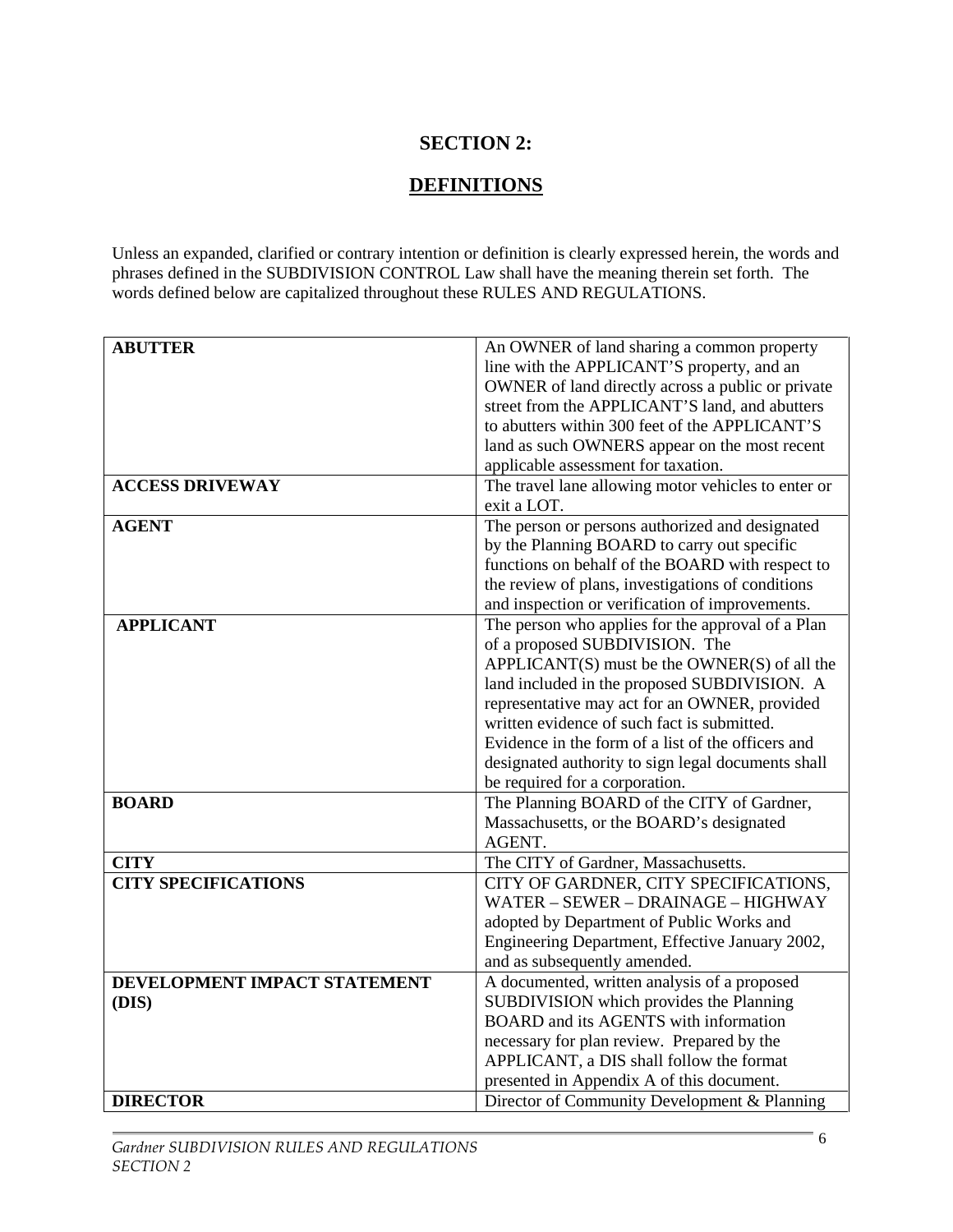| <b>DWELLING UNIT (DU)</b>    | A place for one household to reside.                                            |
|------------------------------|---------------------------------------------------------------------------------|
| <b>EASEMENT</b>              | A right acquired by a public authority or other                                 |
|                              | person or entity for use or control of property for                             |
|                              | UTILITIES, travel, or other public or private                                   |
|                              | purpose.                                                                        |
| <b>ENGINEER</b>              | Any person who has been registered or otherwise                                 |
|                              | legally authorized by the Commonwealth of                                       |
|                              | Massachusetts to perform relevant professional                                  |
|                              | engineering services.                                                           |
| <b>FRONTAGE</b>              | A LOT boundary line, which abuts a public or                                    |
|                              | private way and across which line there is legal and                            |
|                              | physical access.                                                                |
| <b>GROUNDWATER</b>           | All the water found beneath the surface of the                                  |
|                              | ground. The term refers to the slowly moving                                    |
|                              | subsurface water present in aquifers and recharge                               |
| LOT                          | areas.<br>An area of land in one ownership with definite                        |
|                              | boundaries ascertainable or to be ascertainable of                              |
|                              | record, and use, or set aside and available for use,                            |
|                              | as a site of one or more buildings and buildings                                |
|                              | accessory thereto or for any other definite purpose.                            |
| <b>OWNER</b>                 | The OWNER of record as shown by the records in                                  |
|                              | the Worcester County Registry of Deeds.                                         |
| PLAN, DEFINITIVE             | A plan of a proposed SUBDIVISION or re-                                         |
|                              | subdivision submitted in accordance with these                                  |
|                              | RULES AND REGULATIONS and with M.G.L.                                           |
|                              | Chapter 41, Section 81T.                                                        |
| PLAN, PRELIMINARY            | A plan of a proposed SUBDIVISION or                                             |
|                              | resubdivision submitted in accordance with these                                |
|                              | RULES AND REGULATIONS and M.G.L.                                                |
|                              | Chapter 41, Section 81S prior to the DEFINITIVE                                 |
|                              | PLAN in order to present the broad outline of the                               |
|                              | project to the Planning BOARD.                                                  |
| RIGHT-OF-WAY                 | A portion of land occupied or intended to be                                    |
|                              | occupied by infrastructure. Land to be either public                            |
|                              | or private on which an irrevocable right of passage                             |
|                              | has been recorded for the use of vehicles or                                    |
|                              | pedestrians or both.                                                            |
| <b>ROADWAY OR STREET</b>     | That portion of the way, RIGHT-OF-WAY or                                        |
|                              | STREET layout which has been prepared and<br>constructed for vehicular traffic. |
| <b>RULES AND REGULATIONS</b> | The RULES AND REGULATIONS Governing the                                         |
|                              | SUBDIVISION of Land in Gardner,                                                 |
|                              | Massachusetts, as most recently adopted by the                                  |
|                              | Gardner Planning BOARD pursuant to M.G.L.                                       |
|                              | Chapter 41, Section 81O.                                                        |
| <b>SIDEWALK</b>              | An area designated for use by pedestrians of at                                 |
|                              | least five (5) feet in width, within the RIGHT-OF-                              |
|                              | WAY of a STREET normally parallel, or roughly                                   |
|                              | parallel, to the STREET and running continuously                                |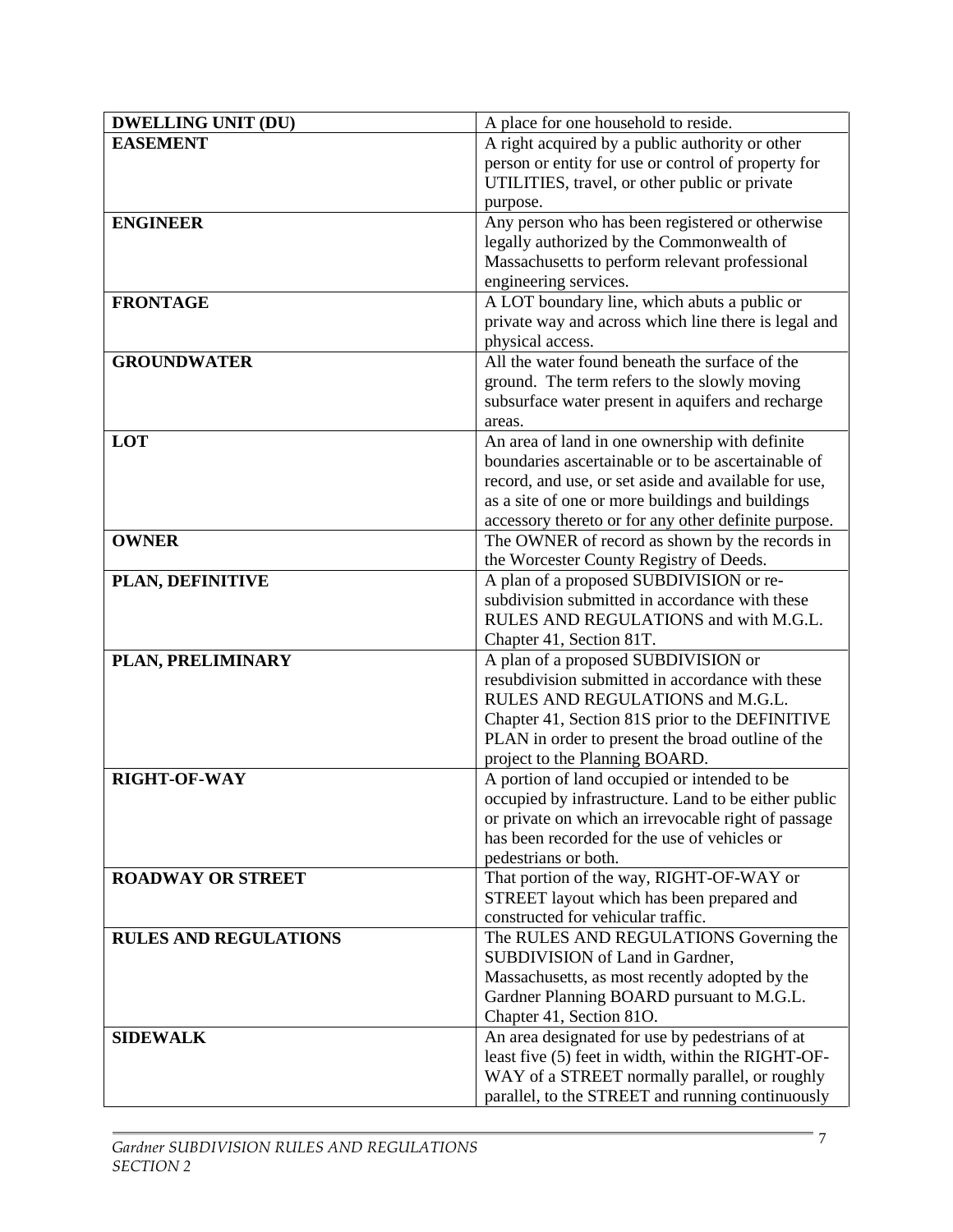|                            | through existing and proposed driveways on one or                                                     |
|----------------------------|-------------------------------------------------------------------------------------------------------|
|                            | both sides of the STREET.                                                                             |
| STREET, CUL-DE-SAC         | A STREET connecting with another STREET at                                                            |
|                            | only one end with special provisions for turning at                                                   |
|                            | the other end.                                                                                        |
| <b>STREET, MAJOR</b>       | A STREET which collects, or may reasonably be                                                         |
|                            | expected to collect traffic from several MINOR                                                        |
|                            | STREETS, or which handles traffic equivalent to                                                       |
|                            | that generated by two hundred fifty (250)                                                             |
|                            | DWELLING UNITS or more, or which serves non-                                                          |
|                            | residential abutting property.                                                                        |
| <b>STREET, MINOR</b>       | A STREET which primarily provides, and can be                                                         |
|                            | expected to provide access to property abutting the<br>STREET rather than to intersecting STREETS, or |
|                            | which handles traffic equivalent to that generated                                                    |
|                            | by less than two hundred fifty (250) DWELLING                                                         |
|                            | UNITS.                                                                                                |
| <b>SUBDIVISION</b>         | The division of a tract of land into two or more                                                      |
|                            | LOTS including resubdivision, and when                                                                |
|                            | appropriate to the context, relating to the process of                                                |
|                            | SUBDIVISION of the land or territory subdivided;                                                      |
|                            | provided, however, that the division of a tract of                                                    |
|                            | land into two or more LOTS shall not be deemed to                                                     |
|                            | constitute a SUBDIVISION within the meaning of                                                        |
|                            | the SUBDIVISION CONTROL Law if, at the time                                                           |
|                            | when it is made, every LOT within the tract so                                                        |
|                            | divided has FRONTAGE on: (a) a public way, or a                                                       |
|                            | public way which the CITY Clerk certifies is                                                          |
|                            | maintained and used as a public way, or (b) a way                                                     |
|                            | shown on a plan previously approved in accordance<br>with the SUBDIVISION CONTROL Law, or (c) a       |
|                            | way in existence when the SUBDIVISION                                                                 |
|                            | CONTROL Law became effective in the CITY                                                              |
|                            | having, in the opinion of the Planning BOARD,                                                         |
|                            | sufficient width, suitable grades and adequate                                                        |
|                            | construction to provide for the needs of vehicular                                                    |
|                            | traffic in relation to the proposed use of the land                                                   |
|                            | abutting thereon or served thereby, and for the                                                       |
|                            | installation of municipal services to serve such land                                                 |
|                            | and the buildings erected or to be erected thereon.                                                   |
|                            | Such FRONTAGE shall be of at least such a                                                             |
|                            | distance as is then required by the Gardner Zoning                                                    |
|                            | Ordinance for erection of a building on such LOT,                                                     |
|                            | and if no distance is so required, such FRONTAGE                                                      |
|                            | shall be of at least twenty feet (20').                                                               |
| <b>SUBDIVISION CONTROL</b> | Sections 81-K to 81-GG, inclusive, Chapter 41 of<br>the General Laws of the Commonwealth of Mass-     |
|                            | achusetts, entitled "SUBDIVISION CONTROL".                                                            |
| <b>SURVEYOR</b>            |                                                                                                       |
|                            | Any person who has been registered or otherwise                                                       |
|                            | legally authorized by the Commonwealth of                                                             |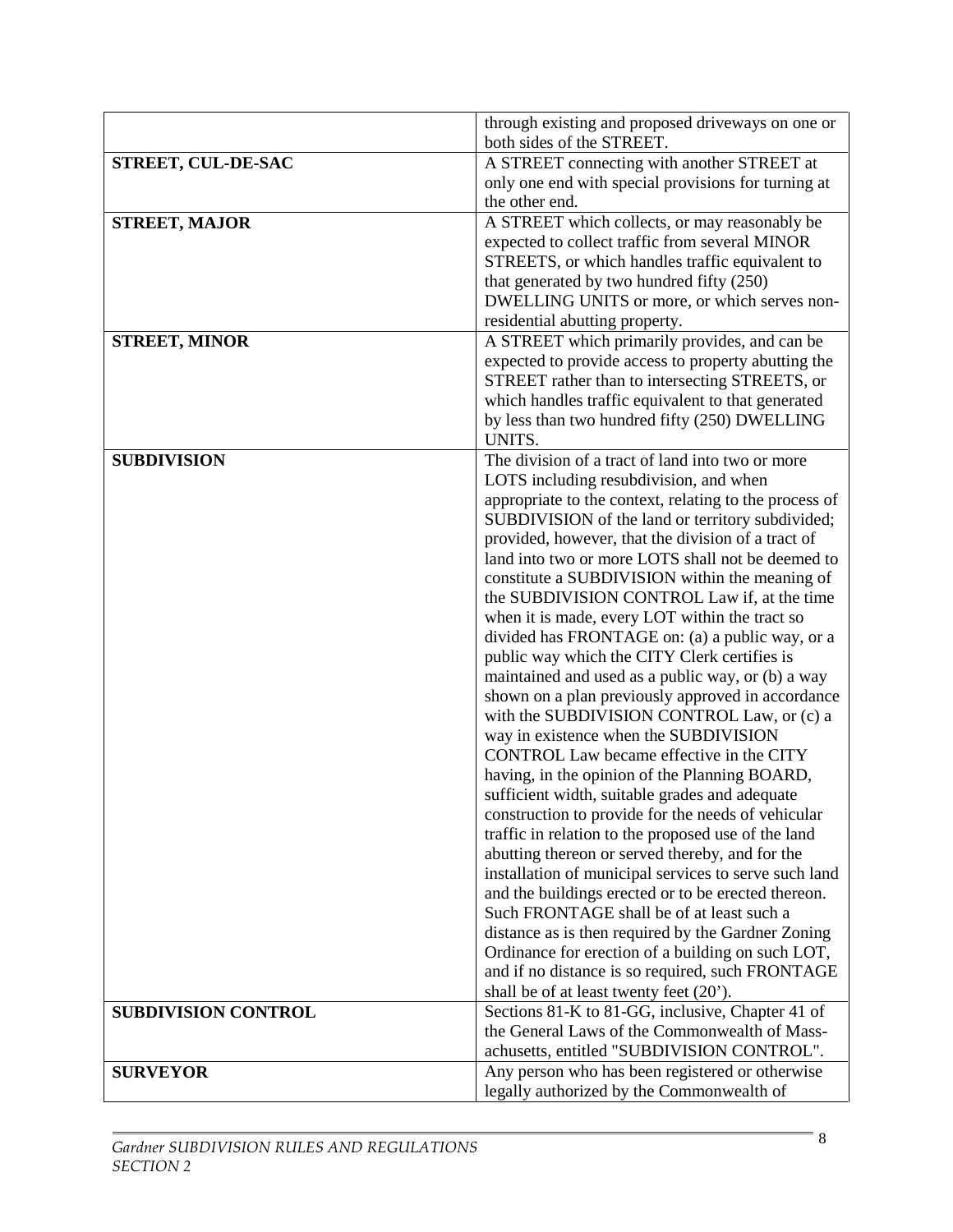|                  | Massachusetts to perform land-surveying services. |  |
|------------------|---------------------------------------------------|--|
| <b>UTILITIES</b> | Gas, electric, water, drainage, cable television, |  |
|                  | telephone, sewer, steam distribution and related  |  |
|                  | services.                                         |  |
| <b>WETLANDS</b>  | Any lands or waters subject to MGL, Chapter 131,  |  |
|                  | Section 40, the State Wetland Regulation, and any |  |
|                  | local wetland controls.                           |  |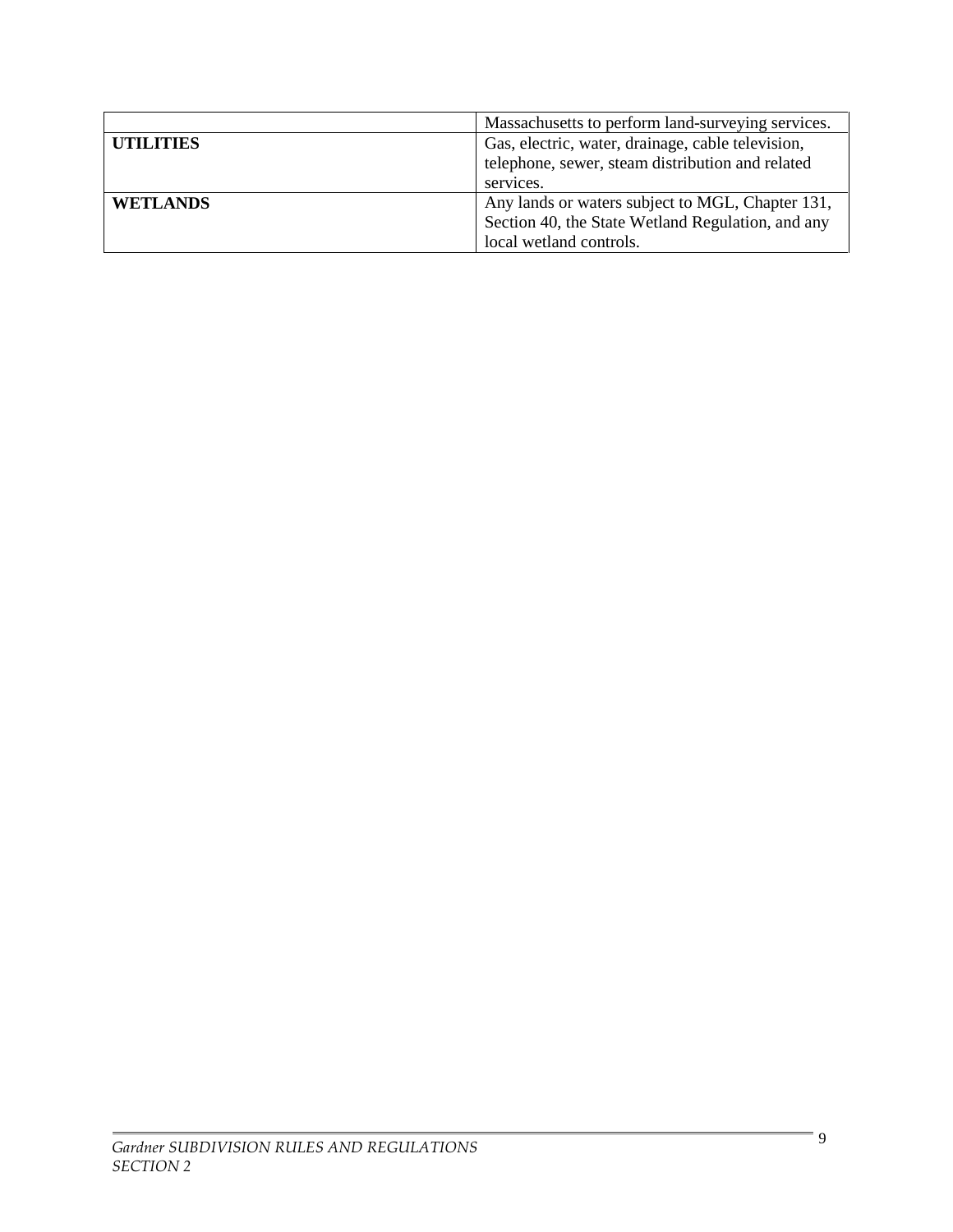# **SECTION 3**

# **GENERAL PROVISIONS**

# *3.0 SUBDIVISION*

No person shall make a SUBDIVISION within the meaning of the SUBDIVISION CONTROL Law of any land within the CITY or proceed with the improvement or sale of LOTS in a SUBDIVISION, or the construction of ways, or the installation of municipal services therein, unless and until a DEFINITIVE PLAN of such SUBDIVISION has been submitted to and approved by the BOARD as hereinafter provided.

# *3.1 EXEMPTIONS FROM SUBDIVISION CONTROL LAW*

Conveyances or other instruments adding to, taking away from, or changing the size and shapes of LOTS in a manner as not leaving any LOT so affected without FRONTAGE, or the division of a tract of land on which two (2) or more buildings were standing when the SUBDIVISION CONTROL Law went into effect in the CITY into separate LOTS on each of which one of such buildings remains standing, shall not constitute a SUBDIVISION.

# *3.2 EFFECT OF PRIOR RECORDING OF PLAN*

Notwithstanding the foregoing, the recording of a plan of a SUBDIVISION within the CITY in the Registry of Deeds of Worcester County prior to January 1, 1953, shall not exempt the land within such SUBDIVISION from the operation of the SUBDIVISION CONTROL law except with respect to LOTS which had been sold and were held in ownership separate from that of the remainder of the SUBDIVISION when said law went into effect in the CITY, and to rights of way and other EASEMENTS appurtenant to such LOTS.

# *3.3 COMPLIANCE WITH ZONING*

No SUBDIVISION plan shall be approved by the BOARD unless the size, shape, width, and FRONTAGE of all LOTS within the SUBDIVISION comply with the applicable provisions of the Zoning Ordinance. Under-sized LOTS may be included on a plan only with BOARD approval and if the mylar is recorded with a statement that said LOTS are unbuildable.

# *3.4 COMPLIANCE WITH THE BOARD'S RULES AND REGULATIONS*

All plans and all procedures relating thereto shall in all respects comply with the provisions of these RULES AND REGULATIONS, unless the BOARD authorizes a variation when, in the judgment of the BOARD, such action is in the public interest, not inconsistent with the SUBDIVISION CONTROL Law, and promotes public health and safety. The APPLICANT(S) shall request in writing the requirements they are seeking a waiver from upon submittal of a Plan Believed Not To Require Approval (ANR, see Section 4), PRELIMINARY and/or DEFINITIVE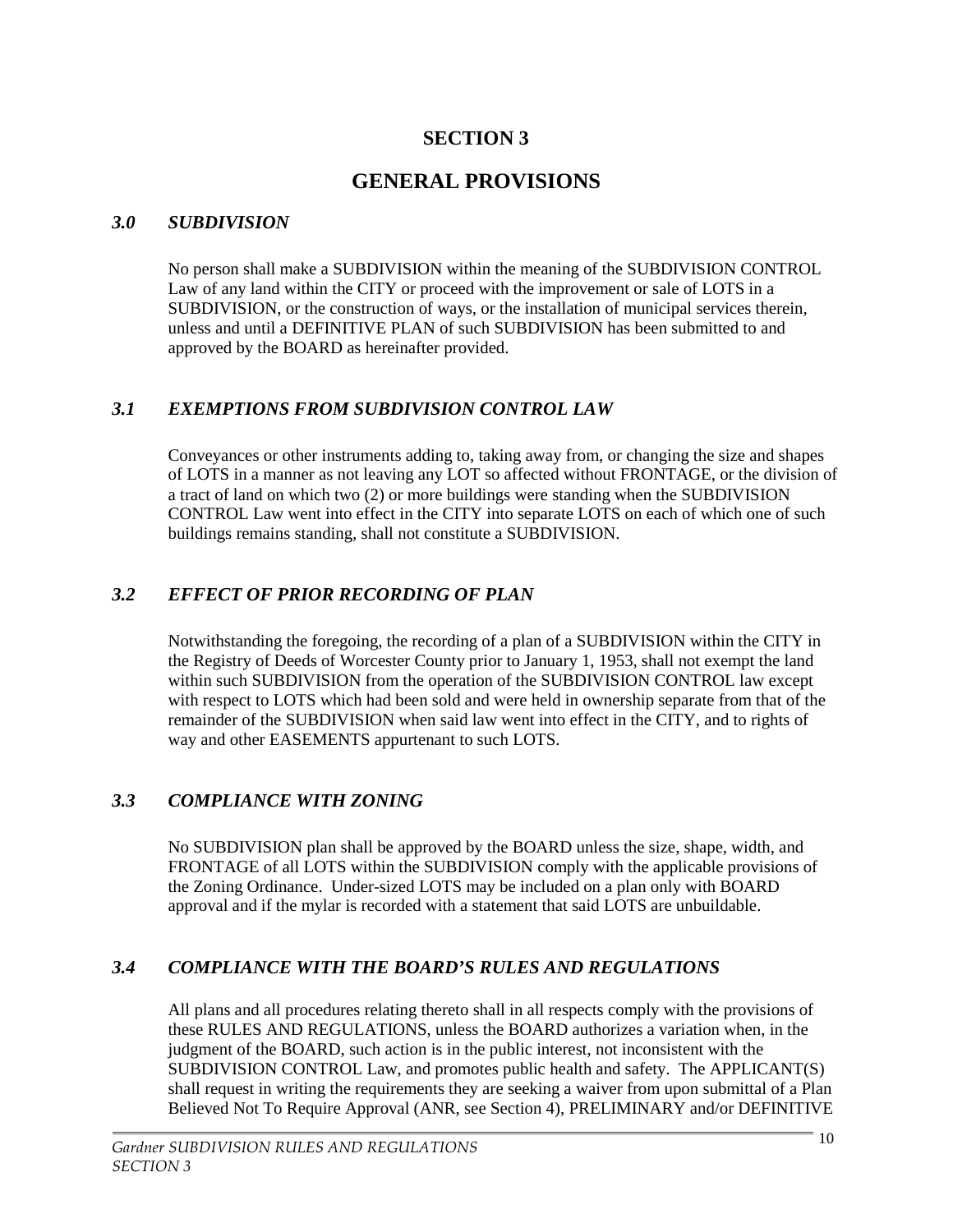PLAN. In waiving strict compliance, the BOARD may require such alternative conditions as will serve substantially the same objective as the standards of regulations waived.

### *3.5 DWELLING LIMITATION*

Not more than one building designed or available for dwelling purposes shall be erected, or placed, or converted to use as such on any LOT in a SUBDIVISION or elsewhere in the CITY, except as provided by the City's Zoning Ordinance.

### *3.6 SUBMISSION OF PLANS*

Plans intended for review at a regular meeting of the BOARD shall be forwarded to the DIRECTOR by delivery or by certified mail at least seven (7) full working days prior to a BOARD meeting.

No plan for review, whether for approval or for endorsement of approval not required (See Section 4 and Section 5), shall be accepted as a submittal unless and until all information necessary for such review, as described herein under the applicable provisions of the submission requirements, are fully provided, unless waivers are requested in writing. At the time of submission, a determination will be made by the DIRECTOR or his designee, using a checklist, that the submission requirements are either complete or incomplete.

If the submission has been determined to be incomplete, the plan shall be returned to the APPLICANT either in person or by certified mail with a copy of the checklist indicating that insufficient information has been provided making it impossible for the BOARD to adequately review the plan, approve the plan, or endorse the plan "Approval Not Required." Incomplete plans shall not be considered submittals and shall not be considered the start of any time limits within which the BOARD is required to act under various provisions of SUBDIVISION CONTROL. If the submission has been determined to be complete, the date of submission shall be fixed with filing of written notice (Form A, B or C) to the CITY Clerk by delivery or by certified mail, postage prepaid, that the APPLICANT has submitted a plan to the BOARD. If the notice is submitted by delivery to the CITY Clerk, the CITY Clerk shall time and date stamp said notice to fix the date of submission.

### *3.7 SUBMISSION DEADLINES*

| <b>SUBMISSION</b>                      | <b>DECISION</b> | <b>APPEAL</b>  |
|----------------------------------------|-----------------|----------------|
| ANR                                    | Within 21 Days  | Within 20 Days |
| PRELIMINARY PLAN                       | Within 45 Days  | Not Applicable |
| DEFINITIVE PLAN (Prel. Plan Submitted) | Within 90 Days  | Within 20 Days |
| DEFINITIVE PLAN (No Prel. Plan)        | Within 135 Days | Within 20 Days |
|                                        |                 |                |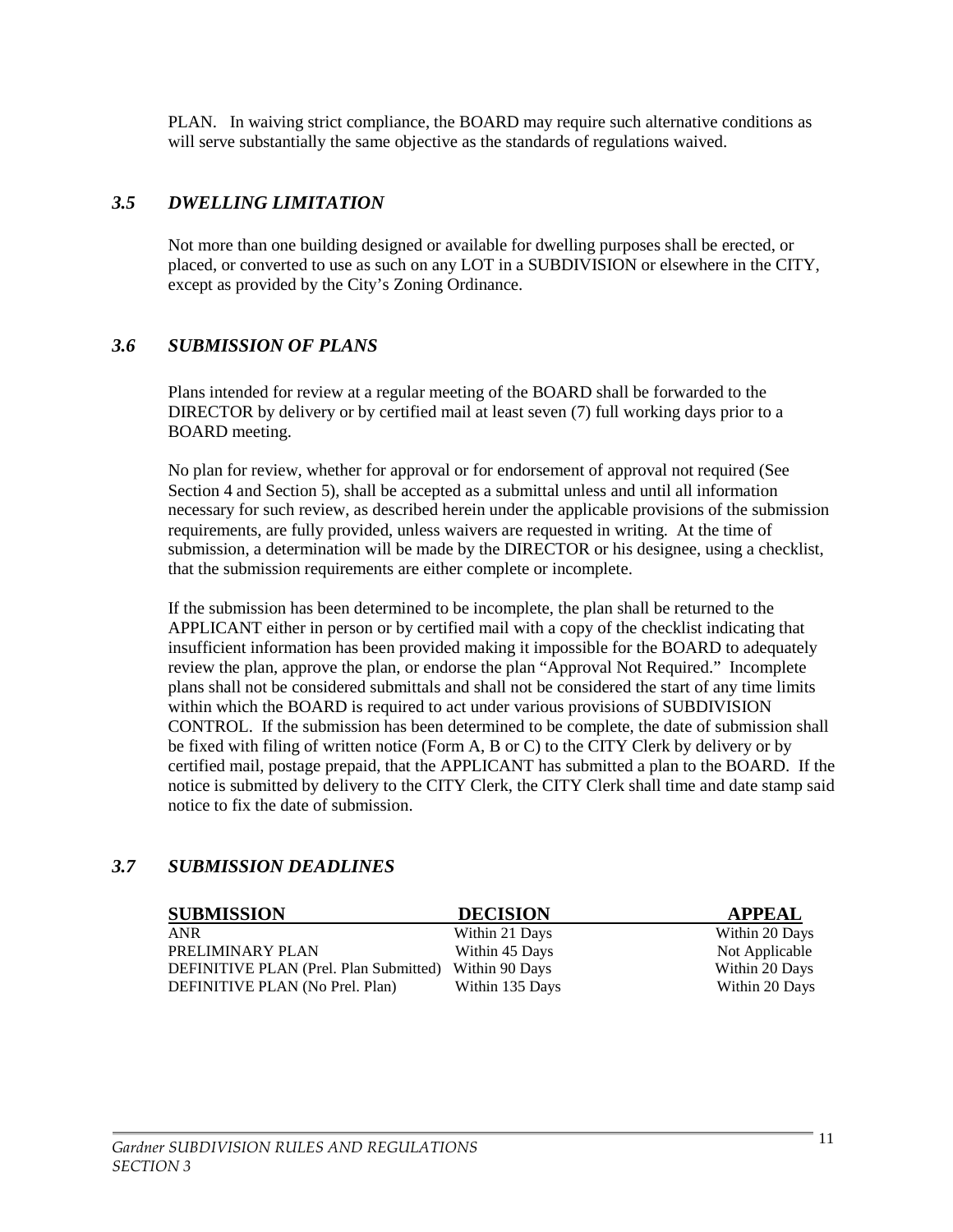#### *3.8 SUBMISSION FEES*

The fees indicated in Appendix C: Fee Schedule shall accompany the submittal of the applications materials and plans specified in the RULES AND REGULATIONS, to cover costs of processing the application and professional staff assistance and review. The Fee Schedule is attached for convenience, but is not part of these RULES AND REGULATIONS.

### *3.9 REVIEW AND INSPECTION FEES*

The BOARD may assign its AGENT and may from time to time hire professional and technical assistance to review plans, conduct material testing, conduct property surveys of land and infrastructure, record and file documents and inspect improvements. The expenses for engaging professional and technical assistance and review in connection with a SUBDIVISION shall be borne by the APPLICANT.

The appropriate professional and technical review fees (See Appendix C: Fee Schedule) shall be paid to the DIRECTOR for deposit into a special account established by the CITY Treasurer under M.G.L. Chapter 44, Section 53G. The fees, except the inspection fee, shall be paid at the time of submission of PRELIMINARY and/or DEFINITIVE PLANS. The inspection fee shall be paid at the time the BOARD endorses the DEFINTIVE PLAN. The balance of this account shall at no time be less than one-quarter  $(1/4)$  the initial review or inspection deposit, and the APPLICANT shall deposit with the Treasurer such additional funds as are required to restore the account to the amount of the initial review or inspection deposit upon notice from the BOARD, by first class mail, that the amount on deposit has been decreased by the expenditures described herein to an amount at or below one-quarter (1/4) of the initial review or inspection deposit. If the APPLICANT fails to restore the account balance and the balance is insufficient to pay incurred review and inspection fees, the BOARD shall send the invoice directly to the APPLICANT. All fees past due by one month from the date of invoice shall be subject to a monthly interest charge based on an annual interest rate of fourteen percent (14%). The BOARD shall not authorize additional professional or technical work, including inspections, until outstanding invoices are paid. Upon completion of a project, any excess amount in the account attributable to that project, including any interest accrued, shall be repaid to the APPLICANT or the APPLICANT'S successor in interest.

# *3.10 FEE DELINQUENCIES*

The BOARD may refuse to accept for filing or approval any plan submitted by a person or entity that has outstanding and delinquent fees in connection with any other SUBDIVISION and/or plan previously submitted to the BOARD or taxes and/or fees owed to the CITY or any of its departments, boards, commissions and other official groups.

### *3.11 ISSUANCE OF BUILDING PERMITS*

The Building Commissioner shall not issue any permit for the erection of a building until first satisfied that the LOT on which the building is to be erected is not within a SUBDIVISION, or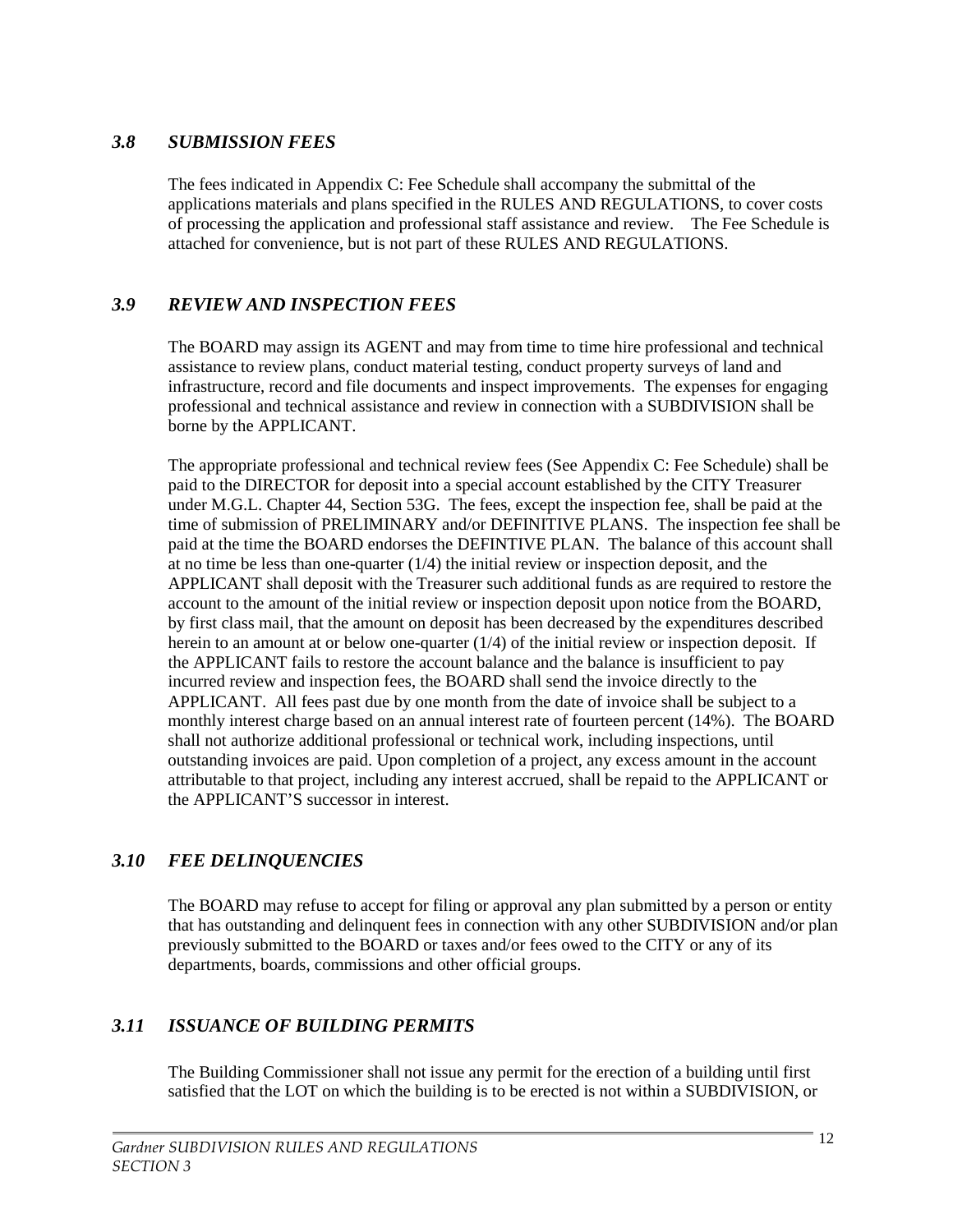that a way furnishing the access to a LOT within a SUBDIVISION as required by the SUBDIVISION CONTROL Law is shown on a recorded plan and that any conditions endorsed thereon limiting the right to erect or maintain buildings on such LOT have been satisfied.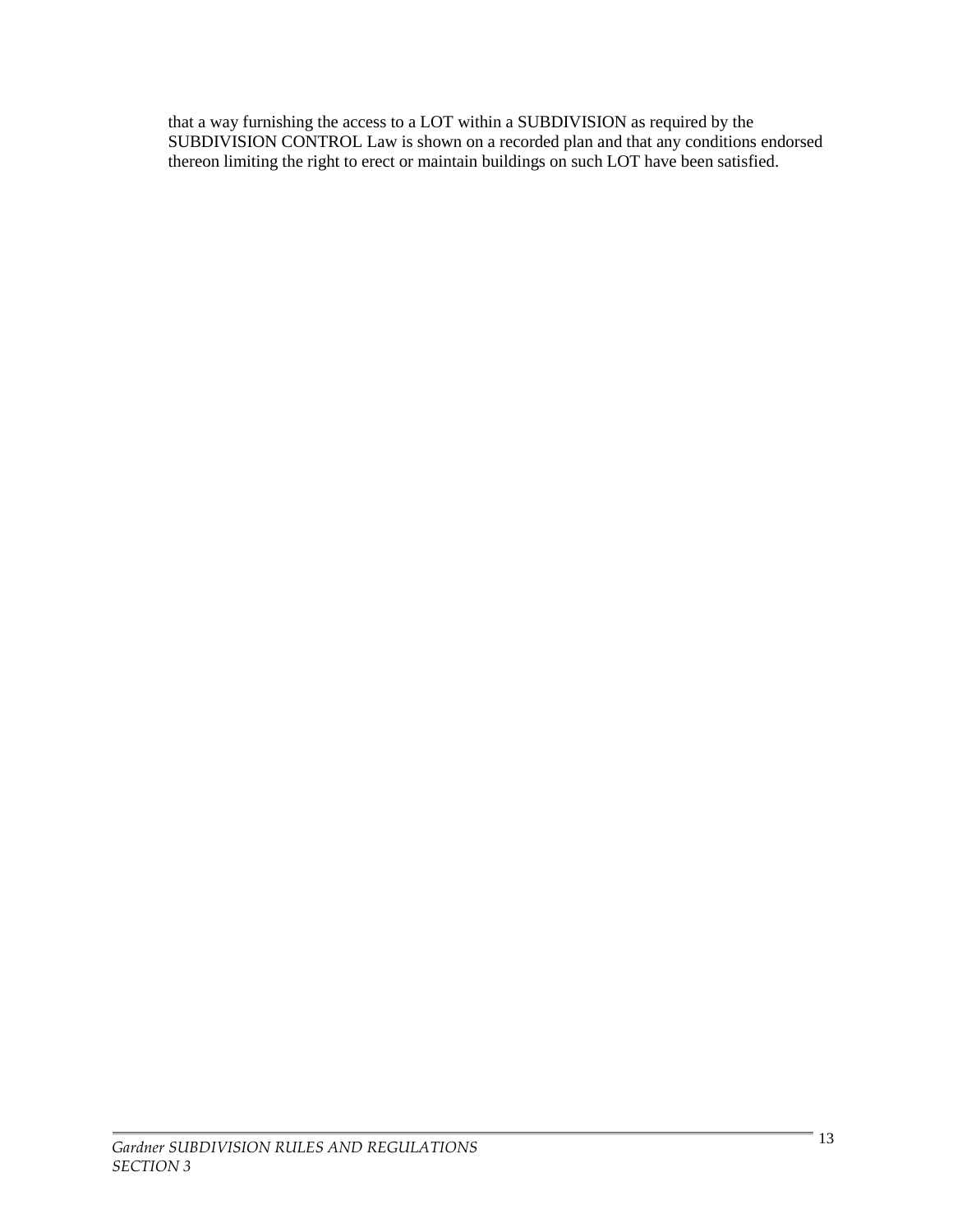# **SECTION 4**

# **PLAN BELIEVED NOT TO REQUIRE APPROVAL (ANR)**

# *4.0 SUBMISSION REQUIREMENTS*

Any person who wishes to cause to be recorded in the Registry of Deeds or to be filed with the Land Court a plan of land and who believes that said plan does not require approval under the SUBDIVISION CONTROL Law, may submit to the Planning BOARD or its AGENT the plan on a CD or diskette containing the ANR plan in the Standard Digital Format (SDF), two (2) prints thereof, and two (2) copies of a properly executed Form A (See Appendix B) accompanied by the appropriate submission fee (See Appendix C). Said person shall file, by delivery or certified mail, a notice with the CITY Clerk stating the date of submission for such determination. The Planning BOARD or its AGENT will review the plan to determine whether it is a SUBDIVISION.

The ANR plan shall be produced by computer aided design or drafting (CADD) software, in either AutoCAD DWG, or ASCII Drawing Exchange File DXF format and reference a minimum of 2 point features present in the CITY's GIS database. The CADD file must use the Massachusetts State Plane (Mainland) coordinate system, North American Datum 1983, with units of U.S Survey Feet. The vertical datum must be North American 1988 (NAVD88). A template for submission and the definition of the SDF are available from the CITY Engineer. Point features present in the CITY's GIS database are also available from the CITY Engineer.

### *4.1 CONTENTS*

A plan not requiring approval shall be prepared by an ENGINEER and/or SURVEYOR and shall be clearly and legibly drawn at a scale of one-inch equals forty feet  $(1" = 40')$ . Said plan shall be of minimum dimensions of nine and one-half inches by fourteen inches  $(9-1/2" \times 14")$  but a maximum size not to exceed twenty-four inches by thirty-six inches (24" x 36") and shall contain the following information:

- A. Plan title, date, north point, and scale;
- B. A locus plan at a scale of at least one inch equals two thousand feet  $(1" = 2000")$ , containing sufficient information so that the land can be readily located, including STREETS bounding on or near the property;
- C. Name and signature of the record OWNER(S) and the name, seal and signature of the ENGINEER and/or SURVEYOR;
- D. Names of all ABUTTERS as they appear on the most recent tax list (Form K);
- E. Zoning classification and location of any zoning district boundaries that may lie within the locus of the plan;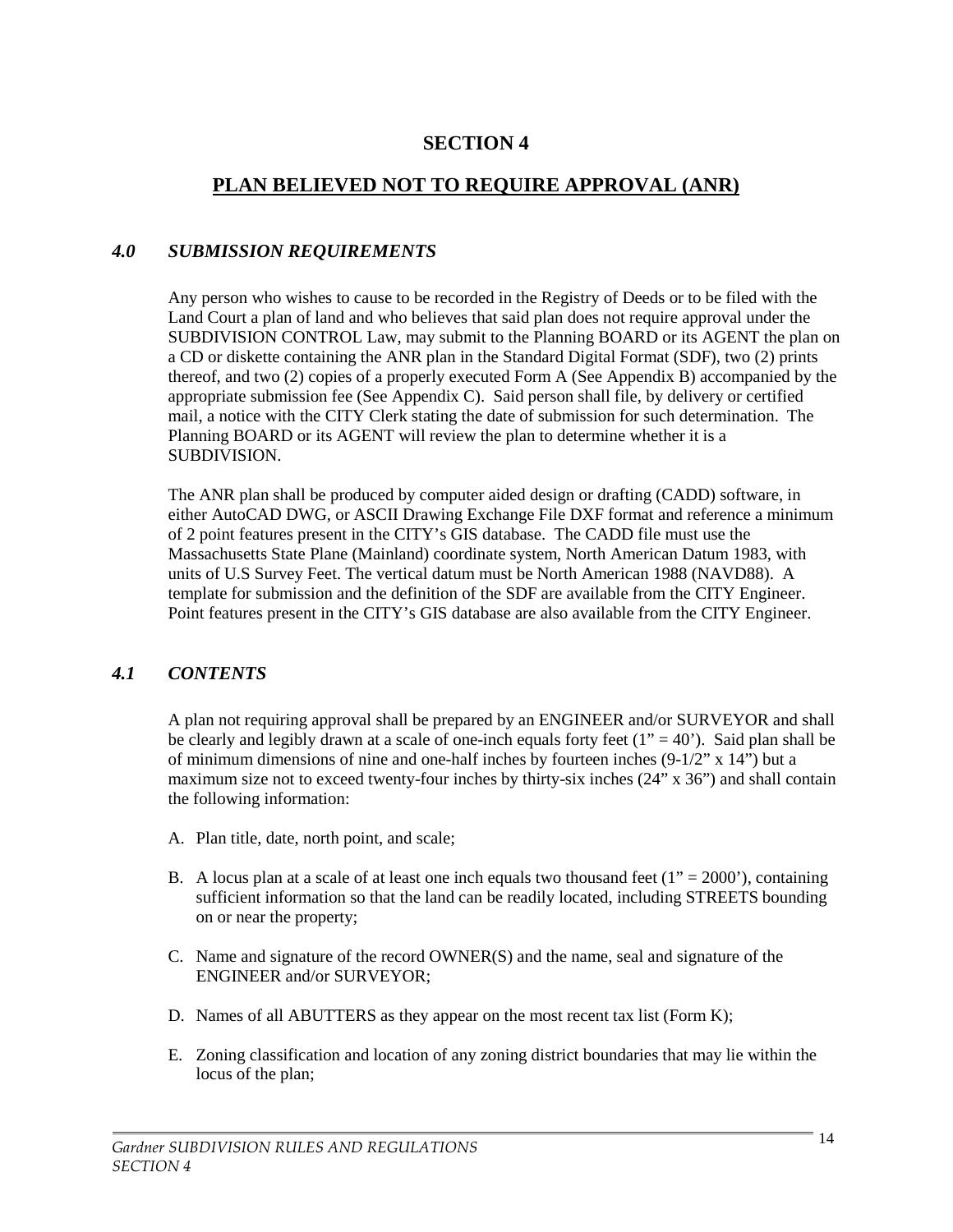- F. Notice of any decisions of the Zoning Board of Appeals including but not limited to variances, special permits and exceptions regarding the land or any building thereon;
- G. The Assessor's map and parcel number(s) as depicted on the official tax maps of the CITY;
- H. The name(s) and physical condition of the way(s) on which the LOTS front showing actual width, surface condition and available drainage, if any;
- I. Sufficient data to determine the location, direction and length of every STREET and way line;
- J. Existing and proposed boundary lines, including dimensions and areas of all LOTS shown. LOT lines shall be drawn so new lines are distinguished from old LOT (dashed) lines;
- K. Location of all permanent monuments, properly identified;
- L. Location of WETLANDS and floodplains, if any or the statement that "no wetlands or floodplains exist on subject  $lot(s)$ ";
- M. Location of all existing buildings and structures with front, rear and side setback requirements;
- N. All parcels of land not intended for the purpose of building are labeled as "Not a Building LOT";
- O. The statement "No Determination as to Compliance with Zoning Requirements has been Made or Intended"; and
- P. The statement "Approval Under Subdivision Control Law Not Required", and sufficient space for the date and signatures of all members of the BOARD or its AGENT.

# *4.2 PLANNING BOARD ACTION*

If the BOARD or its AGENT determines that the plan does not require approval, the BOARD or its AGENT shall forthwith, without a public hearing, endorse on the plan the words "Approval Under Subdivision Control Law Not Required". Such endorsement shall not be deemed to constitute any determination of compliance with the requirements of the Zoning Ordinance. The original Mylar of said plan shall be returned to the APPLICANT in person or by certified mail.

If the BOARD or its AGENT determines that the plan does require approval under the SUBDIVISION CONTROL Law, it shall forthwith so inform the APPLICANT and return, in person or by certified mail, the original Mylar of the plan. The BOARD shall also notify the CITY Clerk of its determination.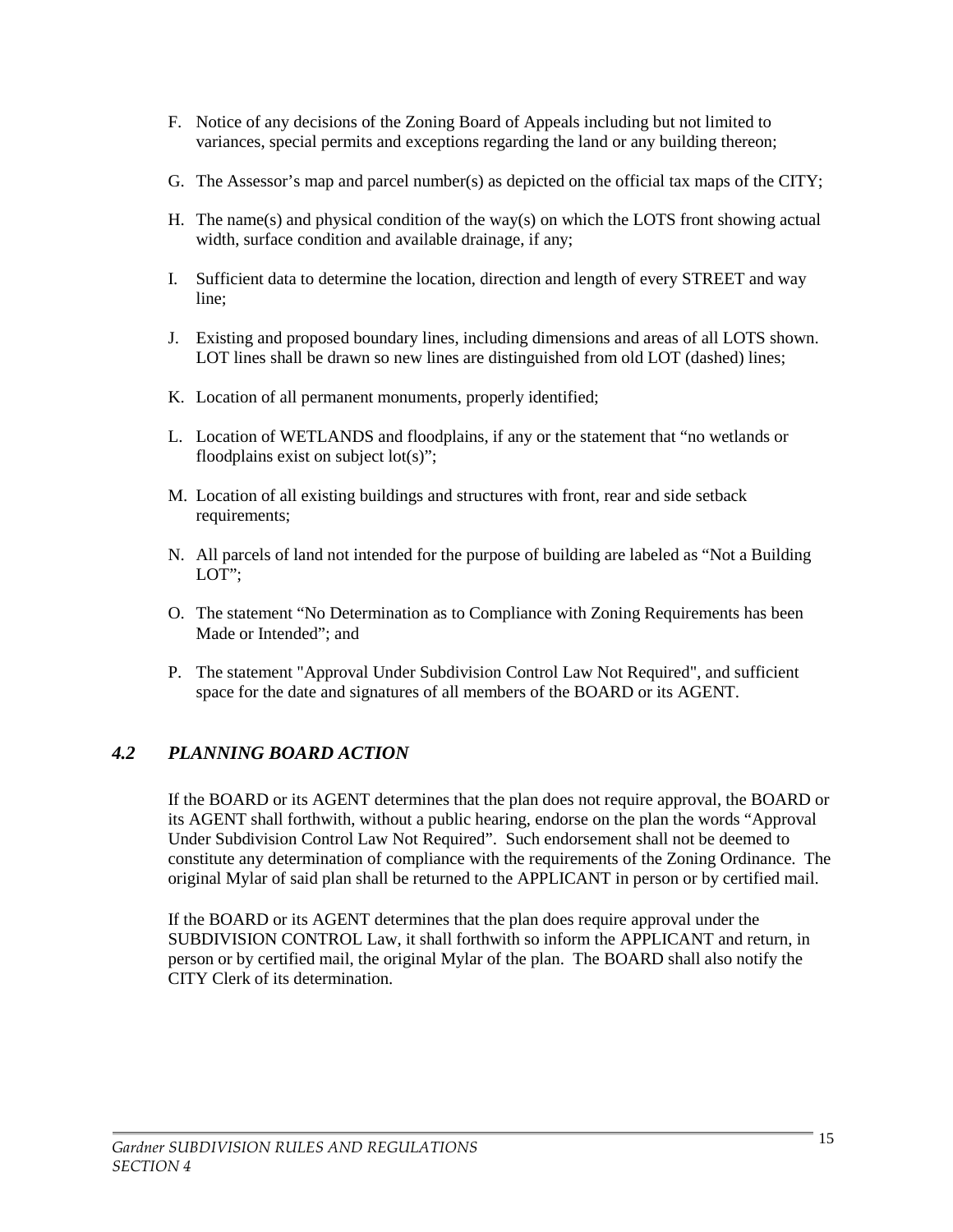# **SECTION 5**

# **PROCEDURE FOR THE SUBMISSION AND APPROVAL OF SUBDIVISION PLANS**

#### *5.0 PRE-SUBMISSION REVIEW*

Prior to investing in extensive professional design efforts for SUBDIVISION plans, the BOARD strongly recommends a review the proposed development with the BOARD and its AGENT, in order that general approaches and potential problems can be freely explored. Pencil sketches, which need not be professionally prepared, showing some but not all of the information shown on a PRELIMINARY PLAN will assist the discussion. In some cases, this pre-submission review may eliminate the need for a PRELIMINARY PLAN.

#### *5.1 DEVELOPMENT IMPACT STATEMENT*

#### **1. Contents**

The BOARD may require an APPLICANT of a SUBDIVISION to submit a DEVELOPMENT IMPACT STATEMENT (DIS) on the effects the proposed action has or will have on: (1) the immediate neighborhood and land area; (2) surrounding neighborhoods and land areas; and (3) the community at large.

The DIS shall include a detailed assessment of the probable impacts of the proposed action on a wide variety of environmental, fiscal, and socioeconomic elements and factors.

Environmental impacts shall mean any destruction, damage, or impairment, actual or probable, to any of the natural resources of the CITY and shall include but not be limited to water pollution, air pollution, improper sewage disposal, pesticide pollution, excessive noise, impairment and eutrophication of rivers, streams, floodplains, lakes, ponds, or other surface or subsurface water resources; destruction of WETLANDS, open spaces, natural areas, parks or historic districts and sites.

Fiscal and socioeconomic impacts shall mean the affects on traffic circulation and safety, neighborhood character, school enrollment, public facilities, municipal and community services, associated fiscal expenditures and revenues, and on housing and other development activity.

The DIS shall contain detailed information describing the nature and extent of the proposed work and its potential impacts; any adverse short-term and long-term consequences which cannot be avoided should the work be performed; and all measures to be utilized to minimize adverse consequences, particularly environmental damage.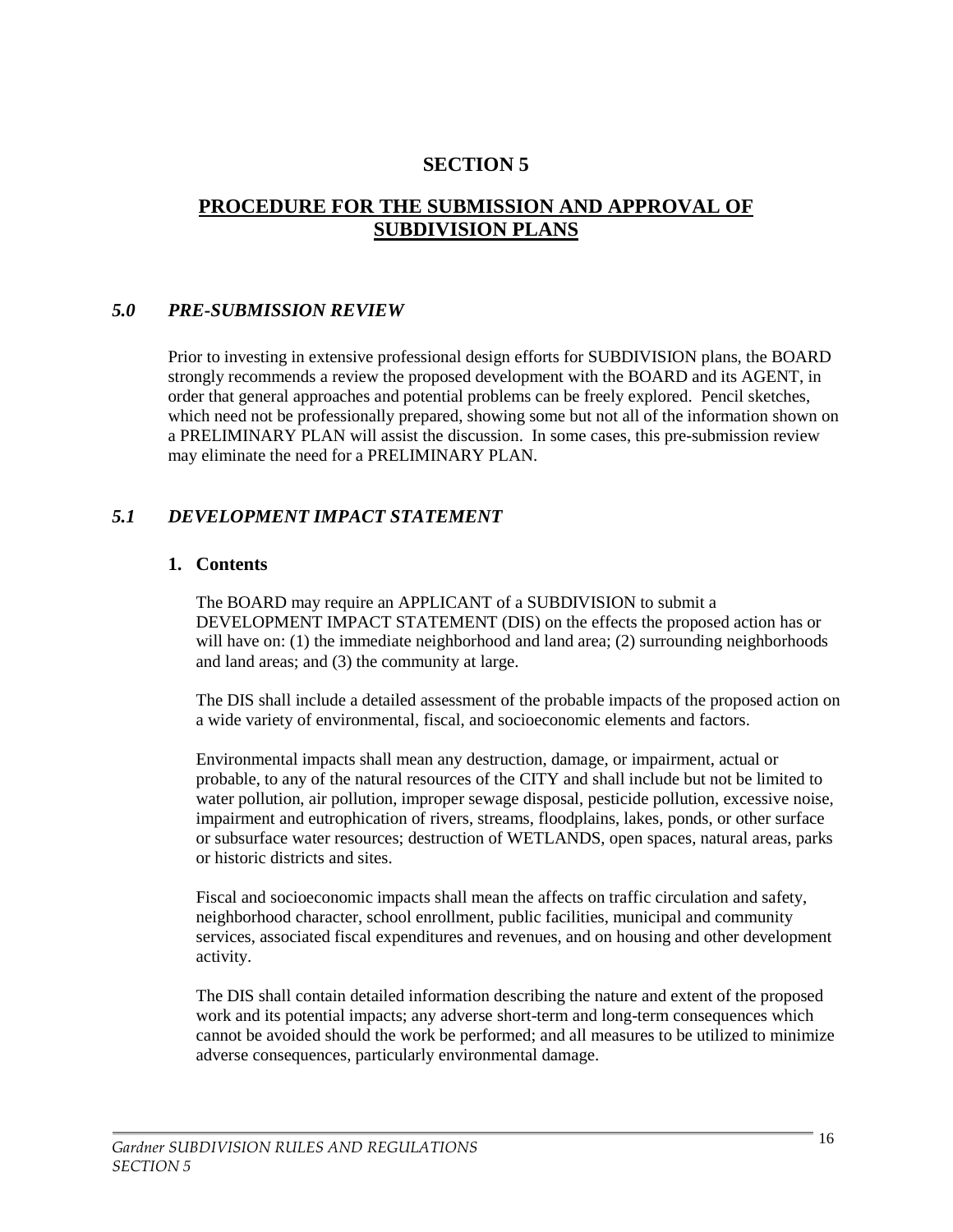The DIS shall also develop, describe, and objectively weigh alternatives to the proposed development which are allowed by the Zoning Ordinance.

# **2. Procedure**

Upon submission to the BOARD of a residential SUBDIVISION creating more than ten (10) LOTS or DWELLING UNITS and all nonresidential SUBDIVISIONS, the APPLICANT is required to submit a DIS (See Appendix A). The BOARD may require portions of the DIS to be carried out for smaller SUBDIVISIONS, if in their opinion, the sensitivity of the land warrants the investigation. After a preliminary scoping session to be held between the APPLICANT and the BOARD or its AGENT, and upon submission of evidence and a written request from the APPLICANT, the BOARD may waive any section(s) of the requirements which it deems non-applicable to the proposed project or may require additional information on any aspect of the requirements. The entire cost of the DIS will be the responsibility of the APPLICANT. The DIS shall be prepared by an interdisciplinary team of professionals qualified, experienced, and where applicable, licensed in their fields. Such team may include a civil ENGINEER, traffic ENGINEER, architect, landscape architect, land use planner, hydro-geologist, hydrologist, biologist, and other environmental professionals.

# *5.2 PRELIMINARY PLAN*

# **1. General**

A PRELIMINARY PLAN of a SUBDIVISION may be submitted by the APPLICANT for discussion and approval by the Planning BOARD in cases of residential SUBDIVISIONS and, pursuant to M.G.L. Chapter 41, Section 81S, said plan shall be submitted in cases of non-residential SUBDIVISIONS. The submission of such a PRELIMINARY PLAN will enable the APPLICANT, the BOARD, its AGENT, other municipal agencies and ABUTTERS to discuss and clarify the problems of the proposed SUBDIVISION before a DEFINITIVE PLAN is prepared. Therefore, it is strongly recommended that a PRELIMINARY PLAN be filed in every case.

Application shall consist of submission of eight (8) prints of the PRELIMINARY PLAN, one (1) copy of which shall be transmitted by the BOARD to the Board of Health; together with the original and two (2) copies of Form B; Form K certified by the CITY Assessor; and the appropriate submission and professional and technical review fees (See Appendix C: Fee Schedule). Applications and plans shall be submitted to the DIRECTOR by delivery (receipt required) or by certified mail, followed by the filing of a copy of Form B indicating the date of said submission with the CITY Clerk either by delivery (receipt acknowledged by return of date stamped copy of Form B) or certified mail. The date of submission shall be determined as described in Section 3.6.

# **2. Contents**

The PRELIMINARY PLAN shall be drawn by a SURVEYOR or ENGINEER on paper twenty-four (24) inches by thirty-six (36) inches, at a scale of not greater than one inch equals ten feet (1" = 10") or less than one inch equals one hundred feet (1" = 100"), and eight (8) prints shall be filed with the DIRECTOR. Said PRELIMINARY PLAN shall show all the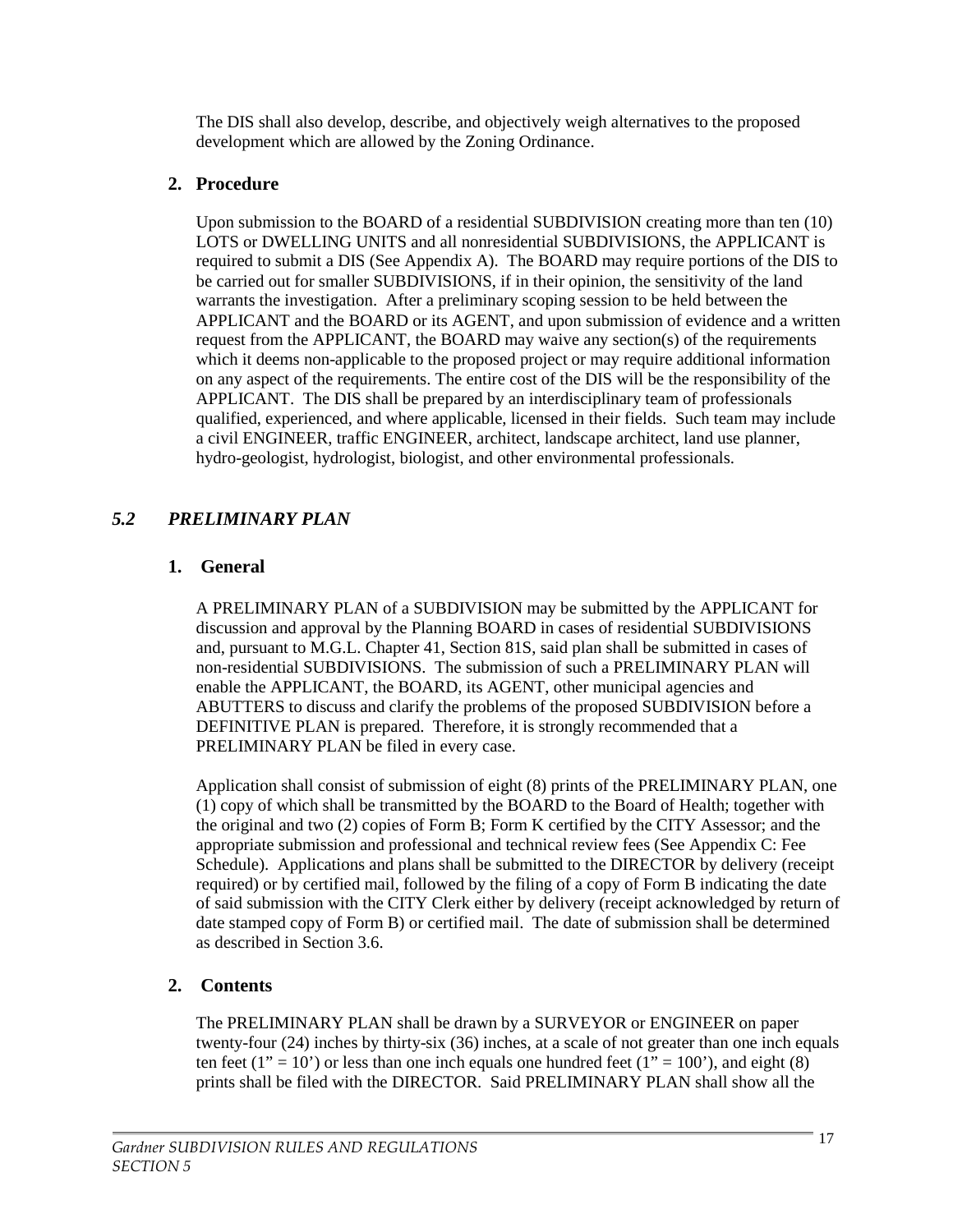information set forth below, so as to form a clear basis for the preparation of the DEFINITIVE PLAN.

PRELIMINARY PLAN shall mean a plan of a proposed SUBDIVISION or resubdivision of land showing:

- A. The SUBDIVISION name, boundaries, north point, date, scale, legend and title PRELIMINARY PLAN;
- B. The names of the record OWNER and the APPLICANT and the name, stamp and signature of the ENGINEER and/or SURVEYOR responsible for the preparation of the plan;
- C. The names of all ABUTTERS, as determined from the most recent local tax list (Form  $K$ ):
- D. The existing and proposed lines of STREETS, ways, EASEMENTS and any public areas within the SUBDIVISION in a general manner;
- E. The proposed system of drainage, including adjacent existing natural waterways, in a general manner;
- F. The proposed sanitary sewer system and water distribution system, in a general manner;
- G. The approximate boundary lines of proposed LOTS, with approximate areas and dimensions;
- H. The names, approximate location and widths of STREETS bounding, approaching or within five hundred feet (500') of the proposed SUBDIVISION;
- I. The topography of the land in a general manner at ten foot (10') contour intervals;
- J. Major site features, such as, but not limited to, existing stone walls, fences, buildings, historic sites, archeological features, large trees as defined in Section 6.14, rock ridges and outcroppings, certified vernal pools, floodplains, WETLANDS, waterways and water bodies;
- K. Proposed names of SUBDIVISION STREETS;
- L. An index plan at a scale of one inch equals four hundred feet  $(1" = 400')$  (when multiple sheets are used);
- M. A locus plan at a scale of one inch equals one thousand feet  $(1" = 1000')$  on all PRELIMINARY PLANS:
- N. Zoning districts of all areas shown on the plan; and
- O. A sketch plan of the APPLICANT'S contiguous, unsubdivided land, if such land exists.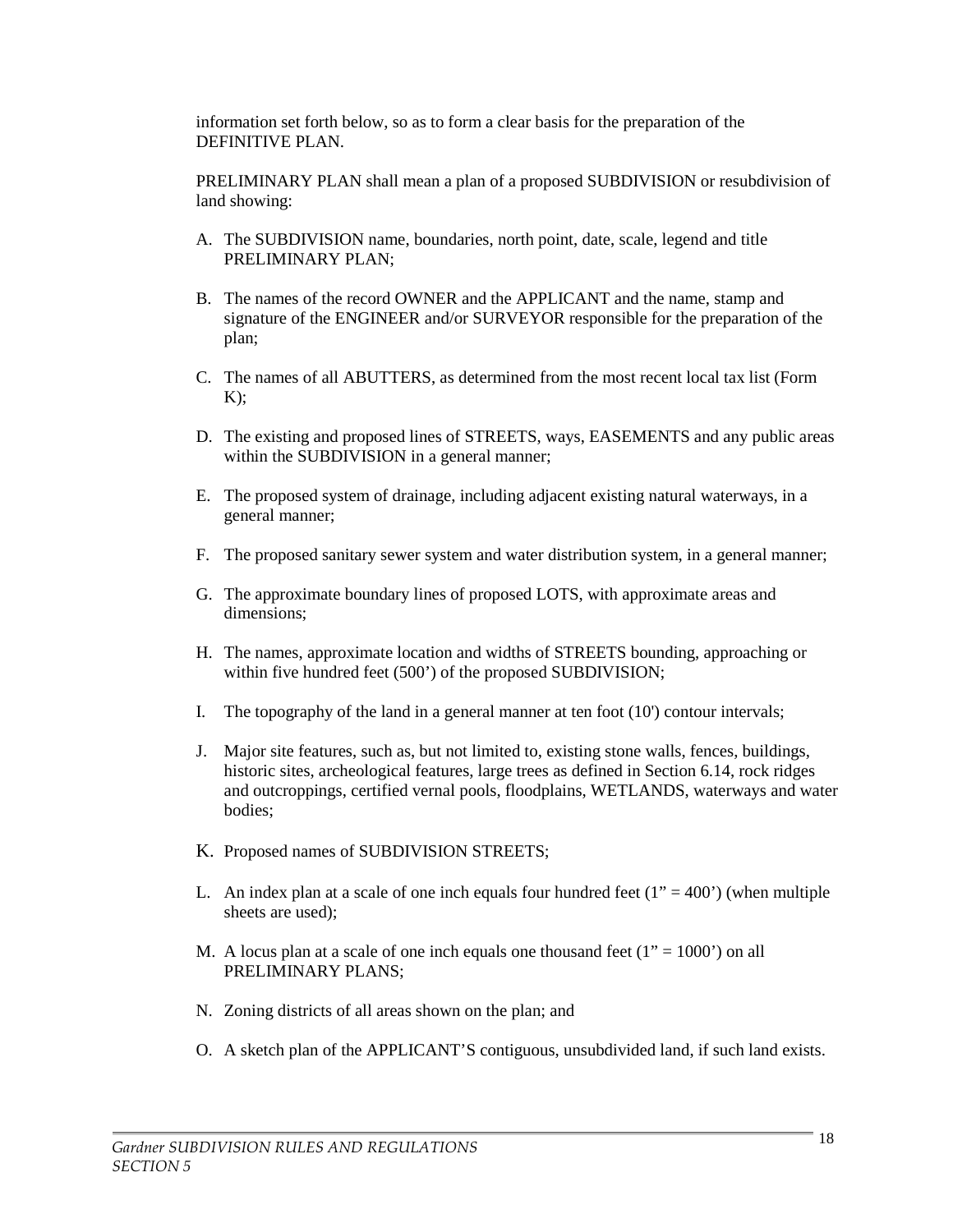### **3. Review of Plan**

In addition to the Board of Health, the BOARD, or its AGENT, shall transmit the PRELIMINARY PLAN using Form F to the CITY Engineer, Director of Public Works, Conservation Commission, and such other boards, committees or agencies as the BOARD may deem appropriate.

### **4. Public Meeting**

To ensure that all parties in interest have the opportunity to discuss any potential problems that may arise through the development of such a SUBDIVISION, before approval, modification and approval, or disapproval of the PRELIMINARY PLAN is given, a public meeting shall be held by the BOARD. A notice of the time and place of the public meeting and of the subject matter to be discussed, sufficient for identification, shall be given by the BOARD at the expense of the APPLICANT by advertisement in a newspaper of general circulation in the CITY once, not less than seven (7) days before the day of such meeting. At least seven (7) days prior to the public meeting, the APPLICANT shall mail by first-class mail a copy of said notice to all ABUTTERS and submit to the BOARD a list of all ABUTTERS so notified.

# **5. Approval and Disapproval**

Within forty-five (45) days after submission, the BOARD shall act on the PRELIMINARY PLAN. The forty-five day (45) period may be extended if agreed upon in writing by the APPLICANT.

The BOARD may give such PRELIMINARY PLAN its approval, with or without modification. Such approval does not constitute approval of a SUBDIVISION but does facilitate the preparation of the DEFINITIVE PLAN.

The BOARD may also disapprove a plan. A detailed statement of reasons for the action shall accompany disapproval. Disapproval does not disqualify the plan, but does record the BOARD'S position that changes may be required for DEFINITIVE PLAN approval.

# *5.3 DEFINITIVE PLAN*

### **1. General**

A DEFINITIVE PLAN or a PRELIMINARY PLAN followed within seven (7) months by a DEFINITIVE PLAN shall be governed by the RULES AND REGULATIONS in effect at the time of submission. The date of submission shall be determined as described in Section 3.6.

A DEFINITIVE PLAN or a PRELIMINARY PLAN followed within seven (7) months by a DEFINITIVE PLAN shall be governed by the Zoning Ordinance in effect at the time of submission in accordance with the provisions of Massachusetts General Laws, Chapter 40A, Section 6.

Any person submitting a DEFINITIVE PLAN shall give written notice (Form C) thereof to the CITY Clerk by delivery or certified mail.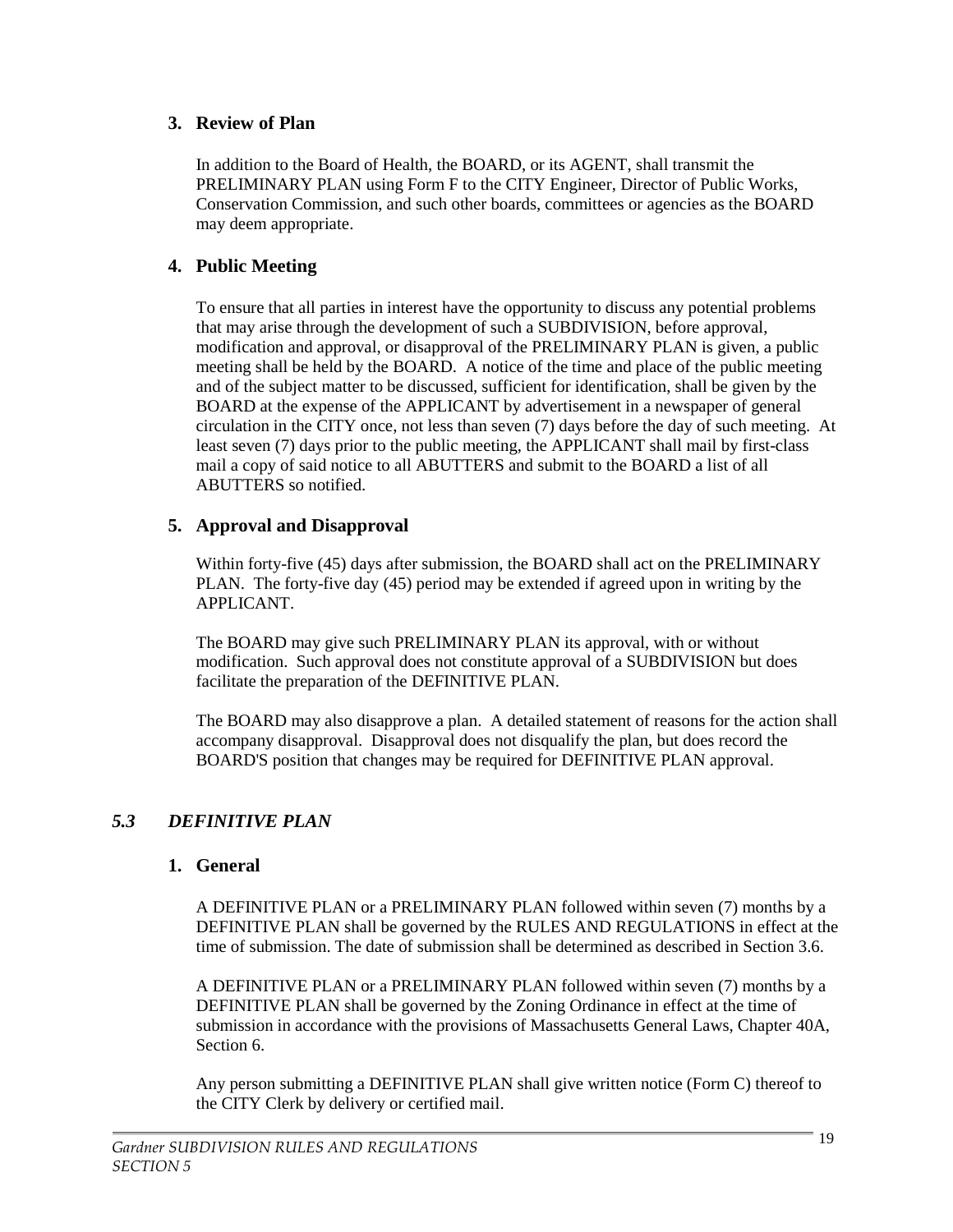The application shall consist of the following:

- A. Eight (8) prints, dark line on white background of the DEFINITIVE PLAN consisting of Plot Plan, Site Plan, STREET Plan, Sewer Plan (storm drainage and sanitary sewer), Water Plan, Erosion and Sediment Control Plan, and Landscape Plan required by Section 5.3, Subsection 2. The Mylar of the DEFINITIVE PLAN will only be needed if and when signing of the plan takes place.
- B. Original and two (2) copies of a properly executed application Form C.
- C. Eight (8) copies of the DIS, as may be required under Section 5.1.
- D. Evidence that the DEFINITIVE PLAN conforms to the approved PRELIMINARY PLAN or that the DEFINITIVE PLAN includes the modifications required by the BOARD'S action on the PRELIMINARY PLAN, if applicable.
- E. The required submission and professional and technical review fees (See Appendix C: Fee Schedule).
- F. List of ABUTTERS certified by the CITY Assessor (Form K).
- G. A Surveyor's Certificate (Form L).
- H. A letter documenting authorizing vote if the APPLICANT is acting in the name of a trust, corporation or company.
- I. A copy of the deed.
- J. A list of mortgage holders which shall be kept current during the period of SUBDIVISION review and development.
- K. Drainage calculations prepared, stamped and signed by an ENGINEER which shall include design criteria, drainage area and other information sufficient for the BOARD to verify the adequacy of any proposed drain, drain field, culvert, catch basin, detention or retention basin, other storm water management facility, or bridge, and to verify compliance with applicable local, state and federal regulations.
- L. Results of percolation tests required by the Board of Health in accordance with Title 5 of the State Environmental Code, if municipal sewer is not provided as part of the proposed SUBDIVISION.

### **2. Contents**

The DEFINITIVE PLAN shall be prepared by a SURVEYOR and an ENGINEER, and consist of the following:

- A. General Requirements
	- (1) Plan shall be drawn clearly and legibly in black India ink upon mylar;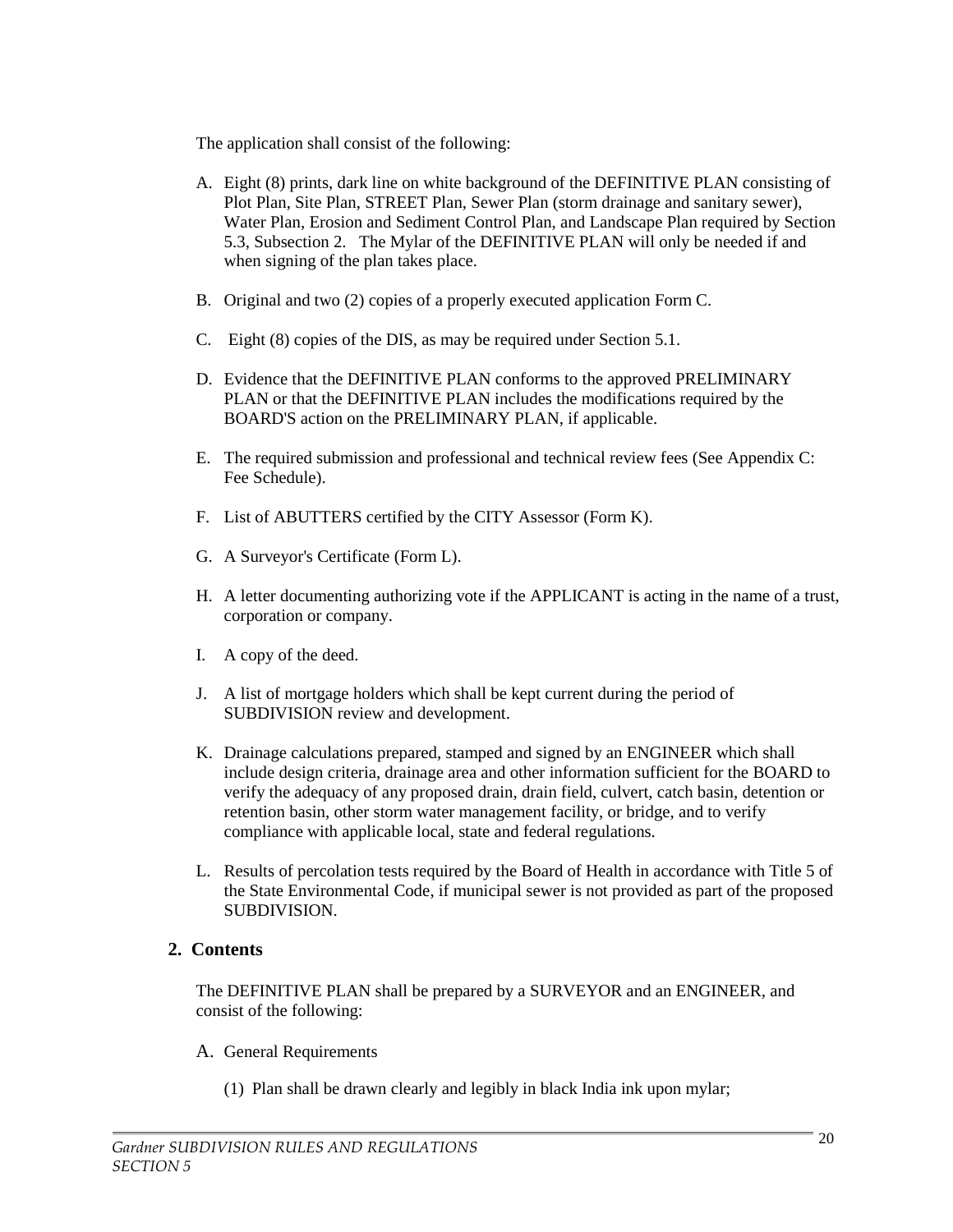- (2) Plan size shall be twenty-four (24) inches by thirty-six (36) inches, and shall have a two inch (2") border on the left side and three-quarter inch (3/4") border on all other sides;
- (3) The scale shall be one inch equals forty feet  $(1" = 40)$  horizontal and one inch equals eight feet  $(1" = 8')$  vertical;
- (4) A title block shall be located at the lower right hand corner and shall contain the SUBDIVISION name, the SURVEYOR'S and ENGINEER'S name and seal, the name and address of the OWNER and/or APPLICANT, and the date;
- (5) An index plan at a scale of one inch equals four hundred feet  $(1" = 400')$  (when multiple sheets are used);
- (6) An inset location map at a scale of one inch equals one thousand feet  $(1" = 1000')$ , showing the proposed roads and the SUBDIVISION in relation to the surrounding STREET system furnished on the first sheet;
- (7) Suitable space, preferably located at the lower left hand corner, shall be reserved for recording the action of the BOARD, the date, and the signatures of the members of the BOARD;
- (8) All elevations with a base of Mean Sea Level where possible. Where existing bench marks do not exist within a reasonable distance from the SUBDIVISION, at least two (2) permanent bench marks shall be set; and
- (9) Relative error of closure shall not be greater than 1:12,000. A signed statement to this effect shall appear on the DEFINITIVE PLAN.
- B. Plot Plan

The Plot Plan shall include:

- (1) Names of all ABUTTERS, consistent with Form K, as they appear on the most recent tax list, including owners of land separated from the SUBDIVISION only by a STREET;
- (2) Existing and proposed lines of STREETS, LOTS, RIGHT-OF-WAYS, EASEMENTS, and public or common areas within the SUBDIVISION. The proposed names of proposed STREETS shall be shown, subject to change until approved by the BOARD and City Council. The purpose of EASEMENTS shall be indicated;
- (3) Location, names, and present widths of STREETS bounding and approaching the SUBDIVISION;
- (4) Boundary lines, areas in square feet, and dimensions of all proposed LOTS, with all LOTS designated numerically and in sequence. The boundary lines and areas of other adjoining land owned or controlled by the OWNER or APPLICANT, not included in the SUBDIVISION, shall also be shown;
- (5) Location and description of existing bench marks;
- (6) Location and description of existing and proposed bounds; and
- (7) Where the OWNER or APPLICANT also owns or controls unsubdivided land adjacent to or across the STREET from that shown on the DEFINITIVE PLAN, the APPLICANT shall submit a sketch plan showing a possible or prospective STREET layout and the present drainage, natural and constructed, for such adjacent land, unless such a plan has already been submitted to the BOARD with a PRELIMINARY PLAN.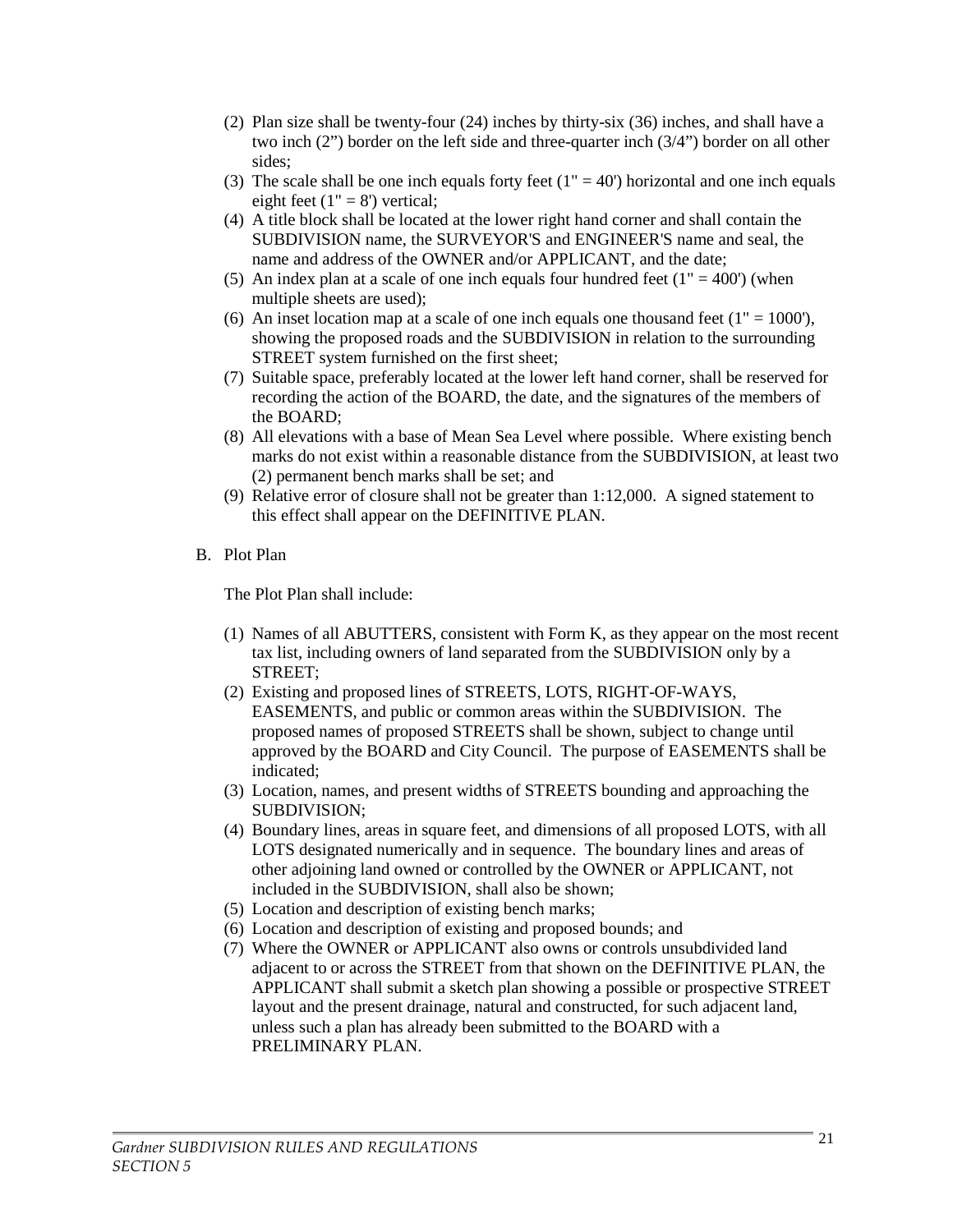#### C. Site Plan

The Site Plan shall include:

- (1) Items (2) through (4) required under Plot Plan;
- (2) Location of building on each LOT showing setbacks from LOT lines, number of DWELLING UNITS, proposed house sill and basement floor elevations, and perimeter drains (if applicable);
- (3) Major site features such as waterways and water bodies, existing stone walls, fences, large trees as defined in Section 6.14, subsection 1, rock ridges and outcroppings, WETLANDS, and scenic vistas;
- (4) Existing and proposed topography within fifty feet (50') outside the SUBDIVISION with a two-foot (2') contour interval, unless the BOARD agrees that the natural surface of the ground may be adequately represented by contours with larger intervals or by figures of elevation;
- (5) Existing buildings and those parts of buildings within fifty feet (50') outside the property; and
- (6) Location of all the following improvements unless specifically waived in writing by the BOARD: STREET paving, SIDEWALKS, STREET lighting standards, all UTILITIES above and below ground (including plan view of water, sewer and drainage connections), curbs, gutters, storm drainage, all EASEMENTS, and when required by the Fire Department, fire alarm boxes, hydrants, or emergency water supply system.
- D. Street Plan

The STREET Plan shall consist of both a plan and profile with the corresponding stationing on the same sheet and shall include the information indicated below. Where more than one sheet is required, the stationing shall overlap by at least one hundred feet  $(100^{\circ})$ .

- (1) Sidelines, pavement lines, SIDEWALK lines, widths and names of all existing and proposed STREETS;
- (2) Existing and proposed property lines extending approximately fifty feet (50') beyond the STREET sideline;
- (3) Centerline stationing of all proposed STREETS starting at station 0+00 and tied to the centerline of the existing STREET;
- (4) Centerline and sideline STREET layout data including all curve data, bearings, centerline stations and centerline angles of intersecting STREETS. Sideline point of curvature and point of tangent shall be referred by centerline stationing where sideline curves exist and centerline curves do not;
- (5) STREET profile showing only existing centerline grade (dashed line) and proposed centerline grade (solid line) with elevations at every even fifty-foot (50') station shown, except in a vertical curve where they shall be shown on every even twentyfive foot (25') station;
- (6) All vertical curve data, including curve length, PVC, PVI, and PVT with elevations and low or high points;
- (7) Location and description of all existing bench marks;
- (8) Location and description of existing and proposed bounds;
- (9) Location, purpose, and width of all EASEMENTS outside of STREET sidelines; and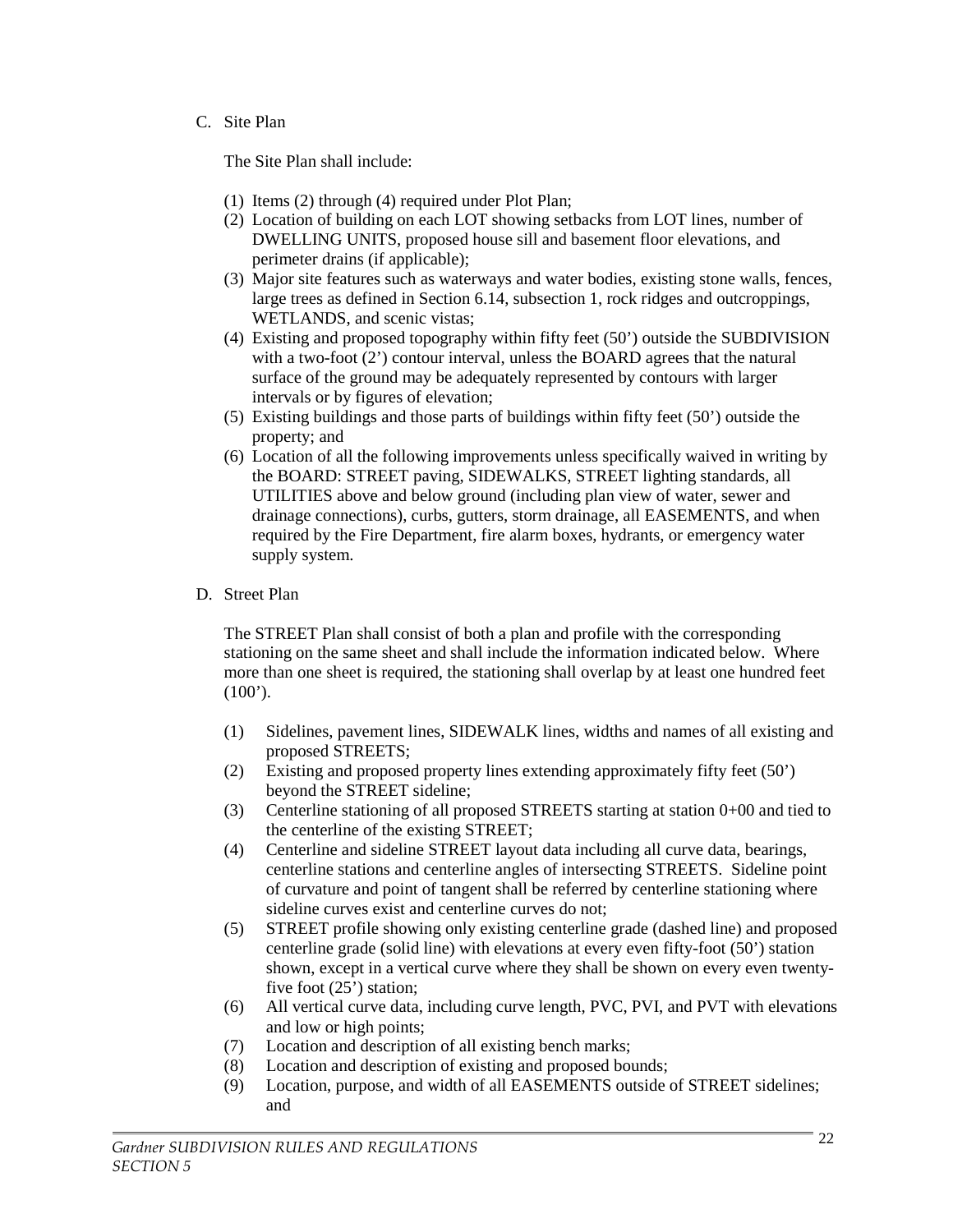- (10) Location, names, and present widths of STREETS bounding and approaching the SUBDIVISION.
- E. Sewer Plan (storm drains and sanitary sewers)

The Sewer Plan shall consist of a plan and profile with the corresponding stationing on the same STREET and shall include the information indicated below. Where more than one sheet is required, the stationing shall overlap by at least one hundred feet (100').

- (1) Sidelines, widths and names of all existing and proposed STREETS;
- (2) Centerline stationing required in Item (3) under STREET Plan;
- (3) Existing and proposed STREET, sewer and drain profiles with grades, except the existing STREET grades. Pipe length between manholes, invert elevations, and slopes of pipe shall also be shown;
- (4) Finished invert elevations for the storm drains and sanitary sewers at fifty-foot (50') intervals;
- (5) Location and description of all existing bench marks;
- (6) Location and description of all existing and proposed bounds; and
- (7) Location, width and purpose of all EASEMENTS outside of STREET RIGHT-OF-WAYS.
- F. Water Plan

The Water Plan shall include:

- (1) Sidelines, widths and names of all existing and proposed STREETS;
- (2) Centerline stationing as required in Item (3) under STREET Plan;
- (3) Locations, size and type of existing and proposed water lines;
- (4) Location and size of all valves, hydrants, corporation cocks, water shut-offs, and service connections at the property lines; and
- (5) Location, width and purpose of all EASEMENTS outside of STREET RIGHT-OF-WAYS.
- G. Landscape Plan

The Landscape plan shall include:

- (1) Location of all major trees as required in Section 6.14, subsection 1;
- (2) Location of all existing and proposed STREET trees as required in Section 6.14, subsection 2; and
- (3) Location and description of all plantings and seedlings as required in Section 6.14, subsections 3, and 4.
- H. Erosion and Sediment Control Plan

An APPLICANT shall submit a plan for erosion and sedimentation control covering all proposed excavation, filling and grade work for improvements. Said plan shall be prepared and certified by an ENGINEER, comply with the current local, state and federal regulations, and contain the following information: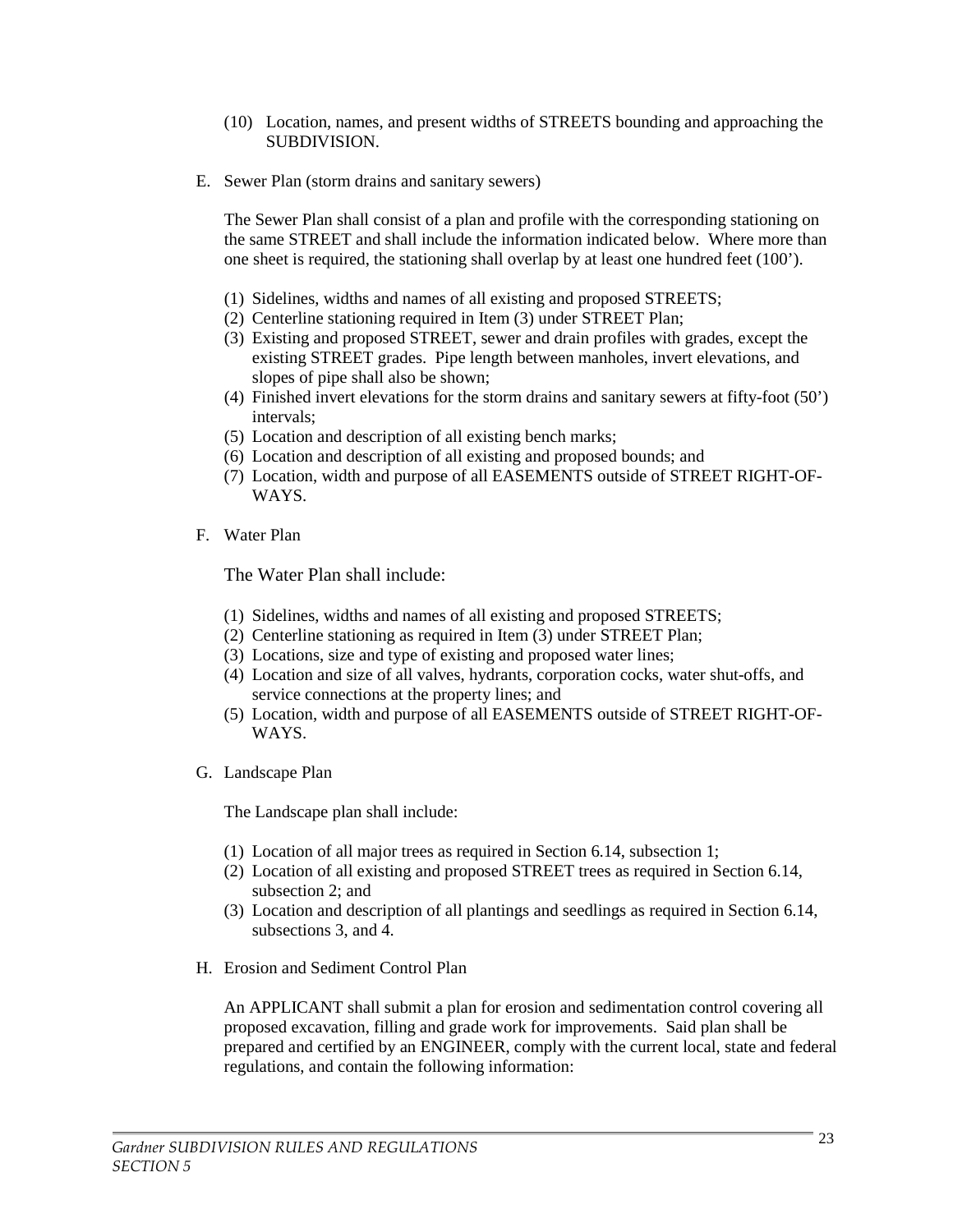- (1) Proposed method of construction showing the location and extent of all areas that will be disturbed;
- (2) Schedule of operations to include starting and completion dates for major development phases, such as land clearing and grading, STREET, SIDEWALK, and storm sewer installation, and sediment control measures;
- (3) Location, method and design of temporary and permanent stabilization measures;
- (4) Location of any existing or proposed flood control or wetland EASEMENTS;
- (5) Location of temporary staging areas and temporary storage for stumps or spoil materials. Such storage shall be in accordance with state and local regulations; and
- (6) General information relating to the implementation and maintenance of the sediment control measures.

#### **3. Review Procedure**

A. Review by Board of Health as to Suitability of the Land

If the Board of Health is in doubt as to whether any of the land in the SUBDIVISION can be used as building sites without injury to the public health, it shall so notify the BOARD in writing within forty-five (45) days after receiving the plan. Any approval of the plan by the BOARD shall then only be given on condition that the LOTS or land as to which such doubt exists shall not be built upon without prior consent of the Board of Health, and shall endorse on the plan such condition, specifying the LOTS or land to which said condition applies. The Board of Health shall send a copy of such report to the APPLICANT via certified mail. Failure of the Board of Health to report shall be deemed approval by the Board of Health.

B. Review by Other City Officials

Prior to approval of any DEFINITIVE PLAN, the BOARD may seek written statements from the following municipal officials:

- (1) CITY Engineer as to all technical aspects of the plan;
- (2) Conservation Commission as to protection of resource areas specified under the CITY'S WETLANDS Protection Ordinance and the Massachusetts WETLANDS Protection Act (M.G.L. Chapter 131, Section 40, as most recently amended);
- (3) Department of Public Works as to the design and layout of the STREET systems, location of EASEMENTS, and design of the sewerage, water and drainage systems, including appurtenances;
- (4) Chief of the Fire Department as to the layout of the fire alarm system, including location of boxes and hydrants and location and installation of emergency water supply systems for fire fighting, adequacy of water flow to the hydrants, and design of the alarm and fire control systems;
- (5) Chief of Police as to traffic circulation and safety; and
- (6) Tree Warden as to the location, size and species of proposed and/or existing STREET trees.

If the specified CITY officials, boards and committees have not submitted written statements within forty-five (45) days of receiving notification from the DIRECTOR that the DEFINITIVE PLAN is available for review, approval will be assumed.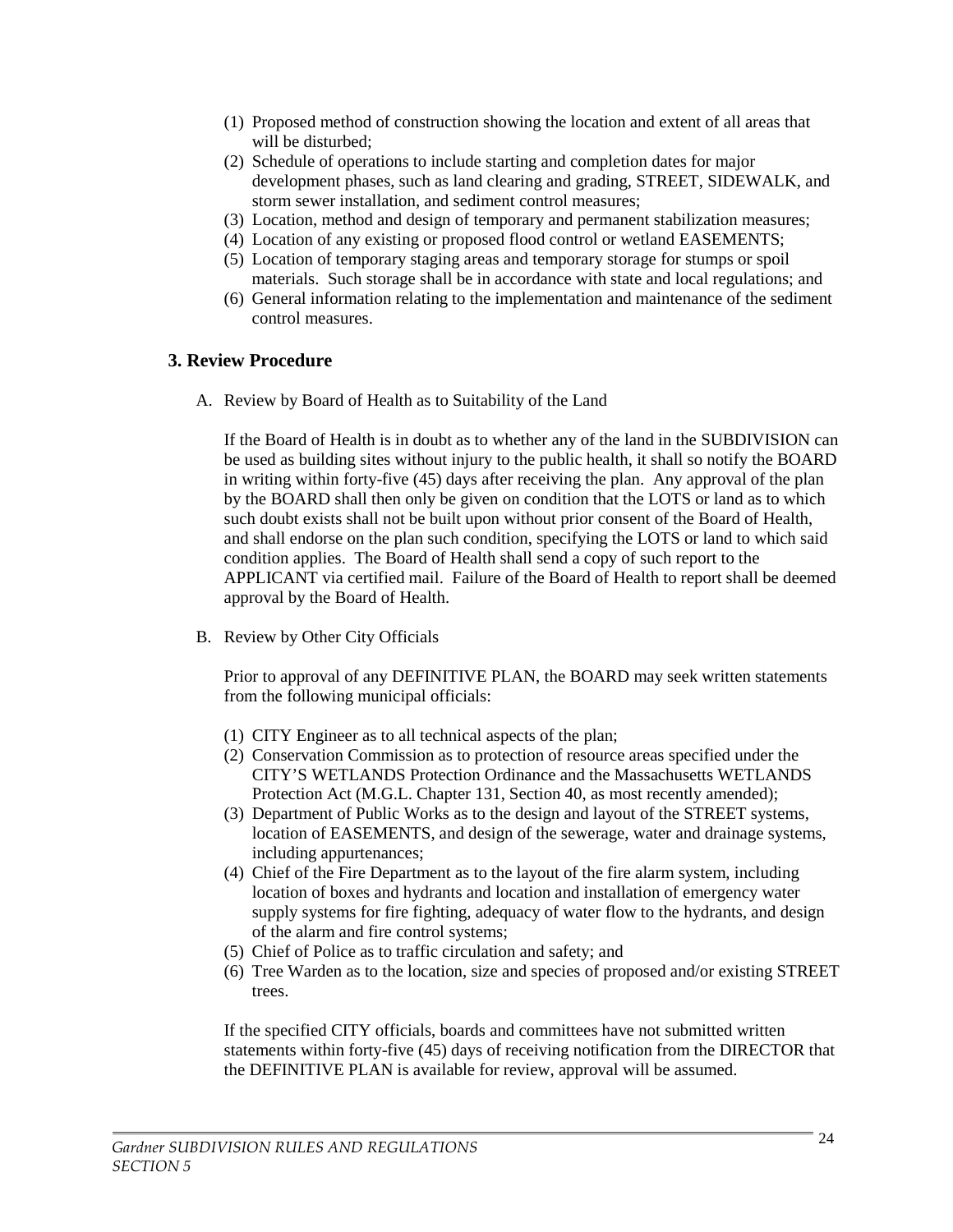#### C. Public Hearing

Before approval, modification and approval, or disapproval of the DEFINITIVE PLAN is given, the BOARD shall hold a public hearing. Notice of the time and place of such hearing and of the subject matter, sufficient for identification, shall be given by the BOARD at the expense of the APPLICANT at least fourteen (14) days prior thereto by advertisement in a newspaper of general circulation in the CITY. Advertisement shall occur once in each of two successive weeks. A certified list of all ABUTTERS (Form K) shall be provided to the BOARD by the APPLICANT. The BOARD shall mail a copy of said notice to the APPLICANT and to all ABUTTERS appearing on the list submitted by the APPLICANT.

# **4. Action by the Board**

The action of the BOARD shall be recorded on Form G and transmitted to the CITY Clerk. If the BOARD modifies or disapproves such plan, it shall state in its vote the reasons for its action. Revised plans shall highlight modification(s), and the date of the modification(s) shall appear within the Plan's title block. Final approval, if granted, shall be endorsed on the final version of the original Mylar of the DEFINITIVE PLAN by the signatures of the majority of the BOARD, but not until the statutory twenty (20) days appeal period has elapsed following the filing Form G with the CITY Clerk and said Clerk has notified the BOARD that no appeal has been filed.

Final approval of the DEFINITIVE PLAN does not constitute the laying out or acceptance by the CITY of STREETS within the SUBDIVISION.

At the time of endorsement of the DEFINITIVE PLAN, the APPLICANT shall submit to the CITY Engineer a CD or diskette containing the final version of the DEFINITIVE PLAN in the Standard Digital Format (SDF) and four (4) prints thereof. The DEFINITIVE PLAN shall be produced by computer aided design or drafting (CADD) software, in either AutoCAD DWG, or ASCII Drawing Exchange File DXF format and reference a minimum of 2 point features present in the CITY's GIS database. The CADD file must use the Massachusetts State Plane (Mainland) coordinate system, North American Datum 1983, with units of U.S Survey Feet. The vertical datum must be North American 1988 (NAVD88). A template for submission and definition of the SDF are available from the CITY Engineer. Point features present in the CITY's GIS database are also available from the CITY Engineer.

# **5. Fee to Streets and Easements**

The APPLICANT shall retain title to the fee of each STREET, road, way or walkway in the SUBDIVISION, and shall, upon request of CITY Council, convey to the CITY said fee without encumbrance and for a nominal consideration upon layout of the STREET by the CITY Council. The APPLICANT shall also convey to the CITY any EASEMENT right within or appurtenant to the SUBDIVISION for a nominal consideration upon request by the CITY Council. Notation that this is to be done shall be placed upon the DEFINITIVE PLAN.

# **6. Conditional upon Compliance with Hatch Act and Inlands Wetlands Act**

Any plan approved by the BOARD, with or without condition, which is revised in order to comply with the CITY'S WETLANDS Protection Ordinance, the Hatch Act (Massachusetts General Laws, Chapter 131, Section 40 as amended) and the Inland WETLANDS Act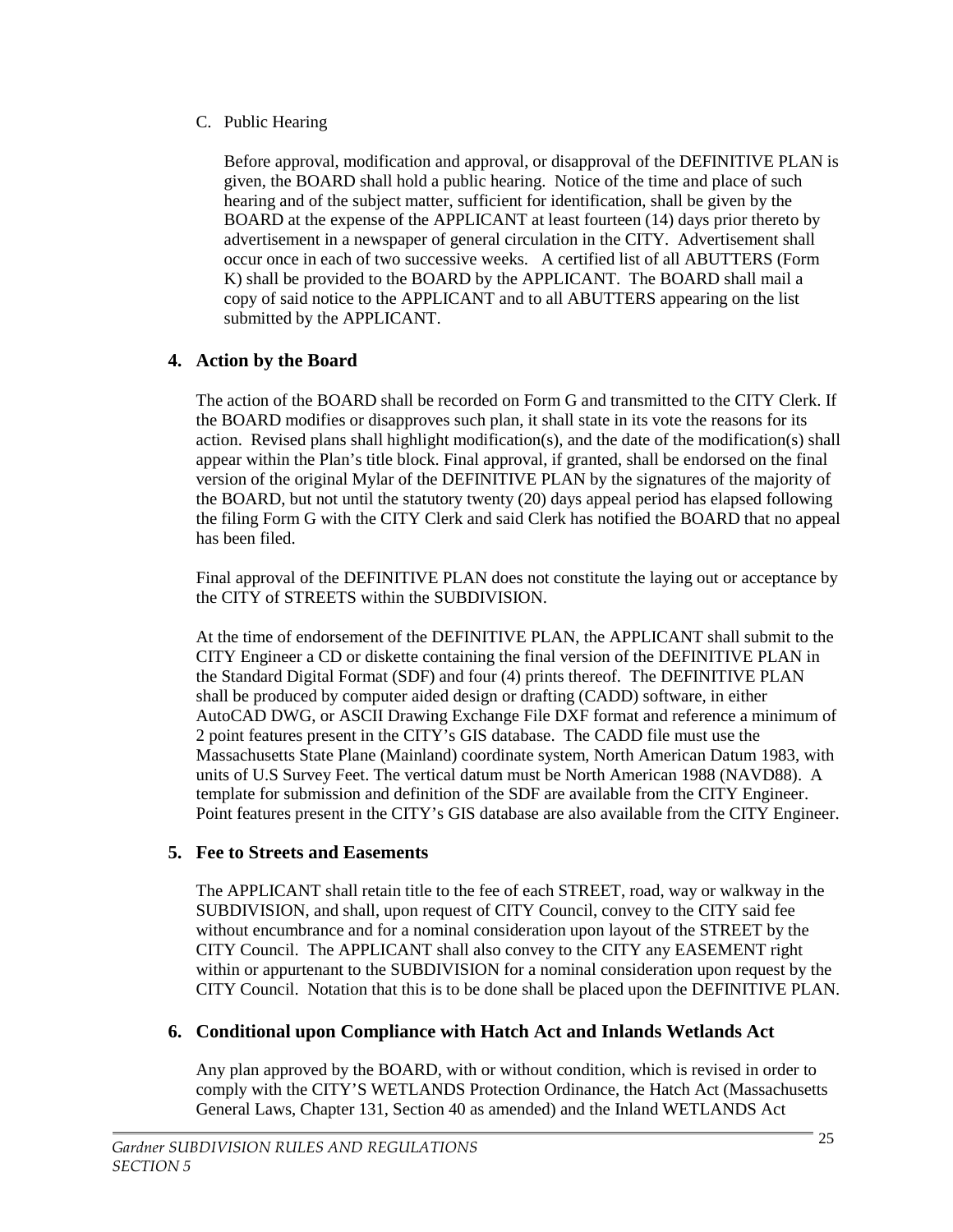(Massachusetts General Laws, Chapter 131, Section 40A, as amended), shall constitute a new plan and shall be resubmitted to the BOARD.

# **7. Modification, Amendment or Rescission of Approved Plan**

The BOARD on its own motion or on the petition of any interested person shall have the power to modify, amend or rescind its approval of a plan of a SUBDIVISION, or to require a change in a plan as a condition of its retaining the status of an approved plan after due notice and opportunity to the OWNER to be heard in accordance with M.G.L. Chapter 41, Section 81-W, as amended. The time requirements shall be the same as in the case of the DEFINITIVE PLAN.

Failure of the APPLICANT to record the DEFINITIVE PLAN within thirty (30) days of its endorsement, or to comply with the construction schedule, or to either initiate construction or improvements or to sell LOTS in a SUBDIVISION or portion thereof within two (2) years of the approval of the DEFINITIVE PLAN, or to comply with all applicable Zoning Ordinances and requirements of the Conservation Commission under the CITY'S WETLANDS Protection Ordinance or WETLANDS Protection Act, or unauthorized departure from any agreements made from these regulations or plans submitted, whether or not at the direction of other public agencies or officials, shall constitute sufficient reason for the rescission of such approval, in accordance with the requirements of M.G.L. Chapter 41, Section 81-W, as amended. Notice of such action shall be given to the APPLICANT, the CITY Clerk, and the Worcester District Registry of Deeds.

# **8. Recording of Plan**

Following endorsement, the APPLICANT shall, within thirty (30) days of such approval, file such plan at the Worcester District Registry of Deeds. Within ten (10) days after the DEFINITIVE PLAN, as approved and endorsed, has been recorded at the Worcester District Registry of Deeds and, in the case of registered land, with the recorder of the Land Court, the APPLICANT shall notify the BOARD in writing of such recording, including covenants or agreements, if any. Following plan approval, endorsement and recording, the APPLICANT shall provide the BOARD with three (3) prints of the DEFINITIVE PLAN, one of which shall be certified by the Registry of Deeds as to having been recorded, and one copy of final covenants and restrictions, noting book, page number and date of recording for each. The DIRECTOR shall transmit one copy of the DEFINITIVE PLAN to the Building Commissioner and one copy to the CITY Engineer.

# **9. Timely Completion**

No DEFINITIVE PLAN shall be approved unless the APPLICANT stipulates in the application that the construction of all ways and municipal services shall be completed within five (5) years of the date of endorsement of the DEFINITIVE PLAN. Failure to so complete shall result in the automatic rescission of the approval of such plan and no STREET shall be laid out, constructed or opened for public use unless the BOARD extends said period, for good cause shown, after the written request of the APPLICANT prior to the expiration of said period or until a new DEFINITIVE PLAN application has been filed and approved by the BOARD.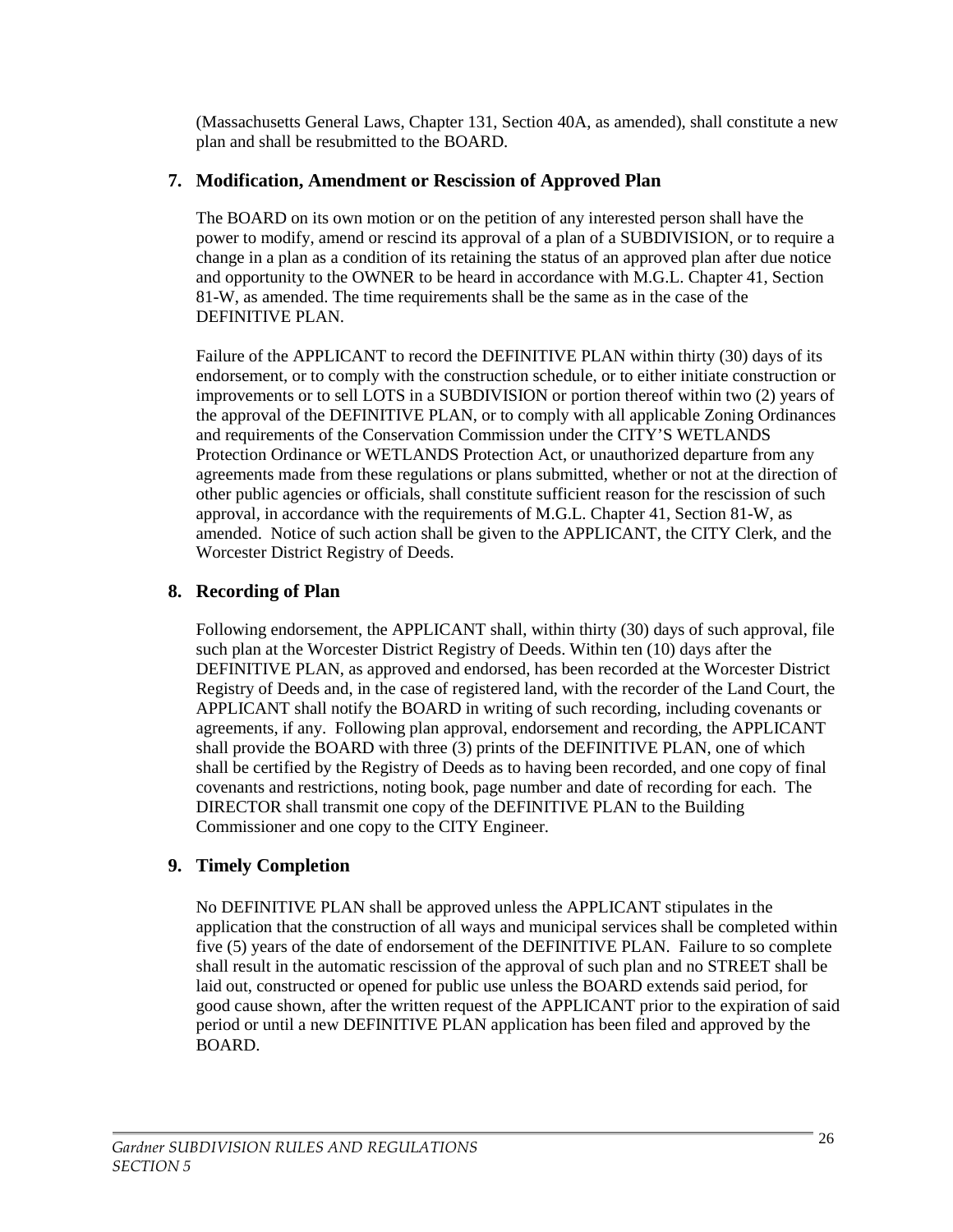#### **10. Maintenance of Streets and Utilities and Provision of Municipal Services**

As a condition of approval of a SUBDIVISION, the APPLICANT shall maintain all infrastructures, including, but not limited to STREETS and UTILITIES within a SUBDIVISION until such time, if ever, that the CITY Council accepts the STREETS in the SUBDIVISION as public ways.

Upon the occasion of a snow and/or ice event, the APPLICANT shall snow plow and/or sand unaccepted ways within a SUBDIVISION in a timely fashion and periodically throughout the duration of the storm event. In the event that the APPLICANT fails to snow plow and/or sand unaccepted ways within a SUBDIVISION in a timely fashion and thereby creates, in the opinion of Director of Public Works, Police Chief, or Fire Chief, a public safety emergency, the CITY may deem it necessary to snow plow and/or sand the unaccepted ways at the APPLICANT'S expense.

In the event that the CITY deems it necessary to snow plow and/or sand the unaccepted ways, the OWNER and/or APPLICANT will be charged as follows: the charge will be two hundred fifty dollars (\$250) per event or the cost of manpower, equipment and materials necessary to snow plow and/or sand as determined by the Director of Public Works, whichever is greater.

As another condition of approval, the APPLICANT shall provide documentation acceptable to the Director of Public Health that private trash pick-up has been arranged or shall make payment for municipal pick-up. This condition shall remain in effect until such time, if ever, that the City Council accepts the STREETS in the SUBDIVISION as public ways.

#### **11. Performance Guarantee**

Before endorsement of approval of a DEFINITIVE PLAN of a SUBDIVISION, the APPLICANT shall either (1) file a performance bond or cash surety in an amount determined by the BOARD to be sufficient to cover the cost of all or any part of the improvements plus a ten percent (10%) contingency factor and appropriate rate of inflation over a period that corresponds to the APPLICANTS estimated construction schedule, or (2) follow the procedure outlined below, in "Approval with Covenant" or "Approval with a Mortgage Agreement". Cash sureties shall be a deposit of money or certified bank check with the CITY Treasurer. The BOARD prefers cash sureties. The APPLICANT shall prepare estimates of the cost of performing various improvements and submit said estimates for BOARD approval. The status of the cash surety may be reviewed by the BOARD every six (6) months, and may be increased to reflect increases in the estimated costs for completion of construction.

#### A. Approval with Bonds or Cash Surety

Such bond shall be approved as to form and manner of execution by the CITY Solicitor and shall be a continuous bond with no expiration date. The status of the bond may be reviewed by the BOARD every six (6) months, and may be increased to reflect increases in the estimated costs for completion of construction.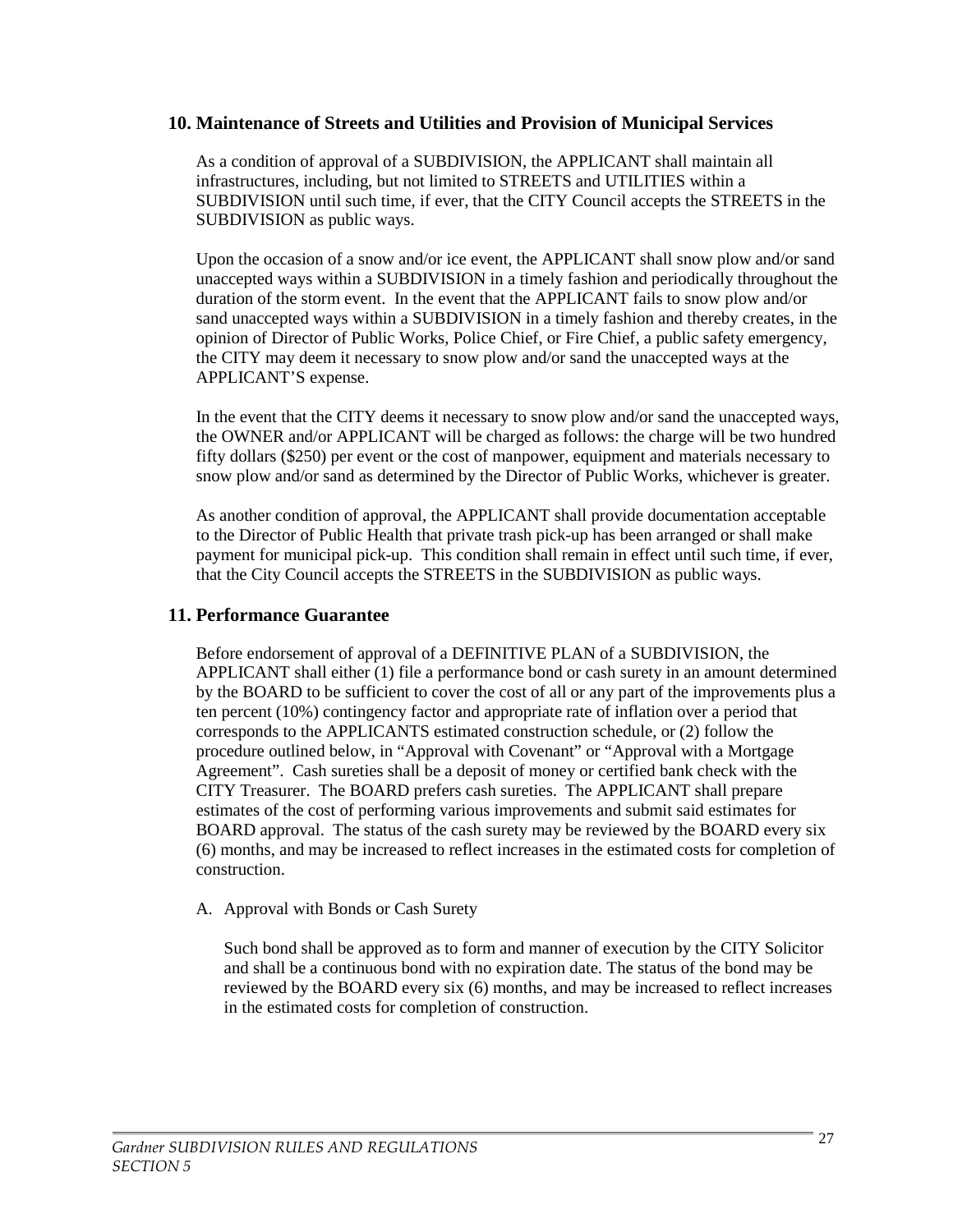B. Approval with a Restrictive Covenant

Instead of filing a bond or depositing surety, the APPLICANT may request approval of a DEFINITIVE PLAN on condition that a Restrictive Covenant running with the land will be duly executed and recorded and inscribed on the Plan, or on a separate document referred to on the Plan, in accordance with Section 81-U of Chapter 41, Massachusetts General Laws. Such Restrictive Covenant shall provide in part that no LOT may be built upon nor sold until all of the improvements as required in these RULES AND REGULATIONS have been completed and approved.

In this case, before endorsement of a DEFINITIVE PLAN there shall be filed by the APPLICANT a properly executed Restrictive Covenant in accordance with Form H, Appendix B.

Prior to delivering to the APPLICANT a Certificate of Release (Form J-2 or J-3) whereby the restrictions relating to the LOT or LOTS listed therein shall be terminated, the BOARD shall determine to its satisfaction that such improvements have been completed so as to adequately serve such LOT or LOTS, in part by requiring that the APPLICANT submit to the BOARD the following:

- (1) Written evidence from the CITY Engineer that the STREETS and drainage conform to the BOARD requirements in accordance with the approved DEFINITIVE PLAN, with the exception of the application of the bituminous concrete road-wearing course;
- (2) Written evidence from the CITY Engineer that the water mains, sanitary sewers, storm sewers and hydrants conform to specifications and the BOARD requirements in accordance with the approved DEFINITIVE PLAN;
- (3) Written evidence from the Chief of the Fire Department that the fire protection system conforms to specifications and the BOARD requirements in accordance with the approved DEFINITIVE PLAN;
- (4) A certificate from a Registered SURVEYOR, to be obtained at the APPLICANT'S expense, that all permanent bounds and monuments on all STREET lines and on the LOT(S) to be released are in place and are accurately located in accordance with the approved DEFINITIVE PLAN;
- (5) A performance guarantee secured by bond or cash surety in an amount determined by the BOARD to be sufficient to cover the cost of completing any remaining or uncompleted work, conditioned on the completion of the remaining improvements within 2 (two) years of the date of the bond or surety. Release of the bond or cash surety shall be subject to the written approval of the CITY Engineer that the work has been completed in accordance with requirements;
- (6) A completed Form I for signature by a majority of the BOARD, if appropriate; and
- (7) Upon completion of such required improvements, the APPLICANT shall so notify the BOARD and the CITY Clerk, by delivery or certified mail, requesting release from such Restrictive Covenant. The BOARD shall act on such request with fortyfive (45) days.
- C. Approval with a Mortgage Agreement

Following the recording of a first mortgage covering the premises shown on the plan or a portion thereof given as security for advances to be made to the APPLICANT by the lender, the BOARD may, at its option, release LOTS from the operation of the Restrictive Covenant pursuant to Section 5.3, Subsection 11(B) without receipt of a bond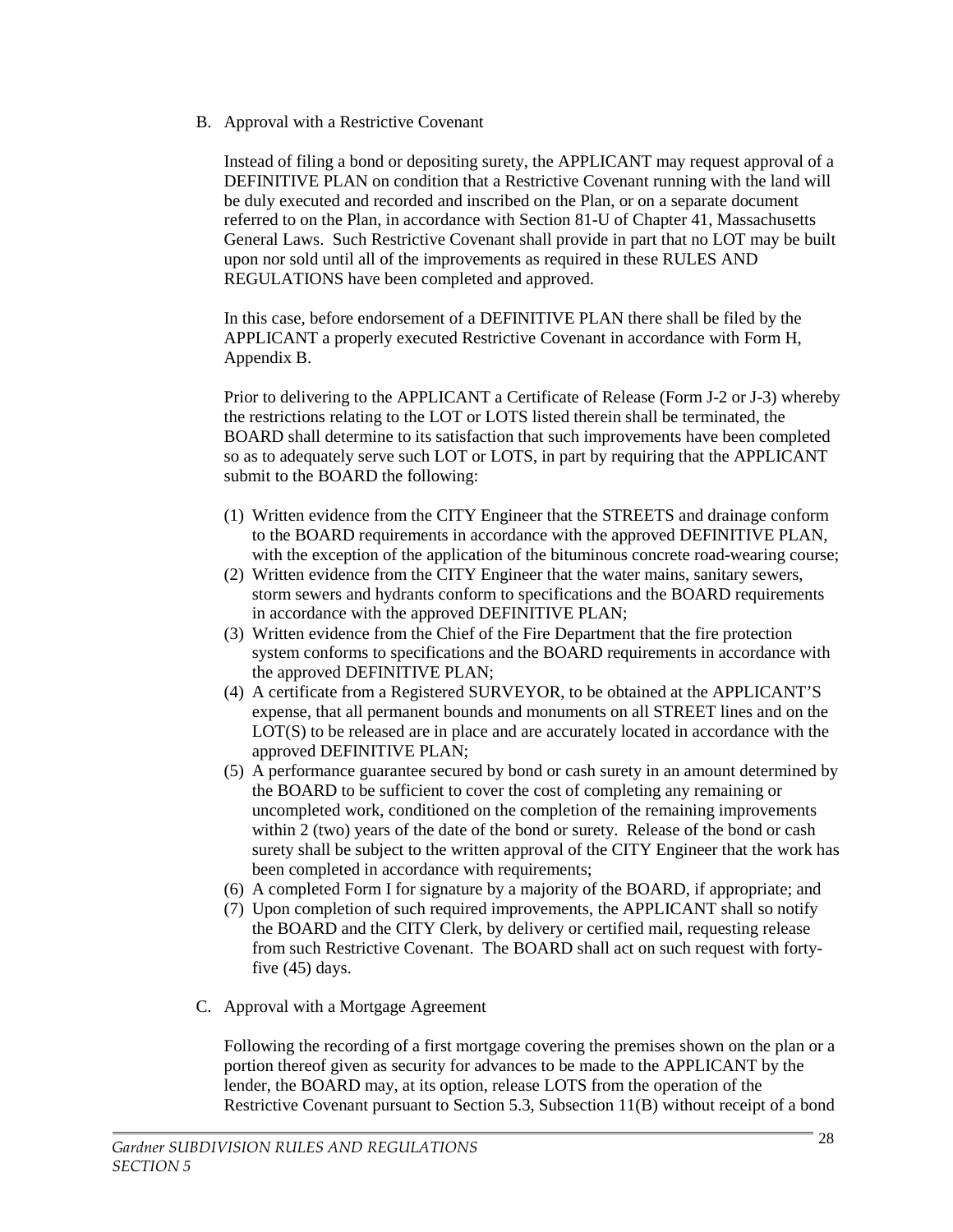or cash surety upon delivery to the BOARD of an agreement with said BOARD, which shall be executed by the APPLICANT and the lender and shall provide for retention by the lender of sufficient funds otherwise due the APPLICANT to secure the construction of ways and the installation of municipal services. Said agreement shall be approved as to form and manner of execution by the City Solicitor or his/her designee. Said agreement shall also provide for a schedule of disbursement which may be made to the APPLICANT upon satisfactory completion of various steps of the work, as determined by the CITY Engineer, and shall further provide that in the event the work is not completed by the APPLICANT within the time set forth, any funds not disbursed shall be available to the CITY for completion of the unfinished work and correction of deficiencies.

All of the above as specified under the provisions of M.G.L. Chapter 41, Section 81-U, as amended.

#### **12. Maintenance Guarantee**

A maintenance guarantee equal to ten percent (10%) of the total value of work within the SUBDIVISION shall be accepted and held in the same manner as the performance bond or cash surety required herein. Such maintenance guarantee shall be held by the CITY for the maintenance of STREETS and municipal services for eighteen (18) months after completion of construction and installation or until the STREETS are accepted by the CITY, whichever comes first, after which date the CITY shall return the remainder of the guarantee to the person or persons who furnished same.

The BOARD shall require the formation of a Homeowners Association for SUBDIVISIONS containing common open space and/or ways, which will remain private, the purpose of which is to maintain said private ways, other improvements, and open spaces.

In cases where a Homeowners Association is required, there shall be written into each deed for every building LOT in the SUBDIVISION, a set of covenants and restrictions, the form and content of which shall be subject to the review and approval of the BOARD, which shall provide for the establishment of a maintenance trust fund to be drawn upon from time to time by the Homeowners Association to perform needed maintenance to and reconstruction of private roads, as well as maintenance of storm water facilities and common open spaces in the SUBDIVISION. Said covenants and restrictions shall also require the Homeowners Association to annually assess Association members an amount of money adequate to maintain said private roads, stormwater facilities and open spaces. In addition, a maintenance endowment shall be established by the APPLICANT in the amount of five hundred dollars (\$500) per LOT, prior to the release of any LOT in the SUBDIVISION. The principal amount of the endowment plus interest earned shall not be drawn upon by the Association for at least twenty (20) years from the date of its establishment, at which time it may be drawn upon for maintenance or reconstruction of private roads, stormwater facilities, common open spaces and other improvements.

#### **13. Reduction of Bond or Cash Surety**

If the BOARD shall decide at any time during the term of the performance bond or cash surety that: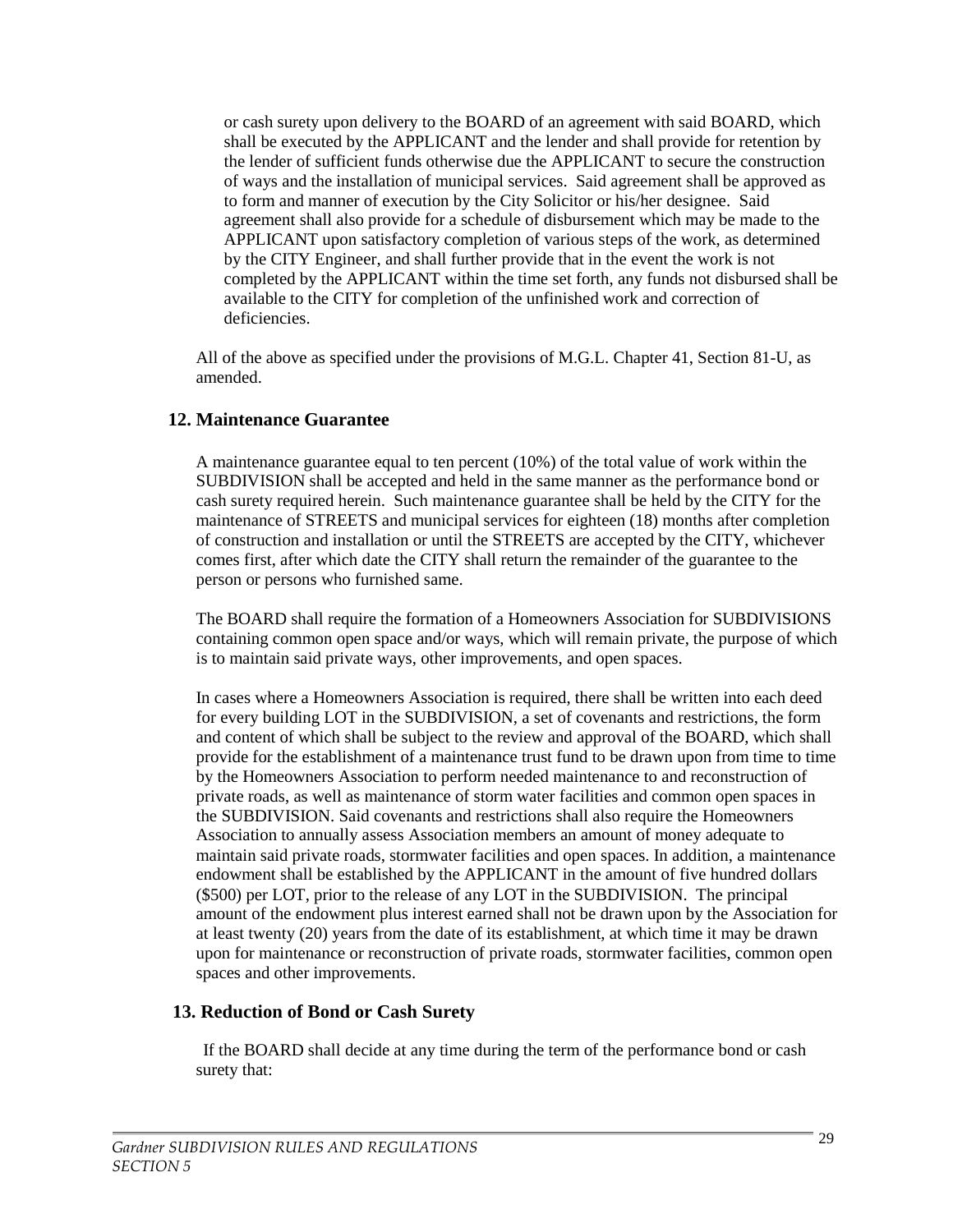- (1) Improvements have been installed in a satisfactory manner in sufficient amount to warrant reductions in the face amount of such bond or cash surety; or
- (2) The character and extent of the SUBDIVISION requires additional improvements;

Then the BOARD may modify its requirements for any or all such improvements and the face value of such performance bond or cash surety shall thereupon be reduced or increased respectively by an appropriate amount. Such a reduction will only occur upon a review of costs by the CITY Engineer, a positive vote of the BOARD and the submittal of a letter to the CITY Treasurer informing him/her of the BOARD'S decision.

# **14. Evidence of Satisfactory Performance**

Before the BOARD will reduce the interest of the CITY in a performance bond or cash surety to an amount less than ten percent (10%) of the original amount, or \$10,000, whichever is greater, or release the last LOT in the case of approval with Restrictive Covenant:

- A. The APPLICANT shall file with the BOARD a certified copy of the DEFINITIVE PLAN of the SUBDIVISION (or, in the case of approval with Restrict Covenant, of the STREET or STREETS serving the LOTS for which a release is desired). The plans shall provide record information of the SUBDIVISION improvements as actually constructed as required under "As-Built Drawings," Section 5.3, Subsection 16. Certification shall be by the ENGINEER and SURVEYOR employed by the APPLICANT at his or her own expense, and shall indicate that all STREETS, SIDEWALKS, sewers, storm drains, and water mains, and their appurtenances have been constructed in accordance with the lines and grades of said plan and are accurately located as shown thereon.
- B. The BOARD shall obtain in writing from the CITY Engineer a statement that all work required by these RULES AND REGULATIONS has been inspected by the CITY Engineer and his/her AGENTS and completed in each STREET in the SUBDIVISION (or the STREET(S) serving the LOTS in question), including sewers, storm drains, bridges, SIDEWALKS and water mains and their appurtenances and that the CITY Engineer has approved the methods of construction and materials used in the performance of such work.
- C. The BOARD shall obtain in writing from the Board of Health a statement that each already installed on-lot sewerage system was installed in accordance with the Gardner Board of Health Rules and Regulations and Article XI of the Massachusetts Sanitary Code and each on-lot water system was installed in accordance with the standards of the Board of Health.
- D. The BOARD shall obtain in writing from the Tree Warden a statement that installation of STREET trees and other plantings required by the RULES AND REGULATIONS and approved DEFINITIVE PLAN have been completed satisfactorily, that such plantings have been exposed to one winter season (November 15 – April 30) and that damaged plantings, if any, have been replaced to the satisfaction of the Tree Warden.
- E. The APPLICANT shall execute an instrument, in a form approved by the BOARD transferring to the CITY or to an approved public utility company without cost, valid unencumbered title to all sanitary sewers, water mains, and appurtenances thereto, and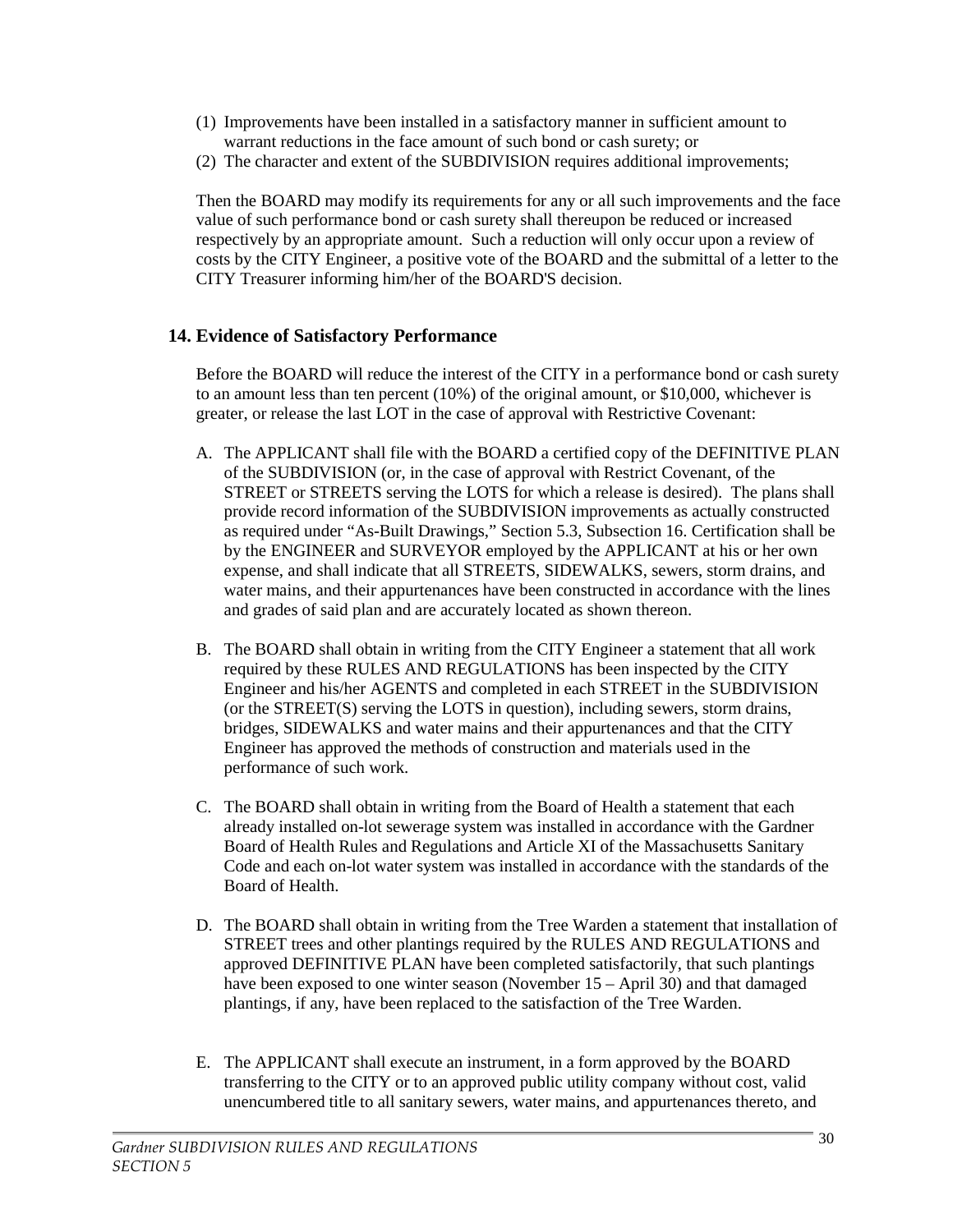other UTILITIES constructed and installed in the SUBDIVISION or approved portion thereof, and conveying to the CITY or approved public utility company without cost and free of all liens and encumbrances, perpetual rights and EASEMENTS to construct, inspect, repair, renew, replace, operate, and forever maintain such sanitary sewers and water mains, with any manholes, pipes, conduits, and other appurtenances and to do all acts incidental thereto, in, through, and under the whole of all STREETS in the SUBDIVISION or approved portion thereof, and if any such sewers or water mains have been constructed and installed in land not within such STREETS, then in, through, and under a strip of land extending ten feet (10') in width on each side of the centerline of all such sewers and water mains.

#### **15. Release of Performance Guarantee**

Upon the completion of improvements required under Sections 6 and 7, security for the performance of which was given by bond or cash surety, or upon the performance of any Restrictive Covenant with respect to any LOT, the APPLICANT shall send by certified mail to the CITY Clerk and to the BOARD a written statement in duplicate that the said construction or installation in connection with which such bond, deposit or covenant has been given, has been completed in accordance with the requirements contained under Sections 6 and 7, such statement to contain the address of the APPLICANT (Forms J-1 and J-2). If the BOARD determines that said construction or installation has not been completed, it shall specify to the APPLICANT, in writing, the details wherein said construction and installation fails to comply with the requirements contained under Sections 6 and 7. Upon failure of the BOARD to act on such application within forty-five (45) days after the receipt of the application by the CITY Clerk, all obligations under the bond shall cease and terminate by operation of law, and any deposit shall be returned and any such covenant shall become void. In the event that said forty-five (45) day period expires without specification, or without the release and return of the bond or return of the deposit or release of the covenant as aforesaid, the CITY Clerk may issue a certificate to such effect, duly acknowledged, which may be recorded.

### **16. Roadway Acceptance and As-Built Drawings**

Upon completion of a STREET in a manner fulfilling the requirements of the BOARD, the APPLICANT may request the BOARD to inspect said STREET in order to make a recommendation to the CITY Council who will consider the question of accepting said STREET under the provisions of M.G.L Chapter 82. STREET acceptances within a SUBDIVISION are the financial and legal responsibility of the APPLICANT.

The BOARD shall require the APPLICANT to submit the following information before making a recommendation to the CITY Council:

A. The APPLICANT shall have the original plans and profiles of the DEFINITIVE PLAN, as approved by the BOARD, corrected and certified by an ENGINEER or SURVEYOR to show the actual as-built locations and grades of all UTILITIES, ROADWAY profiles, location of all main buildings and any changes authorized by the BOARD or the CITY Engineer. These changes shall be drawn with indelible ink and the plan shall be marked "As-Built Drawing" in the lower right hand corner.

Ties to all gate valves, tees, service connections, shut-offs, sewer Y's, bounds, etc., shall be shown.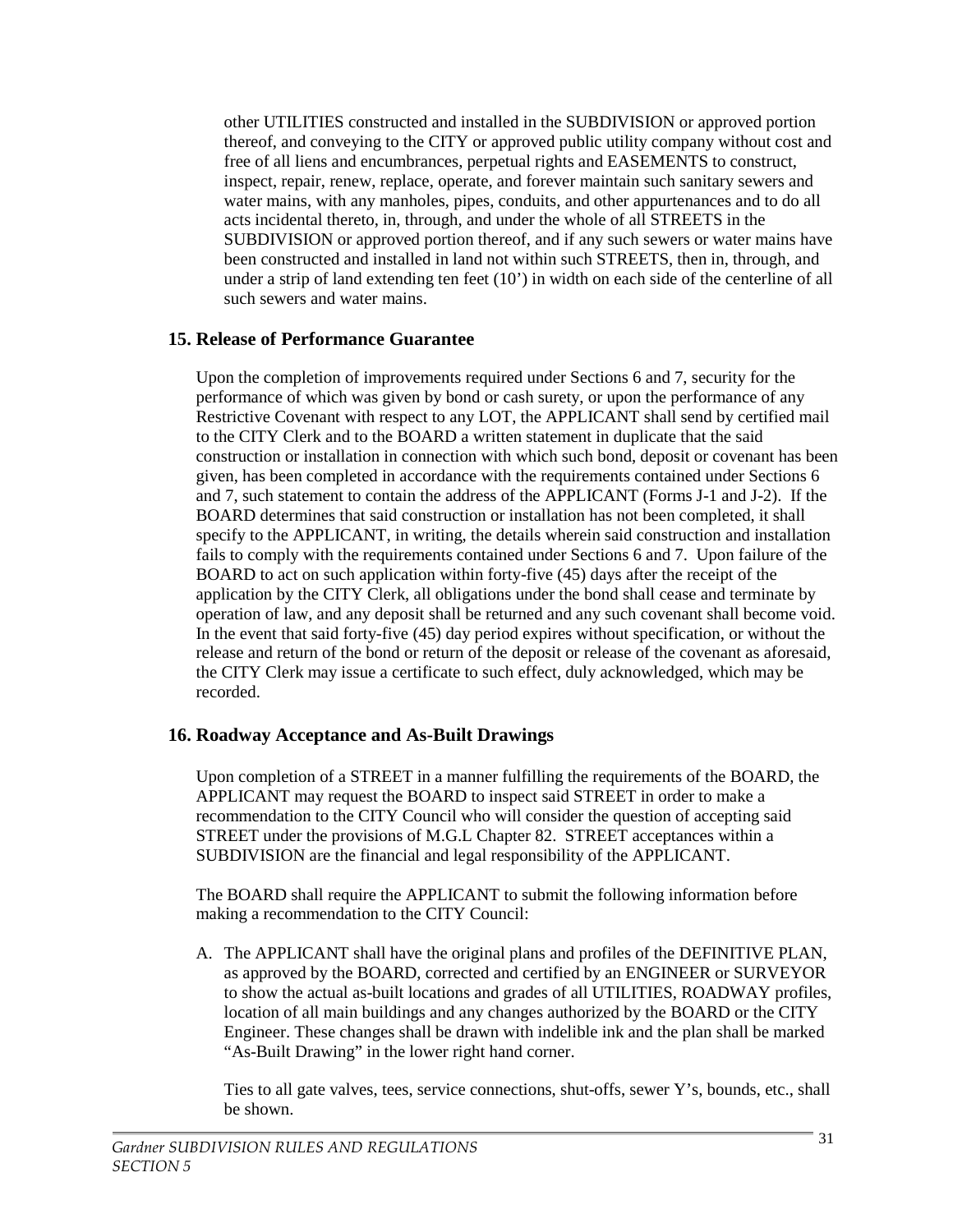- B. A STREET Layout Plan shall be drawn in ink on reproducible Mylar sheets eighteen inches by twenty-four inches  $(18"x 24"')$  in size, with a two and a half inch  $(2 \frac{1}{2}$ ") margin of the left side. The Layout plan shall show STREET widths, monument locations, distances, bearings, and complete curve data for all STREET sidelines. As-built centerline profile grades shall be shown in elevation on the lower portion of the sheet. Any curbing, SIDEWALKS/bicycle paths, drainage facilities, invert and top of frame elevations for drainage structures, "as built" contours for detention and retention basins with contour intervals matching those depicted on the DEFINITIVE PLAN, other appurtenances as may have been required to be constructed, and all permanent EASEMENTS must also be shown on this plan. The scale shall be one inch equals forty feet  $(1" = 40")$  horizontal. The SURVEYOR shall place a certification on the plan stating, "The STREET or portions thereof shown have been set as shown." The SURVEYOR shall sign the plan and his stamp shall be affixed thereto. STREET Layout Plans must conform to Registry of Deeds rules and regulations.
- C. The APPLICANT shall submit to the CITY Engineer a CD or diskette containing the final version of the "As-Built Drawings" in the Standard Digital Format (SDF) and four (4) prints thereof. The "As-Built Drawings" shall be produced by computer aided design or drafting (CADD) software, in either AutoCAD DWG, or ASCII Drawing Exchange File DXF format and reference a minimum of 2 point features present in the CITY's GIS database. The CADD file must use the Massachusetts State Plane (Mainland) coordinate system, North American Datum 1983, with units of U.S Survey Feet. The vertical datum must be North American 1988 (NAVD88). A template for submission and the definition of the SDF are available from the CITY Engineer. Point features present in the CITY's GIS database are also available from the CITY Engineer.
- D. Two (2) copies of the proposed deed conveying the fee interest in the STREET plus associated EASEMENTS to the CITY (when requested by the CITY Council), and legal evidence that the fee interest in the STREET has not been inadvertently conveyed to abutting LOT OWNERS.
- E. Two (2) copies of a description prepared and signed by a SURVEYOR or ENGINEER, and a diskette containing said description in a format compatible with Microsoft Word, of the location and length of the STREET to be considered for acceptance.
- F. A copy of recorded deeds and other instruments for any common land or public open space, park or other such parcels contained within the SUBDIVISION.
- G. Written evidence from the CITY Tax Collector that all property taxes and other fees owed to the CITY by the OWNER and/or APPLICANT, or his/her successors in interest has been paid to the CITY.

The road or STREET acceptance process is as follows:

- A. APPLICANT petitions the CITY Council to accept the STREET as a public way; all of the documents specified above shall accompany the petition.
- B. The CITY Council refers the petition to the BOARD asking whether or not the STREET is ready for acceptance.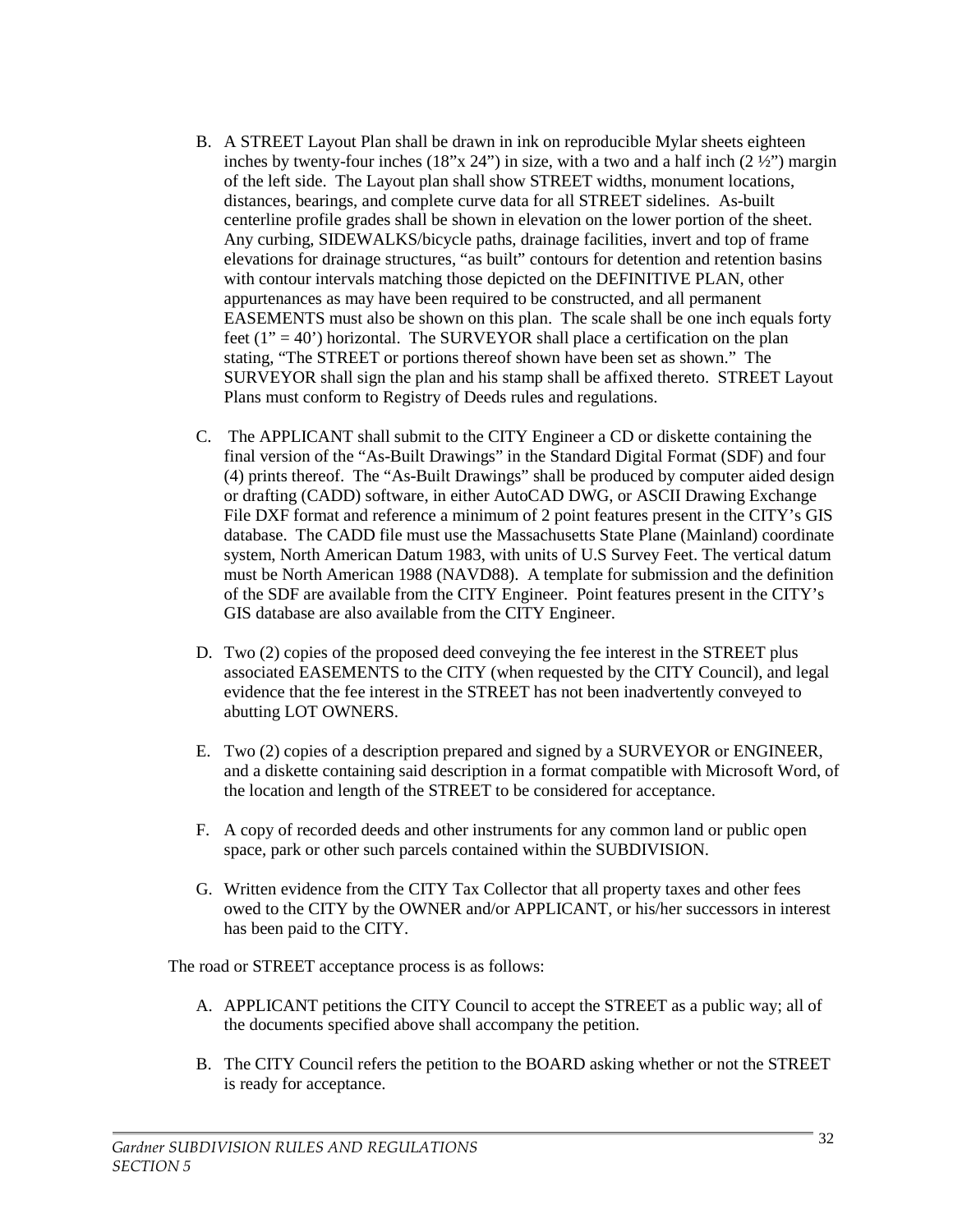- C. BOARD'S designated AGENT and/or CITY Engineer will review the plans for compliance with the DEFINITIVE PLAN, conduct a field visit and issue a report to the BOARD.
- D. The BOARD files a non-binding recommendation and report with the CITY Council within forty-five (45) days of receiving the petition. If the BOARD does not file a report within forty-five (45) days, the process continues.
- E. The CITY Council must provide notice of a public meeting, hearing or viewing regarding the intended layout in accordance with M.G.L. Chapter 82, Section 3. Notice of the time and place scheduled for such proceedings and a copy of the petition shall be filed with the CITY Clerk at least fifteen (15) days prior.
- F. CITY Council holds the public meeting, hearing or viewing on the proposal.
- G. The CITY Council, by majority vote, shall make a finding that accepting the STREET is required by common convenience and necessity. Such order must be adopted within twelve (12) months after the hearing or viewing. If such finding is not made, the petition is dismissed.
- H. At the time the STREET is accepted, the CITY Council shall take any necessary land, easement or right by eminent domain.
- I. A maintenance guarantee not to exceed ten percent 10% of the total value of work within the SUBDIVISION may be required and held in the same manner as the performance bond or cash surety required by the PLANNING BOARD as a Performance Guarantee for a period of not more than two (2) years to ensure long-term functioning of the STREETS and other infrastructure if repairs or alterations to STREETS and other improvements are made by the APPLICANT within the six months preceding submission of the STREET acceptance petition.
- J. Within thirty (30) days of adopting an order of taking, the CITY Council shall record the order in the Worcester Registry of Deeds.
- K. The manner in which the STREET is laid out shall be specified in a report transmitted by the CITY Council to the CITY Clerk. The report shall give a description of the location and bounds of the road or STREET. The CITY Clerk shall record the report in a book kept for that purpose within ten (10) days of receipt.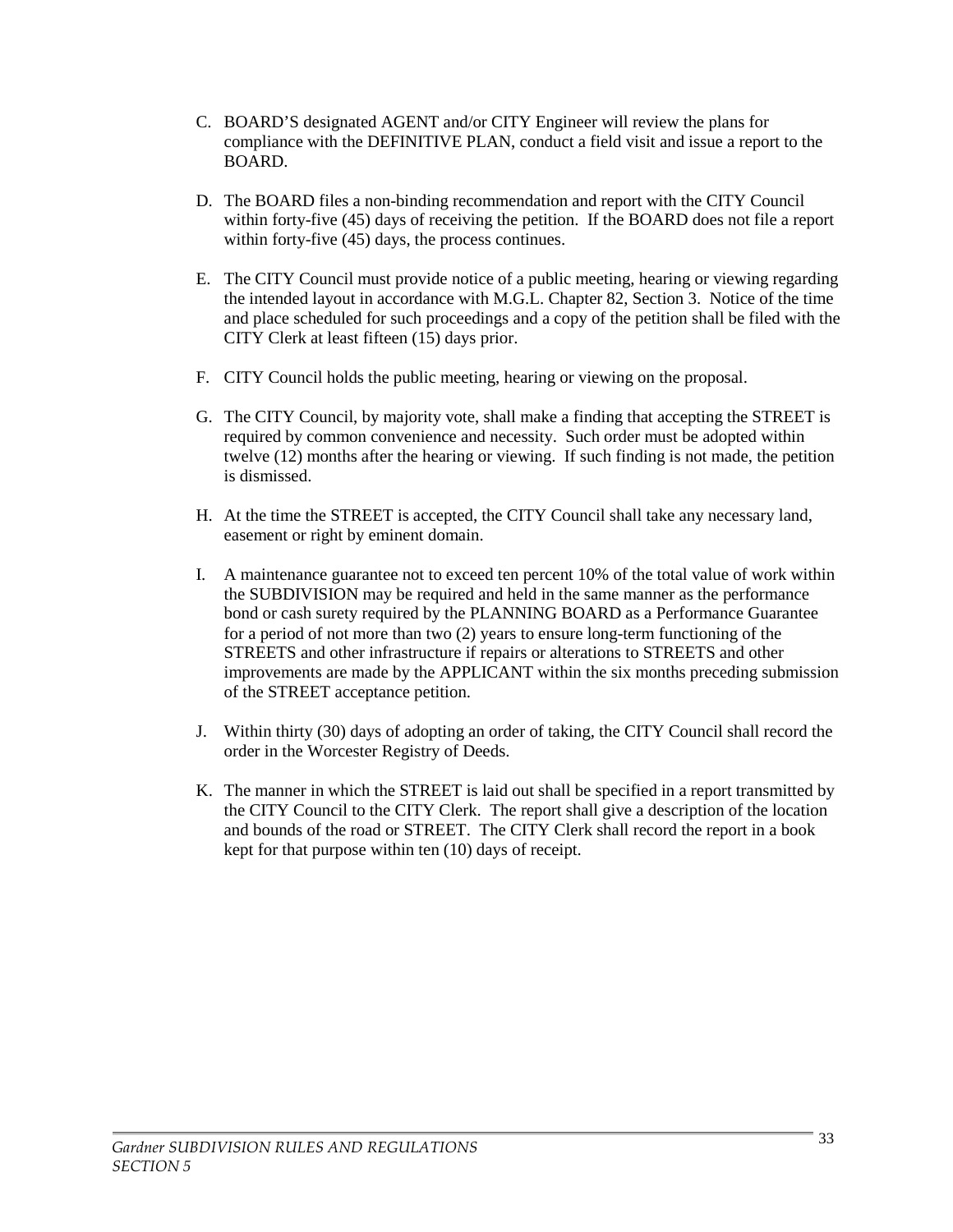# **SECTION 6**

# **REQUIRED IMPROVEMENTS & DESIGN STANDARDS**

# *6.0 BASIC REQUIREMENTS*

The APPLICANT shall provide all of the improvements required herein and installed at his or her expense. All work done under this section shall be done under the direction of the BOARD and the CITY Engineer. No aforementioned bond, cash surety or Restrictive Covenant shall be released until all STREETS shall have been in place over at least one winter (December 1 to April 15) and full approval in writing of all work done under this section is received by the BOARD from the CITY Engineer.

In addition, the following minimum specifications shall govern the installation of all ROADWAYS, UTILITIES and other improvements in all SUBDIVISIONS.

### *6.1 STREETS*

#### **1. Location and Alignment**

All STREETS in the SUBDIVISION shall be designed so that, in the opinion of the BOARD, they will provide safe vehicular travel and natural drainage with no drainage pockets, and so that they are adjusted to the topography and provide the minimum number of intersections with existing STREETS.

Provision satisfactory to the BOARD shall be made for the proper projection of STREETS, or for access to adjoining property which is not yet subdivided.

Reserve strips prohibiting access to STREETS or adjoining property shall not be permitted except where, in the opinion of the BOARD, such strips shall be in the public interest.

Offset STREET intersections with centerline offsets of less than one hundred twenty-five feet (125') should be avoided.

The minimum centerline radii of curved STREETS shall be not less than the following:

| MINOR and CUL-DE-SAC STREETS: | 150 feet   |
|-------------------------------|------------|
| <b>MAJOR STREETS:</b>         | $500$ feet |

STREETS shall be laid out so as to intersect as nearly as possible at right angles. No STREET shall intersect any other STREET at less than sixty (60) degrees.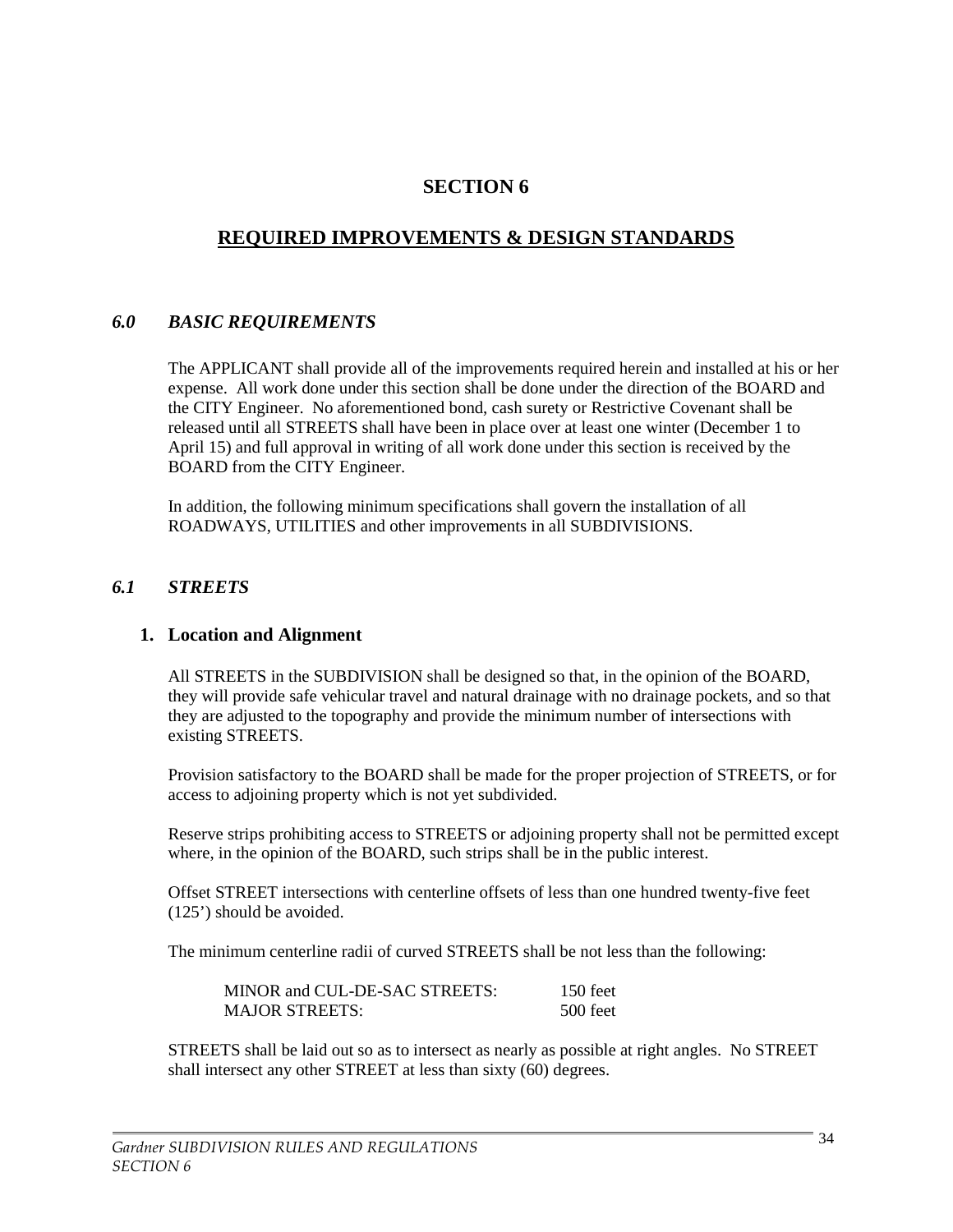Property lines at STREET intersections shall be rounded to a radius of not less than twenty-five feet (25') at intersections with a MAJOR STREET and twenty feet (20') for intersections involving only MINOR and CUL-DE-SAC STREETS.

ROADWAYS shall be constructed for the full length and width. The centerline of such ROADWAY shall coincide with the centerline of the STREET RIGHT-OF-WAY, unless the BOARD specifically approves a minor variance.

All reverse curves on MAJOR STREETS shall be separated by a tangent at least one hundred (100) feet long.

STREETS shall not be built within twenty-five feet (25') of any watercourse, except where a stream crossing has been approved by the Conservation Commission. A STREET may cross land which is flood prone provided that LOTS served may be reached by another means of access which is not subject to periodic flooding.

In order to enhance safety and improve the appearance of the STREET, the BOARD may require devices and design features such as additional curves or other features that reduce vehicular speed or increase pedestrian safety.

# **2. CUL-DE-SAC STREETS**

CUL-DE-SAC STREETS shall not be longer than nine hundred feet (900') unless, in the opinion of the BOARD, a greater length is necessitated by topography or other local conditions. Length shall be measured from the end of pavement of the CUL-DE-SAC STREET to the centerline of the intersecting STREET.

CUL-DE-SAC STREETS shall be provided at the closed end with a t-shaped turnaround or a loop turnaround.

- A. A CUL-DE-SAC STREET shall not have a grade of greater than two percent (2%) for the last one hundred feet (100') at the closed end.
- B. A CUL-DE-SAC STREET shall not have a grade of greater than four percent (4%) for the last fifty feet (50') of STREET approaching the open end of the CUL-DE-SAC.
- C. The loop turnaround shall have an outside ROADWAY diameter of a least one hundred feet (100') and a property line diameter of at least one hundred twenty feet (120').
- D. A T-shaped turnaround shall be constructed as follows:
	- (1) One leg of the turnaround shall be located to the left of the STREET and positioned perpendicular to the other leg and to the STREET approaching the turnaround;
	- (2) Pavement of the turnaround legs shall be of the same width as in the remainder of the CUL-DE-SAC STREET;
	- (3) The turnaround legs shall be straight, and shall be seventy feet (70') long measured along the centerline from the intersection of the legs to the end of pavement;
	- (4) The STREET approaching the turnaround shall be straight for a minimum distance of sixty feet (60'); and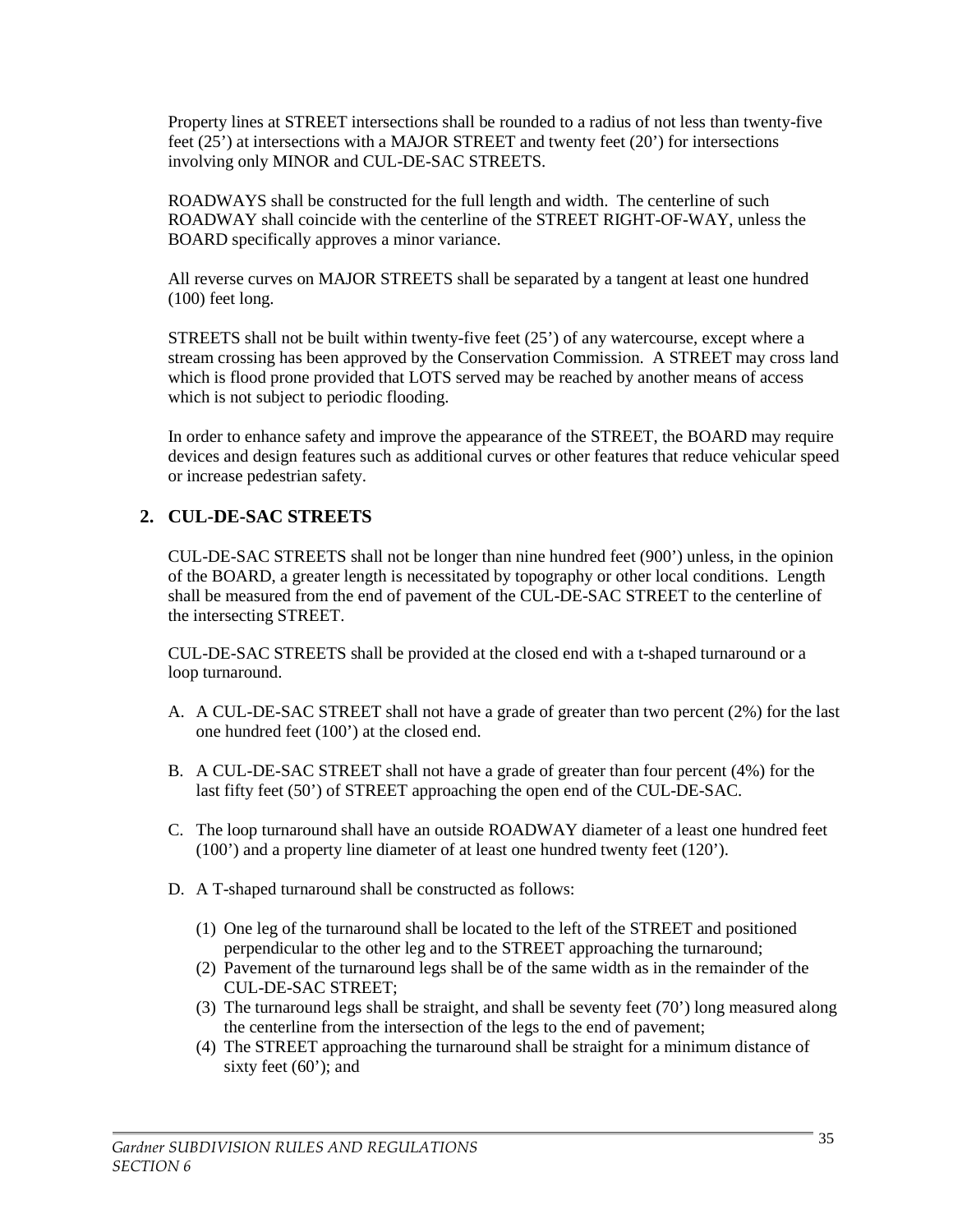(5) There shall be no driveways off the ends of the turnaround legs, within twenty feet (20') from the end of pavement, or in the intersection roundings. These driveway-restricted areas shall extend for a depth of ten feet (10') off the pavement edge.

Temporary CUL-DE-SAC STREETS shall similarly provide for a turnaround, which may be located in part on EASEMENTS over LOTS so long as contractual assurance is provided that upon extension of the STREET the terminated turnaround will be removed and replaced with loam and appropriate plantings, curb/berms, SIDEWALKS, and trees must be installed in accordance with the requirements stated herein.

# **3. Width**

The width of STREET RIGHT-OF-WAYS and traveled ways shall not be less than the following:

| <b>RIGHT-OF-WAY</b> | <b>No. of DWELLING</b> | <b>RIGHT-OF-WAY</b> | <b>Traveled Way Width</b> |
|---------------------|------------------------|---------------------|---------------------------|
| Type                | <b>UNITS Served</b>    | <b>Width</b>        | <b>With Curbs</b>         |
| <b>CUL-DE-SAC</b>   | $0$ to 14              | 50 Feet             | 28 Feet                   |
| <b>MINOR STREET</b> | Less than $250$        | 50 Feet             | 28 Feet                   |
| <b>MAJOR STREET</b> | 250 or more            | $60$ Feet           | 36 Feet                   |

Greater width shall be required by the BOARD when deemed necessary for present and future vehicular travel.

# **4. Grade**

Grades of STREETS shall not be less than one-half percent (0.5%). Grades shall not be more than six percent (6.0%) for MAJOR STREETS, eight percent (8.0%) for MINOR and CUL-DE-SAC STREETS. On any STREET where the grade exceeds six percent (6.0%) on the approach to an intersection or CUL-DE-SAC, a leveling area with a slope of not more than four percent (4.0 %) shall be provided for a distance of not less than fifty feet (50') measured from the nearest exterior line of intersecting STREET.

Vertical curves are required whenever the algebraic difference in grade between centerline tangents is two percent (2.0%) or more, providing a forward sight distance of two hundred feet (200') on MINOR and CUL-DE-SAC STREETS, and three hundred feet (300') on MAJOR STREETS.

STREET grades shall be designed in relation to existing grades such that the volume of cuts and fills made within the RIGHT-OF-WAY approximately balance, except to offset peat, boulders, or other usable material to be removed.

# *6.2 STORMWATER MANAGEMENT*

Storm drains, culverts and related facilities shall be designed to permit the unimpeded flow of all natural water courses, to ensure adequate drainage at all low points along STREETS, to control erosion, and to intercept storm water run-off along STREETS at intervals reasonably related to the extent and grade of the area being drained. To the maximum extent feasible, storm water must be recharged utilizing structures designed to prevent water quality degradation, rather than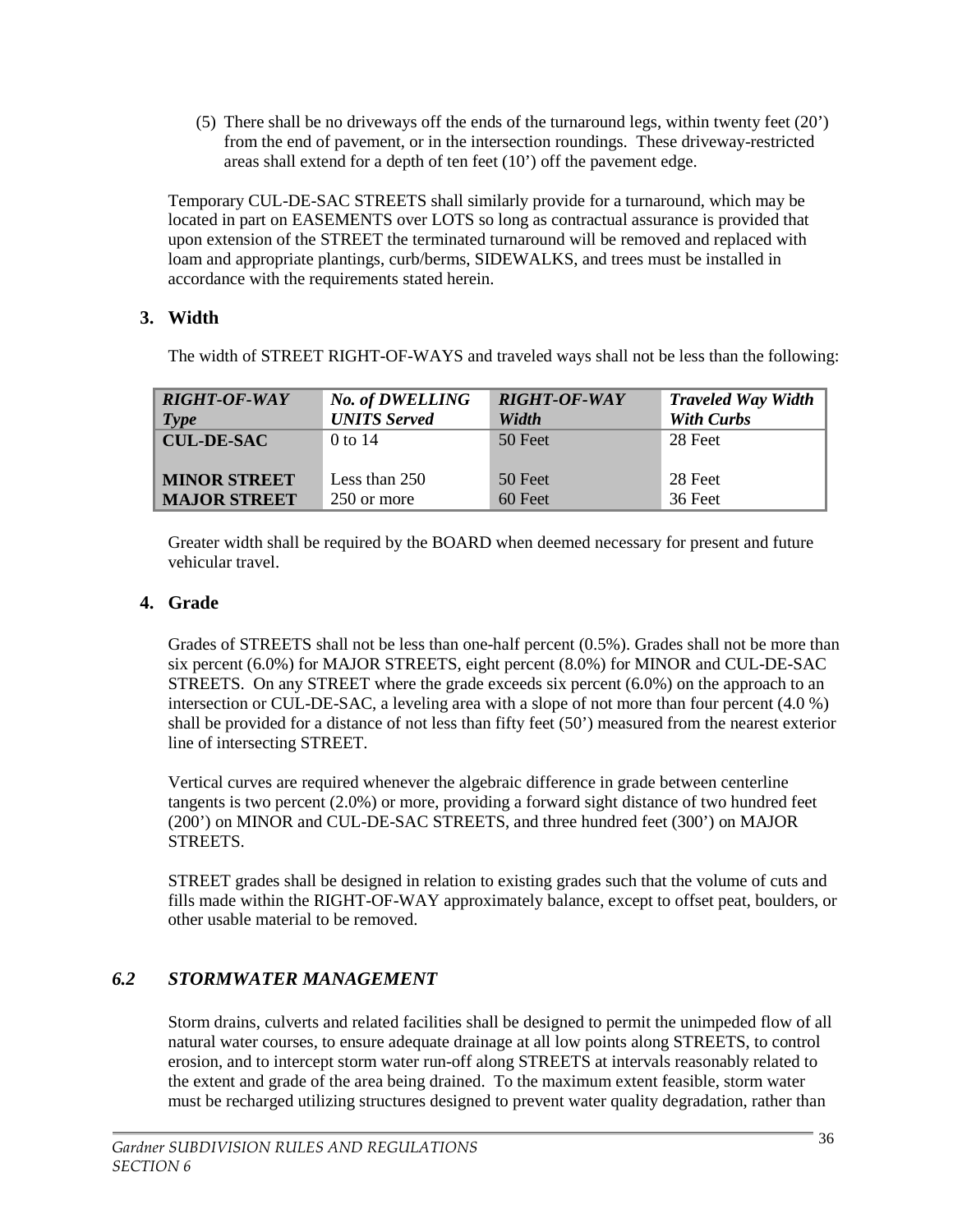piped to surface water. In areas identified as high yielding, aquifer and aquifer recharge areas, recharge is especially critical. Peak stream and channel flows and overland runoff at the boundaries of the development in the twenty-five (25) and one hundred (100) year frequency storm shall be no higher following development than prior to development.

Where the water table is not too high and where the soil is reasonably permeable to adequate depths, drainage shall feature swales, detention/retention ponds and multi-use areas. Open drainage systems may be required for recharge of aquifers and recharge areas provided that runoff is not seriously polluted. Open drainage featuring grassed areas will be preferred as providing better filtration than pits and shafts.

All SUBDIVISION applications, regardless of whether the project is subject to the State's Wetlands Protection Act and/or the CITY'S Wetlands Protection Ordinance, shall design the stormwater management system in compliance with the goals and objectives of the Massachusetts Department of Environmental Protection Stormwater Management Policy (DEP SMP) and any applicable local and federal regulations to the greatest extent possible, with the SMP's nine (9) Stormwater Management Standards, as most recently amended. These apply to industrial, commercial, institutional, residential SUBDIVISION, and ROADWAY projects, including site preparation, construction, redevelopment, and on-going operation. The APPLICANT shall also provide calculations indicating compliance with each standard. Refer to the DEP SMP and its referenced sources for specific application of these storm water management categories.

The design shall include the size, quality, and type of pipe; inlets, manholes, storm water treatment and detention areas; and the percent of grade. The applicable design criterion shall be a zero percent (0%) increase in the peak rate and volume for the two (2), ten (10) and one hundred (100) year storm.

Detention/retention ponds and related facilities shall be fenced in with an access gate, if required by the BOARD.

Access roads for maintenance of detention/retention ponds and related facilities shall be twenty feet (20') in width with a gravel surface and grades acceptable to the CITY Engineer.

# *6.3 RESPONSIBILITY FOR ADEQUATE DRAINAGE*

The responsibility for adequate drainage shall rest with the APPLICANT. This shall include the risk involved in connecting with existing drainage facilities provided by the CITY.

Where property adjacent to the SUBDIVISION, but within the same watershed, is not subdivided, provision shall be made for proper projection of the drainage systems by continuing appropriate drains and EASEMENTS to the exterior boundaries of the SUBDIVISION at such size and grade as will allow for such projection. Drainage rights which are appropriate, sufficient and necessary to handle drainage from the SUBDIVISION and adjacent areas shall be secured by the APPLICANT for the CITY.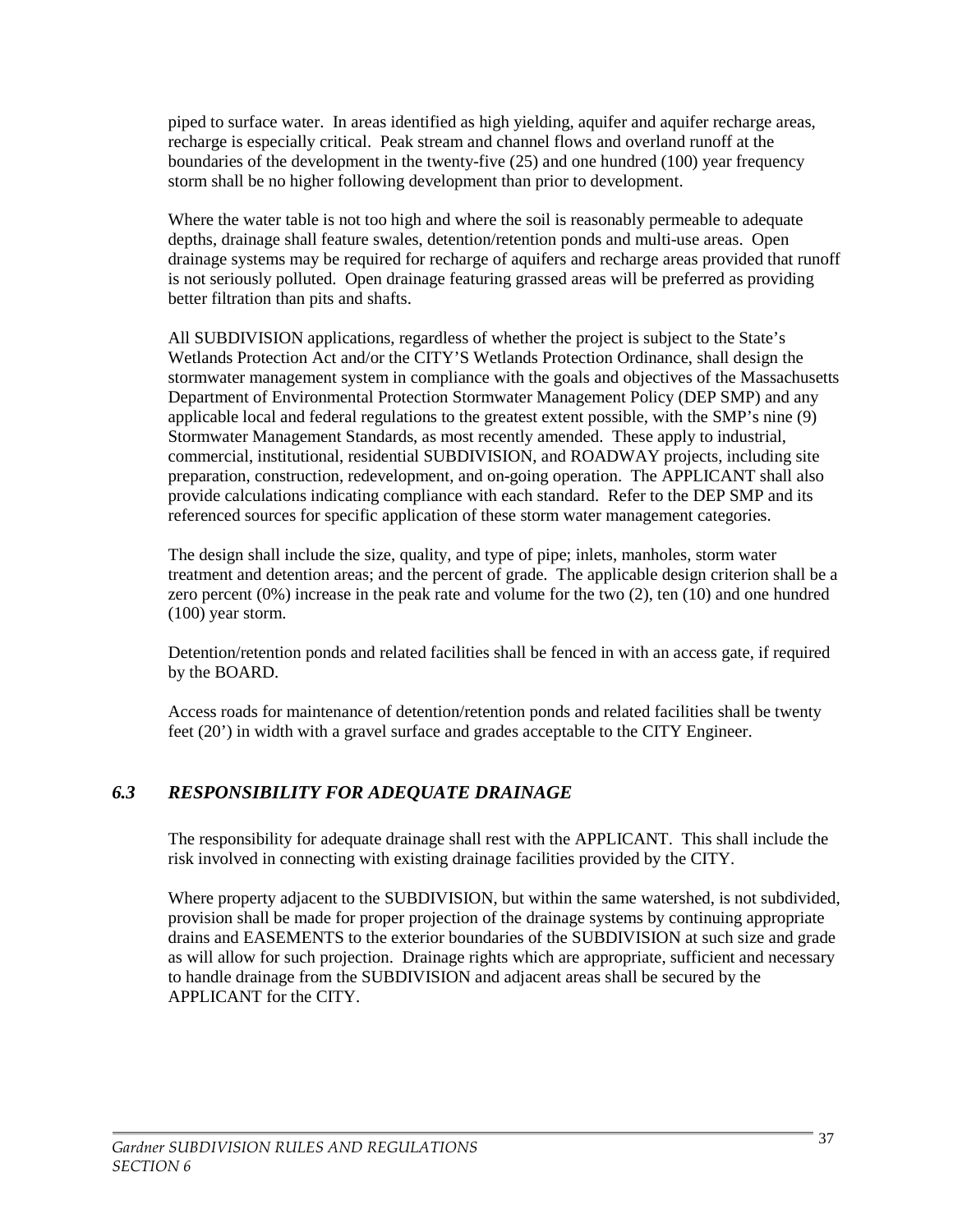# *6.4 GROUNDWATER DRAINAGE*

As construction progresses, unforeseen GROUNDWATER conditions may be encountered which require additional subdrains or curtain drains. These conditions include potential problems if construction is in progress at a time of low water table or other dry conditions. All drainage systems must be in place for the months of March through May before approval may be given. The BOARD reserves the right to require appropriate systems to accommodate the problem.

### *6.5 EROSION AND SEDIMENT CONTROL*

The APPLICANT shall control erosion and sedimentation during construction according to the objectives, principles and design considerations set forth as follows:

- A. An absolute minimum of existing vegetative cover shall be disturbed during the construction period.
- B. Only the smallest practical area of land shall be exposed at any one time during development.
- C. When land is exposed during development, the exposure shall be kept to the shortest practical period of time.
- D. Where necessary, as determined by the BOARD, temporary vegetation and/or mulching shall be used to protect areas exposed during the development.
- E. All disturbed areas shall be properly and neatly graded and shaped as soon as possible. Final grading shall include removal of all large rocks, stumps, debris, and all other deleterious materials from the finished surface.
- F. At the toe of all cut and fill slopes in excess of ten (10) feet in height, staked baled hay or other erosion checks shall be installed.
- G. All disturbed areas shall be protected from potentially erosive runoff from up-slope areas by means of Diversions, Benches and/or other acceptable means.
- H. Cuts and fills shall not endanger adjoining property.
- I. Slopes shall not exceed 2.5 to 1.
- J. Fill shall be placed and compacted so as to minimize sliding or erosion of the soil.
- K. Grading shall not encroach on natural watercourses or constructed channels.
- L. During construction, necessary measures for dust control shall be exercised.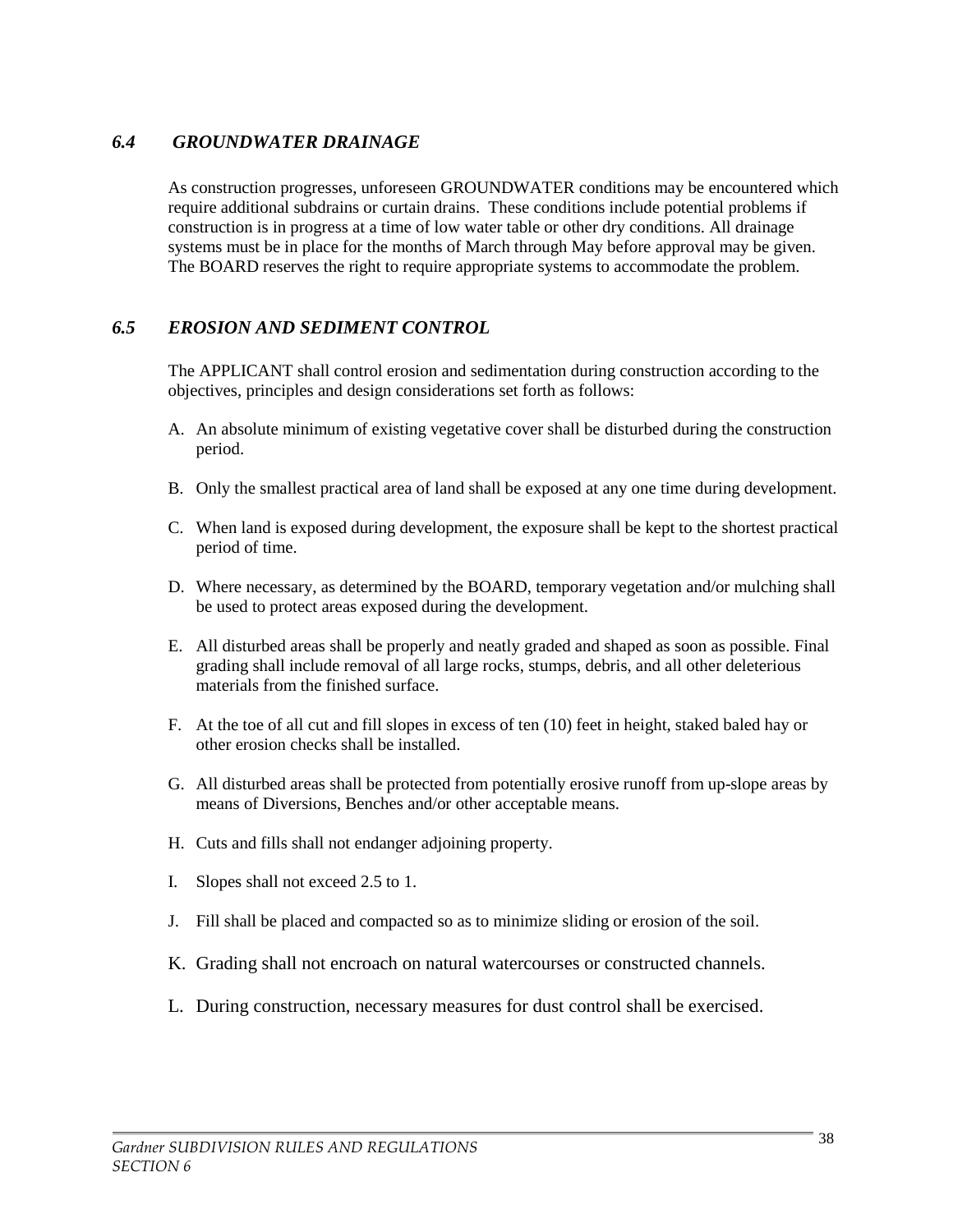#### *6.6 SANITARY SEWERS*

Sanitary sewer pipes and related equipment, such as manholes, connecting Ys and laterals, shall be constructed to serve each building or portion thereof in conformity with Section 7.4. Where, in the opinion of the BOARD, existing public sewers are not reasonably accessible, a DEFINITIVE PLAN may be approved without provision of sanitary sewers, provided: (a) that no LOT shall be built upon without the provision of on-lot sewage disposal facilities specifically approved by the Board of Health in conformity with the regulations of said Board as promulgated and amended from time to time; and (b) that the BOARD may require installation of so called "dry sewers", in conformity with the DPW Sewer Plan, in any STREET where in its estimation, sanitary sewers may become accessible within a period of five (5) years.

### *6.7 WATER*

Water pipes and related equipment, such as hydrants and main shut-off valves, shall be constructed to serve each STREET or portion thereof in a SUBDIVISION in conformity with Section 7.5. Where, in the opinion of the BOARD, existing public water mains are not reasonably accessible, a DEFINITIVE PLAN may be approved without provision of water lines provided: (a) that no LOT shall be built upon without the provision of on-lot water facilities specifically approved by the Board of Health in conformity with the regulations of said Board as promulgated and amended from time to time; and (b) that the BOARD may require such special provisions of water for firefighting as are deemed necessary by the Chief of the Fire Department.

### *6.8 UTILITIES*

All required UTILITIES exclusive of transformers and other appurtenant structures shall be placed underground at the time of initial construction. Except for LOT connections, crosscountry connections, lift or pump stations, all main water, sewer and drainage UTILITIES shall be located within the paved ROADWAY area.

Connections for UTILITIES located in the ROADWAY shall be constructed for each LOT whether or not there is a building thereon, except that the BOARD may waive such requirement, in whole or in part, in the case of a LOT to be used for a park, playground or for any other purpose for which, in the opinion of the BOARD, such connections shall not be required.

The installation and ground coverage of all underground UTILITIES shall conform to the standards and specifications established by the appropriate controlling entity.

### *6.9 STREET LIGHTING*

#### **1. Standards**

A. Every new STREET shall be provided with appropriate lighting and standards as herein defined. Lighting standards shall either be powered through buried or overhead wiring depending on the methods selected for power distribution for the associated SUBDIVISION.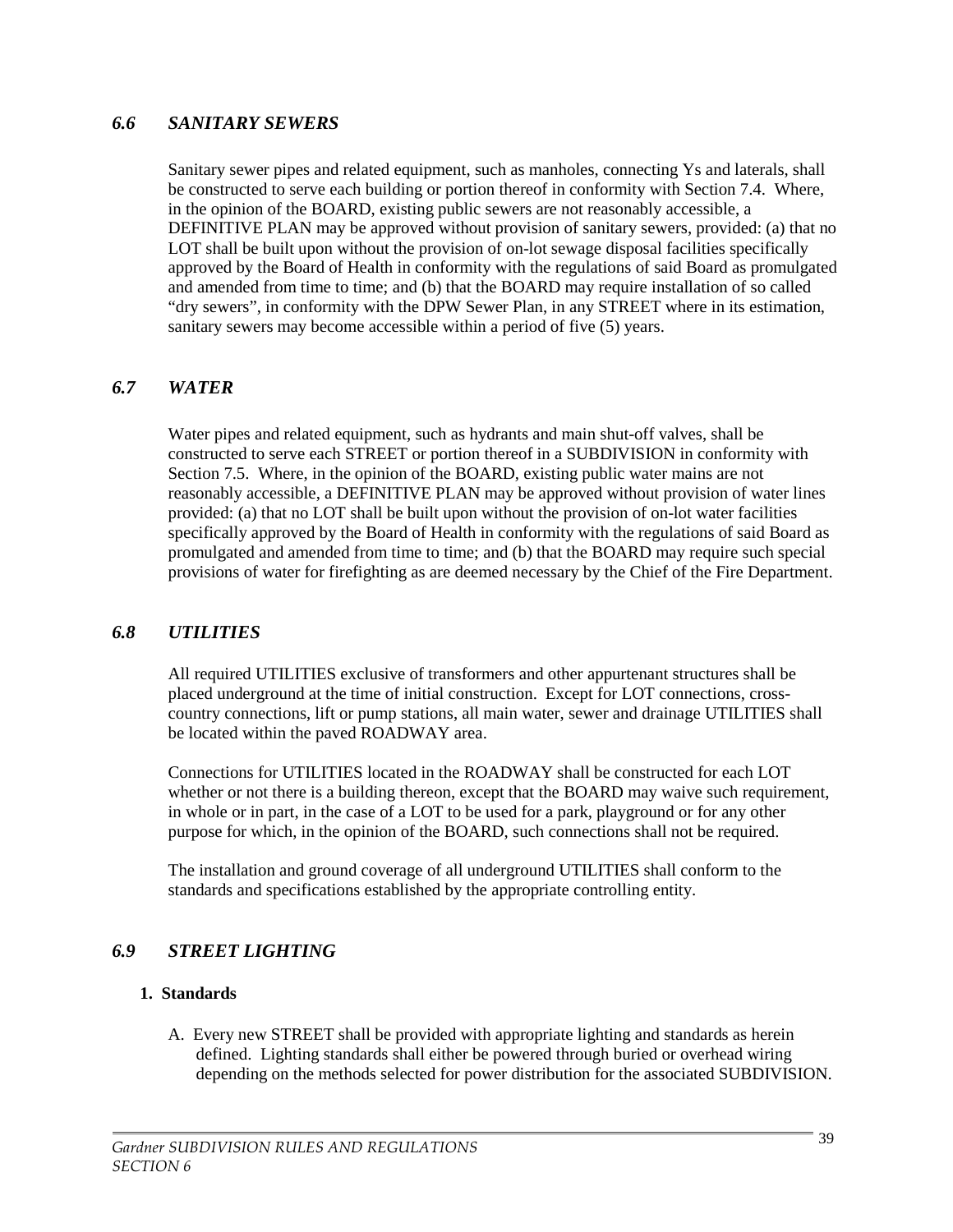- B. Standards shall be one of following types dependent on the nature and style of the SUBDIVISION:
	- (1) Aluminum base mounted standards no higher than 30 feet with cantilevered bracket and luminaire.
	- (2) Base Mounted 14 Foot Fiberglass Pole at approximately 15 feet height with post top mounted decorative luminaire.
	- (3) Cantilevered aluminum bracket with luminaire mounted on existing utility poles.
- C. Spacing shall be sufficient to provide adequate lighting levels for the type of development. For residential developments, spacing shall be typically no more than every 300 feet. Where overhead utilities poles are provided or already exist, spacing shall typically be every other pole.
- D. Lamps shall be high pressure sodium vapor and energy efficient of the latest design and shall be compatible with other fixtures throughout the City.
- E. Any STREET or way that is submitted for acceptance by the City must have acceptable street lighting.

### **2. Submission Requirements**

- A. The submission shall contain the following:
	- (1) A plan indicating the location on the proposed roadway, or any other location proposed for decorative lighting, and the type of illuminating devices, fixtures, lamps, supports, reflectors, and other devices.
	- (2) A brief description of the illuminating devices, fixtures, lamps, supports, reflectors, and other devices, including catalog cut sheets by manufactures and drawings (including sections where required).
	- (3) Photometric data, such as that furnished by manufacturers or similar showing the angle of cut off or light emissions.
	- (4) An isolux plan showing the average lighting on the site, and maximum and minimum lighting levels on the site.
- B. The above required plans, descriptions and data shall be sufficiently complete for the CITY Engineer to determine whether compliance with the requirements of this section will be secured. If such plans, descriptions and data cannot enable this ready determination, by reason of the nature or configuration of the devices, fixtures, or lamps proposed, the applicant shall submit additional evidence to enable a determination of compliance such as reports of tests performed and certified by a recognized testing laboratory.
- C. Luminaires, ballast, bulb type and strength shall be compatible with those currently used by the DPW throughout the CITY.
- D. Should any outdoor light fixture, or the type of light source therein, be changed after the DEFINITIVE PLAN has been approved, a change request must be submitted to the CITY Engineer, together with adequate information to assure compliance with this regulation, which must be received prior to substitution.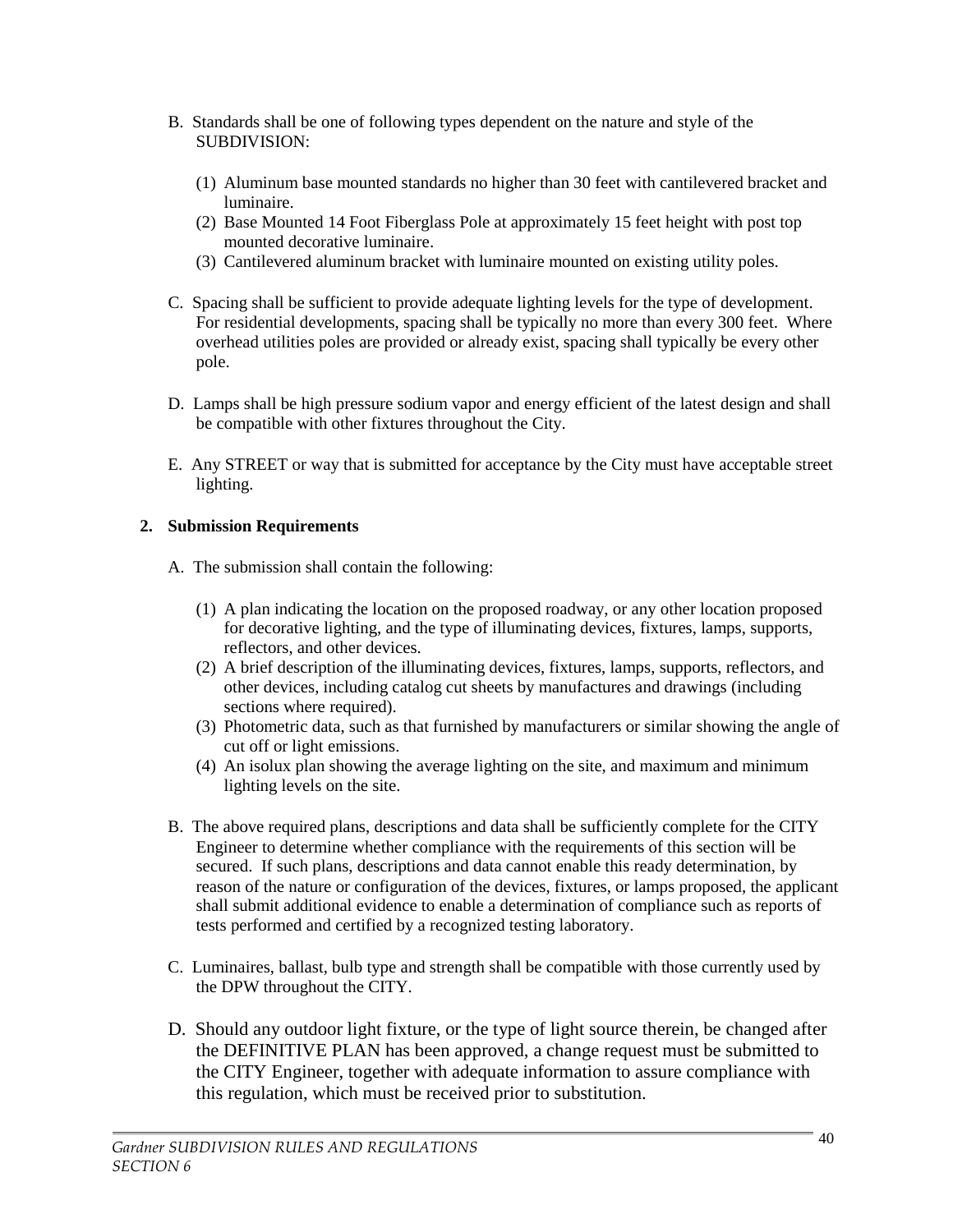### *6.10 CURB CUTS, CROSSWALKS AND HANDICAPPED RAMPS*

Whenever a SIDEWALK or bicycle path intersects a ROADWAY, curb cuts shall be provided.

Where necessary to provide safe pedestrian travel, the BOARD may require crosswalks. The BOARD may require that crosswalks are constructed of textured or stamped concrete/pavement or brick pavers with granite edging.

Handicapped ramps shall be installed at all crosswalks and driveways in accordance with the requirements of the Massachusetts Architectural Barriers Board (521 CMR) in effect at the time of application.

## *6.11 SIDEWALKS AND BICYCLE PATHS*

Unless the BOARD determines that pedestrian movement is otherwise provided for, SIDEWALKS having a width of not less than five (5) feet shall be constructed between the ROADWAY and the RIGHT-OF-WAY line, as close to the latter as practicable, and generally parallel with the ROADWAY. COLLECTOR STREETS shall be provided with SIDEWALKS on both sides, all other STREETS shall be provided with SIDEWALKS on one side only. Pedestrian access other than by routes parallel with ROADWAYS may be permitted provided permanent EASEMENTS are established.

SIDEWALKS shall be installed in accordance with the requirements of the Massachusetts Architectural Board (521 CMR) in effect at the time of application.

Where the SUBDIVISION location is such that it may become part of a CITY bikeway system or where the size of the SUBDIVISION, expected traffic flow, or expected bicycle use within the SUBDIVISION makes bikeway provisions necessary, the BOARD may require bicycle paths from four (4) to eight (8) feet in width within a SUBDIVISION. Provisions to ensure the safe and convenient use of bicycles may include, but may not be limited to, the following: warning or information signs along the bike route, bikeway pavement stencils, a special line on a ROADWAY marked off by a painted line. In certain cases, the BOARD may permit SIDEWALKS to be used as bikeways. Under these circumstances, one of the two required SIDEWALKS may be used as a bikeway. The SIDEWALK may be designed as a bikeway if additional pavement is provided as required by the BOARD.

### *6.12 DRIVEWAYS*

Each LOT shall have only one access driveway. No access driveway shall provide motor vehicle entry or exit from more than one LOT, except in an Open Space Residential Development (OSRD). In an OSRD, an access driveway may provide entry or exit from no more than two LOTs. No parking area or access driveway shall be located within ten feet (10') of any LOT line. Curb cuts for access driveways shall not exceed a width of ten feet (10'). Access driveways shall provide a leveling area with a slope of not more than ten percent (10%) for a distance of not less than forty feet (40') measured from the exterior line of the intersecting STREET.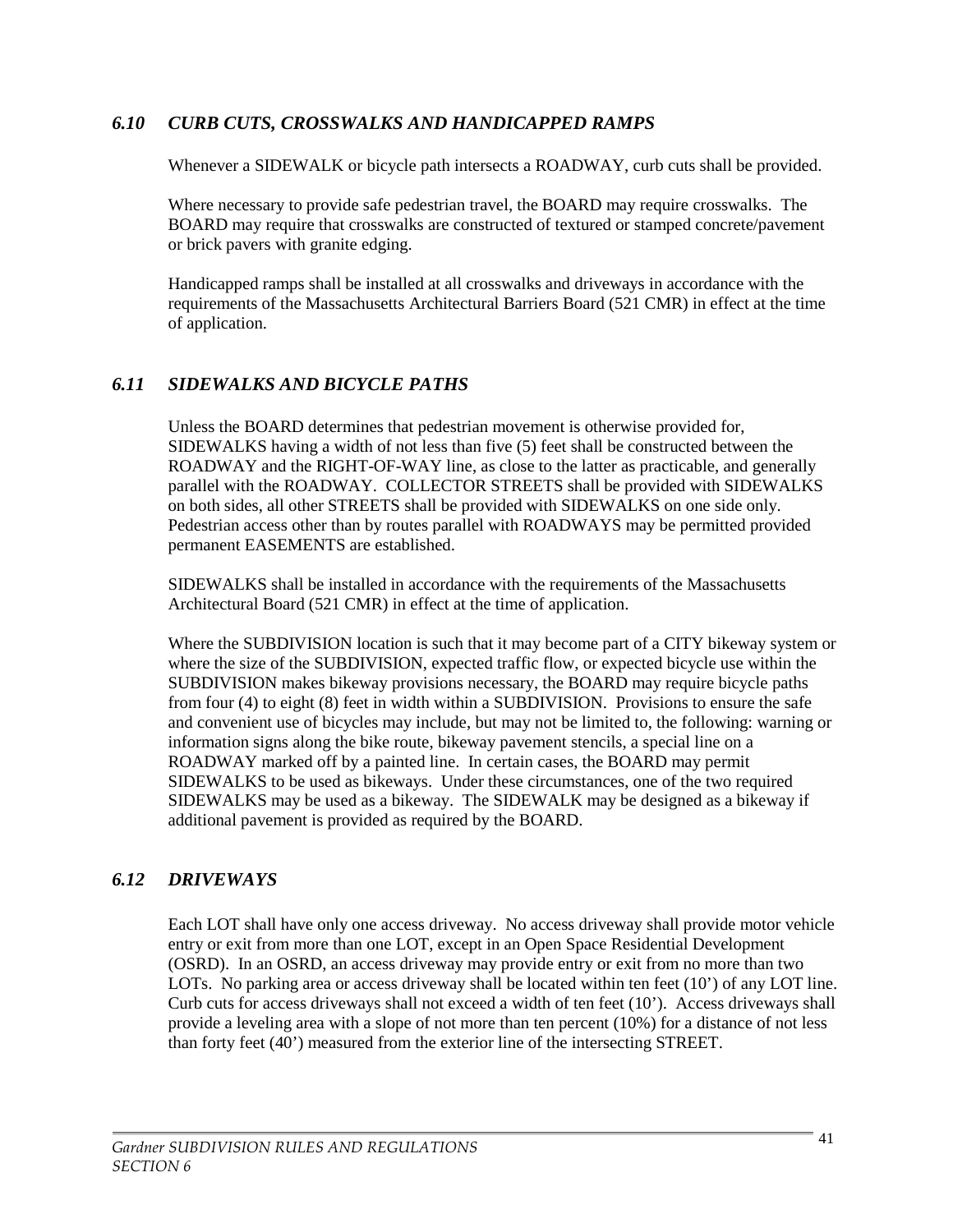# *6.13 FIRE PROTECTION*

Whenever required by the Fire Department, a fire alarm system shall be installed in accordance with the specifications of the Fire Department as promulgated and amended from time to time.

Where a public water supply will be installed within the SUBDIVISION, hydrants shall be placed at intervals not exceeding five hundred feet (500'). All gates, valves and hydrants shall be as specified in Section 7.2, Subsection 2 and approved by the Director of Public Works and Fire Chief.

Where no public water supply is to be installed, fire ponds and "dry hydrants" shall be installed as specified and approved by the Fire Chief as to number, water volume and design.

### *6.14 TREES AND PLANTINGS*

#### **1. Existing Trees**

Trees outside of the proposed ROADWAY and building footprints, especially those over twelve (12) inches in diameter five feet (5') above ground, should be preserved. Following is a list of recommended measures for the protection of trees:

- A. Wherever possible, there shall be no operation of heavy equipment or storage of any materials under said tree within its natural drip line.
- B. Wherever possible, no grading or filling should be done within the drip line.
- C. Supplemental irrigation shall be provided to new trees as needed during the summer months to aid growth.
- D. No bituminous concrete paving or vehicle parking should be located under conifers. No more than twenty percent (20%) of the area under any deciduous trees' natural drip line may be so paved.
- E. All drainage from paved areas should be directed away from root zones.

#### **2. Street Trees**

Existing trees, which in the opinion of the BOARD are suitable for STREET trees, shall be preserved, and where such are inadequate, new trees shall be provided on both sides of all STREETS.

A. The APPLICANT is required to plant suitable broadleaved deciduous trees along ROADWAYS approximately four feet (4') outside the RIGHT-OF-WAY, unless specifically exempted by the BOARD. All trees shall be the equivalent of well-rooted nursery-grown stock free of injury, harmful insects, and diseases. They shall be wellbranched, and of sound structure.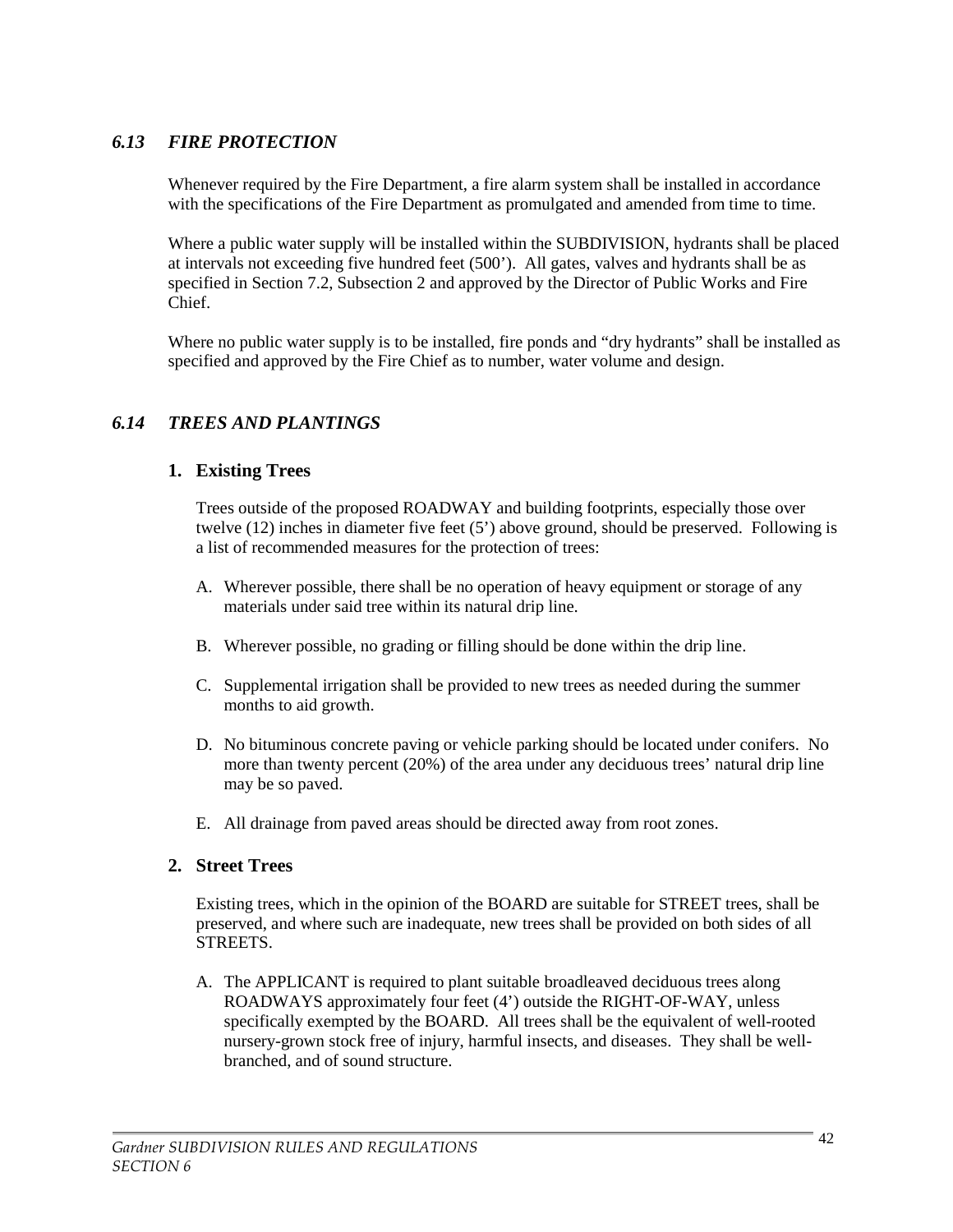B. Large-growing trees shall be spaced at intervals of forty-five to fifty-five feet  $(45' - 55')$ , medium-growing trees at intervals of thirty to forty feet  $(30' - 40')$ , and small-growing trees at intervals of twenty to thirty feet  $(20' - 30')$ . Trees on one side of the STREET may be set either opposite or diagonally to trees on the opposite side. Small-growing trees with low-branching characteristics should be planted within the front yard setback area in all cases.

| C. Minimum acceptable sizes of trees to be planted shall be as follows: |                                                        |  |
|-------------------------------------------------------------------------|--------------------------------------------------------|--|
| Large-growing:                                                          | $2\frac{1}{2}$ trunk diameter, caliper l'above ground. |  |
| Medium-growing:                                                         | $2\frac{1}{2}$ trunk diameter, caliper l'above ground. |  |
| Small-growing:                                                          | 9' crown height, 5' spread.                            |  |

- D. Planting operations shall be carried out as required by the CITY Forester/Tree Warden.
- E. Requirements for support stakes, guy wire and cable, ground anchors, hose, and wrapping material shall be those contained in Section 6 of the Recommended Standard Specifications for Planting Trees, Shrubs and Vines, compiled and issued by the Associated Landscape Contractors of Massachusetts, Inc.
- F. To limit the spread of pests and disease, no more than twenty (20) trees of the same species may be planted contiguously and may not be planted again unless separated by a minimum distance of five hundred (500').
- G. The APPLICANT shall be responsible for maintenance of planted trees and replacement of those that have died or become diseased from the time of planting through one full year or until STREET acceptance, whichever is longer.

### **3. Bank Plantings**

- A. All cut or fill bankings with slopes greater than 3:1 must be planted with suitable, wellrooted, low growing plantings. All plants shall be the equivalent of nursery-grown stock in good health, free from injury, harmful insects, and diseases.
- B. Perennial grass turf installed as sod is an acceptable alternative for the planting of banks.
- C. If bank plantings are of types which are properly spaced at close intervals, eight inches (8") to twelve inches (12") of loam shall be spread over the entire bank. If the plantings are to be widely spaced they may be planted in loam pits.
- D. Mulch (wood chips or equivalent) shall be spread to a minimum depth of six inches (6") among plants for weed and erosion control.
- E. The APPLICANT shall be responsible for maintenance of bank plantings and replacement of those that have died or become diseased from the time of planting through one full year or until STREET acceptance, whichever is longer.

### **4. Corner Plantings**

Requirements for plantings adjacent to STREET intersections shall be the same as those for Bank Plantings with the following exceptions: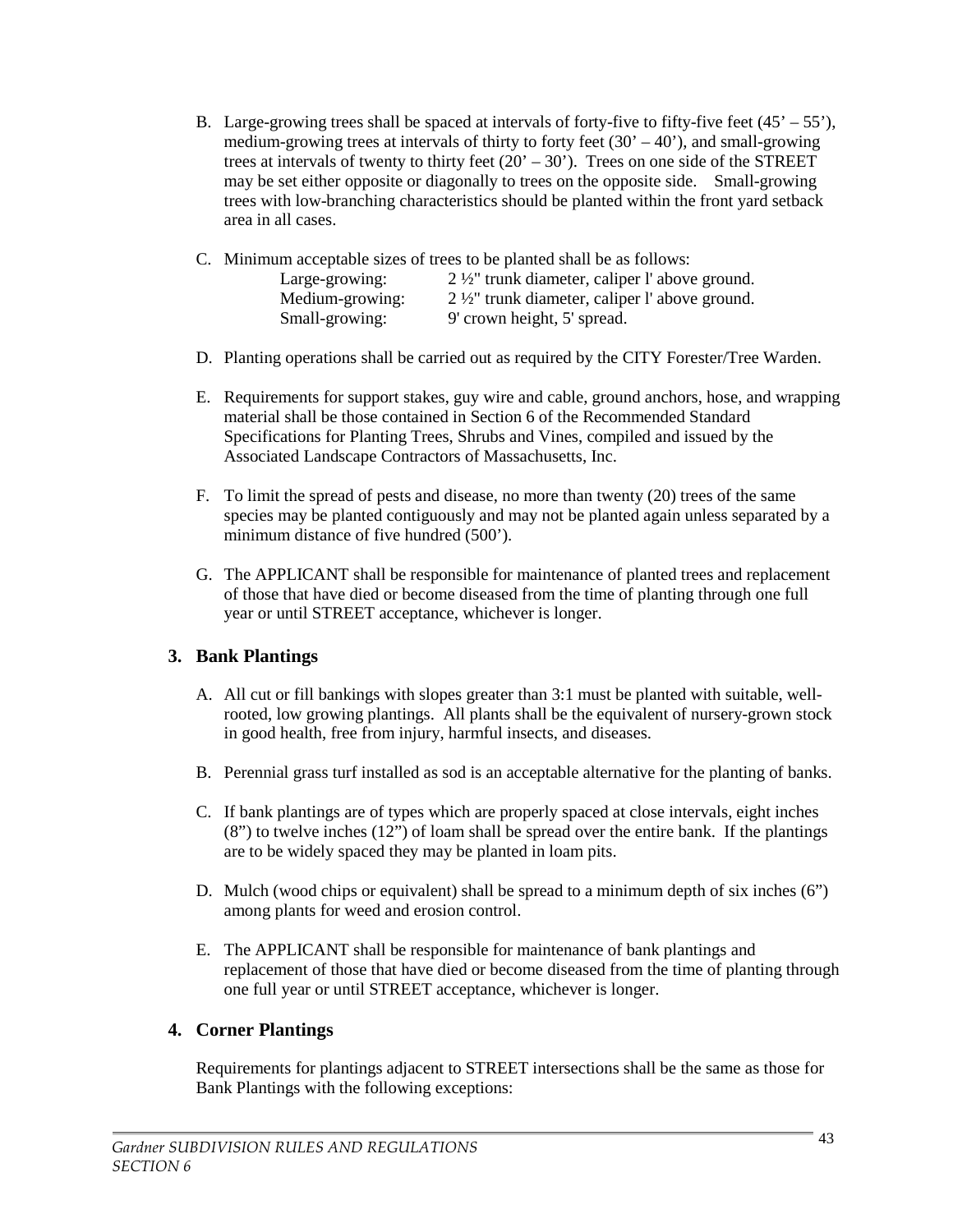- A. Turf may be provided by seeding as well as by planting sod.
- B. Bushy shrubs and herbaceous plantings that would tend to obscure visibility are not permitted within twenty (20) feet of the intersection of the curbs adjacent to the corner LOT.

### *6.15 GRASS STRIPS*

All cleared areas of a RIGHT-OF-WAY, not to be planted with groundcover plantings, including all disturbed area over all culverts in drainage EASEMENTS, shall be loamed with not less than six (6) inches compacted depth of good quality loam, seeded with lawn grass seed. Seeding shall be done at appropriate times of the year and in a manner to insure growth of grass. No utility poles, transformers, signs or similar items shall be placed within the grass strip within three (3) feet of the edge of the pavement (i.e., place at back of SIDEWALK).

## *6.16 GRADING OF SLOPES*

All slopes resulting from grading of STREETS and SIDEWALKS shall not exceed one foot (1') vertical to two feet (2') horizontal in fill; one foot (1') vertical to two feet (2') horizontal in cut; and one foot (1) vertical to three-quarter foot (3/4') horizontal in ledge.

Slope EASEMENTS or retaining walls shall be employed where slopes cannot be contained within STREET sidelines.

Grass strips and driveway entrances shall be so graded as to prevent surface water on the STREET from draining onto private land, except at designated ponding and collection areas.

# *6.17 RETAINING WALLS*

Retaining walls shall be installed where deemed necessary by the BOARD and designed by a Registered Professional ENGINEER in a manner acceptable to the CITY ENGINEER.

### *6.18 FLOOD HAZARD AVOIDANCE*

All SUBDIVISION proposals and other proposed new development shall be reviewed to determine whether such proposals will be reasonably safe from flooding. If any part of a SUBDIVISION proposal or other new development is located within the Flood Plain District established under the Zoning Ordinance, it shall be reviewed to assure that:

- A. The proposal is in compliance with Section 510 of the Zoning Ordinance.
- B. The proposal is designed consistent with the need to minimize flood damage; and
- C. All public UTILITIES and facilities, such as gas, electrical and water systems, shall be located and constructed to minimize or eliminate flood damage; and
- D. Adequate drainage systems shall be provided to reduce exposure to flood hazards; and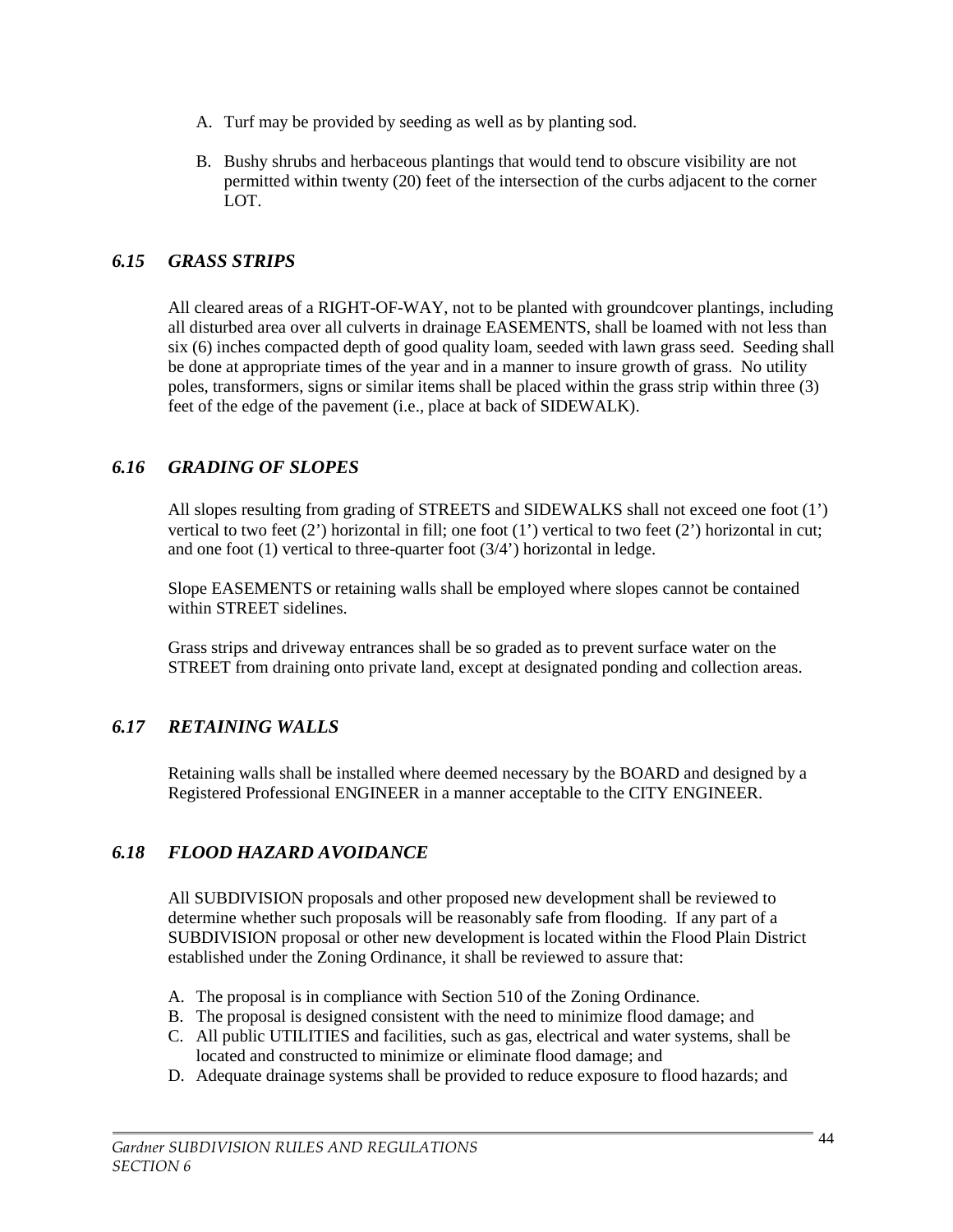E. Base flood elevation (the level of the 100 year flood) data shall be provided for proposals greater than five (5) acres for that portion within the Flood Plain District.

## *6.19 EASEMENTS*

EASEMENTS for UTILITIES across LOTS or centered on rear or side LOT lines shall be provided where necessary and shall be at least twenty feet (20') wide.

Where a SUBDIVISION is traversed by a water course, drainage way, channel or stream, the BOARD may require that there be provided a storm water EASEMENT or drainage RIGHT-OF-WAY of a minimum width of twenty feet (20') to conform substantially to the lines of such water course, drainage way, channel or stream, and to provide for construction, maintenance or other necessary purposes. The boundaries of the storm water EASEMENT shall not be closer than five feet (5') horizontally from the annual high water line. No building shall be constructed and no paving shall be permitted within such EASEMENT except as permitted under the Zoning Ordinance. Watercourses shall remain open except at STREET crossings.

In any SUBDIVISION, the APPLICANT may grant to the CITY a conservation restriction over any portion of the SUBDIVISION providing the area subject to the conservation restriction has the approval of the Conservation Commission and the CITY Council, if appropriate..

## *6.20 OPEN SPACE*

The BOARD may require that an area of developable land be reserved for a possible park or parks. In no event shall the required reserved area exceed five percent (5%) of the total area of the SUBDIVISION. The BOARD may determine that no building shall be erected in a designated park or parks for a period of not more than three (3) years without BOARD approval. Such a determination shall be made by appropriate endorsement on the DEFINITIVE PLAN (Chapter 41, Section 81U, M.G.L.). Such reservation shall be made where particular natural features, abutting public land, or potential neighborhood need for recreation space make public acquisition desirable.

Any open space or playground land shall be provided with appropriate FRONTAGE on a STREET, and pedestrian ways will normally be required to provide access from each of the surrounding STREETS, if any, on which the open space, park or playground has no FRONTAGE. Further, such parks and/or playgrounds may be required to have maintenance provided for by covenants and agreements acceptable to the BOARD, unless the City purchases the park and/or playground.

An open space buffer area of twenty feet (20') shall abut all adjacent properties to the SUBDIVISION. The area shall be planted with suitable shrubs to create a visual and sound barrier between the SUBDIVISION and surrounding properties.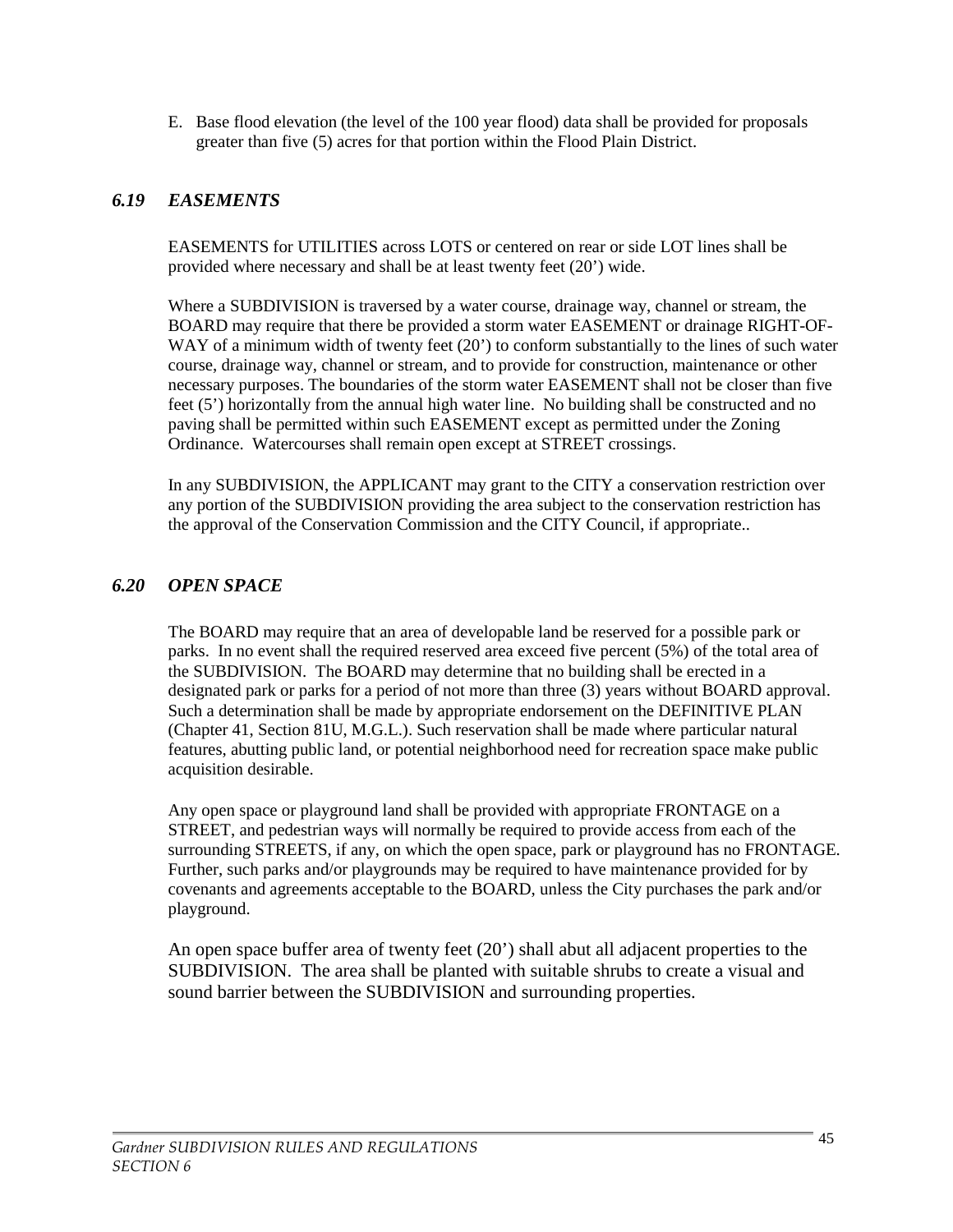## *6.21 PROTECTION OF NATURAL FEATURES*

Due regard shall be shown for all natural features, such as large trees, water courses, scenic points, historic spots, and similar community assets, which if preserved, will add attractiveness and value to the SUBDIVISION.

## *6.22 SITE CLEARING PRIOR TO SUBMISSION OF PLAN*

In order to preserve natural vegetation which provides areas of high runoff absorption on the site, site preparation, tree cutting, filling, grading, and other work done in anticipation of SUBDIVISION approval should not be performed prior to submission and approval of a DEFINITIVE PLAN. The BOARD reserves the right to disapprove any such work, and to order restoration of the site, upon filing of a DEFINITIVE PLAN application. If, in the opinion of the BOARD, excessive vegetation is removed prior to the filing of a DEFINITIVE PLAN, a Restoration Plan showing proposed replacement vegetation shall be submitted as part of the DEFINITIVE PLAN application and shall require approval by the BOARD.

## *6.23 INDUSTRIAL SUBDIVISION*

Industrial SUBDIVISIONS shall comply with all requirements of the RULES AND REGULATIONS except as noted in this section.

All STREETS shall be constructed as MAJOR STREETS and all appropriate design standards shall apply. Curb radii shall not be less than fifty feet (50'). ROADWAY grades shall not exceed six percent  $(6\%)$ .

A CUL-DE-SAC shall provide access to no more than two hundred fifty thousand (250,000) square feet of floor area. To construct more than 250,000 square feet of floor space, a secondary means of access, adequate in the opinion of the BOARD, shall be provided.

# *6.24 IMPROVEMENTS OUTSIDE THE SUBDIVISION*

Existing STREETS and SIDEWALKS providing access to STREETS and SIDEWALKS within a proposed SUBDIVISION shall be considered to provide adequate access where, prior to construction on any LOTS, the APPLICANT ensures that such access will be in compliance with the RULES AND REGULATIONS related to safe and convenient travel including but not limited to pavement width, maximum grade, and sight distance requirements applicable to ways within a SUBDIVISION. When existing STREETS, SIDEWALKS and UTILITIES to service a proposed SUBDIVISION are deemed inadequate to handle the impact of the development, the APPLICANT may be required to complete, at the APPLICANT'S expense, improvements outside the boundaries of the SUBDIVISION to insure adequate access that is safe and convenient to travel and for securing adequate provisions for drainage and other requirements as may be necessary. Said STREET, SIDEWALK and utility improvements outside the boundaries of the SUBDIVISION shall not exceed fifty percent (50%) of the total cost of the STREET, SIDEWALK and utility costs within the SUBDIVISION.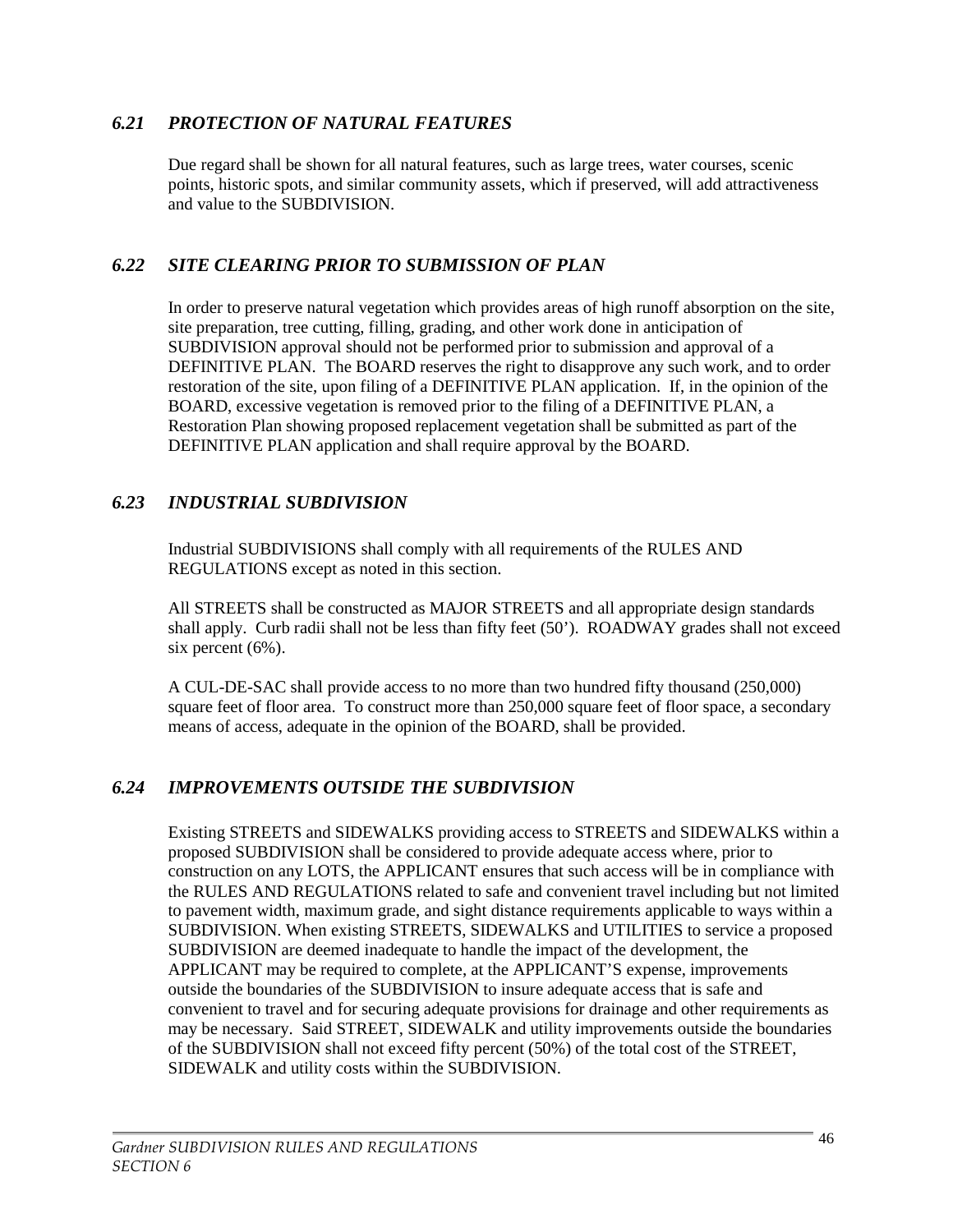# **SECTION 7**

# **CONSTRUCTION SPECIFICATIONS**

#### *7.0 STREETS*

STREETS shall be constructed in all SUBDIVISIONS at no expense to the CITY and shall be constructed in conformance with these regulations.

#### **1. Preparation of Roadway**

The ROADWAY shall be cleared of all obstructions of any kind for a distance equal to the sum of the specified width of the pavement plus the required shoulder and any SIDEWALK or swale on each side of the pavement. A greater width may be required at corners and on the inside of curves for visibility or beneath fill areas.

#### **2. Street Subgrade**

All materials shall be removed for the full length and width of the ROADWAY (pavement and shoulder), to a depth of at least eighteen (18) inches below the finished surface as shown on the profile plan; provided, however, that if the soil is soft and spongy, or contains undesirable material, such as clay, sand pockets, tree stumps, stones over six (6) inches in diameter, or any other material detrimental to the subgrade, a deeper excavation below the subgrade shall be made, as directed by the BOARD or its designated AGENT.

Construction of embankment fill shall be done with suitable material obtained from excavation or borrow, thoroughly compacted to produce a stabilized embankment. The ENGINEER shall determine the suitability of any excavation material for incorporation in the embankment. Embankments shall be placed and compacted in uniform layers, not exceeding eighteen inches (18") in depth, to the elevation of the proposed subgrade.

At this point, all pipes and UTILITIES shall be laid as specified in Sections 7.3, 7.4 and 7.5.

The BOARD or its AGENT must inspect the subgrade before any foundation gravel is spread.

#### **3. Gravel Subbase**

Before the binder course is laid, the gravel borrow sub-base shall be shaped to a true depth of fifteen inches (15") conforming to the typical STREET Sections included herein. The subbase installation shall be in conformation with the Massachusetts Department of Public Works Standard Specifications for Highways, Bridges, and Waterways, as last revised. It shall be compacted to ninety-five percent (95%) maximum density in layers not exceeding eight inches (8") in depth.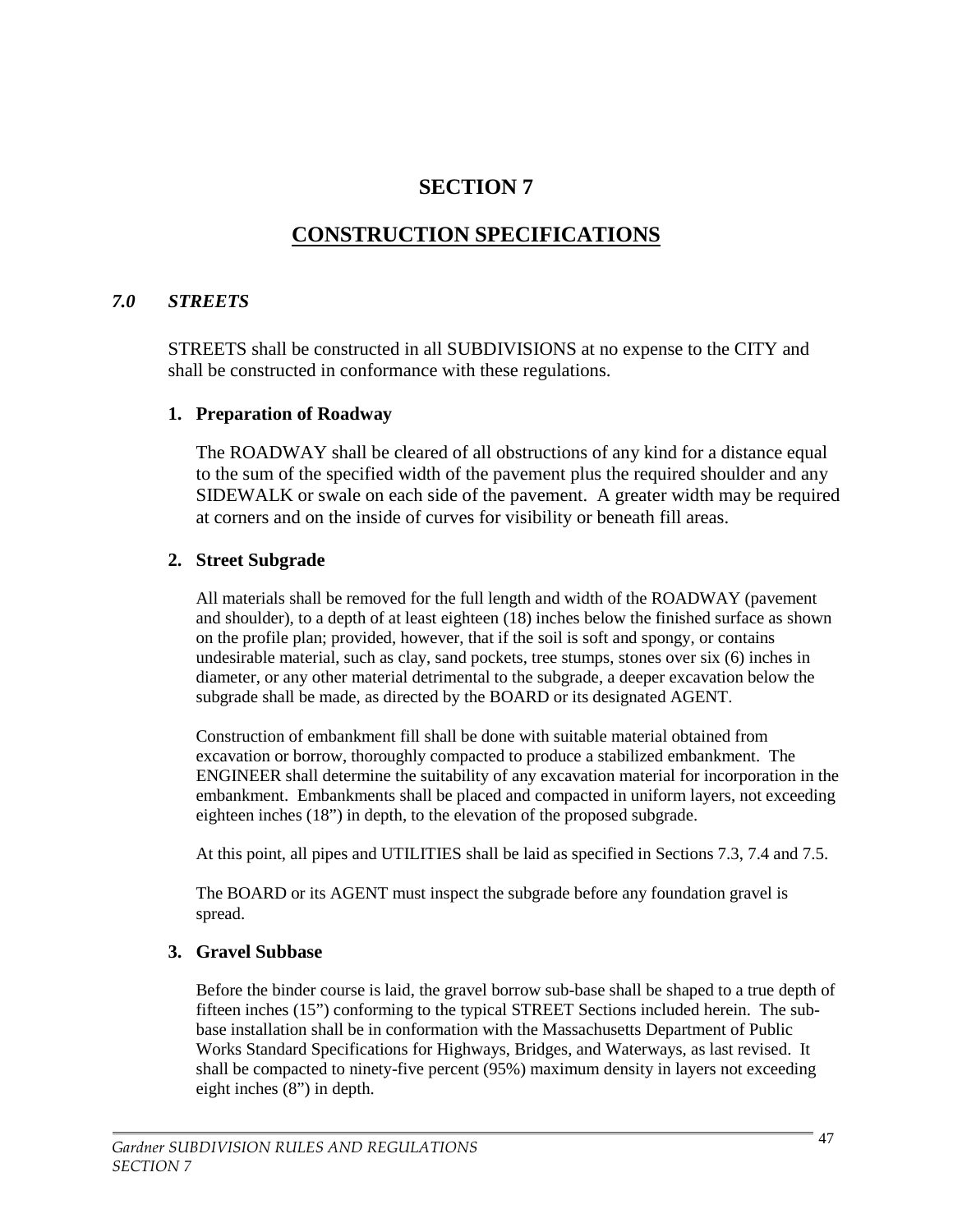### **4. Street Base Course**

On COLLECTOR STREETS a base course of three inches (3") of Class I bituminous concrete shall be laid in a separate course over the sub-base in accordance with the materials and standards designated by the Massachusetts Department of Public Works Standard Specifications for Highways, Bridges, and Waterways, Section 420.

On all other STREETS a base course of two and one-half inches (2-1/2") of Class I bituminous concrete shall be laid in a separate course over the sub-base in accordance with the materials and standards designated by Massachusetts Department of Public Works Specification for Highways, Bridges and Waterways, Section 420.

## **5. Street Surface**

The surface courses shall be laid in a separate operation, consisting of one and one-half inch  $(1-1/2)$ " surface course of Class I bituminous concrete, Type I-1, 1 in accordance with Section 460 of above-given state specification. The ROADWAY shall be paved to the full width specified. The finished surface must be uniformly placed true to line and grade to form a close, even union around all curbs and projecting frames. It is the contractor's responsibility to see that all manhole frames, gate boxes and catchbasin frames are at ROADWAY grade to one-fourth inch (1/4") below grade (not projecting) and accessible for their intended use.

Sewer, water, electricity, telephone conduits, gas connections and any other UTILITIES shall be installed to the LOT line (back of SIDEWALK) prior to the surfacing of the road.

# *7.1 TRAFFIC CONTROL DEVICES*

Where required by the BOARD in consultation with the Traffic Commission, the APPLICANT shall install pavement markings, signs, channelization, turning lanes, and traffic signal systems.

Temporary stop signs, conforming to CITY regulations for size and color, shall be required at all intersections with public ways. The APPLICANT shall be responsible for installing permanent stop signs at the completion of the project as requested by the Traffic Commission and approved by CITY Council.

# *7.2 STREET NAMES AND STREET NAME SIGNS*

STREET names shall be in keeping with the character of the CITY and shall reflect existing natural features and historical events related to the specific location of the SUBDIVISION in the CITY. STREET names shall be acceptable to the BOARD and the Traffic Commission.

STREET name signs shall be installed at each STREET intersection at diagonally opposite corners and shall bear the names of both intersecting STREETS. STREET name signs shall be of a design conforming to STREET name signs used by the CITY.

From the time of rough grading until such time as a STREET is accepted by the CITY as a public STREET, the signposts at the intersection of such STREET with any other STREET shall have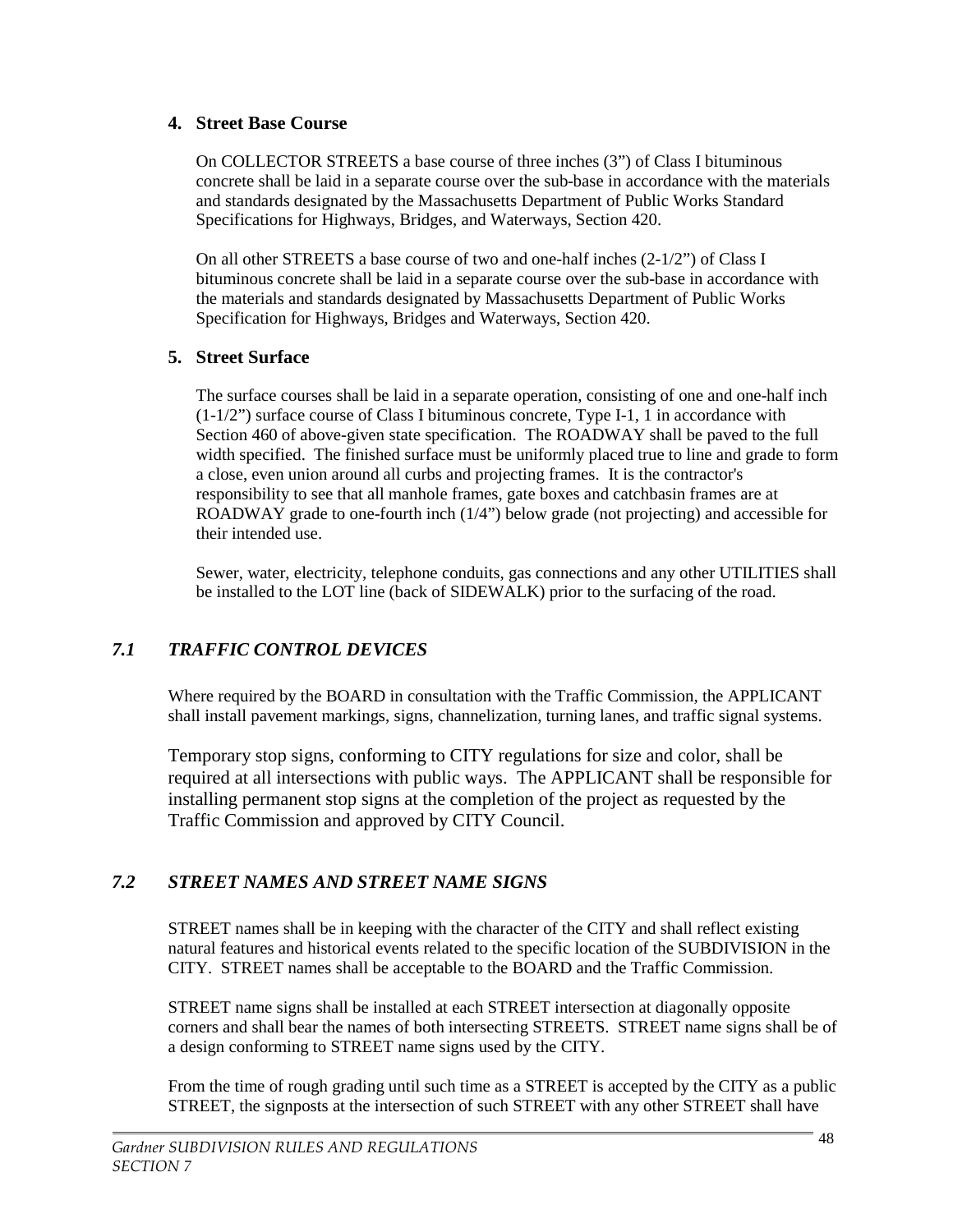affixed thereto a sign designating such STREET as a 'PRIVATE STREET NOT MAINTAINED BY THE CITY OF GARDNER'.

# *7.3 STORMWATER MANAGEMENT*

STREET drainage shall not be channeled into a WETLAND or water body without first going into a vegetated detention basin. Where feasible, stormwater should be directed to enter the nearest open stream channel. At all outflow of drainage systems, a storm or concrete headwall approved by the BOARD shall be provided. Open brooks or tributary ditches which are to be altered shall be shaped to a cross section and gradient, and provided with stream bottom hardening, all acceptable to the BOARD. Safety fences may be required where needed due to slope, bank instability, stream depth or flow rate, or other reasons.

No open water body or pond shall be filled under any circumstances, and no wet or swampy area shall be filled unless there is approval from the Conservation Commission.

If it is necessary to construct cellar drains or other subsurface drainage, the BOARD must approve their construction, location, and size and none shall be installed at any time without such approval. Such drainage facilities shall not interfere with on-lot sewage disposal facilities.

All drainage from roofs and cellars shall be outlet into either dry wells or the drain lines of the storm drainage system. If the outlet is into a dry well, such facilities shall not, in the opinion of the BOARD, interfere with on-lot sewage disposal facilities.

Commercial separation devices may be considered on a case by case basis as an exception to these provisions.

No excavations for storm sewers, catch basins, manholes, or related facilities shall be backfilled until inspected by the CITY Engineer or the Department of Public Works.

### **1. Design Basis**

Facilities shall be designed using a design storm of twenty-five (25) years. Cross culverts, bridges, and detention ponds shall be designed using the one hundred (100) year storm, using the SCS TR-55 methodology.

### **2. Drain Pipes**

Drain pipes shall be a minimum of twelve-inch (12") Class III reinforced concrete, conform to CITY SPECIFICATIONS and shall be constructed so as to have a minimum of four feet  $(4')$  of cover.

### **3. Catch Basins and Manholes**

Catch basins shall tie directly into a manhole. Catch basin to catch basin connections will only be allowed if there is no other alternative and must be approved by the Director of Public Works or his designee.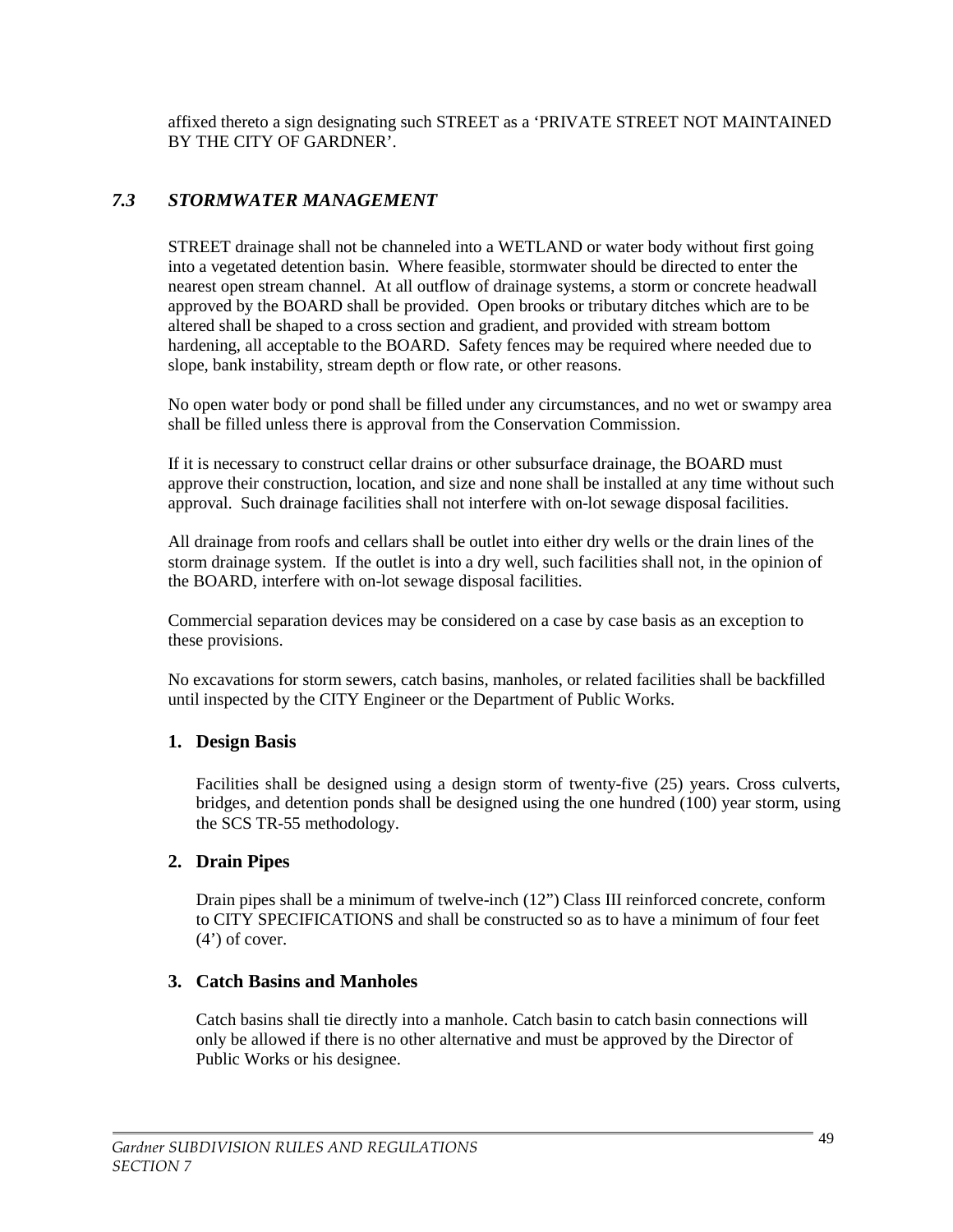All manholes and catch basins are to have interlocking sections and be standard precast with either cast iron, aluminum or approved plastic steps spaced twelve inches (12") apart. A watertight seal must be placed between precast manhole sections.

All drain lines shall be aligned and graded using either a laser or transit. Drain manholes shall be required at all changes in slopes or changes in alignment. Manhole and catch basin separation shall be no greater than three hundred feet (300').

Except where drainage swales are used, catch basins shall be located on both sides of the ROADWAY on continuous grades at intervals of not more than three hundred (300'), at all sags in the ROADWAY, and near corners of the ROADWAY at intersecting STREETS but not at driveways and SIDEWALK ramps. Any catch basins and manholes used shall be fourfoot (4') inside diameter, with a forty-eight inch (48") or greater sump.

The Director of Public Works will only approve stone drywells where foundation drains cannot reach "daylight" or the drainage system. A test hole shall be excavated by the contractor and inspected by the DIRECTOR or his designee prior to approval of the drywell. The drywell shall not interfere with subsurface sewage systems (where applicable).

#### **4. Frames and Covers**

Frames and covers shall conform to CITY SPECIFICATIONS.

#### **5. Headwalls**

Headwalls shall be built as directed to connect surface drains, culverts, and like structures and must be approved by the BOARD and the Director of Public Works.

#### **6. Drainage Swales**

Swales should be built at a gentle slope so that water flows at a relatively low velocity. Drainage swales shall have cross-sectional area adequate to carry a ten-year (10) storm, and be treated as follows:

| <b>Slopes</b>  | Treatment                                                                                     |
|----------------|-----------------------------------------------------------------------------------------------|
| $0.75\% - 4\%$ | 6" of loam seeded                                                                             |
| $4\% - 10\%$   | 6" minimum dimension angular stones for a water depth of 1 foot, with a<br>12" gravel subbase |

### **7. Detention Basins**

Detention basins shall be designed and constructed to Department of Environmental Protection's most recent Stormwater Management Standards.

Detention basins must provide landscaping, including grasses and shrubs indigenous to the area and approved by the Conservation Commission, to minimize visual impacts. The plants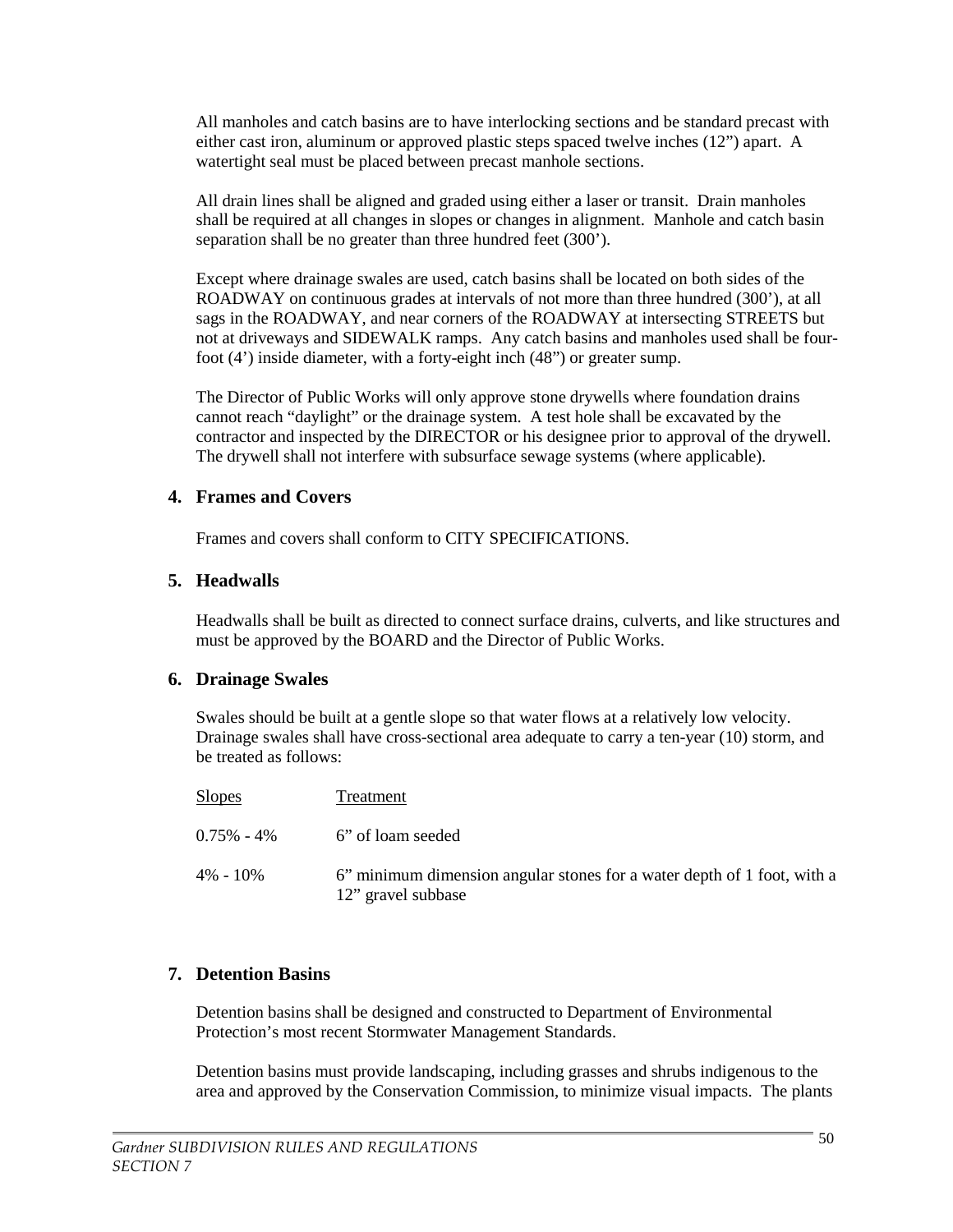selected for the ponding area should be able to withstand both wet and dry periods. Along the perimeter of the basin, the plants should be adapted to dry conditions and create a visual vegetated buffer.

### *7.4 SEWERAGE*

The APPLICANT shall provide, at no cost to the CITY, adequate sewerage disposal facilities to serve each LOT in the SUBDIVISION.

Where the public sewer system is located within one thousand feet  $(1,000)$  of a proposed SUBDIVISION (as the crow flies), the APPLICANT shall connect to the public sewer system at his expense, and in accordance with the overall sewer plan of the area.

If, in the opinion of the Director of Public Works, there will be sewage within one thousand feet (1,000') of the proposed SUBDIVISION within five (5) years of the date of submission of the DEFINITIVE PLAN, as indicated by an accepted CITY schedule of planned improvements, the APPLICANT shall, at no cost to the CITY, install in the STREET, sewer mains, and to every LOT, sewer laterals.

Where the SUBDIVISION is not to be connected to the public sewerage system, private on-lot sewerage systems shall be installed and designed and constructed in conformity with Article XI of the Massachusetts Sanitary Code under the jurisdiction of the Board of Health.

Water and sewer laterals shall be separated by not less than ten feet (10'). If this is not possible due to site restrictions, the sewer and water laterals shall be separated by not less than three feet (3') horizontally and not less than eighteen inches (18") vertically, with the sewer lateral being lower than the water lateral only with permission from the Director of Public Works or his designee.

Service connections for each LOT shall be extended a minimum of five feet (5') into each building LOT when the sewer main is installed. The end of each service shall be marked by a length of pressure treated lumber having minimum dimensions of one and one-half inches  $(1 \frac{1}{2})$ and three and one-half inches  $(3 \frac{1}{2})$  and extending eighteen inches  $(18)$  above the ground surface.

Sewer mains shall be a minimum of eight inches (8") watertight SDR 35 green PVC pipe. Service connections shall have a minimum diameter of six inches (6").

The minimum pipe slopes shall be: 6" PVC 0.02 foot per foot for sewer laterals. Pipe slopes shall not be great enough to separate solids in pipe.

No more than two (2) bends of not more than forty-five (45) degrees each shall be allowed for sewer services including the bend at the main connection. All bends must be exposed for inspection.

Only one (1) sewer service is allowed per six-inch (6") lateral.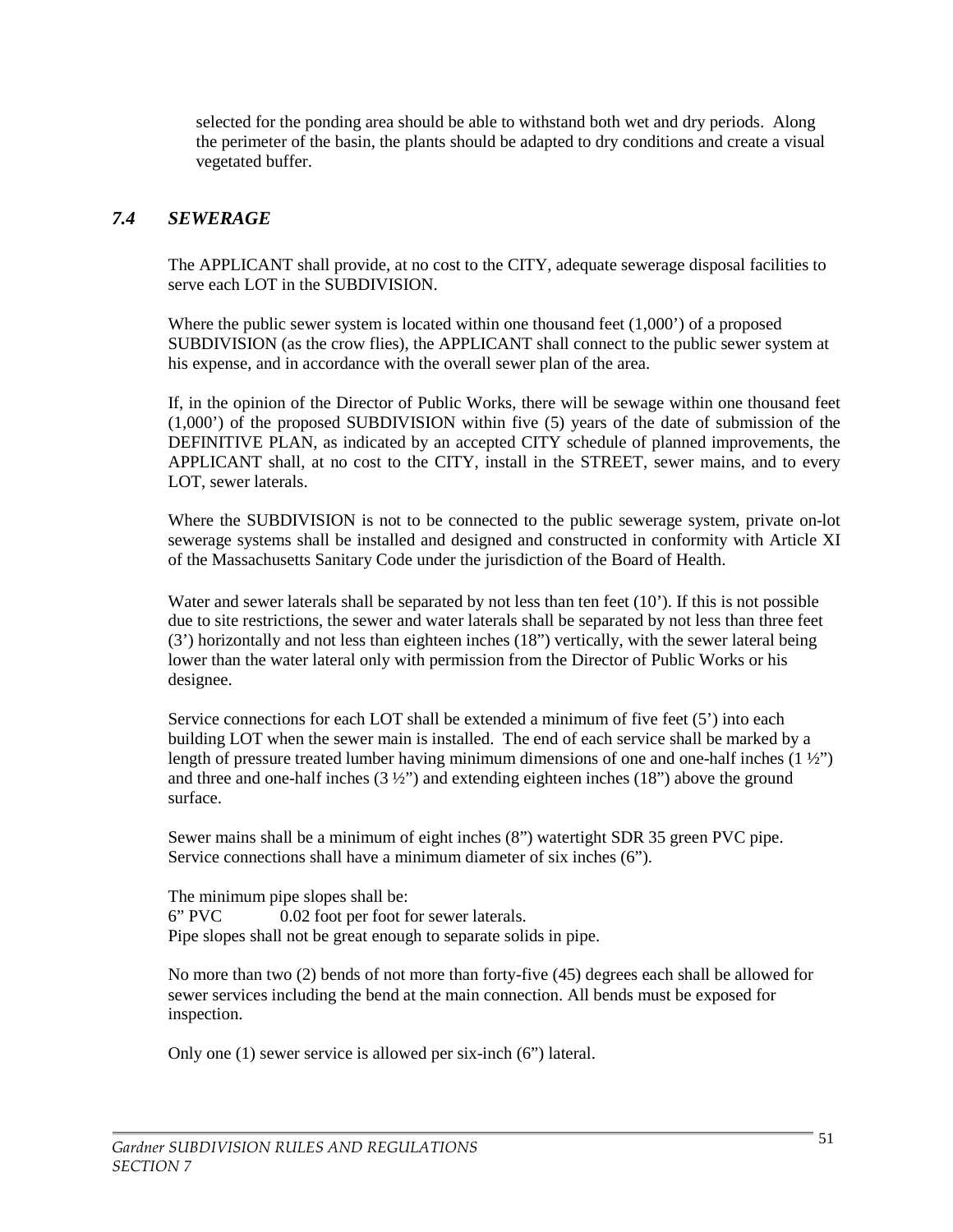A minimum of five feet (5') of cover is required for building sewers and seven feet (7') for mains, unless approved by the Director of Public Works or his designee. Every sewer main must be ended with an approved precast manhole.

The connection to the building sewer shall conform to the requirements of all applicable building and plumbing codes or other applicable Rules & Regulations of the CITY of Gardner.

All mains shall be aligned and graded using either a laser or transit. Manholes will be required at all changes in slopes or changes in alignments. Manhole separation will be no greater than three hundred feet (300').

Contractors shall be responsible for supplying the CITY with a video-audio tape of all new sewer mains, which will become the property of the CITY of Gardner Department of Public Works. Air testing is required and shall be passed before any flows are introduced into the sewer system and shall be witnessed by a CITY official.

Force mains for single-family dwellings shall conform to the specifications of the Director of Public Works. Force mains for multi-DWELLING UNITS, apartments, condominiums, commercial or industrial units shall be Ductile Iron CL.52.

All manholes shall be four feet (4') in diameter, have interlocking sections and be standard precast with either cast iron, aluminum or approved plastic steps spaced twelve inches (12") apart and shall meet all other relevant CITY SPECIFICATIONS.

Sewer ties must be turned into the Office of the CITY Engineer prior to final sign off.

### *7.5 WATER*

The APPLICANT shall provide, at no cost to the CITY, water supply facilities and appurtenances to serve each LOT in the SUBDIVISION.

Where the public water system is located within one thousand feet  $(1,000)$  of a proposed SUBDIVISION (as the crow flies), the APPLICANT shall connect to the public water system at his expense, and in accordance with the overall water plan for the area.

If, in the opinion of the Director of Public Works, there will be a CITY water system within one thousand feet (1,000') of the proposed SUBDIVISION within five (5) years of the date of submission of the DEFINITIVE PLAN, as indicated by an accepted CITY schedule of planned improvements, the APPLICANT shall, at no cost to the CITY, install in the STREET, water mains, and to every LOT, water services.

Where possible, water mains shall be looped. A hydrant shall be installed at the end of all proposed DEAD-END water mains.

The contractor installing the pipe and those in his employ shall, in the opinion of the Director of the Department of Public Works, be experienced in water main construction and possess the required skills and equipment to satisfactorily complete the work.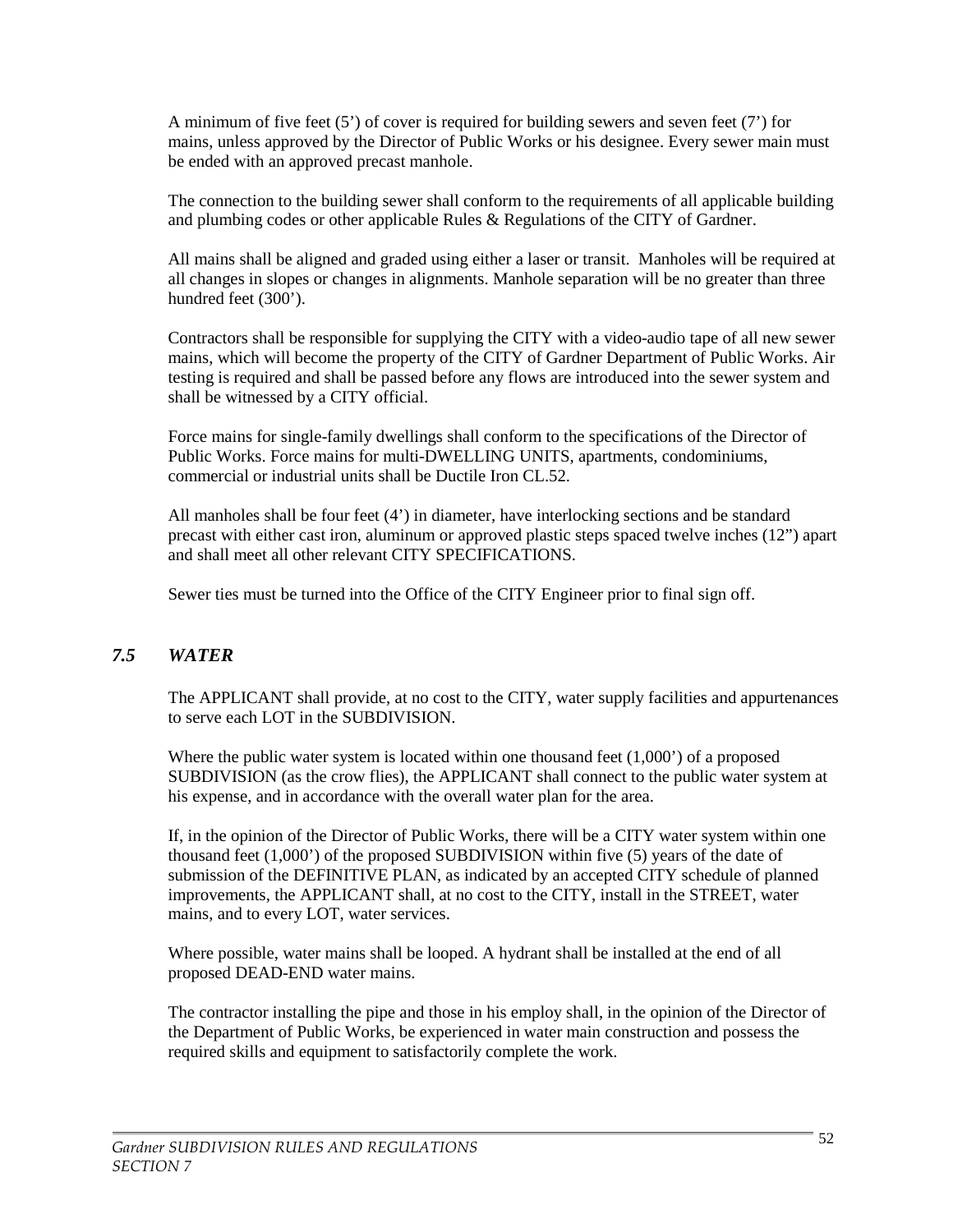Where the SUBDIVISION is not to be connected to the public water system, private on-lot water systems shall be constructed in conformance with the standards of the Board of Health.

Water and sewer laterals shall be separated by not less than ten feet (10'). If this is not possible due to site restrictions, the sewer and water laterals shall be separated by not less than three feet (3') horizontally and not less than eighteen inches (18") vertically with the sewer being lower than the water only with permission from the Director of Public Works or his designee.

Service connections for each LOT shall be extended a minimum of five feet  $(5')$  into each building LOT when the water main is installed.

All costs and expenses related to the installation or connection to the water system shall be borne by the OWNER of the property.

#### **1. Water Mains**

Water mains shall be a minimum of eight inches (8") in diameter and conform to all relevant CITY SPECIFICATIONS.

Where possible, water mains shall be looped. All proposed DEAD-END water mains must have hydrant at end of main. Hydrants shall conform to the specifications of the Director of Public Works. When installing a hydrant, the hydrant must be rodded to the gate valve.

The connection to the water system shall conform to all applicable building and plumbing codes or other applicable CITY SPECIFICATIONS.

Thrust blocks or restrain joints are required behind bends, hydrants, tees, and dead ends and at new mains tapped into existing mains. A minimum of one-third (1/3) cubic yard of concrete shall be used for thrust blocks.

The Director of Public Works or his designee shall inspect water mains and services prior to backfilling.

### **2. Hydrant**

All hydrants shall conform to CITY SPECIFICATIONS and any additional specifications established by the Fire Chief. Hydrant separation shall be no greater than five hundred feet  $(500^{\circ})$ .

### **3. Pressure Testing**

Water main pressure testing of newly installed water mains, hydrants and water services shall be performed by an independent A.W.W.A approved testing agency specification C600-64. All water lines shall be sterilized in accordance with A.W.W.A. Specification C601-54. Pressure and leakage tests shall be done in the presence of the Director of Public Works or his designee in accordance with A.W.W.A. C600-87 Section 4 Specifications or the latest revision thereof, to determine that the ductile iron pipe is structurally safe and free of excess leakage. The pipeline shall be subject to a hydrostatic test of a minimum pressure of 125 psi. Testing shall be done between valved off sections in approximately one thousand foot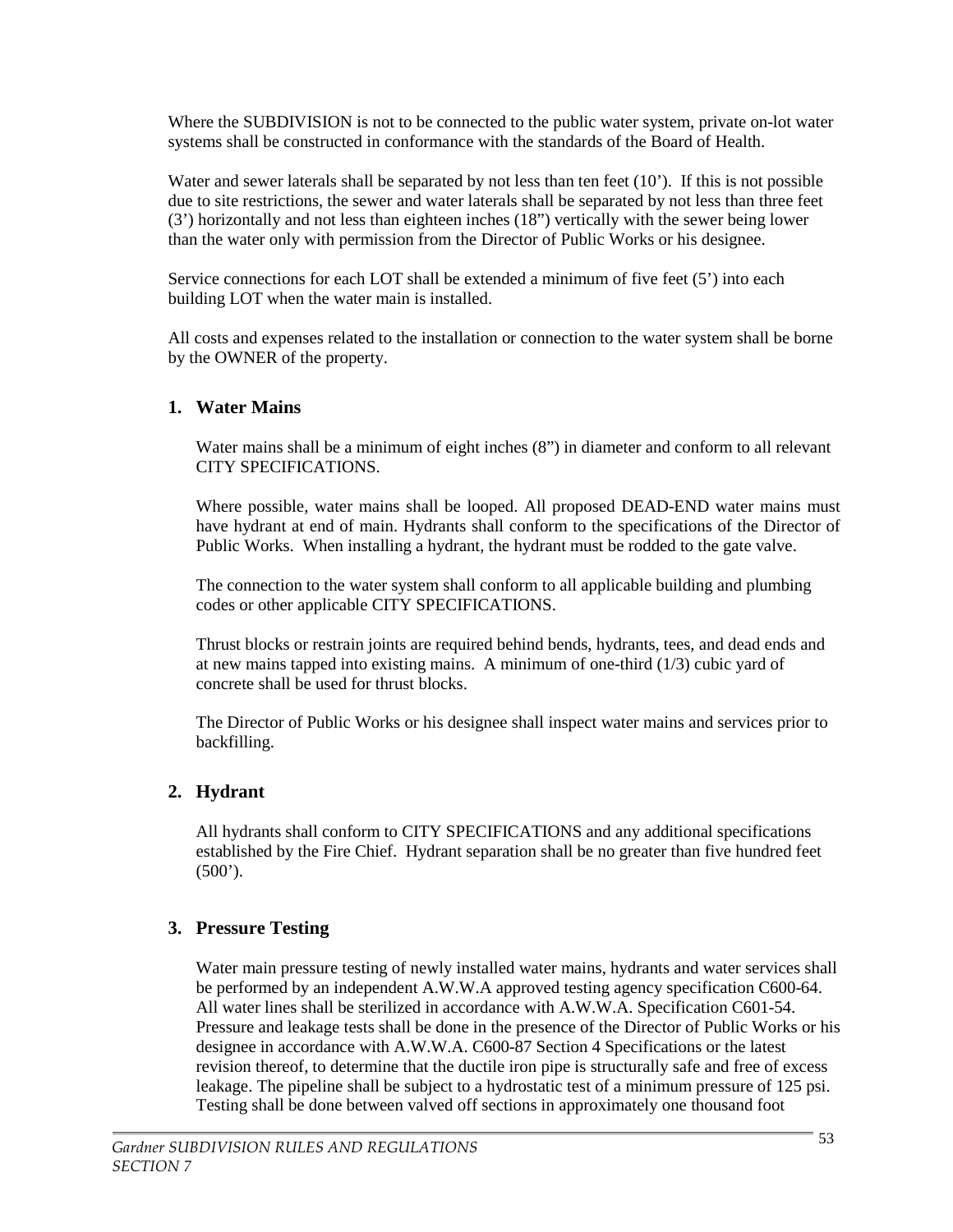(1,000') maximum sections of the main. The pressure in the pipeline section shall be raised to a minimum of 125 psi and maintained, within 5 psi, for a minimum of one hour. During this time, the Director of Public Works or his designee shall check the line for leaks. Allowable leakages, in accordance with A.W.W.A. recommendations, shall be:

| <b>Pipe Diameter</b> | $125$ psi  | $150$ psi  | $175$ psi  |
|----------------------|------------|------------|------------|
| 12                   | $1.01$ GPH | $1.10$ GPH | 1.19 GPH   |
| 10"                  | 0.84 GPH   | $0.92$ GPH | $0.99$ GPH |
| 8"                   | $0.67$ GPH | 0.74 GPH   | $0.80$ GPH |
| 6"                   | $0.50$ GPH | $0.55$ GPH | $0.59$ GPH |

If leakage is found to exceed this limit, the leak shall be located and repaired at the cost of the contractor. Further testing shall be performed until the test standards are met. Only after a successful completion of the leakage test and a disinfection test, shall the main be put on line and services connected to it.

The disinfection of the water mains shall be done in a manner satisfactory to the CITY of Gardner Health Department, and shall be repeated until satisfactory results are obtained. Such tests are to be completed by a Massachusetts Department of Environmental Protection certified laboratory. Certified laboratory reports are to be provided to the CITY Engineer.

Before the water main is placed into operation, it shall be flushed out upon completion, disinfection, and testing.

### **4. Water Service Specifications**

All water service connections shall conform to CITY SPECIFICATIONS.

A curb stop located on the lot owner's property is required for all water services. A block must be placed under the curb stop to secure it in position.

Connection to the public water supply shall confirm to the requirements of the building and plumbing code and other applicable CITY SPECIFICATIONS. Any deviation from the prescribed procedures and materials must be approved in writing by the Director of Public Works before installation.

### **5. Water Meters**

All water meters shall conform to CITY SPECIFICATIONS.

### *7.6 CURBING*

Curbing shall be installed along the edge of each ROADWAY in all STREETS as follows:

| <b>Type</b>                | <b>Zoning District</b>    |
|----------------------------|---------------------------|
| <b>Vertical Granite</b>    | GR3, C1, C2, I1, I2, SFR1 |
| <b>Bituminous Concrete</b> | RR <sub>2</sub>           |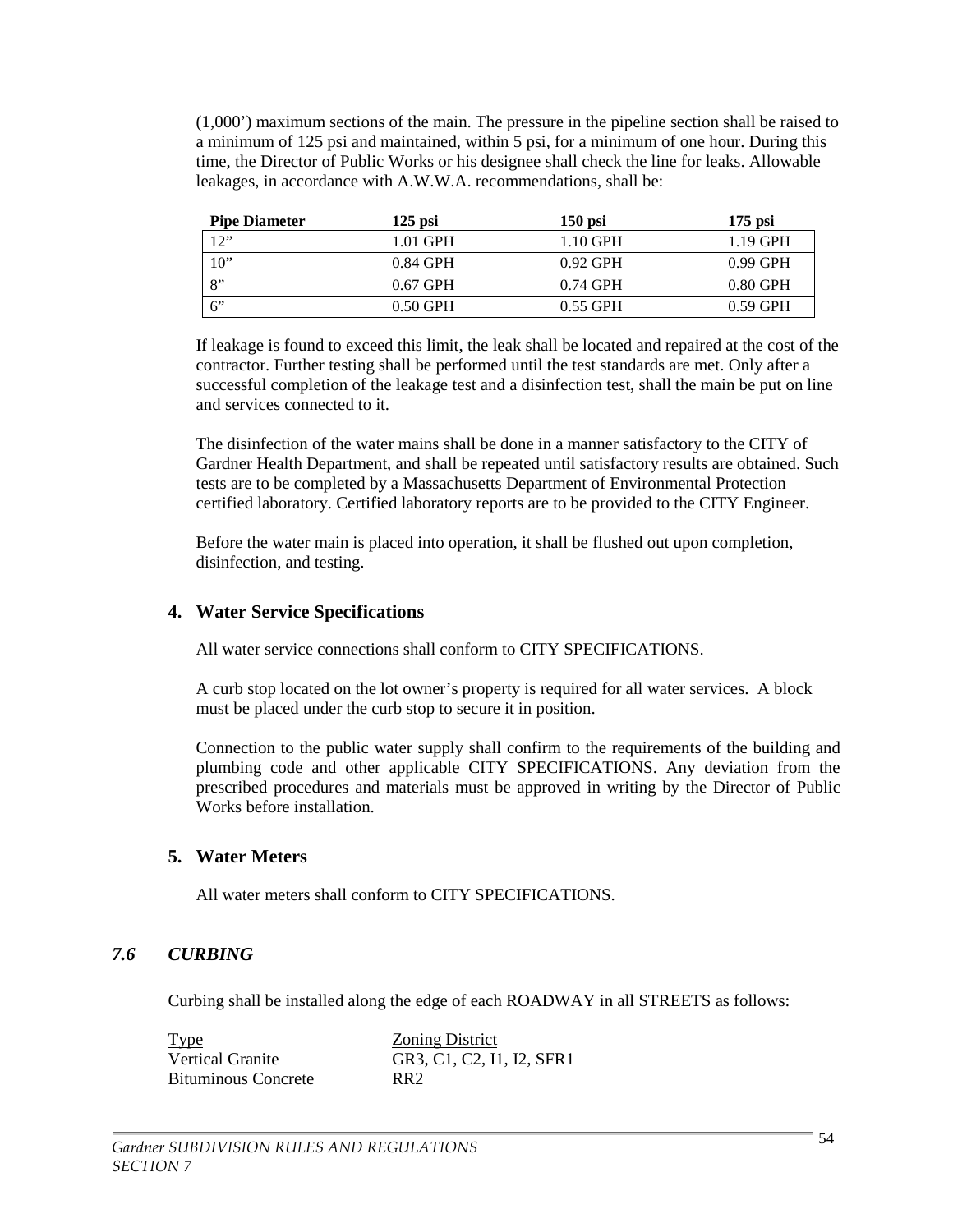Vertical granite curbing shall be Type VA4 as defined in Section M9.04.1 of the Massachusetts Standard Specifications for Highways and Bridges:

| Minimum length  | 6 feet                    |
|-----------------|---------------------------|
| Width at top    | 6 inches                  |
| Width at bottom | 4 inches (for 2/3 length) |
| Depth           | 17-19 inch minimum        |

A trench eighteen inches (18") in width and a depth of six inches (6") in addition to the depth of the curbstone shall be excavated. The foundation of the curb shall consist of sub-base gravel thoroughly compacted to a depth of at least six inches (6"). The curbing shall then be set in concrete along the front face. All curbs shall be fitted together as closely as possible. The joints between pieces of the granite curbstones shall be grouted with a cement mortar and neatly pointed on the top and front exposed portions. After pointing, the curbstones shall be cleaned of all excess mortar.

The front face of the curbing shall be at right angles to the plane of the top and ends shall be smooth quarry split, free from drill holes and with no projections of more than one inch (1") and no depressions of more than one-half inch (1/2") measured from the vertical plane of the face through the arris or pitch line for a downward distance of eight (8) inches from the top. For the remaining distance, there shall be no projection or depression greater than one inch (1") measured in the same manner. The ends of the curbstones shall be square with the planes of the top and face so that when the curbstones are placed end to end as closely as possible, no space shall show in the joint at the top and face of more than one-half inch  $(1/2)$  for the full width of the top and for eight (8) inches down on the face.

Bitiminous concrete curbing shall be Class I, Type I-1 and shall conform to the specification for Type 2 or Type 3 curbing in Section 501 of the Massachusetts Department of Public Works Specifications for Highways, Bridges, and Waterways and shall be eight to nine inches (8"–9") wide at the bottom and six inches high. Cape Cod style curbing is not allowed.

Curbing that connects to an existing STREET that has no curb or berm, has a different type or shape of curb or berm, or has curb with a lesser reveal, shall have a tapered end piece providing a smooth transition.

Granite curbs, type VA4 as defined in Section M9.04.2 of the Massachusetts Standard Specifications for Highways and Bridges shall be required as follows: at intersections with existing STREETS and at intersections within the SUBDIVISION for the distance of the arcs of the intersection radii plus a straight section at each end of the arc at least eight feet (8') in length; surrounding any islands or chokers within the STREET including landscaped islands in loop turnarounds of CUL-DE-SAC STREETS; throughout the T-shape turnaround of a CUL-DE-SAC STREET except for the straight curb line opposite the T.

Curb radii at intersections and in turnarounds shall be sufficiently large to allow for the turning of SU-30 design vehicles (typical size of fire engines and school buses).

In order to facilitate the use of natural drainage measures (i.e. swales), the BOARD may waive curbing or berms in places where the road's design grade is less than three percent (3%).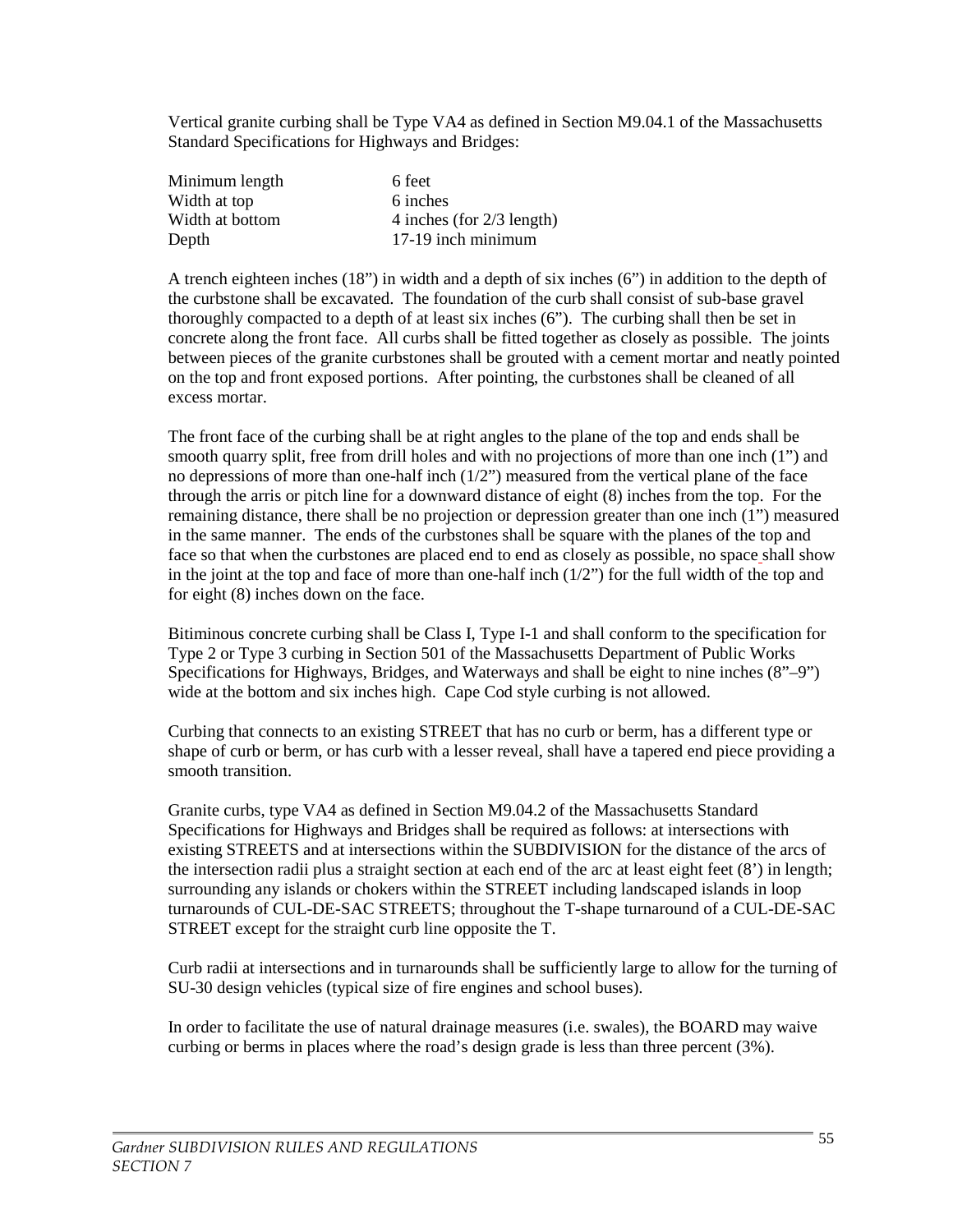### *7.7 SIDEWALKS*

SIDEWALKS shall be provided on both sides of COLLECTOR STREETS and one side of all other STREETS. On the side of a STREET where no SIDEWALK is constructed, the grading and planting of the RIGHT-OF-WAY shall be such that later addition of SIDEWALKS is feasible without major regrading.

SIDEWALKS shall be not less than five feet (5') in width.

The SIDEWALK shall have a transverse slope or crown of one-fourth of an inch (1/4") per foot, sloping towards the STREET.

Preparation of the base shall be accomplished by removing material to a depth of twelve inches (12") below finished design grade. Any soft spots of undesirable material shall be removed and replaced with gravel. The excavated area shall be filled with a minimum of nine inches (9") of gravel and well compacted (i.e., two passes of roller or vibratory compactors).

SIDEWALKS within the GR3, C1, C2, and I1 Zoning Districts shall be constructed of Portland Cement Concrete. Forms shall be set to grade, and one four-inch (4") layer of Portland Cement Concrete (3000 p.s.i.) shall be placed on a minimum of nine inches (9") gravel base. The surface shall be broom-finished. The SIDEWALK shall have scored contraction joints every four feet  $(4^{\prime})$ .

SIDEWALKS within the SFR1, I2 and RR2 Zoning Districts shall be constructed of Type I bituminous concrete. Forms shall be set to grade, then a one and a half inch  $(1 \frac{1}{2})$  binder and one and a half inch  $(1 \frac{1}{2})$  surface course of Type I bituminous concrete shall be placed.

SIDEWALKS and curb cuts shall be installed in accordance with the requirements of the Massachusetts Architectural Board (521 CMR) in effect at the time of application.

### *7.8 GRASS STRIP*

Grass strips shall be provided on each side of the ROADWAY between the ROADWAY and the SIDEWALK on the side of the STREET. Where no SIDEWALK is to be installed, the grass strip shall extend between the ROADWAY and the STREET sideline. The minimum width shall be as follows:

- Major 5 feet if with SIDEWALK 10 feet if no SIDEWALK
- Minor 5 feet if with SIDEWALK 8 feet if no SIDEWALK

The finished grade of such planting strips shall be three-fourth inch per foot  $(3/4"$ : 1') sloping toward the ROADWAY. Where unusual physical land characteristics or topographical conditions exist, the BOARD may approve the construction of a planting strip at a slope greater than threeeight inch per foot (3/8":1') provided the finished slope will not project above or below a plane sloped two (2) horizontal to one (1) vertical upward or downward from the edge of the ROADWAY, and provided such variation is indicated on the DEFINITIVE PLAN.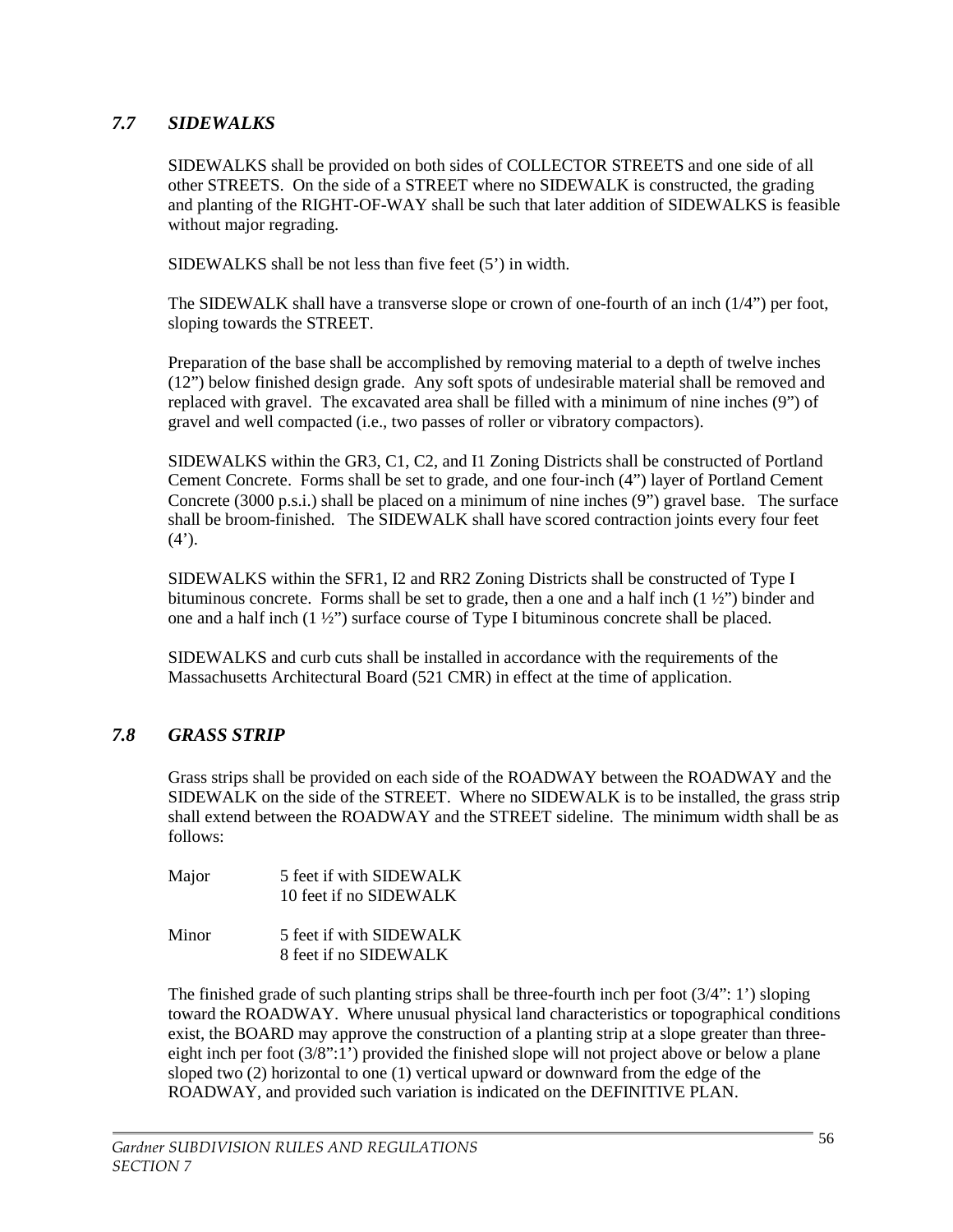The strip shall have a nine-inch (9") gravel foundation and the top six (6) inches of planting strips shall consist of good quality loam, screened, raked, and rolled with at least a one hundred (100) pound roller to grade. The loam shall be fertilized and seeded with lawn grass seed applied in sufficient quantity to assure adequate coverage, rolled when the loam is moist.

The BOARD may require such banks and all other disturbed areas adjacent to the traveled way to be loamed and seeded. However, it is suggested that consideration be given to the surrounding growth and terrain. Roadsides must be made to blend with the woods or natural surroundings that exist, and plantings in such areas should be chosen accordingly.

The APPLICANT shall be responsible for replacing all dead or diseased plantings for one full year from the time of planting or until STREET acceptance, whichever is longer.

## *7.9 GUARD RAILS*

Guardrails and fences shall be installed at locations where the side slope exceeds 2:1 or as required by the BOARD. The BOARD shall approve guardrail design.

### *7.10 BOUNDS*

Granite bounds shall be installed on the STREET sideline at all points of curvature where the sideline changes direction, and at other points where, in the opinion of the BOARD, permanent bounds are necessary. Bounds shall be not less than six inches (6") square and four feet six inches (4'6") long. Iron pipes shall be set at the intersections of LOT lines and STREET RIGHTS-OF-WAY, intersections of LOT lines and conservation EASEMENTS and at all points of change of direction of boundary lines of each LOT in the SUBDIVISION. In no case shall they be spaced any more than one thousand feet (1,000') apart.

No permanent bound shall be installed until all construction which would destroy or disturb the bound is completed. The tops shall be set flush with the finished STREET sideline grade and shall be set in well-tamped binding gravel. The point of each bound shall be marked by a threeeighths inch (3/8") drill hole in the top.

The APPLICANT'S ENGINEER or SURVEYOR shall furnish the BOARD with a letter certifying that bounds and iron pipes have been placed precisely as indicated on the DEFINITIVE PLAN.

# *7.11 SAFETY*

All precautions should be taken by the APPLICANT and his subcontractors to observe commonsense safety requirements.

All construction activities in preparation of the SUBDIVISION shall comply with appropriate OSHA standards.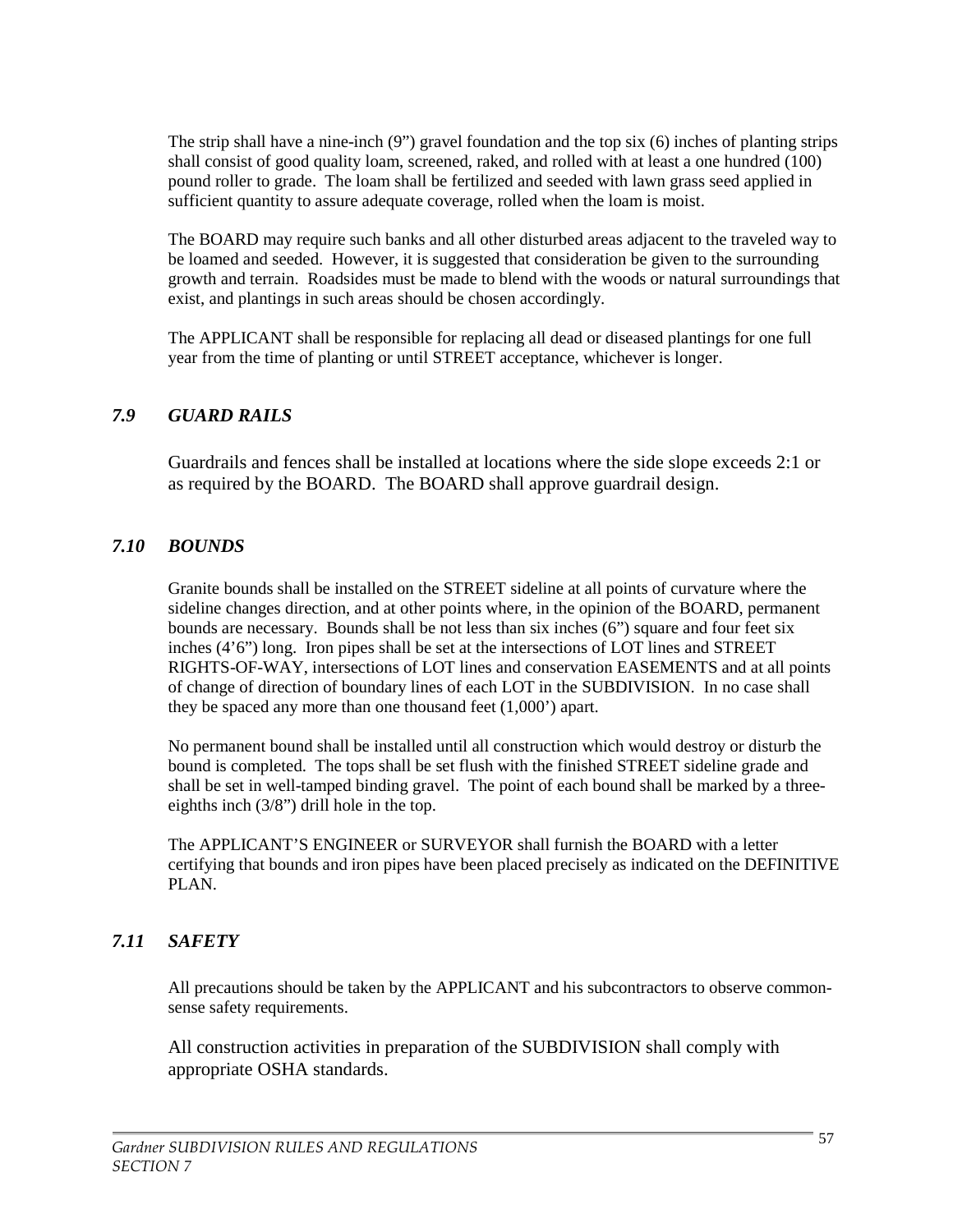# *7.12 CLEANING UP AND RESTORATION OF DAMAGE*

Before sale of a LOT, the APPLICANT shall clean up any debris thereon caused by STREET construction and installation of UTILITIES. All areas within the STREET lines damaged, destroyed or altered in construction operations shall be restored to satisfaction and the APPLICANT is responsible for said improvements for a period of one year from the time of the sale.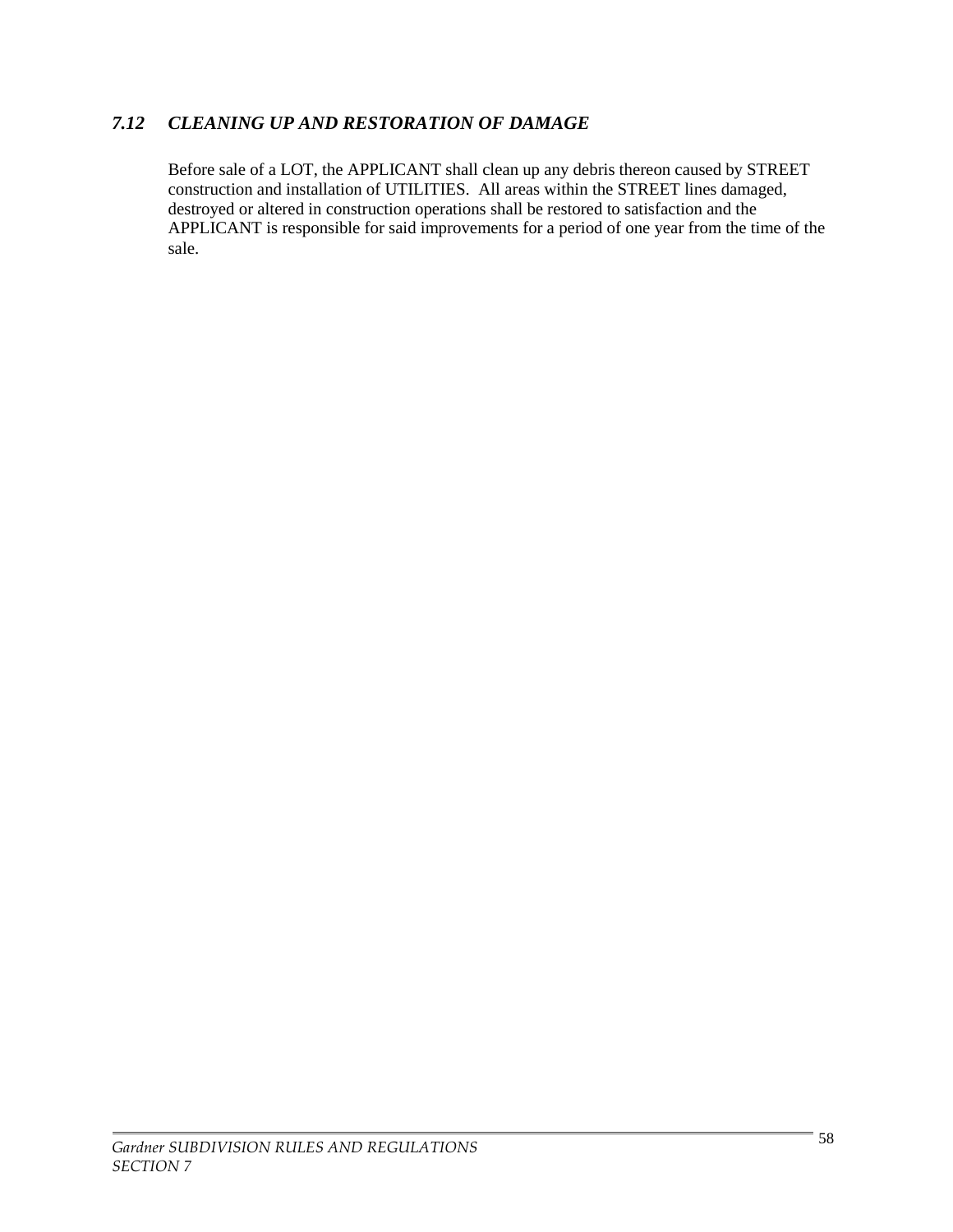### **SECTION 8**

# **ADMINISTRATION**

#### *8.0 AUTHORITY*

The BOARD shall be the administrative agency of these regulations and shall have all the powers assigned to them by Section 81A to GG of Chapter 41 of the General Laws.

The BOARD may assign as their AGENTS appropriate CITY agencies or officials and may from time to time hire professional assistance to review plans and inspect improvements at the cost of the APPLICANT (See Section 3.9).

#### *8.1 INSPECTION*

The CITY Engineer's office, Director of Public Works and the BOARD's AGENT, if an AGENT has been designated, shall be given at least twenty-four (24) hours notice of work scheduled in order that inspections may be made at the following stages:

- After excavation and trenching, before placement of UTILITIES or foundation material;
- After placement of water mains and services, before backfilling;
- After placement of drainage structures, before backfilling;
- Foundation gravel to be approved before placement;
- After placing gravel, before placing paving;
- As required for confirmation of extent of completion for release of security verifying:
	- i. Placement of surface pavement
	- ii. SIDEWALKS
	- iii. Curbing
	- iv. STREET signs
	- v. Grading outside traveled way
	- vi. Trees
	- vii. Bounds
	- viii. Clean-up
- As required to advise on requested departures from approved plans;
- At other specific times deemed necessary by the BOARD.

The APPLICANT shall complete the relevant portions of Form E and submit said form to the DIRECTOR after each inspection is completed.

Any work which has been covered by subsequent work prior to acceptance, or is otherwise not available or obscured to the point of rendering inspection of the work difficult, shall be considered to be not acceptable to the BOARD. Such subsequent work shall be removed as directed by the BOARD or its AGENT to insure availability of the work to be inspected as required herein. The release of the performance guarantee shall depend upon the acceptance of all work prescribed herein and as shown on the DEFINITIVE PLAN.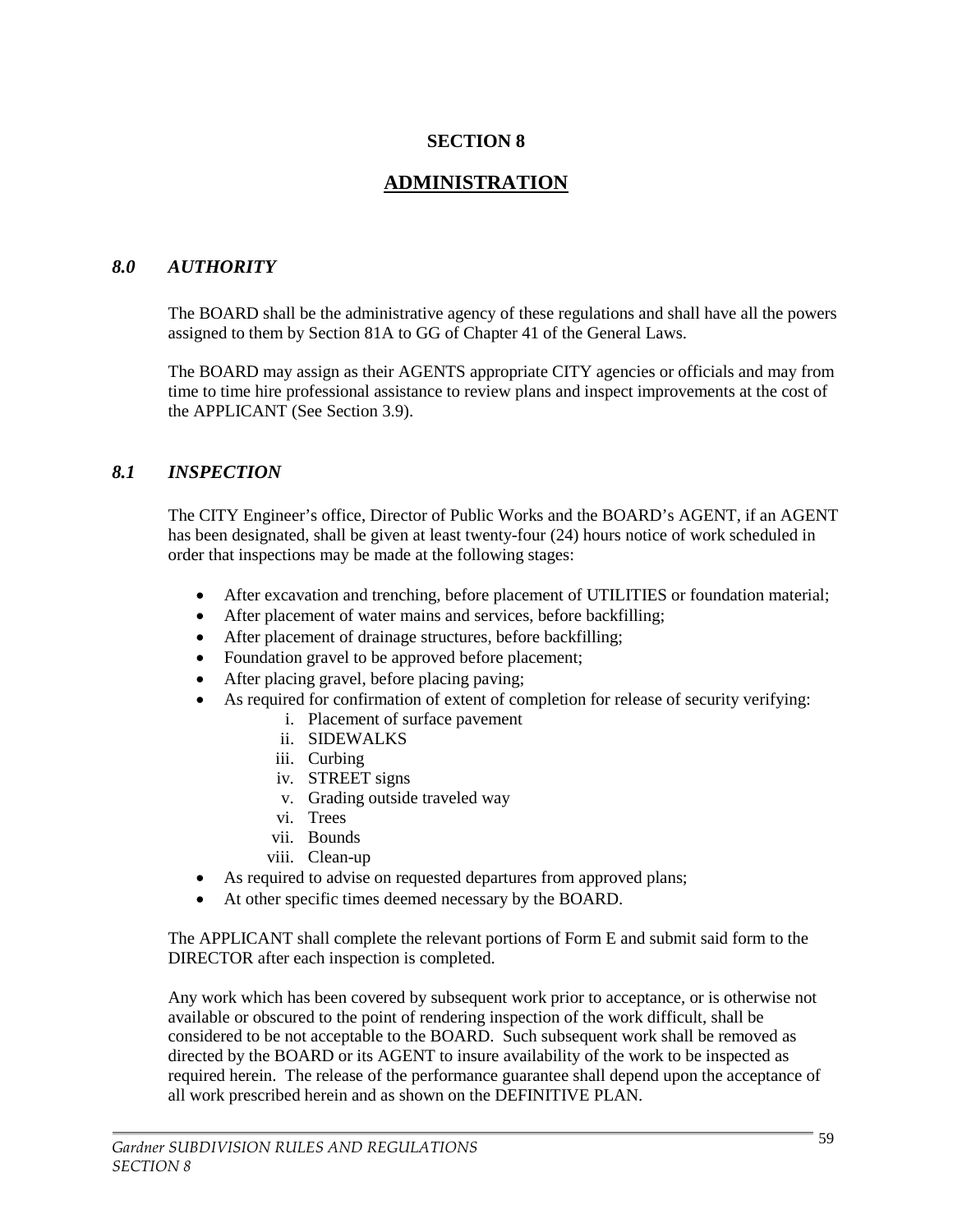The APPLICANT shall provide safe and convenient access to all parts of the SUBDIVISION, for the purposes of inspection by the CITY Engineer, Director of Public Works, AGENTS, or other CITY departments and boards.

When deemed necessary, the BOARD may require that an independent ENGINEER be hired at cost (See Section 3.9) to the APPLICANT to inspect any and all aspects of a SUBDIVISION. The ENGINEER shall be chosen by mutual consent between the BOARD and the APPLICANT. The CITY Engineer may make arrangements with an ENGINEER or engineering firm to carry out such inspection on behalf of the BOARD.

The APPLICANT may appeal the choice of the CITY'S inspection consultant only upon a claim that the consultant has a conflict of interest or does not meet minimum required qualifications. The appeal shall be made to the Mayor who may act within twenty (20) days to overturn the BOARD'S selection of the engineering consultant. In the event that no decision is made by the Mayor within twenty (20) days following the filing of an appeal, the BOARD'S decision shall stand. The time within which the BOARD has to act on the original application under Chapters 41 or 40A shall be extended by the time of any appeal regarding selection of the consultant.

The APPLICANT has the responsibility to insure that the approved construction plans are implemented. The inspection of the work shall not relieve the APPLICANT of any of his obligations to fulfill the requirements of the RULES AND REGULATIONS. Use of qualified persons to furnish adequate and timely engineering supervision during construction is required. Surveillance and field revisions by CITY officials cannot be construed as fulfilling this responsibility.

### *8.2 SEPARABILITY*

If any section, paragraph, sentence, clause, or provision of the RULES AND REGULATIONS shall be adjudged not valid, the adjudication shall apply only to the material so adjudged and the remainder of these RULES AND REGULATIONS shall be deemed to remain valid and effective.

# *8.3 INVALIDATION BY STATE LAW*

Any part of these RULES AND REGULATIONS subsequently invalidated by a new state law or modification of an existing state law shall automatically be brought into conformity with the new or amended law, and shall be deemed to be effective immediately, without recourse to a public hearing and the customary procedures for amendment or repeal of such RULES AND REGULATIONS.

### *8.4 AMENDMENTS*

These RULES AND REGULATIONS or any portion thereof may be amended, supplemented or repealed from time to time by the BOARD after a public hearing, on its own motion or by petition.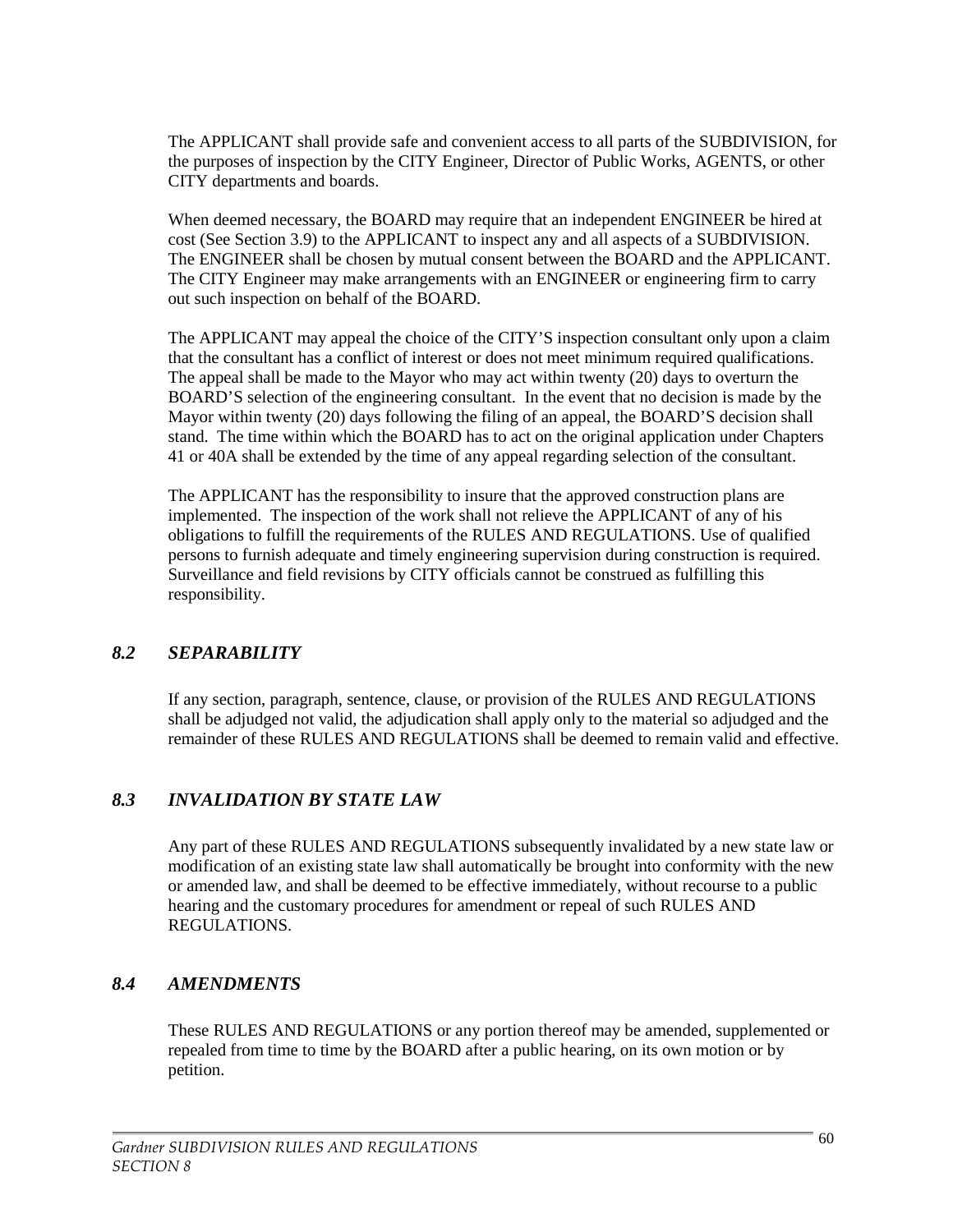#### **APPENDIX A**

#### **DEVELOPMENT IMPACT STATEMENT**

In accordance with Section 5.1 of the City of Gardner's *Subdivision Rules and Regulations,* the APPLICANT shall submit, at the request of the Planning BOARD, a DEVELOPMENT IMPACT STATEMENT (DIS).

It is an APPLICANT'S responsibility to prepare and document the DIS in sufficient detail to permit an adequate evaluation by the Planning BOARD; however the BOARD may request in writing additional data. It is necessary to respond to all sections of the DIS except when the BOARD grants a written exemption.

The BOARD may waive any section(s) of the requirements when, in their opinion, and upon submission of evidence from the APPLICANT, the requirements are non-applicable to the proposed project.

The entire cost of the DIS shall be the responsibility of the APPLICANT.

| Location of Project Location of Project                                          |
|----------------------------------------------------------------------------------|
|                                                                                  |
|                                                                                  |
|                                                                                  |
|                                                                                  |
| ,我们也不会有什么。""我们的人,我们也不会有什么?""我们的人,我们也不会有什么?""我们的人,我们也不会有什么?""我们的人,我们也不会有什么?""我们的人 |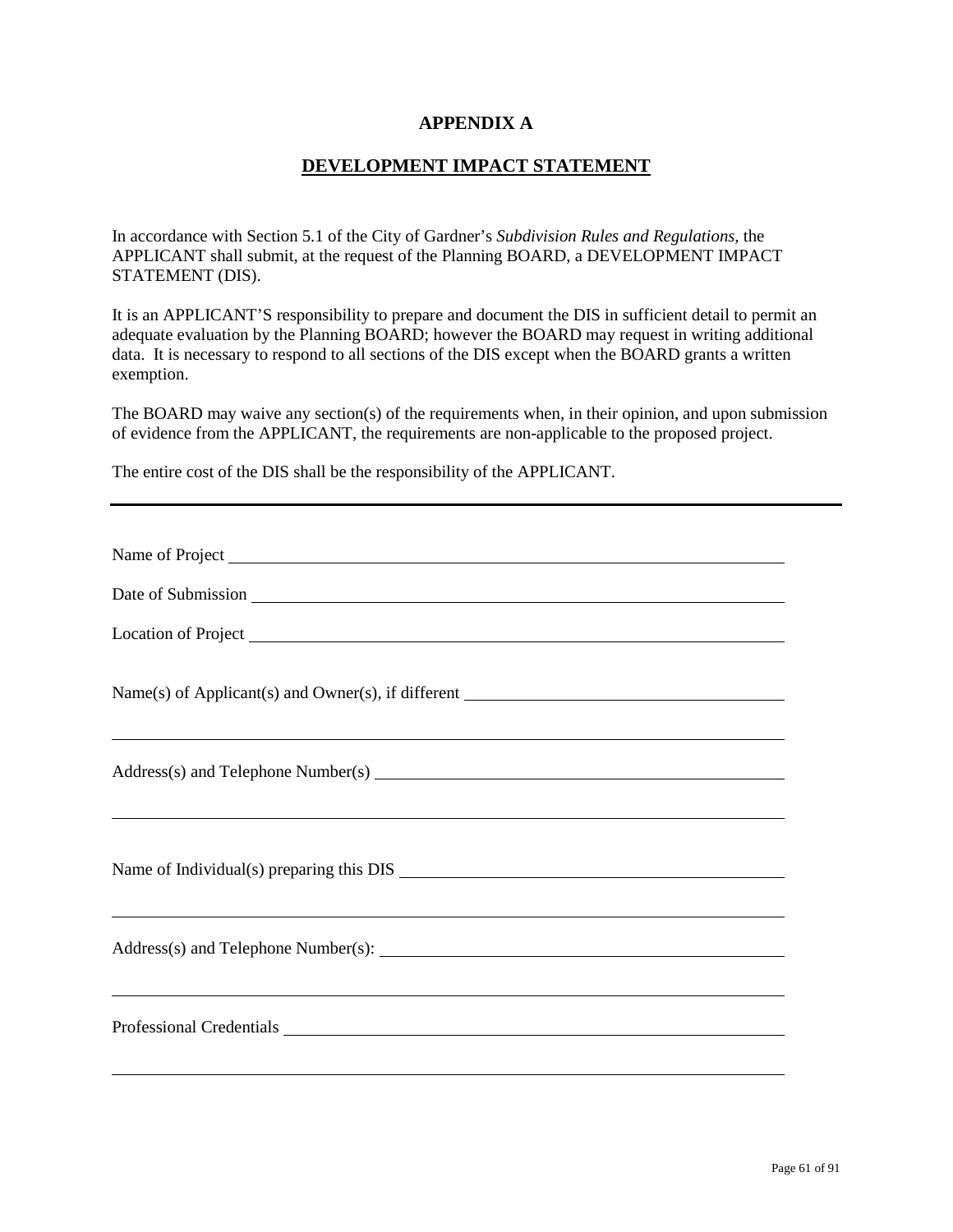#### I. PROJECT DESCRIPTION

A. Describe the project including the number of lots; the number and type of dwelling units (e.g., single family, two family, condominium or apartment); the number of buildings and the number of dwelling units per building, if appropriate; number of bedrooms; number and square footage of buildings and the number of parking spaces if not residential; and approximate price (rent or purchase as appropriate) per dwelling unit or per square foot if not residential.

#### II. EXISTING BASELINE CONDITIONS

- A. Describe the site's topography, predominate soil types and characteristics (particularly related to drainage), and significant geological features. Indicate approximate percentages of the site covered by various soil types and slopes (e.g.,  $0 - 10\%$ ,  $10 - 15\%$  and greater than 15%).
- B. What is the site's total acreage? Give approximate acreage of existing land use(s) including developed areas (identifying separately significant uses such as roads, residential, commercial, and industrial) and undeveloped areas (identifying separately significant uses such as flood plain, forested, wetlands, and water surface).
- C. Is any part of the site located in an area or in close proximity to an area or location that is of special concern or of special interest, e.g., water supply protection district, historic district or site, distinctive rock formation, trees larger than 30 inches in diameter at breast height, vernal pool? If yes, please describe.

#### III. NATURAL RESOURCES

#### A. Land

- 1. Describe the potential and probable impacts of the proposed development on the existing baseline conditions, described in Section II above.
- 2. Describe any limitations on the proposed project caused by subsurface conditions, and the methods to be used to address those limitations.
- 3. Describe procedures and findings of percolation tests conducted on the site.
- 4. Give the approximate acreage of land that will be permanently affected by construction of the proposed project (identifying separately significant uses such as roads, residential, commercial and industrial).
- 5. Describe proposed rough grading plans and highlight the differences between the existing topography and the rough grading plans.

#### B. Air

- 1. Describe possible sources and duration of significant amounts of odors, smoke and dust.
- 2. Describe precaution to be taken to eliminate or minimize the adverse environmental effects of the smoke, dust or odors generated.
- 3. Describe the relationship of the location of the proposed project and prevailing wind patterns to nearby residences, businesses, recreation areas, and other public areas.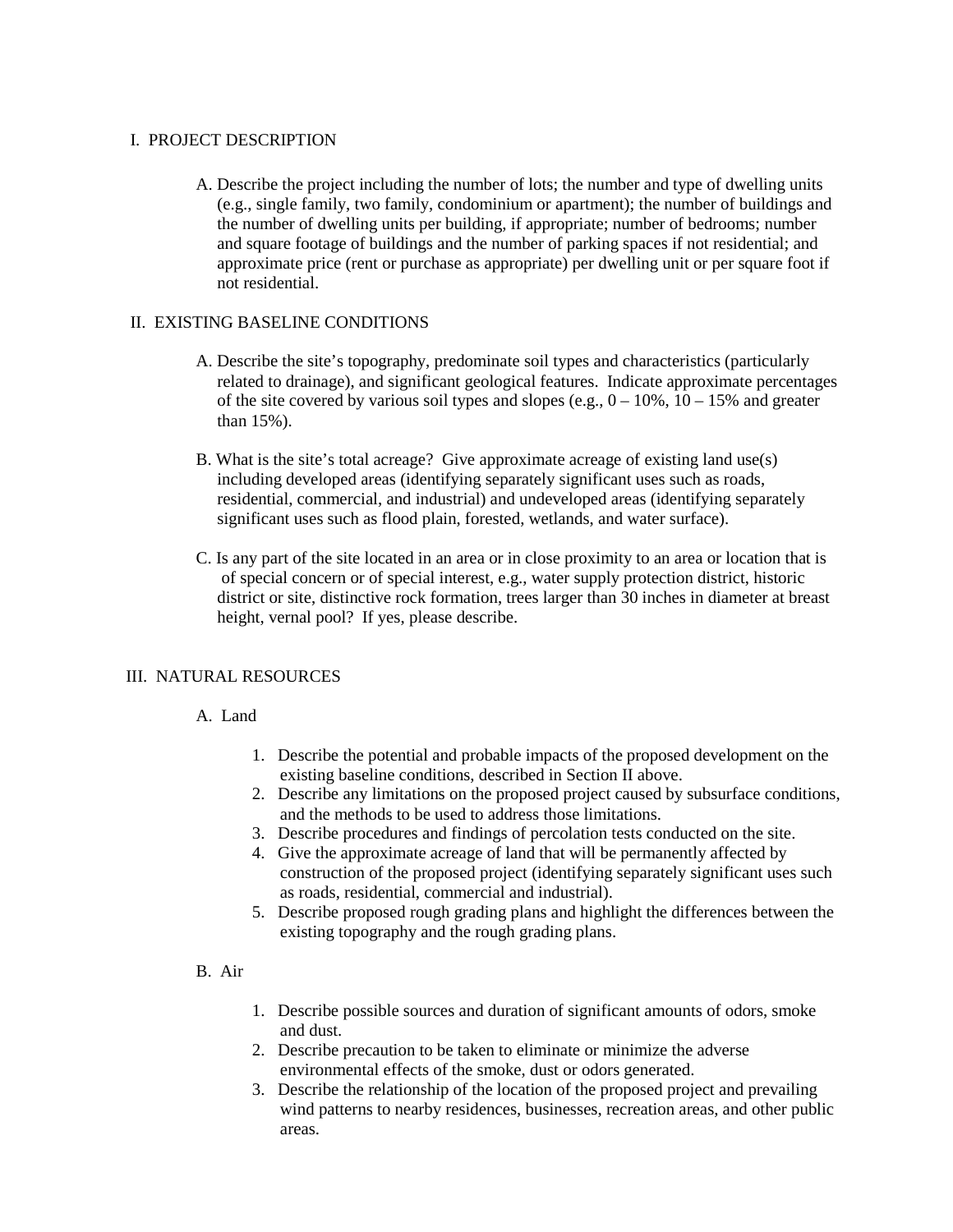4. If incineration of any kind is proposed for the proposed project, describe the effects resultant emissions will have on air quality in the area. Include proof that the anticipated incineration will comply with the latest local and state standards.

#### IV. WATER AND WETLANDS

- A. Evaluate how and to what extent the project will affect any protected resource areas as defined in M.G.L. Chapter 131, Section 40. Document the project's status in regard to compliance with the City's Wetlands Protection Ordinance.
- B. Discuss compliance with Massachusetts DEP Stormwater Management Guidelines and directives.
- C. Evaluate how and to what extent the project will affect the quality and quantity of any existing or potential public or private water supplies, reservoirs and groundwater. This evaluation shall take into account the City's Water Supply Protection District regulations.
- D. Describe the methods to be used during construction to control erosion, sedimentation and siltation including use of sediment basins, mulching, matting, or temporary vegetation; approximate size and location of land to be cleared at any given time and length of time to stabilization; covering of soil stockpiles; and other control methods used. Evaluate effectiveness of proposed methods on the site and the surrounding areas.
- E. Describe the permanent methods to be used to control erosion and sedimentation. Include descriptions of:
	- 1. Any areas subject to flooding or ponding;
	- 2. Proposed surface drainage system;
	- 3. Proposed land grading and permanent vegetation cover;
	- 4. Methods to be used to protect existing vegetation;
	- 5. The relationship of the development to the topography;
	- 6. Any proposed alterations of shorelines, marshes or seasonal wet areas;
	- 7. Estimated increase of peak runoff caused by altered surface conditions, and methods to be used to return water to the soils.
- F. Discuss proposed compliance with the EPA permit program for sedimentation control as well as the probability that project will increase pollution or turbidity levels within receiving waterway and the precautions to be taken to minimize the effects.
- G. Discuss the project's effect on the waterway's aquatic biota and use as habitats.
- H. Discuss the project's effects on groundwater quality and supply and efforts to recharge groundwater supplies.
- I. Discuss what effect the project will have on increasing the incidence of flooding, including areas outside the subdivision.
- J. Discuss the effect of the proposed sewage disposal methods on surface and groundwater supplies and quality.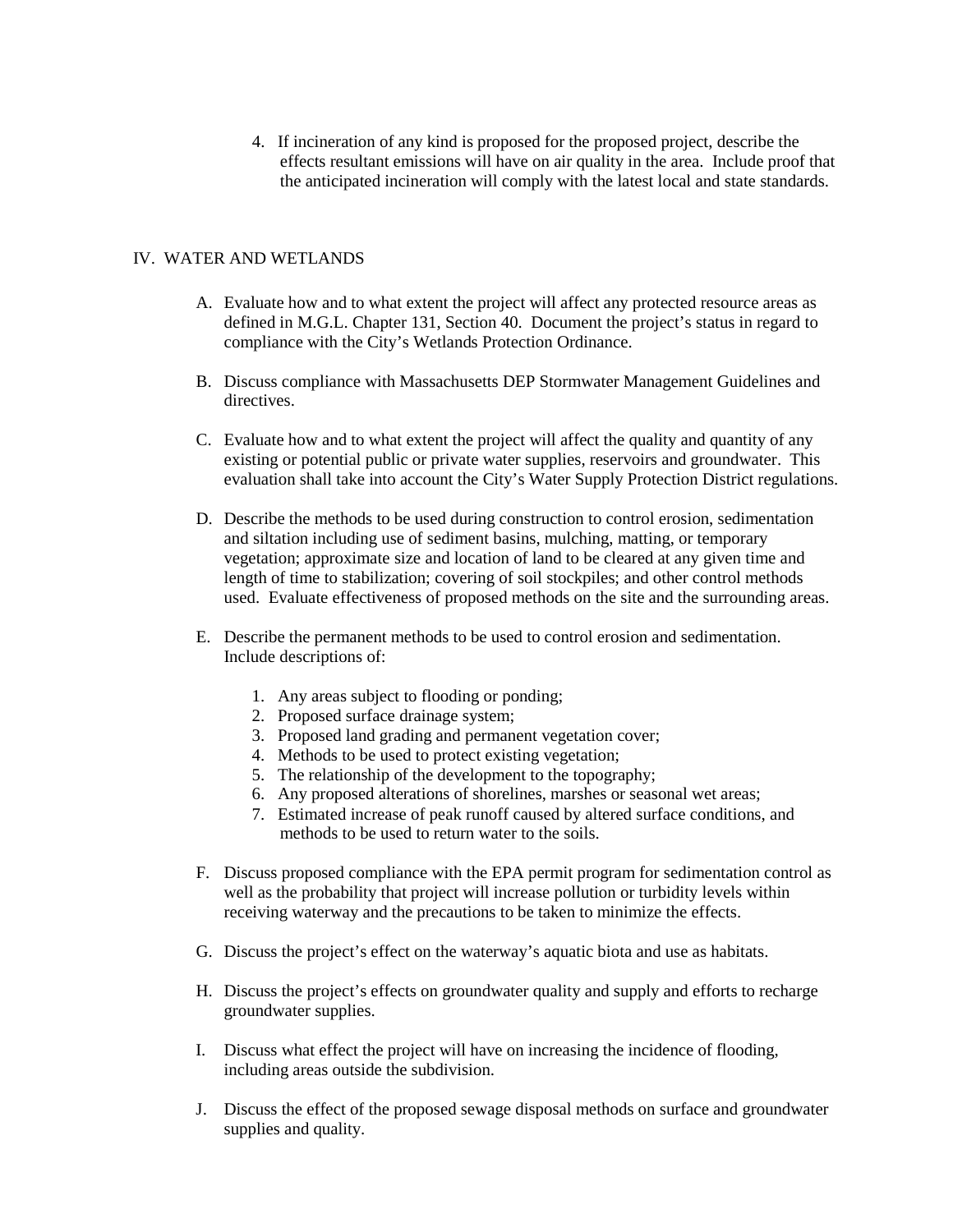#### V. NOISE

- A. Describe the time, duration and types of noises generated by the project (including traffic generated from the development), both during and after construction.
- B. Discuss what effect these noises will have on both humans and wildlife.
- C. Describe the controls which will be used to eliminate or minimize the effects of these noises.

#### VI. LOCAL FLORA AND FAUNA

- A. Discuss the project's effects on land-based ecosystems, such as the indigenous wildlife, stream bank cover, and vegetal or wooded growth.
- B. Describe proposed types and amounts of vegetal cover.
- C. Discuss the existence of rare or endangered plant, wildlife or fish species in the project area.

#### VII. MAN-MADE ENVIRONMENT

#### A. Land Use

- 1. Describe how the project conforms with the growth plans for the area and the CITY in general.
- 2. Describe the project's compatibility with adjacent or nearby existing land uses, and private development plans, if known, for adjacent or nearby areas.
- 3. Describe any existing or proposed public or common recreational or open areas within the subdivision.
- 4. Discuss the site's proximity to transportation, shopping, educational facilities, recreational facilities, etc.

#### B. Density

1. Provide a tabulation of proposed buildings by type, size (number of bedrooms, floor area), ground coverage, and a summary showing the percentage of the tract to be occupied by buildings, parking and other impervious areas, and usable open space.

#### C. Zoning

- 1. Indicate the zoning designations for the site and adjacent areas.
- 2. Discuss the need for a variance or special permit, if applicable.

#### D. Architecture

1. Describe the architectural style of the proposed buildings, including the type of materials to be used, the heights of the structures in relation to the surrounding area, and the landscaping techniques to be used.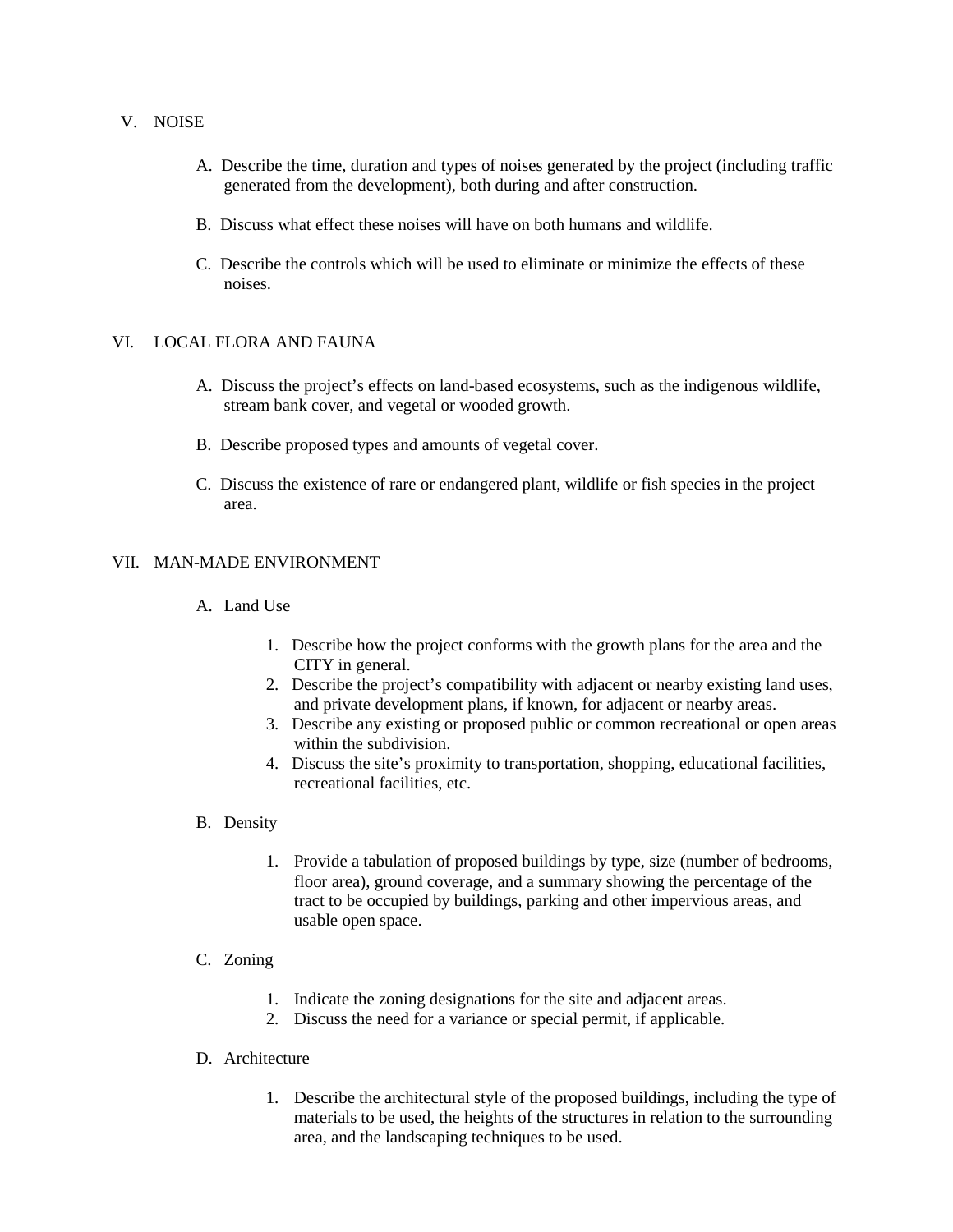- 2. Describe the location of common areas and service facilities (laundry, trash, garbage disposal) and discuss the visual impact of both.
- 3. Discuss the project's overall visual impact in relation to the surrounding area and possible interference with natural views.
- E. Historic Buildings, Historic Sites and Archaeological Sites
	- 1. Indicate location and significance of any historic buildings or sites on or adjacent to the project.

#### VIII. PUBLIC FACILITIES

- A. Water Supply, Flow, Pressure and Distribution
	- 1. Describe the groundwater and/or surface water supply to be used.
	- 2. Identify where the connection(s) to the CITY distribution system is/are proposed, if appropriate.
	- 3. Quantify the demands of the project for consumption and fire protection and describe the impact of such demand on the municipal water supply and distribution system.
	- 4. Analyze the availability of adequate flow and pressure through the municipal water distribution system to the proposed project site.
- B. Sanitary Wastewater Connection, Collection and Facilities
	- 1. Identify the quantity and type of wastewater which will be generated by the project.
	- 2. Describe the proposed sewage system and identify where the connection(s) to the CITY collection system is/are proposed.
	- 3. Quantify the average and peak daily flow rates and describe the impact of such disposal on the municipal wastewater collection and treatment system or ground water.
- C. Storm Drainage Facilities
	- 1. Describe the proposed on-site storm drainage system and identify where the connection(s) to the CITY system is/are proposed.
	- 2. Provide drainage calculations that prove compliance with Massachusetts DEP Stormwater Management Guidelines for "Best Management Practice".
	- 3. Describe provisions for maintaining those parts of the system that will not become part of the CITY system.
- D. Disposition of Stormwater
	- 1. Indicate the location of all proposed outfalls.
	- 2. Describe the effect of the outfalls and their discharge on the receiving waters, i.e., increased flows, pollution, etc.
	- 3. Discuss the quantity of stormwater to be discharged.
- E. Refuse Disposal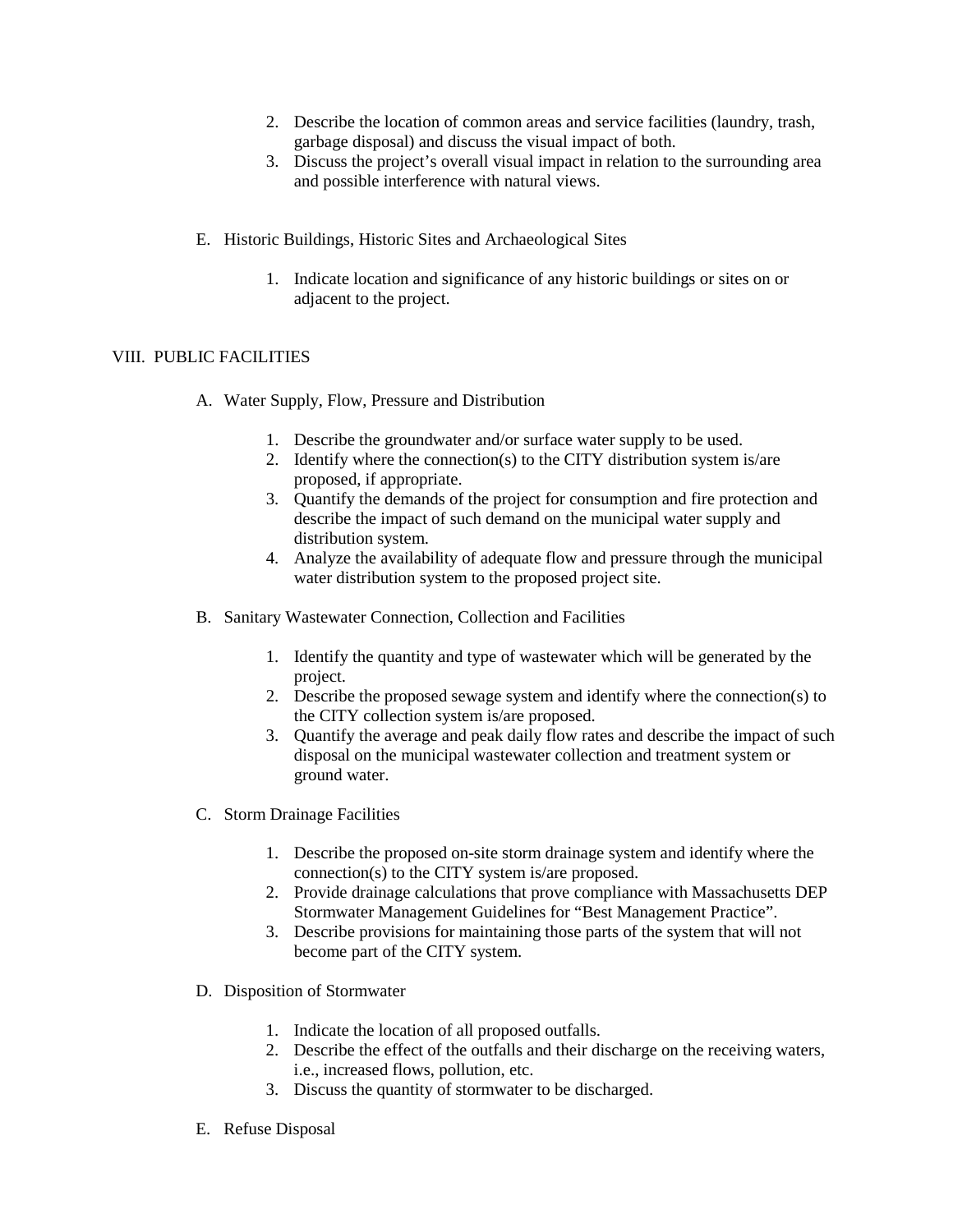- 1. Estimate the quantity and types of refuse that will be generated by the project.
- 2. Describe the proposed methods of refuse disposal.

#### F. Traffic Facilities

- 1. Discuss the expected impact of traffic generated by the proposed development on area roadways. Discussion shall include existing average and peak traffic volumes and composition, projected average and peak traffic generation and composition, intersection impacts and analysis of area roadway and intersection capacities. Methodologies used to make projections shall be included. At a minimum, the analysis should include:
	- a. The existing Level of Service (LOS see definition below) of relevant road systems including quantitative and qualitative measurements of operational factors including speed, travel delay, freedom to maneuver and safety;
	- b. The expected change in the condition of relevant road systems as a result of the proposed development;
	- c. The comparison on a per acre basis of the total vehicular traffic generation from the proposed development with:
		- i.The existing and potential vehicular traffic generation from all other developments accessing relevant road systems; and
		- ii.The vehicular traffic generation which would be expected to produce a LOS below LOS "C".
	- d. In determining the impact of vehicular traffic generation from a development, the following standards and definitions shall be used (unless the APPLICANT demonstrates to the BOARD that given the nature of the proposed project or applicable road systems, other standards are appropriate):
		- i.Trip generation rates for land uses as listed in the most recent update of Trip Generations, Institute of Transportation Engineers, Washington D.C.
		- ii. Levels of Service (LOS) as used by traffic engineers to define the various operating conditions that occur on a roadway or intersection when accommodating various traffic volumes. Although LOS is a qualitative measure of traffic flow, it is an acceptable measurement for determining overall impact of development on roadway networks. LOS "A" is associated with relatively freeflow and average overall traffic speed in excess of thirty (30) miles per hour. LOS "B" represents stable flow with minor delays and speeds of 25 miles per hour or greater. LOS "C" corresponds to the design capacity of a road system and indicates stable flow with delays, and speeds of 20 miles per hour or more. LOS "D", "E" and "F" correspond to decreasing abilities to travel greater than 15 miles per hour and correspond to the overcapacity of the road system.
- 2. Describe the proposed pedestrian circulation pattern.
- 3. Discuss the location and number of parking spaces proposed.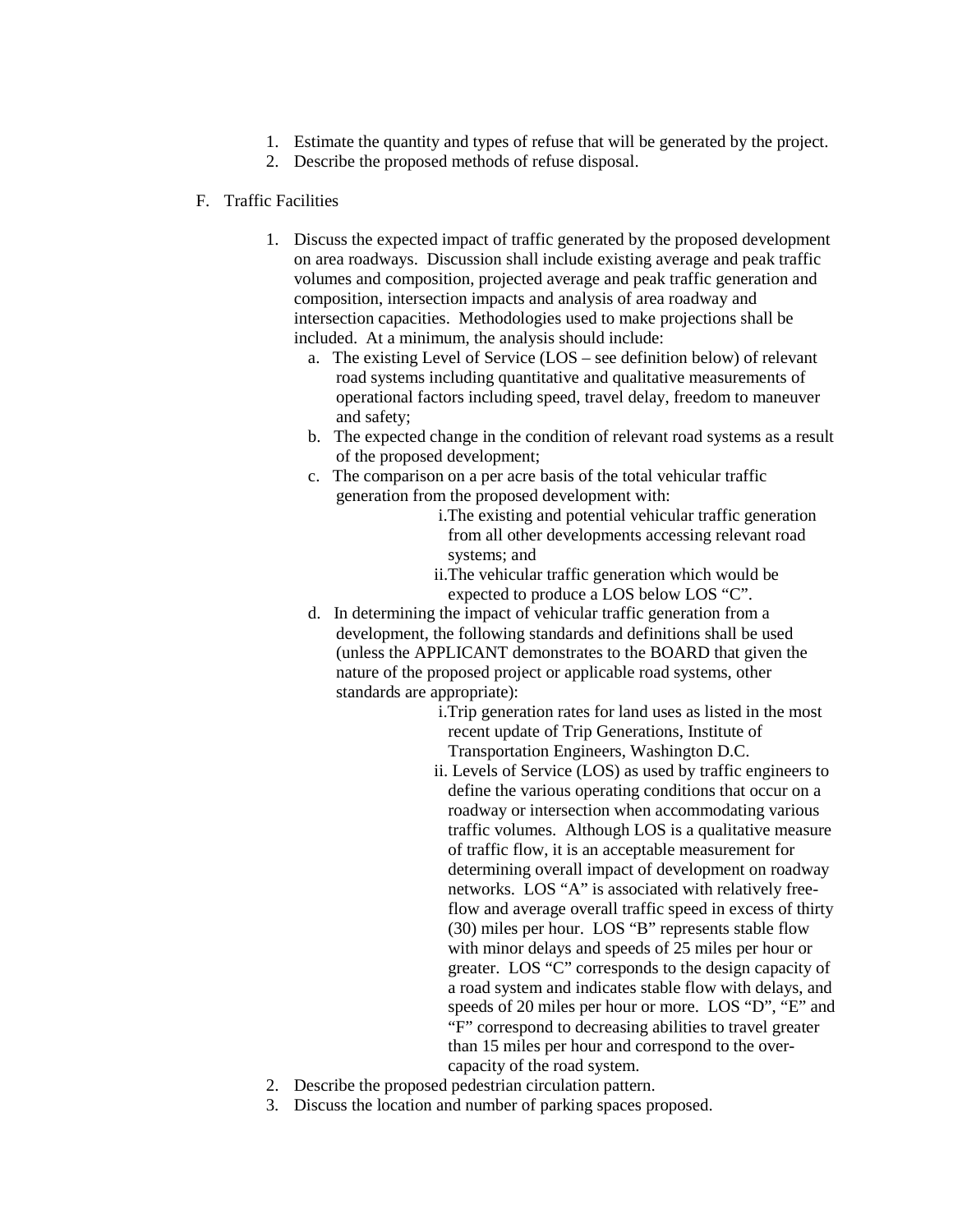- G. Electric Power and Gas
	- 1. Discuss the source of the electric power and the method of supplying the project.
	- 2. Discuss the source of natural gas, if available, and the method of supplying the project.

#### IX. COMMUNITY SERVICES

- A. Schools
	- 1. Discuss the effect of the project on the school system, including number and ages of children generated by the project.
	- 2. Describe the location of the schools to be effected and the capacity of those schools to accommodate the additional children generated by the project.
	- 3. Discuss the effect that the additional children generated by the project will have on school bus routing or the need for additional bus routes.

#### B. Recreation

- 1. Describe existing recreational facilities in the area of the proposed project including active and passive types and identify the age groups participating; the general condition of the facilities; and the current level of use. Also state whether those recreational facilities, parks and open spaces are available to all residents.
- 2. Describe recreational facilities to be provided by the proposed development including active and passive types and identify the age groups that will likely use the new facilities. State any expected use limitations, e.g., hours of operation, and whether the facilities will be available to everyone or just residents of the project.
- 3. Indicate location and width of existing and proposed sidewalks, bike paths and other pedestrian ways on site and in adjacent areas.
- C. Police
	- 1. Describe the expected impact on police services, time and manpower needed to protect the proposed development and service improvements necessitated by the proposed development.

#### D. Fire

- 1. Describe the expected impact on fire services and service improvements necessitated by the proposed development.
- 2. Describe on-site fire fighting capabilities; on-site alarm or other warning devices; fire-flow water needs, and the source and delivery system proposed to meet those needs.
- E. Public Works
	- 1. Calculate the total linear feet of roadway to be publicly maintained and plowed.
	- 2. Calculate the linear feet of street drains, culverts, sanitary sewers, and waterlines to be publicly maintained.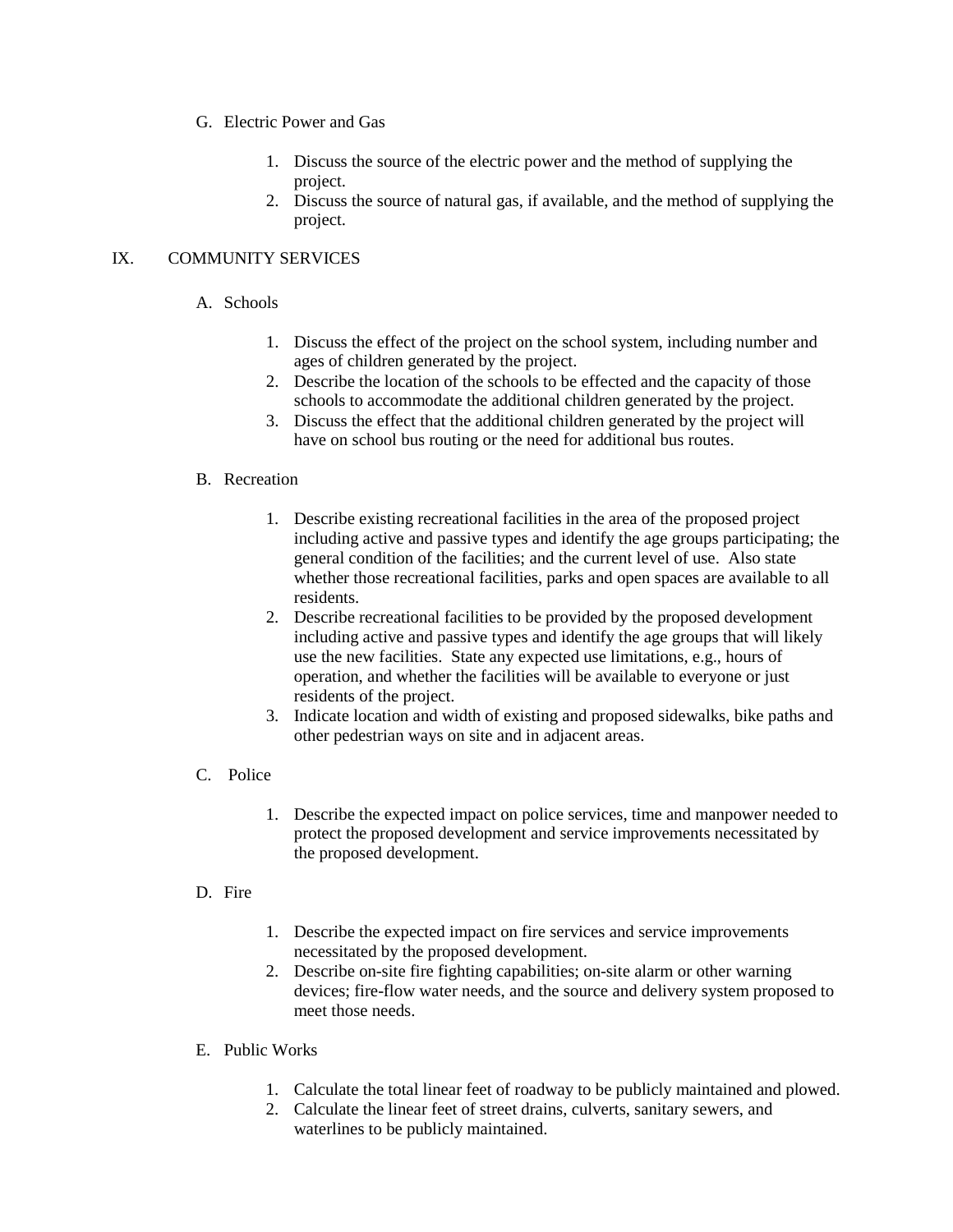3. Analyze projected need, responsibility and costs to the CITY of roadway and utility maintenance.

#### X. HUMAN CONSIDERATIONS

- A. Aesthetics and Visual Impact
	- 1. Discuss the likely change in the present character of the area due to the project, i.e., land use, density of development, etc.
	- 2. Discuss the measures to be taken to minimize any adverse effects of the project, i.e., architecture, buffers, etc.
	- 3. Describe the type, design, location, function and intensity of all exterior lighting facilities. Attention given to safety, privacy, security, and daytime and nighttime appearance shall be detailed.
- B. Parks, Forests and Recreational Areas
	- 1. Discuss how the location and construction of the project will affect existing and potential park and recreation areas, open spaces, natural areas, and scenic vistas.
- C. Public Health
	- 1. Discuss the project's effects on residents' public health due to changes in water quality, air quality, noise levels, etc.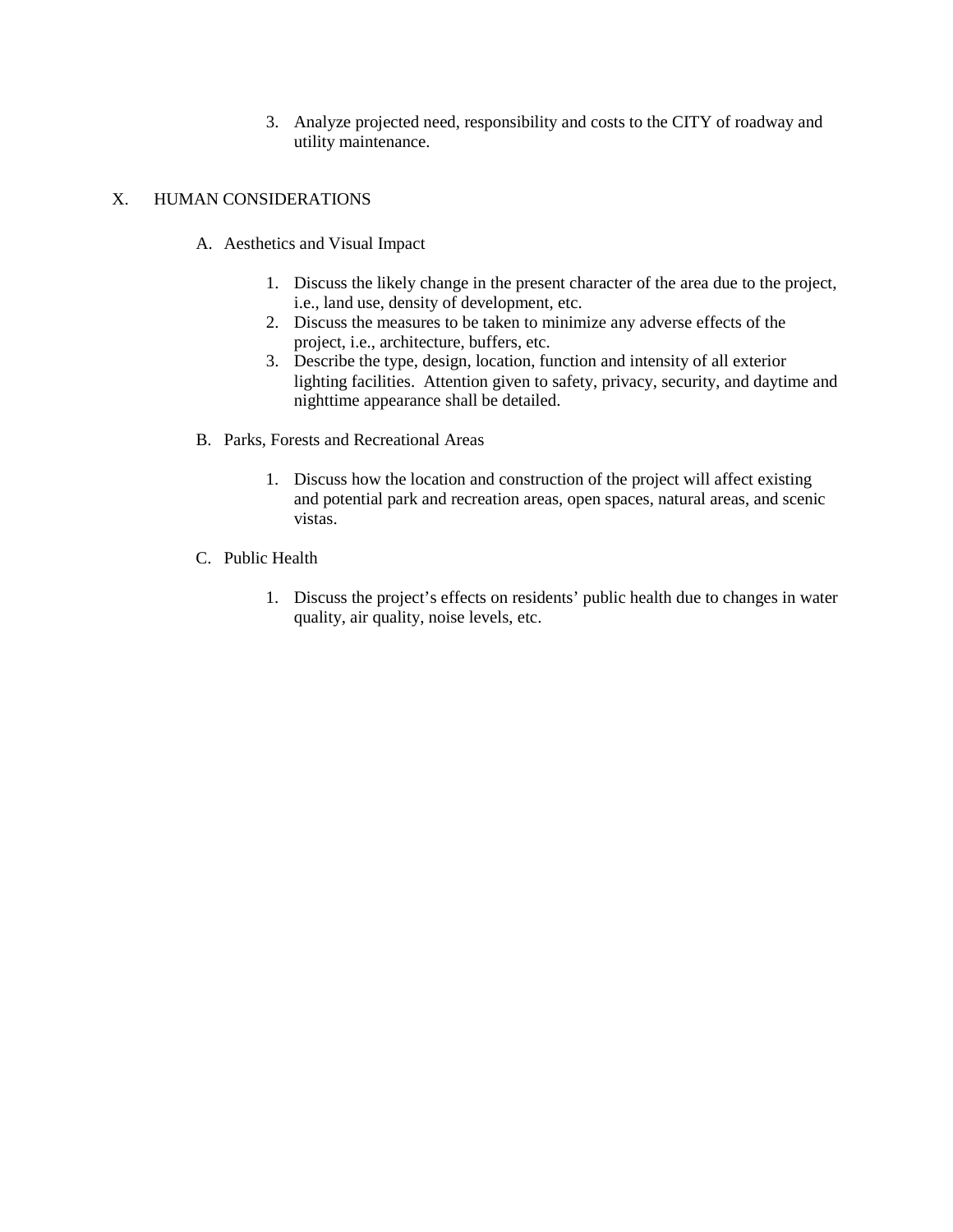# APPENDIX B

### **FORMS**

| Form A   | Application for Endorsement of Plan Believed Not to Require Approval |
|----------|----------------------------------------------------------------------|
| Form B   | Application for Approval of Preliminary Plan                         |
| Form C   | Application for Approval of Definitive Plan                          |
| Form D   | Definitive Plan Record of Board Actions                              |
| Form E   | Notification of Inspections                                          |
| Form F   | Subdivision Plan Available for Review                                |
| Form G   | Notice of Subdivision Approval or Disapproval                        |
| Form H   | <b>Restrictive Covenant</b>                                          |
| Form I   | Contract (Performance Bond)                                          |
| Form J-1 | Request for Release of Performance Guarantees or Conditions          |
| Form J-2 | Certificate of Release of Covenant                                   |
| Form K   | <b>Certified List of Abutters</b>                                    |
| Form L   | Surveyor's Certificate                                               |
| Form M   | Intent to Dedicate Public Areas                                      |
|          |                                                                      |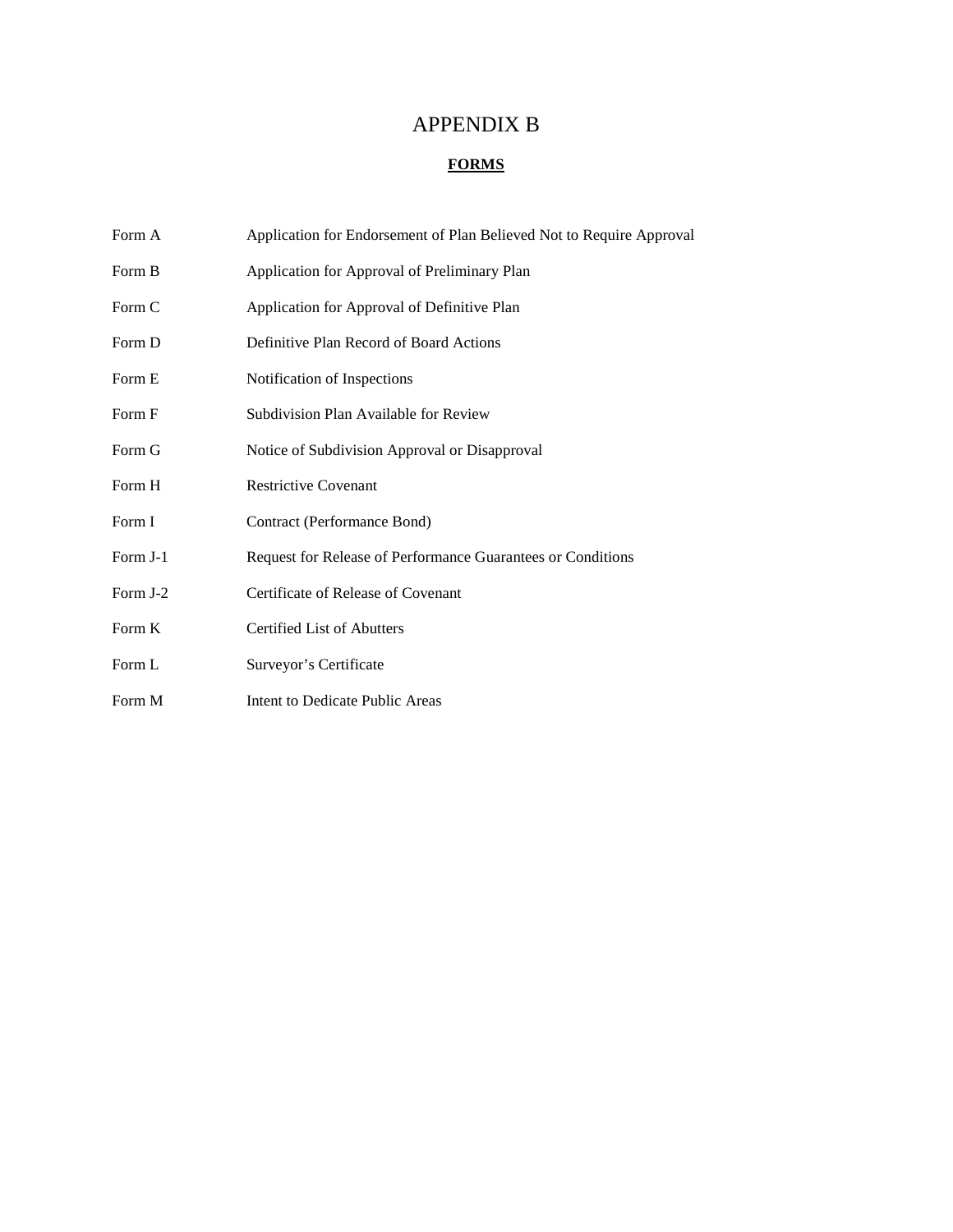### **FORM A**

# **APPLICATION FOR ENDORSEMENT OF PLAN BELIEVED NOT TO REQUIRE APPROVAL**

|           | <b>INSTRUCTIONS:</b><br>Submit application to Department of Community Development and Planning.<br>See Section 4 of the Rules and Regulations Governing the Subdivision of Land. |                                                                                                                      | Submit copy of application and fee (see Fee Schedule) to the City Clerk (hand delivery or certified mail).                                                                                                                                                                                                           |
|-----------|----------------------------------------------------------------------------------------------------------------------------------------------------------------------------------|----------------------------------------------------------------------------------------------------------------------|----------------------------------------------------------------------------------------------------------------------------------------------------------------------------------------------------------------------------------------------------------------------------------------------------------------------|
| TO:       | Gardner Planning Board<br>115 Pleasant Street, Room 201<br>Gardner, MA 01440                                                                                                     |                                                                                                                      |                                                                                                                                                                                                                                                                                                                      |
| required. |                                                                                                                                                                                  |                                                                                                                      | The undersigned, believing that the accompanying plan of land in the City of Gardner does not constitute<br>a subdivision within the meaning of the Subdivision Control Law, herewith submits said plan for a<br>determination and endorsement that Planning Board approval under the Subdivision Control Law is not |
| 1.        | Name of Applicant                                                                                                                                                                |                                                                                                                      |                                                                                                                                                                                                                                                                                                                      |
|           | Address                                                                                                                                                                          |                                                                                                                      |                                                                                                                                                                                                                                                                                                                      |
|           | Telephone Number                                                                                                                                                                 | <u> 1980 - Johann Barn, mars ann an t-Amhain Aonaich an t-Aonaich an t-Aonaich ann an t-Aonaich ann an t-Aonaich</u> |                                                                                                                                                                                                                                                                                                                      |
| 2.        | Deed Reference:                                                                                                                                                                  |                                                                                                                      | Page                                                                                                                                                                                                                                                                                                                 |
|           | Certificate of Title:                                                                                                                                                            |                                                                                                                      |                                                                                                                                                                                                                                                                                                                      |
| 3.        |                                                                                                                                                                                  |                                                                                                                      | Location and Description of Property (include acreage and number of lots)                                                                                                                                                                                                                                            |
| 4.        |                                                                                                                                                                                  |                                                                                                                      | Board of Appeals decisions pertaining to land or buildings, if any <u>entity</u> and the Board of Appeals decisions pertaining to land or buildings, if any                                                                                                                                                          |
|           |                                                                                                                                                                                  |                                                                                                                      |                                                                                                                                                                                                                                                                                                                      |
| 5.        |                                                                                                                                                                                  |                                                                                                                      | Reason(s) plan does not constitute a subdivision _______________________________                                                                                                                                                                                                                                     |
|           |                                                                                                                                                                                  |                                                                                                                      |                                                                                                                                                                                                                                                                                                                      |
|           |                                                                                                                                                                                  |                                                                                                                      |                                                                                                                                                                                                                                                                                                                      |
|           |                                                                                                                                                                                  |                                                                                                                      |                                                                                                                                                                                                                                                                                                                      |
|           |                                                                                                                                                                                  |                                                                                                                      |                                                                                                                                                                                                                                                                                                                      |
|           |                                                                                                                                                                                  |                                                                                                                      |                                                                                                                                                                                                                                                                                                                      |
|           |                                                                                                                                                                                  |                                                                                                                      |                                                                                                                                                                                                                                                                                                                      |

Signature of Applicant Signature of Owner, if different

Date of Submission **Owner's Address**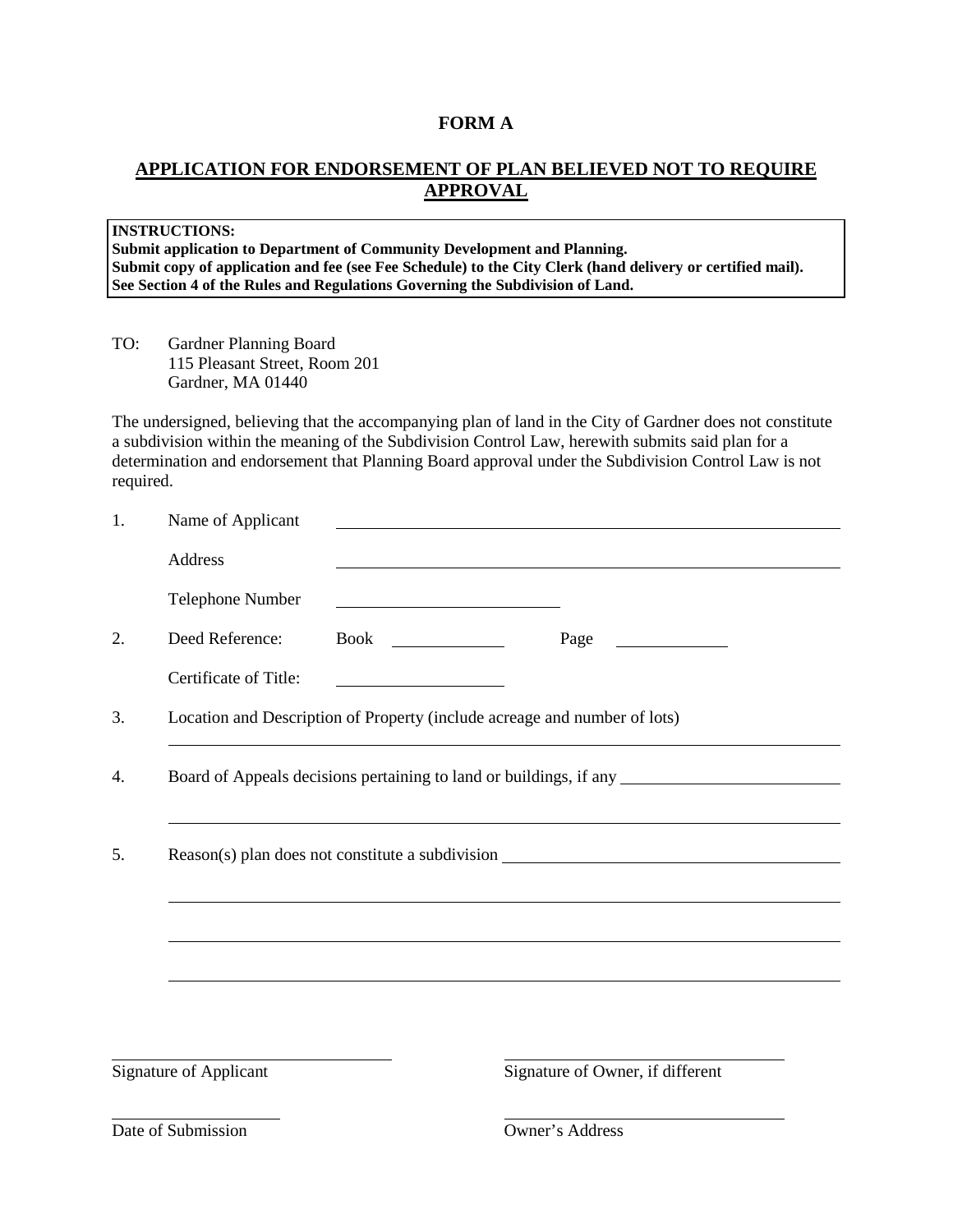**This information is to be filled in by the Department of Community Development and Planning, however, the applicant may find the checklist useful for plan preparation. \_\_\_\_\_\_\_\_\_\_\_\_\_\_\_\_\_\_\_\_\_\_\_\_\_\_\_\_\_\_\_\_\_\_\_\_\_\_\_\_\_\_\_\_\_\_\_\_\_\_\_\_\_\_\_\_\_\_\_\_\_\_\_\_\_\_\_\_\_\_\_\_\_\_\_\_\_\_\_\_\_\_\_\_\_\_\_\_\_\_\_\_**

**\_\_\_\_\_\_\_\_\_\_\_\_\_\_\_\_\_\_\_\_\_\_\_\_\_\_\_\_\_\_\_\_\_\_\_\_\_\_\_\_\_\_\_\_\_\_\_\_\_\_\_\_\_\_\_\_\_\_\_\_\_\_\_\_\_\_\_\_\_\_\_\_\_\_\_\_\_\_\_\_\_\_\_\_\_\_\_\_\_**

#### OFFICE USE ONLY

ANR Submission Requirements:

|                                                                                                                                                                                                                                                                                                                                                                                                                                                                                                                                                       | Date Plan Filed:                                                                    |
|-------------------------------------------------------------------------------------------------------------------------------------------------------------------------------------------------------------------------------------------------------------------------------------------------------------------------------------------------------------------------------------------------------------------------------------------------------------------------------------------------------------------------------------------------------|-------------------------------------------------------------------------------------|
|                                                                                                                                                                                                                                                                                                                                                                                                                                                                                                                                                       | Original of Plan (Mylar)                                                            |
| $\begin{tabular}{ccccc} \multicolumn{2}{c }{\textbf{1} & \multicolumn{2}{c }{\textbf{2} & \multicolumn{2}{c }{\textbf{3} & \multicolumn{2}{c }{\textbf{4} & \multicolumn{2}{c }{\textbf{5} & \multicolumn{2}{c }{\textbf{6} & \multicolumn{2}{c }{\textbf{6} & \multicolumn{2}{c }{\textbf{6} & \multicolumn{2}{c }{\textbf{6} & \multicolumn{2}{c }{\textbf{6} & \multicolumn{2}{c }{\textbf{6} & \multicolumn{2}{c }{\textbf{6} & \multicolumn{2}{$                                                                                                 | Two Prints of Plan                                                                  |
| ______________________                                                                                                                                                                                                                                                                                                                                                                                                                                                                                                                                | Form A (original and one copy)                                                      |
|                                                                                                                                                                                                                                                                                                                                                                                                                                                                                                                                                       | Copy of Form A and Submission Fee to City Clerk                                     |
|                                                                                                                                                                                                                                                                                                                                                                                                                                                                                                                                                       | Copy of Plan on CD or Diskette or Fee                                               |
|                                                                                                                                                                                                                                                                                                                                                                                                                                                                                                                                                       | Plan Title                                                                          |
| <u> 1990 - Johann Barbara, martin e</u>                                                                                                                                                                                                                                                                                                                                                                                                                                                                                                               | Date                                                                                |
| North Arrow                                                                                                                                                                                                                                                                                                                                                                                                                                                                                                                                           |                                                                                     |
|                                                                                                                                                                                                                                                                                                                                                                                                                                                                                                                                                       | Scale $(1" = 40')$<br>Locus Plan $(1" = 2000")$                                     |
|                                                                                                                                                                                                                                                                                                                                                                                                                                                                                                                                                       | <b>Record Owner</b>                                                                 |
| <u> 1989 - Jan Barbara Barat, prima popular popular popular popular popular popular popular popular popular popula</u>                                                                                                                                                                                                                                                                                                                                                                                                                                | Engineer and/or Surveyor Stamp and Signature                                        |
| $\overline{\phantom{a}}$                                                                                                                                                                                                                                                                                                                                                                                                                                                                                                                              | Abutters to Property                                                                |
|                                                                                                                                                                                                                                                                                                                                                                                                                                                                                                                                                       | Zoning Classification and Boundaries                                                |
|                                                                                                                                                                                                                                                                                                                                                                                                                                                                                                                                                       | Notice of Zoning Board of Appeals Decision(s)                                       |
| <u> 1990 - Johann Barnett, fransk politiker</u>                                                                                                                                                                                                                                                                                                                                                                                                                                                                                                       | Assessor's Reference                                                                |
|                                                                                                                                                                                                                                                                                                                                                                                                                                                                                                                                                       | Name and Condition of Way Providing Frontage                                        |
|                                                                                                                                                                                                                                                                                                                                                                                                                                                                                                                                                       | Location, Direction and Length of Ways Abutting Property                            |
|                                                                                                                                                                                                                                                                                                                                                                                                                                                                                                                                                       | <b>Existing and Proposed Boundary Lines</b>                                         |
| $\begin{array}{c} \begin{array}{c} \begin{array}{c} \begin{array}{c} \end{array} \\ \end{array} \end{array} \end{array} \end{array} \end{array} \end{array} \begin{array}{c} \begin{array}{c} \begin{array}{c} \end{array} \\ \end{array} \end{array} \begin{array}{c} \begin{array}{c} \end{array} \end{array} \end{array} \end{array} \begin{array}{c} \begin{array}{c} \begin{array}{c} \end{array} \end{array} \end{array} \begin{array}{c} \begin{array}{c} \end{array} \end{array} \end{array} \begin{array}{c} \begin{array}{c} \end{array} \$ | <b>Permanent Monuments</b>                                                          |
| $\frac{1}{2} \left( \frac{1}{2} \right) \left( \frac{1}{2} \right) \left( \frac{1}{2} \right) \left( \frac{1}{2} \right) \left( \frac{1}{2} \right) \left( \frac{1}{2} \right) \left( \frac{1}{2} \right) \left( \frac{1}{2} \right) \left( \frac{1}{2} \right) \left( \frac{1}{2} \right) \left( \frac{1}{2} \right) \left( \frac{1}{2} \right) \left( \frac{1}{2} \right) \left( \frac{1}{2} \right) \left( \frac{1}{2} \right) \left( \frac{1}{2} \right) \left( \frac$                                                                            | Wetlands and Floodplain Location or Note                                            |
|                                                                                                                                                                                                                                                                                                                                                                                                                                                                                                                                                       | Location of Existing Buildings with Setbacks                                        |
| _____________________                                                                                                                                                                                                                                                                                                                                                                                                                                                                                                                                 | Parcels Labeled "Not a Building Lot"                                                |
| <u> 1989 - Johann Barbara, martin a</u>                                                                                                                                                                                                                                                                                                                                                                                                                                                                                                               | Statement that "No Determination as to Compliance with Zoning Requirements has Been |
|                                                                                                                                                                                                                                                                                                                                                                                                                                                                                                                                                       | Made or Intended"                                                                   |
|                                                                                                                                                                                                                                                                                                                                                                                                                                                                                                                                                       | <b>Signature Block</b>                                                              |
| $\frac{\text{S}}{\text{S}}$                                                                                                                                                                                                                                                                                                                                                                                                                                                                                                                           | <b>Submission Fee</b>                                                               |
|                                                                                                                                                                                                                                                                                                                                                                                                                                                                                                                                                       | PLAN ACCEPTED<br>PLAN REJECTED (Circle missing                                      |
| items)                                                                                                                                                                                                                                                                                                                                                                                                                                                                                                                                                |                                                                                     |
|                                                                                                                                                                                                                                                                                                                                                                                                                                                                                                                                                       | <b>Planning Board Meeting Date:</b>                                                 |
|                                                                                                                                                                                                                                                                                                                                                                                                                                                                                                                                                       | <b>PLAN ENDORSED</b><br>PLAN NOT ENDORSED (State                                    |
| reasons)                                                                                                                                                                                                                                                                                                                                                                                                                                                                                                                                              |                                                                                     |
| <b>COMMENTS:</b>                                                                                                                                                                                                                                                                                                                                                                                                                                                                                                                                      |                                                                                     |
|                                                                                                                                                                                                                                                                                                                                                                                                                                                                                                                                                       |                                                                                     |
|                                                                                                                                                                                                                                                                                                                                                                                                                                                                                                                                                       |                                                                                     |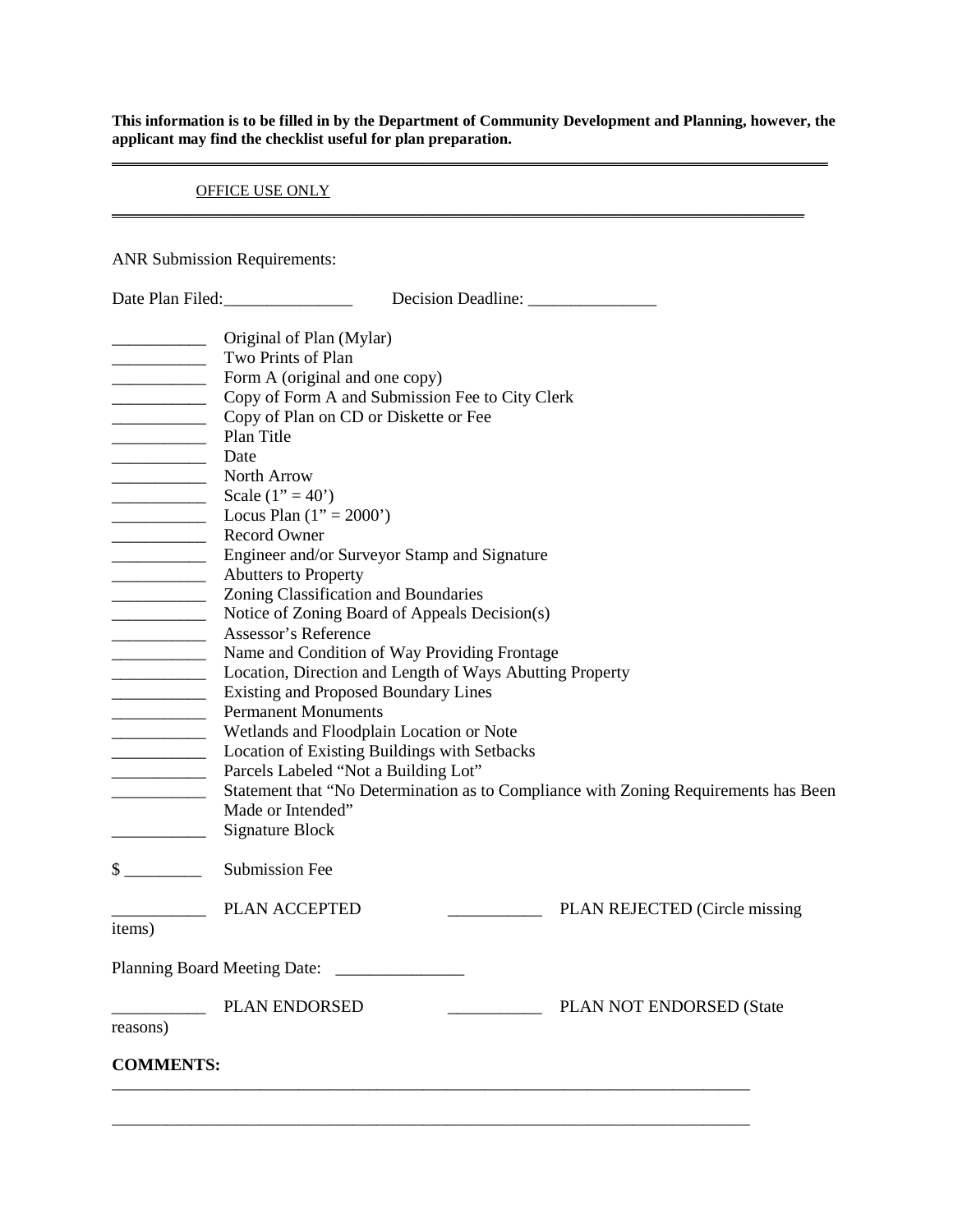#### **FORM B**

### **APPLICATION FOR APPROVAL OF PRELIMINARY PLAN**

**INSTRUCTIONS: Submit application to Department of Community Development and Planning.** Submit copy of application and fee (see Fee Schedule) to the City Clerk (hand delivery or certified mail). **See Section 5.2 of the Rules and Regulations Governing the Subdivision of Land.**

TO: Gardner Planning Board 115 Pleasant Street, Room 201 Gardner, MA 01440

The undersigned herewith submits the accompanying Preliminary Plan of property located in the City of Gardner for approval as a subdivision under the Subdivision Control Law and the Rules and Regulations Governing the Subdivision of Land in the City of Gardner.

| 1. |                                                                           |                                  |                                  |  |
|----|---------------------------------------------------------------------------|----------------------------------|----------------------------------|--|
| 2. | Name of Applicant                                                         |                                  |                                  |  |
|    | Address                                                                   |                                  |                                  |  |
|    | Telephone Number                                                          |                                  |                                  |  |
| 3. | Name of Engineer                                                          |                                  |                                  |  |
|    | Address                                                                   |                                  |                                  |  |
| 4. | Name of Surveyor                                                          |                                  |                                  |  |
|    | Address                                                                   |                                  |                                  |  |
| 5. | Deed of property recorded in                                              |                                  |                                  |  |
|    |                                                                           | Book<br><b>Contract Contract</b> | Page                             |  |
| 6. | Location and Description of Property (include acreage and number of lots) |                                  |                                  |  |
|    |                                                                           |                                  |                                  |  |
|    |                                                                           |                                  |                                  |  |
|    |                                                                           |                                  |                                  |  |
|    |                                                                           |                                  |                                  |  |
|    | Signature of Applicant                                                    |                                  | Signature of Owner, if different |  |
|    | Date of Submission                                                        |                                  | Owner's Address                  |  |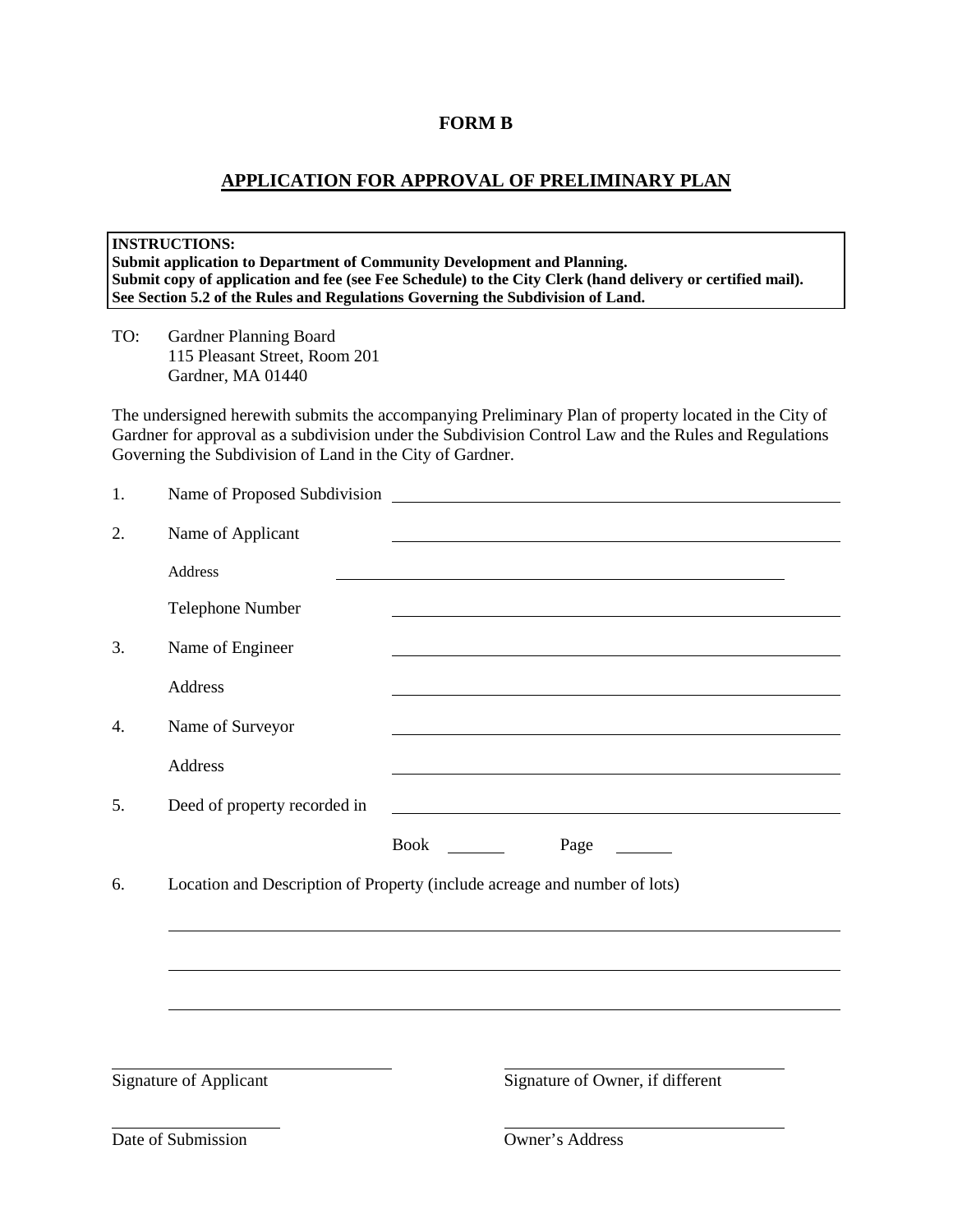**This information is to be filled in by the Department of Community Development and Planning, however the applicant may find the checklist useful for plan preparation. \_\_\_\_\_\_\_\_\_\_\_\_\_\_\_\_\_\_\_\_\_\_\_\_\_\_\_\_\_\_\_\_\_\_\_\_\_\_\_\_\_\_\_\_\_\_\_\_\_\_\_\_\_\_\_\_\_\_\_\_\_\_\_\_\_\_\_\_\_\_\_\_\_\_\_\_\_\_\_\_\_\_\_\_\_\_\_\_\_\_\_\_**

**\_\_\_\_\_\_\_\_\_\_\_\_\_\_\_\_\_\_\_\_\_\_\_\_\_\_\_\_\_\_\_\_\_\_\_\_\_\_\_\_\_\_\_\_\_\_\_\_\_\_\_\_\_\_\_\_\_\_\_\_\_\_\_\_\_\_\_\_\_\_\_\_\_\_\_\_\_\_\_\_\_\_\_\_\_\_\_\_\_\_\_\_**

#### OFFICE USE ONLY

Preliminary Plan Submission Requirements:

| Date Plan Filed:                                                                                                                                                                                                                                                                                                                                                                                                                                                                                                                                           | <b>Decision Deadline:</b>                                                                                                                                                                                                                                                                                                                                                                                                                                                                                                                                                                                                                                                                                                                                   |  |                                                                          |  |  |  |
|------------------------------------------------------------------------------------------------------------------------------------------------------------------------------------------------------------------------------------------------------------------------------------------------------------------------------------------------------------------------------------------------------------------------------------------------------------------------------------------------------------------------------------------------------------|-------------------------------------------------------------------------------------------------------------------------------------------------------------------------------------------------------------------------------------------------------------------------------------------------------------------------------------------------------------------------------------------------------------------------------------------------------------------------------------------------------------------------------------------------------------------------------------------------------------------------------------------------------------------------------------------------------------------------------------------------------------|--|--------------------------------------------------------------------------|--|--|--|
| $\begin{tabular}{ccccc} \multicolumn{2}{c }{\textbf{1} & \textbf{2} & \textbf{3} & \textbf{4} & \textbf{5} & \textbf{5} & \textbf{6} & \textbf{7} & \textbf{8} & \textbf{9} & \textbf{10} & \textbf{10} & \textbf{10} & \textbf{10} & \textbf{10} & \textbf{10} & \textbf{10} & \textbf{10} & \textbf{10} & \textbf{10} & \textbf{10} & \textbf{10} & \textbf{10} & \textbf{10} & \textbf{10} & \textbf{10} & \textbf$<br>$\overline{\phantom{a}}$<br><u> 1990 - Johann Barbara</u><br><u> 1990 - Johann Barbara, martin a</u><br>$\overline{\phantom{a}}$ | 10 Prints of Plan<br>Form B (original and 3 copies)<br>Form K – Certified List of Abutters<br>Copy of Application and Submission Fee to City Clerk<br>Title Block, North Point, Legend<br>Scale (no less than $1" = 10'$ or greater than $1" = 100'$ )<br><b>Abutters to Property</b><br>Index Plan $(1" = 400")$<br>Locus Plan $(1" = 1000")$<br><b>Zoning Districts</b><br>Streets, Ways, Easements, & Public Areas<br>Streets Within 500' of Subdivision Street(s)<br><b>Existing and Proposed Street Names</b><br>Drainage System<br>Sewer and Water Distribution System<br>Lot Boundary Lines, Areas and Dimensions<br>Topography at 10' Contour Intervals<br>Major Site Features<br>Sketch Plan of Applicant's Contiguous, Unsubdivided Land (if any) |  | Technical Review Fee to Department of Community Development and Planning |  |  |  |
| $\frac{\text{S}}{\text{S}}$                                                                                                                                                                                                                                                                                                                                                                                                                                                                                                                                | Submission Fee                                                                                                                                                                                                                                                                                                                                                                                                                                                                                                                                                                                                                                                                                                                                              |  | \$ Technical Review Fee                                                  |  |  |  |
|                                                                                                                                                                                                                                                                                                                                                                                                                                                                                                                                                            | PLAN ACCEPTED                                                                                                                                                                                                                                                                                                                                                                                                                                                                                                                                                                                                                                                                                                                                               |  | PLAN REJECTED (Circle missing items)                                     |  |  |  |
| <b>Public Meeting Date:</b>                                                                                                                                                                                                                                                                                                                                                                                                                                                                                                                                |                                                                                                                                                                                                                                                                                                                                                                                                                                                                                                                                                                                                                                                                                                                                                             |  |                                                                          |  |  |  |
|                                                                                                                                                                                                                                                                                                                                                                                                                                                                                                                                                            | <b>PLAN APPROVED</b>                                                                                                                                                                                                                                                                                                                                                                                                                                                                                                                                                                                                                                                                                                                                        |  | PLAN DENIED (State reasons)                                              |  |  |  |
| <b>Decision Date:</b>                                                                                                                                                                                                                                                                                                                                                                                                                                                                                                                                      |                                                                                                                                                                                                                                                                                                                                                                                                                                                                                                                                                                                                                                                                                                                                                             |  |                                                                          |  |  |  |
| <b>COMMENTS:</b>                                                                                                                                                                                                                                                                                                                                                                                                                                                                                                                                           |                                                                                                                                                                                                                                                                                                                                                                                                                                                                                                                                                                                                                                                                                                                                                             |  |                                                                          |  |  |  |
|                                                                                                                                                                                                                                                                                                                                                                                                                                                                                                                                                            |                                                                                                                                                                                                                                                                                                                                                                                                                                                                                                                                                                                                                                                                                                                                                             |  |                                                                          |  |  |  |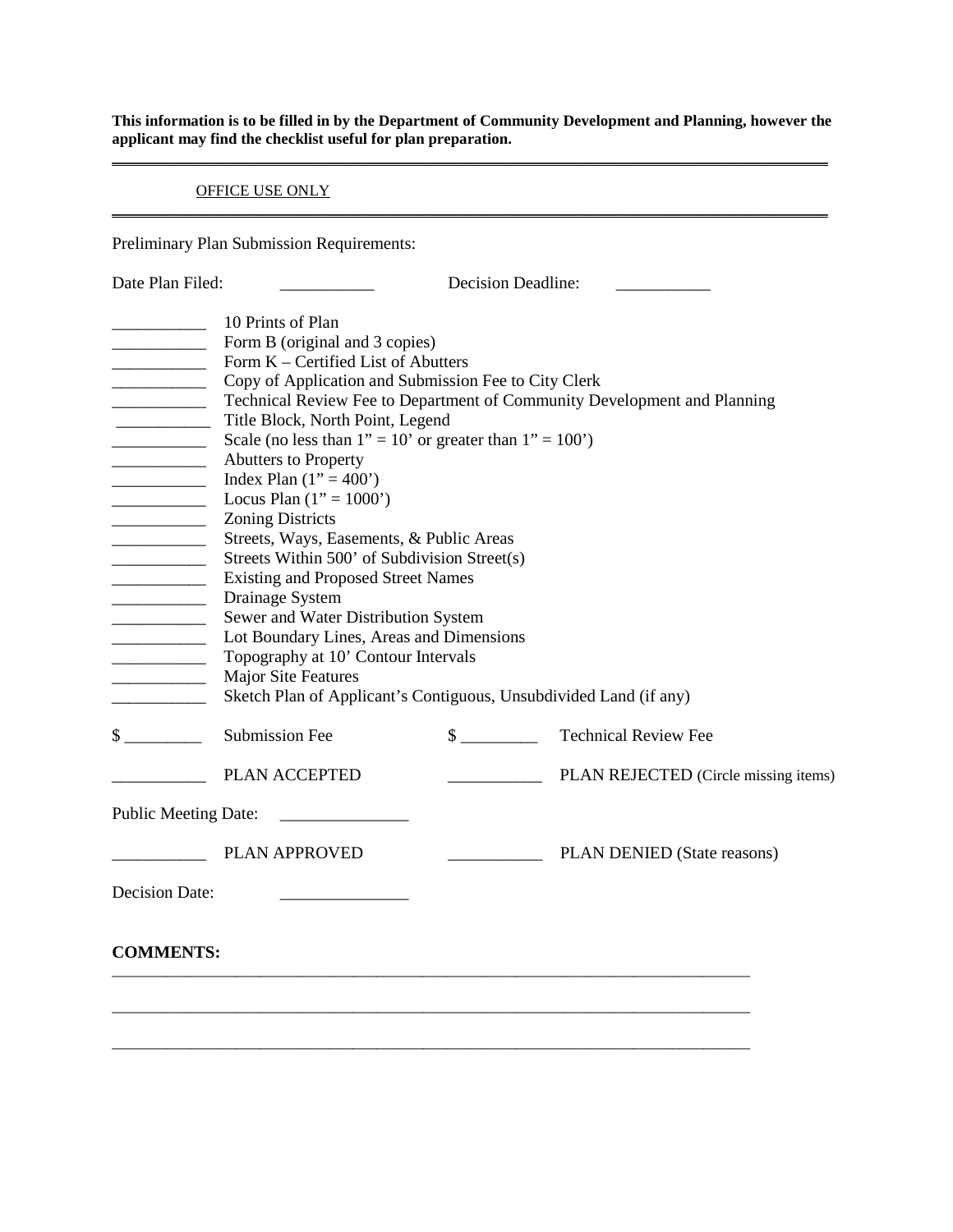#### **FORM C**

### **APPLICATION FOR APPROVAL OF DEFINITIVE PLAN**

#### **INSTRUCTIONS: Submit application to the Department of Community Development and Planning. Submit copy of application and fee (see Fee Schedule) to the City Clerk (hand delivery or certified mail). See Section 5.3 of the Rules and Regulations Governing the Subdivision of Land.**

TO: Gardner Planning Board 115 Pleasant Street, Room 201 Gardner, MA 01440

The undersigned herewith submits the accompanying Definitive Plan of property located in the City of Gardner for approval as a subdivision under the Subdivision Control Law and the Rules and Regulations Governing the Subdivision of Land in the City of Gardner.

| 1. | Name of Proposed Subdivision |                                                                                                                  |
|----|------------------------------|------------------------------------------------------------------------------------------------------------------|
| 2. | Name of Applicant            |                                                                                                                  |
|    | <b>Address</b>               |                                                                                                                  |
|    | <b>Telephone Number</b>      |                                                                                                                  |
| 3. | Name of Engineer             | and the control of the control of the control of the control of the control of the control of the control of the |
|    | Address                      |                                                                                                                  |
| 4. | Name of Surveyor             |                                                                                                                  |
|    | Address                      |                                                                                                                  |
| 5. | Deed of property recorded in |                                                                                                                  |
|    |                              | <b>Book</b><br>Page<br>$\sim 10^{10}$ and $\sim 10^{10}$                                                         |
| 6. |                              | Location and Description of Property (include acreage and number of lots)                                        |
|    |                              |                                                                                                                  |
|    |                              |                                                                                                                  |
|    |                              |                                                                                                                  |
|    |                              |                                                                                                                  |
|    | Signature of Applicant       | Signature of Owner, if different                                                                                 |
|    | Date of Submission           | Owner's Address                                                                                                  |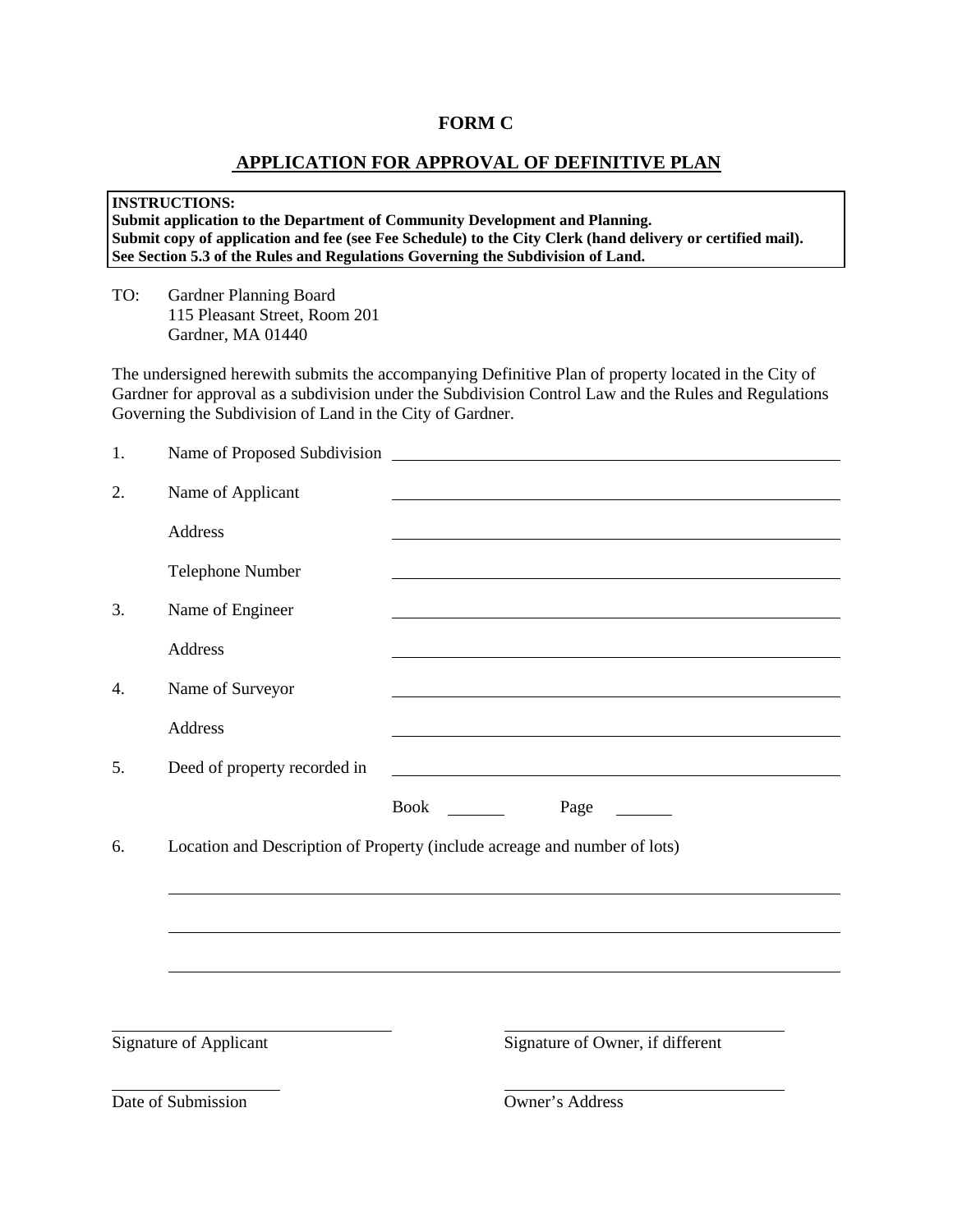**This information is to be filled in by the Department of Community Development and Planning, however, the applicant may find the checklist useful for plan preparation. \_\_\_\_\_\_\_\_\_\_\_\_\_\_\_\_\_\_\_\_\_\_\_\_\_\_\_\_\_\_\_\_\_\_\_\_\_\_\_\_\_\_\_\_\_\_\_\_\_\_\_\_\_\_\_\_\_\_\_\_\_\_\_\_\_\_\_\_\_\_\_\_\_\_\_\_\_\_\_\_\_\_\_\_\_\_\_\_\_\_\_\_**

**\_\_\_\_\_\_\_\_\_\_\_\_\_\_\_\_\_\_\_\_\_\_\_\_\_\_\_\_\_\_\_\_\_\_\_\_\_\_\_\_\_\_\_\_\_\_\_\_\_\_\_\_\_\_\_\_\_\_\_\_\_\_\_\_\_\_\_\_\_\_\_\_\_\_\_\_\_\_\_\_\_\_\_\_\_\_\_\_\_**

#### OFFICE USE ONLY

Definitive Plan Submission Requirements:

|                                                                                                                                                                                                                                   | 10 Prints of Plan                                     |                                                                           |
|-----------------------------------------------------------------------------------------------------------------------------------------------------------------------------------------------------------------------------------|-------------------------------------------------------|---------------------------------------------------------------------------|
|                                                                                                                                                                                                                                   | Form C (original and 3 copies)                        |                                                                           |
|                                                                                                                                                                                                                                   | Form K – Certified List of Abutters                   |                                                                           |
| <u> 1989 - Johann Barbara, martin a</u>                                                                                                                                                                                           | Form L – Designer's Certificate                       |                                                                           |
|                                                                                                                                                                                                                                   | Development Impact Statement (10 copies, if required) |                                                                           |
|                                                                                                                                                                                                                                   | <b>Drainage Calculations</b>                          |                                                                           |
|                                                                                                                                                                                                                                   | Results of Percolation Tests (if applicable)          |                                                                           |
|                                                                                                                                                                                                                                   |                                                       | Letter Documenting Authorizing Vote of Appropriate Entity (if applicable) |
| <u> 1990 - Jan Barbara III, martx</u>                                                                                                                                                                                             | Copy of Deed                                          |                                                                           |
| $\overline{\phantom{a}}$                                                                                                                                                                                                          | List of Mortgage Holders                              |                                                                           |
| <u> 1980 - Johann Barbara, martin a</u>                                                                                                                                                                                           | Copy of Application and Submission Fee to City Clerk  |                                                                           |
|                                                                                                                                                                                                                                   |                                                       | Technical Review Fee to Department of Community Development and Planning  |
|                                                                                                                                                                                                                                   | Scale (1" = 40' horizontal, $1" = 8'$ vertical)       |                                                                           |
| $\frac{1}{2}$ . The contract of the contract of the contract of the contract of the contract of the contract of the contract of the contract of the contract of the contract of the contract of the contract of the contract of t | Title Block (lower right corner)                      |                                                                           |
| $\overline{\phantom{a}}$                                                                                                                                                                                                          | Index Plan $(1" = 400")$                              |                                                                           |
|                                                                                                                                                                                                                                   | Locus Plan $(1" = 1000")$                             |                                                                           |
| <u> 1980 - Johann Barbara, martin a</u>                                                                                                                                                                                           | Plot Plan                                             |                                                                           |
|                                                                                                                                                                                                                                   | Site Plan                                             |                                                                           |
| <u> 1989 - Johann Barbara, martin a</u>                                                                                                                                                                                           | <b>Street Plan</b>                                    |                                                                           |
|                                                                                                                                                                                                                                   | Sewer Plan                                            |                                                                           |
|                                                                                                                                                                                                                                   | Water Plan                                            |                                                                           |
|                                                                                                                                                                                                                                   | Landscape Plan                                        |                                                                           |
|                                                                                                                                                                                                                                   | Erosion & Sediment Control Plan                       |                                                                           |
|                                                                                                                                                                                                                                   | Planning Board Signature Area (lower left corner)     |                                                                           |
|                                                                                                                                                                                                                                   | \$ Submission Fee                                     | \$ Technical Review Fee                                                   |
|                                                                                                                                                                                                                                   | <b>PLAN ACCEPTED</b>                                  | PLAN REJECTED (Circle missing items)                                      |
|                                                                                                                                                                                                                                   | <b>Public Hearing Date:</b>                           |                                                                           |
|                                                                                                                                                                                                                                   | <b>PLAN APPROVED</b>                                  | PLAN DENIED (State reasons)                                               |
| <b>COMMENTS:</b>                                                                                                                                                                                                                  |                                                       |                                                                           |
|                                                                                                                                                                                                                                   |                                                       |                                                                           |
|                                                                                                                                                                                                                                   |                                                       |                                                                           |
|                                                                                                                                                                                                                                   |                                                       |                                                                           |
|                                                                                                                                                                                                                                   |                                                       |                                                                           |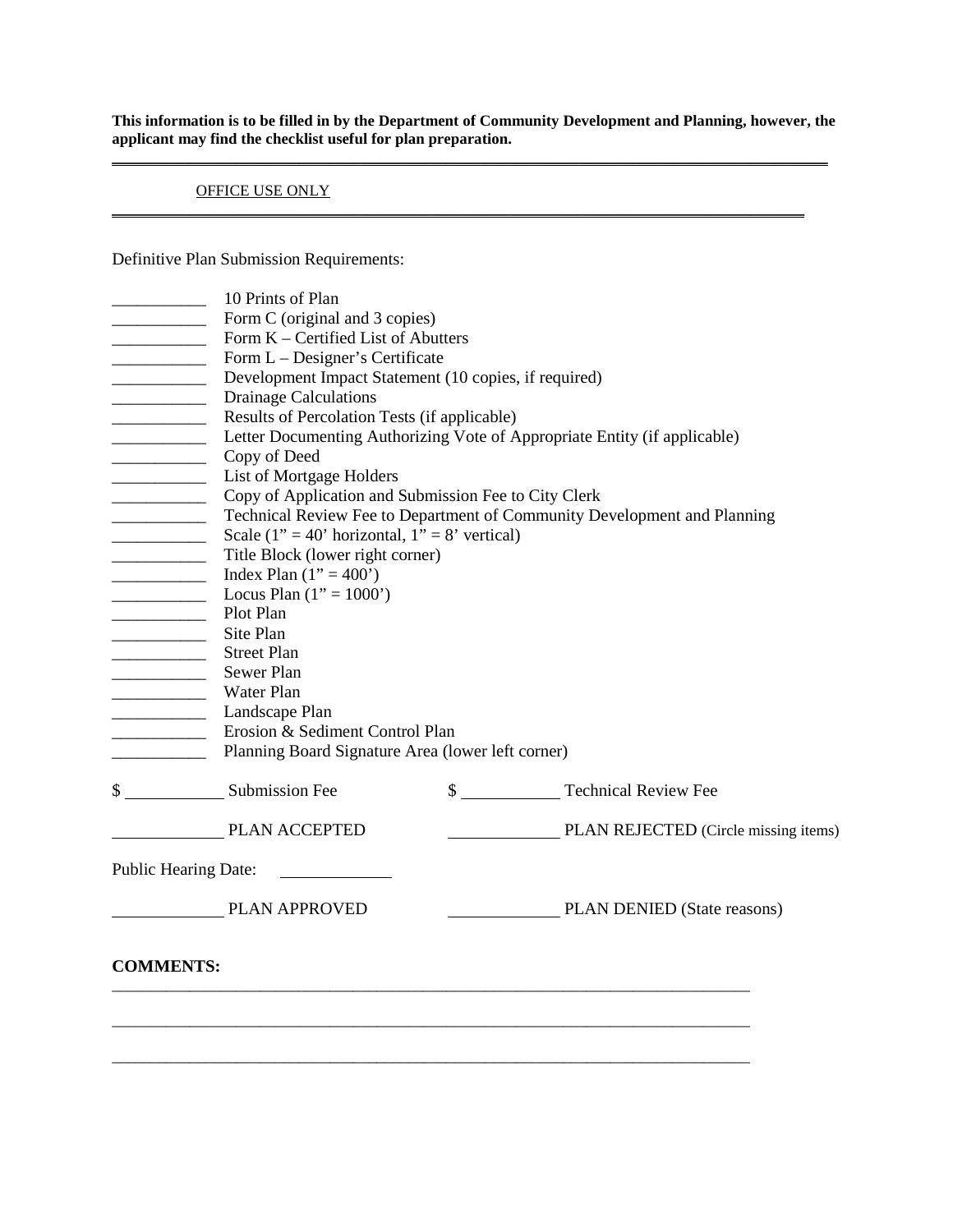# **FORM D**

# **DEFINITIVE PLAN RECORD OF BOARD ACTIONS**

| Date Definitive Plan Filed:                                                                                                                                                                     |           |          |                        |
|-------------------------------------------------------------------------------------------------------------------------------------------------------------------------------------------------|-----------|----------|------------------------|
| Preliminary Plan Filed (Circle One):                                                                                                                                                            |           | YES / NO |                        |
| <b>Decision Deadline:</b>                                                                                                                                                                       |           |          |                        |
| Referred to                                                                                                                                                                                     | Date Sent |          | Date Comments Received |
| <b>City Engineer</b><br><b>Conservation Commission</b><br>Board of Health<br>Department of Public Works<br><b>Police Department</b><br>Fire Department<br>Tree Warden<br>====================== |           |          |                        |
| TO BE COMPLETED AS DATES ARE SET/ACTIONS TAKEN                                                                                                                                                  |           |          |                        |
| Date of Development Review Committee Meeting                                                                                                                                                    |           |          |                        |
| Date of Next Planning Board Meeting                                                                                                                                                             |           |          |                        |
| Date of Public Hearing                                                                                                                                                                          |           |          |                        |
| Date of Board Approval or Denial                                                                                                                                                                |           |          |                        |
| Date of Letter to City Clerk                                                                                                                                                                    |           |          |                        |
| Date of Planning Board Endorsement                                                                                                                                                              |           |          |                        |
| Date of Recording at Registry of Deeds                                                                                                                                                          |           |          |                        |
|                                                                                                                                                                                                 | Page      |          |                        |
| <b>COMMENTS:</b>                                                                                                                                                                                |           |          |                        |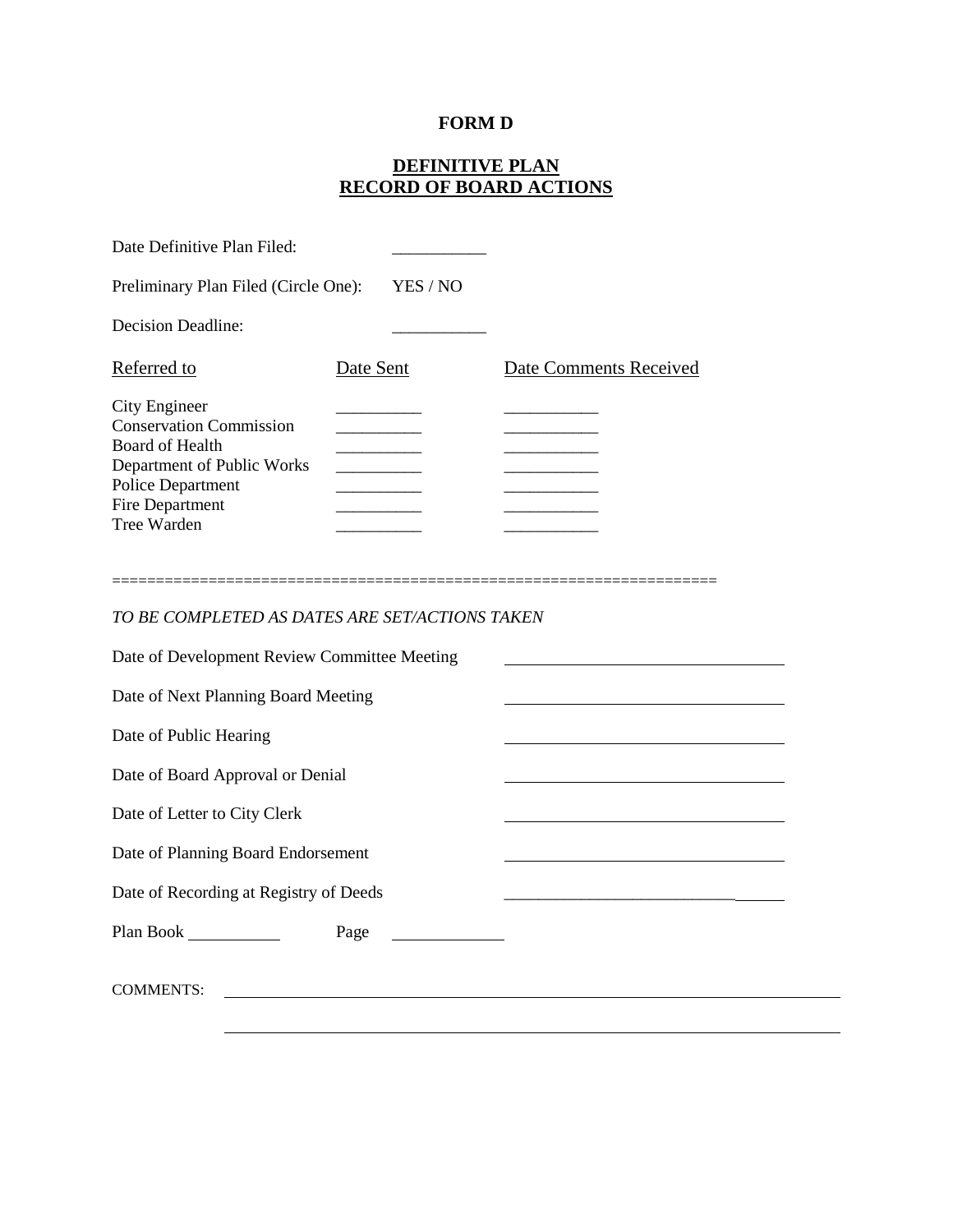# **FORM E**

# **NOTIFICATION OF INSPECTIONS**

| <b>INSTRUCTIONS:</b><br>The City Engineer's Office, Department of Public Works and the Planning Board's Agent, if an Agent has<br>1.<br>been designated, shall be notified at least 24 hours prior to each inspection.<br>The City Engineer's Office and Department of Public Works reserve the right for further time if needed<br>2.<br>for extra consultation and/or information to be supplied by the Applicant or the Board's Agent.<br>All reasonable costs incurred for these inspections shall be paid by the Applicant.<br>3.<br>It is the responsibility of the Applicant to ensure that the Department of Community Development and<br>4.<br>Planning has an updated copy of this form after each inspection. |                                                                                                                      |                    |
|--------------------------------------------------------------------------------------------------------------------------------------------------------------------------------------------------------------------------------------------------------------------------------------------------------------------------------------------------------------------------------------------------------------------------------------------------------------------------------------------------------------------------------------------------------------------------------------------------------------------------------------------------------------------------------------------------------------------------|----------------------------------------------------------------------------------------------------------------------|--------------------|
| Name of Subdivision                                                                                                                                                                                                                                                                                                                                                                                                                                                                                                                                                                                                                                                                                                      |                                                                                                                      |                    |
| Name of Applicant                                                                                                                                                                                                                                                                                                                                                                                                                                                                                                                                                                                                                                                                                                        | <u> 1980 - Johann Barn, mars ann an t-Amhain Aonaich an t-Aonaich an t-Aonaich ann an t-Aonaich ann an t-Aonaich</u> |                    |
| Name of Street                                                                                                                                                                                                                                                                                                                                                                                                                                                                                                                                                                                                                                                                                                           |                                                                                                                      |                    |
|                                                                                                                                                                                                                                                                                                                                                                                                                                                                                                                                                                                                                                                                                                                          |                                                                                                                      |                    |
| <b>Location Description</b>                                                                                                                                                                                                                                                                                                                                                                                                                                                                                                                                                                                                                                                                                              | <u> 1989 - Johann Barbara, martxa alemaniar arg</u>                                                                  |                    |
| <b>Subject</b>                                                                                                                                                                                                                                                                                                                                                                                                                                                                                                                                                                                                                                                                                                           | <b>Signature of Inspector</b>                                                                                        | Date of Inspection |
| 1. Clearing & Grubbing of ROW                                                                                                                                                                                                                                                                                                                                                                                                                                                                                                                                                                                                                                                                                            | <u> 1980 - Jan Barbara Barbara, ma</u>                                                                               |                    |
| 2. Clearing & Grubbing of Lots                                                                                                                                                                                                                                                                                                                                                                                                                                                                                                                                                                                                                                                                                           |                                                                                                                      |                    |
| 3. Sub-grade & Sub-base in ROW                                                                                                                                                                                                                                                                                                                                                                                                                                                                                                                                                                                                                                                                                           |                                                                                                                      |                    |
| 4. Drainage (below grade installation)                                                                                                                                                                                                                                                                                                                                                                                                                                                                                                                                                                                                                                                                                   |                                                                                                                      |                    |
| 5. Detention Basins                                                                                                                                                                                                                                                                                                                                                                                                                                                                                                                                                                                                                                                                                                      |                                                                                                                      |                    |
| 6. Water Installation                                                                                                                                                                                                                                                                                                                                                                                                                                                                                                                                                                                                                                                                                                    |                                                                                                                      |                    |
| 7. Sewer Installation                                                                                                                                                                                                                                                                                                                                                                                                                                                                                                                                                                                                                                                                                                    |                                                                                                                      |                    |
| 8. Pump Stations                                                                                                                                                                                                                                                                                                                                                                                                                                                                                                                                                                                                                                                                                                         |                                                                                                                      |                    |
| 9. Rough Grading of Lots                                                                                                                                                                                                                                                                                                                                                                                                                                                                                                                                                                                                                                                                                                 |                                                                                                                      |                    |
| 10. Binder Course Installation                                                                                                                                                                                                                                                                                                                                                                                                                                                                                                                                                                                                                                                                                           |                                                                                                                      |                    |
| 11. Curb Installation                                                                                                                                                                                                                                                                                                                                                                                                                                                                                                                                                                                                                                                                                                    |                                                                                                                      |                    |
| 12. Sidewalk Installation                                                                                                                                                                                                                                                                                                                                                                                                                                                                                                                                                                                                                                                                                                |                                                                                                                      |                    |
| 13. Finish Course Installation                                                                                                                                                                                                                                                                                                                                                                                                                                                                                                                                                                                                                                                                                           |                                                                                                                      |                    |
| 14. Street Trees and Plantings                                                                                                                                                                                                                                                                                                                                                                                                                                                                                                                                                                                                                                                                                           |                                                                                                                      |                    |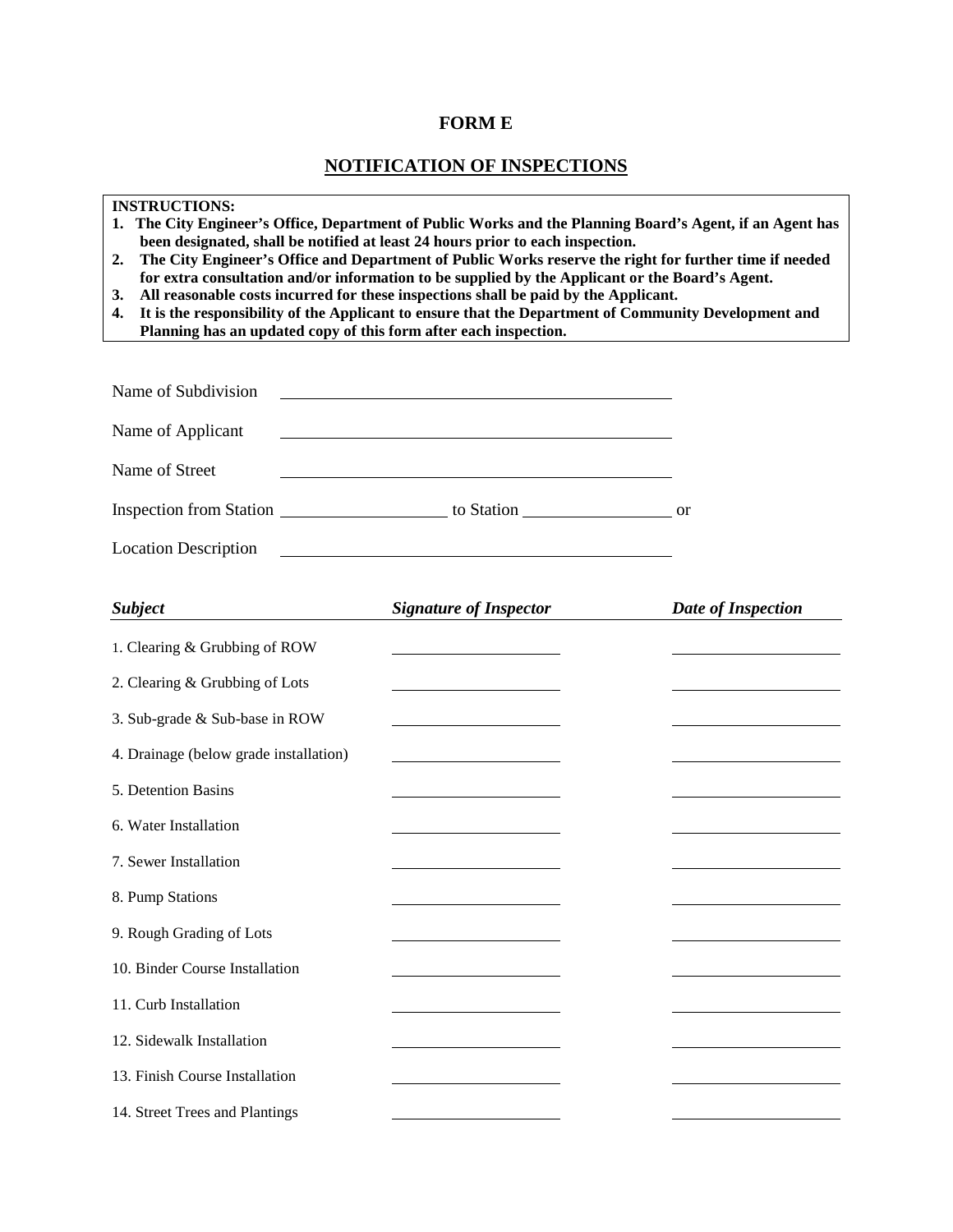| 15. Loam & Seed                                      |                                                                                                                      |  |
|------------------------------------------------------|----------------------------------------------------------------------------------------------------------------------|--|
| 16. Street Light Installation                        |                                                                                                                      |  |
| 17. Street Signs & Line Painting                     | the control of the control of the control of the control of the control of                                           |  |
| 18. Monuments – Street Bounds<br>& Lot Corners       |                                                                                                                      |  |
| 19. Final Clean-up                                   |                                                                                                                      |  |
|                                                      | <u> 1980 - Johann Barn, mars ann an t-Amhain Aonaich an t-Aonaich an t-Aonaich ann an t-Aonaich ann an t-Aonaich</u> |  |
| 22. As-Builts, Street Acceptance Plan<br>& Easements |                                                                                                                      |  |
| <b>COMMENTS:</b>                                     |                                                                                                                      |  |
|                                                      |                                                                                                                      |  |
|                                                      |                                                                                                                      |  |
|                                                      |                                                                                                                      |  |
| <b>Signature of Person Submitting Form</b>           | <u> 1989 - Johann Barbara, martxa a shekara 1989 - An</u>                                                            |  |
| Date of Submission                                   | the control of the control of the control of the control of the control of                                           |  |
| Telephone Number                                     |                                                                                                                      |  |
|                                                      |                                                                                                                      |  |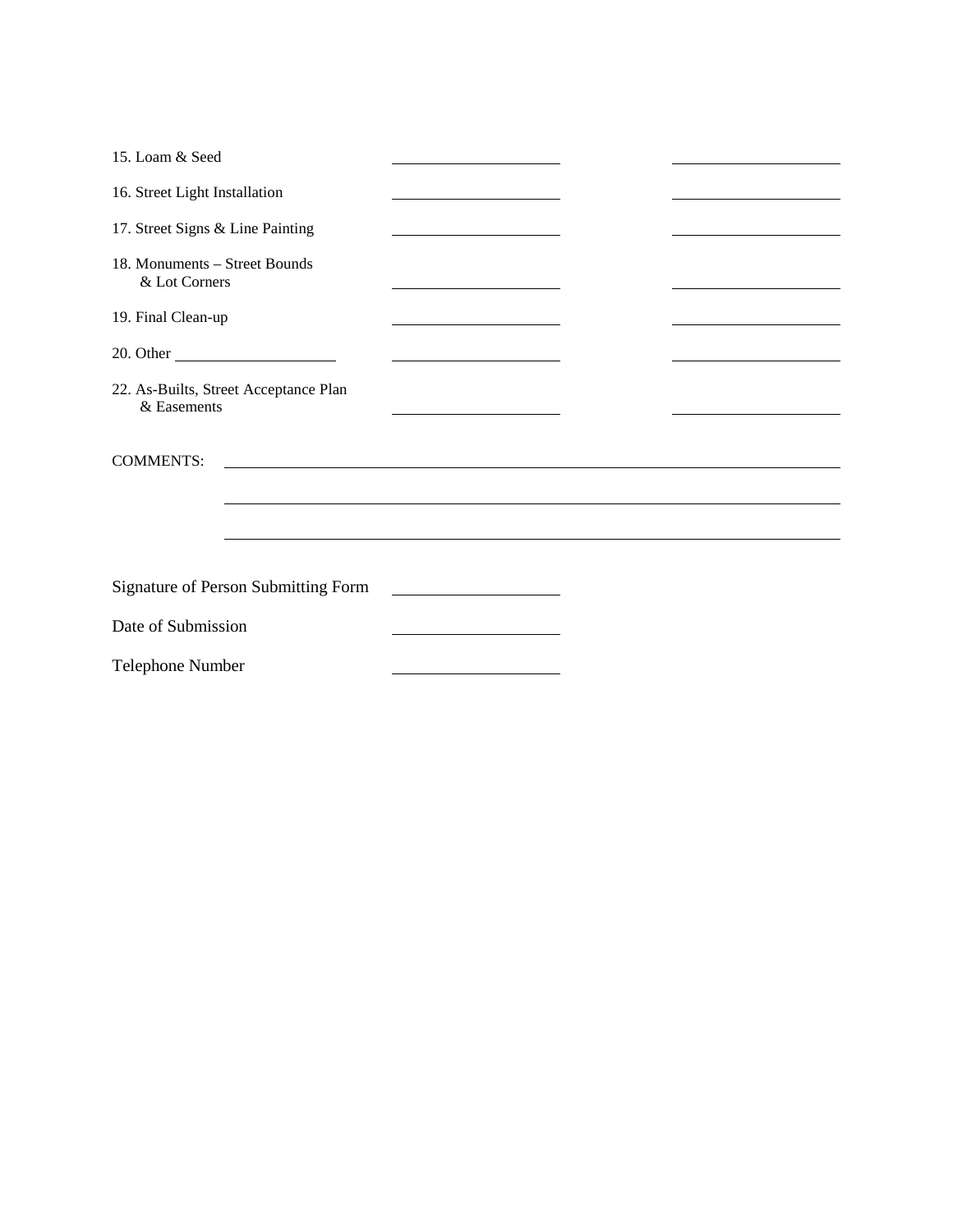#### **FORM F**

### **SUBDIVISION PLAN AVAILABLE FOR REVIEW**

| TO:   | Mayor<br>City Council, c/o City Clerk<br>Fire Chief<br>Deputy Police Chief<br>City Engineer (1 copy of plan attached)<br>Director of Public Health (1 copy of plan attached)<br>Director of Public Works (3 copies of plan attached) |
|-------|--------------------------------------------------------------------------------------------------------------------------------------------------------------------------------------------------------------------------------------|
|       | Building Commissioner (1 copy of plan attached)<br>Conservation Agent (1 copy of plan attached)                                                                                                                                      |
| FROM: | Planning Board                                                                                                                                                                                                                       |

DATE:

Name of Subdivision:

A Preliminary/Definitive (cross out one) plan for the above named subdivision has been submitted to the Planning Board for review and approval.

A brief description of the subdivision and its location are set out below:

The Planning Board would be pleased to consider any appropriate comments you might have on the proposal.

If you did not receive a copy of the subdivision plan, a copy is available for review in the Department of Community Development and Planning. Arrangements can also be made for the Applicant to provide additional copies of the plan.

Submit your comments to the Director of Community Development and Planning before \_\_\_\_\_\_.

#### **COMMENTS:**

Submitted by: Date: (Attach additional pages if necessary or send comments to tbeauregard@gardner-ma.gov)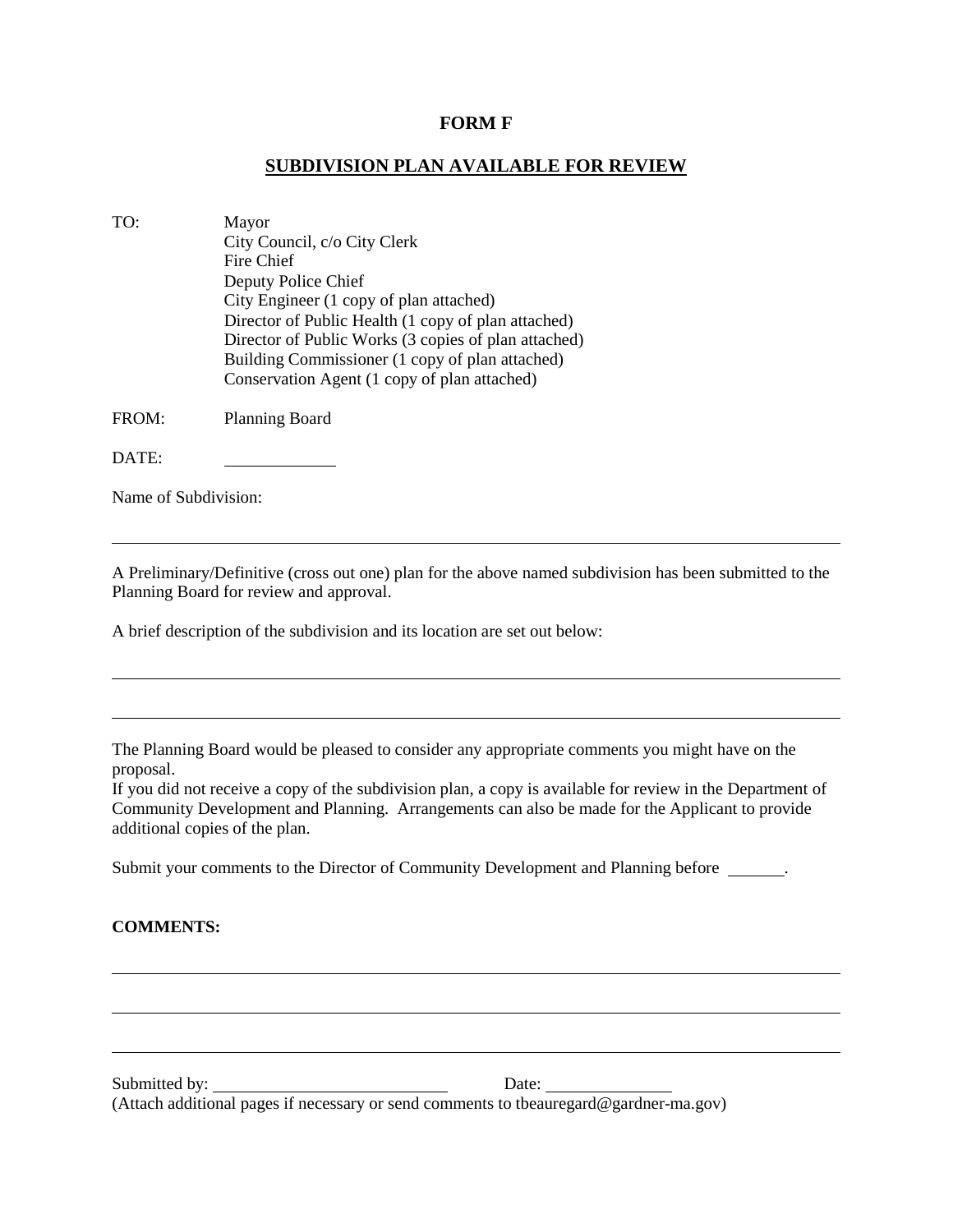### **FORM G**

## **NOTICE OF SUBDIVISION APPROVAL OR DISAPPROVAL**

| <b>City Clerk</b><br>TO: |                                                                         |                 |  |
|--------------------------|-------------------------------------------------------------------------|-----------------|--|
|                          |                                                                         |                 |  |
| (Circle action taken)    | <b>DISAPPROVED</b>                                                      | <b>APPROVED</b> |  |
|                          | <b>APPROVED WITH CONDITIONS</b> (listed on plan)                        |                 |  |
|                          | <b>MODIFIED AND APPROVED</b>                                            |                 |  |
|                          | the definitive subdivision plan named <b>the subdivision</b> plan named |                 |  |
|                          |                                                                         |                 |  |
| <b>Applicant's Name</b>  |                                                                         |                 |  |
| Applicant's Address      |                                                                         |                 |  |
| Engineer's Name          |                                                                         |                 |  |
| Engineer's Address       |                                                                         |                 |  |
| <b>Planning Board</b>    |                                                                         |                 |  |
| Chairman                 |                                                                         |                 |  |
| Member                   |                                                                         |                 |  |
| Member                   | <u> 1989 - Johann Stein, mars an t-Amerikaansk kommunister (</u>        |                 |  |
| Member                   |                                                                         |                 |  |
| Member                   |                                                                         |                 |  |
| Director                 |                                                                         |                 |  |

If notified by the City Clerk that twenty (20) days has elapsed without appeal, the Planning Board shall endorse the Mylar and notify the applicant.

cc: Applicant City Engineer<br>Director of Public Health Building Commissioner Director of Public Health<br>Conservation Agent Conservation Agent Director of Public Works<br>Fire Chief Deputy Police Chief

Deputy Police Chief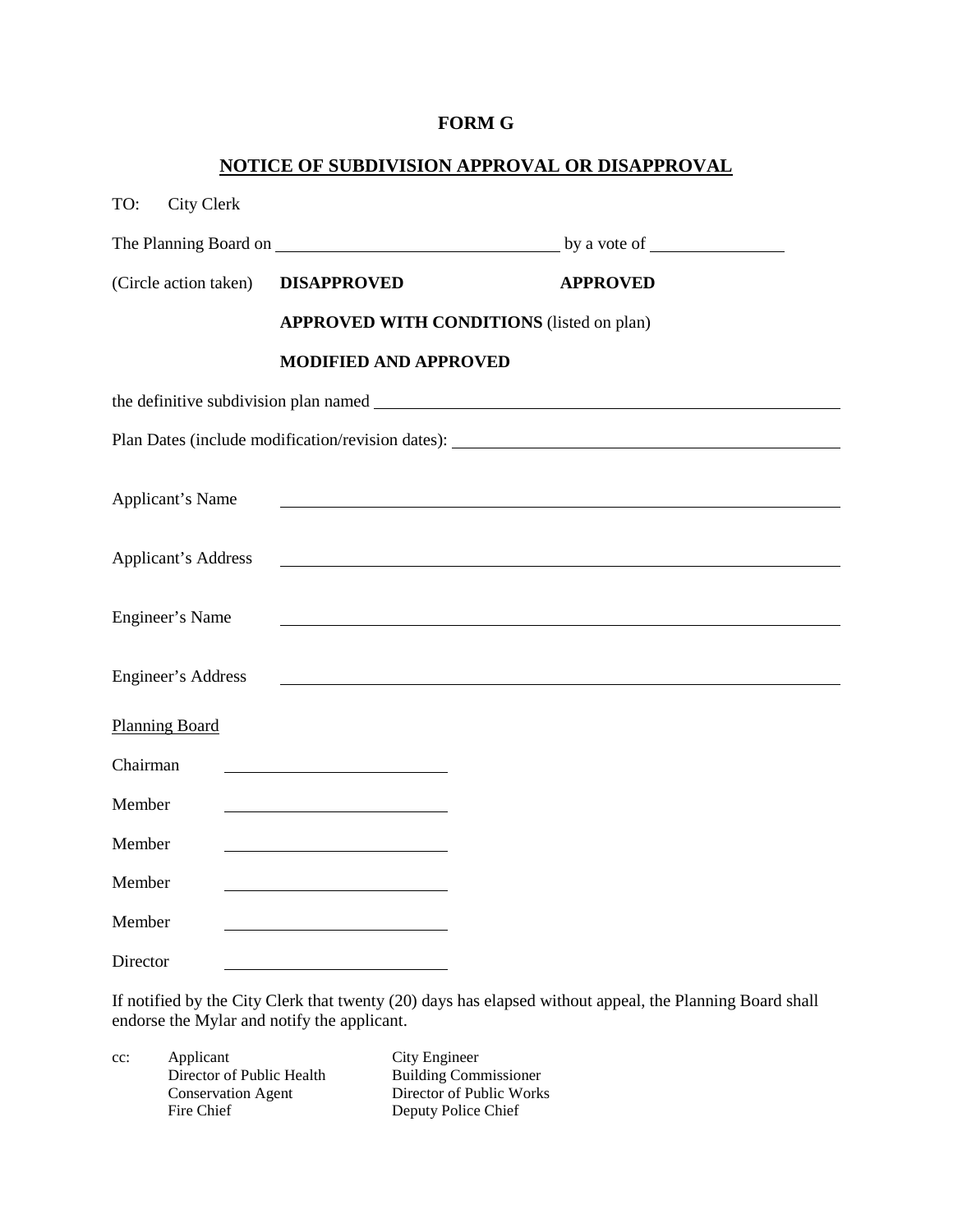## **FORM H**

# **RESTRICTIVE COVENANT**

In consideration of the Gardner Planning Board approving a plan of land located in Gardner, Worcester County, Massachusetts entitled , dated \_\_\_\_\_\_\_\_\_ and last revised \_\_\_\_\_\_\_\_\_\_\_\_\_\_\_\_\_\_\_\_\_\_, without requiring a performance bond, the undersigned covenant and agrees with the City of Gardner as follows:

- 1. The undersigned represents and covenants that the undersigned is the owner[\\*](#page-81-0) in fee simple of all the land included in the subdivision and that there are no mortgages of record or otherwise on any of said land, except for those described below and subordinated to this covenant, and that the present holders of said mortgages have assented to this covenant prior to its execution by the undersigned.
- 2. Except as otherwise expressly provided in Section 81-U of Chapter 41, M.G.L., no lot included in such plan shall be built upon or conveyed until work on the ground necessary to serve such lot has been completed, or a performance bond or other security in lieu of completion has been accepted by this Planning Board; and in accordance with the covenants, conditions, agreements, terms and provisions contained in the following:
	- a. The Subdivision Control Law and the Rules And Regulations Governing The Subdivision Of Land, Gardner, Massachusetts, adopted by the Planning Board.
	- b. The Certificate of Approval and the conditions of approval specified therein, issued by the Planning Board, dated
	- c. The Definitive Plan as approved and as qualified by the Certified of Approval.
	- d. Other document(s), namely:
- 3. The undersigned will expeditiously and diligently proceed to construct the ways shown on the aforesaid plan and in the event that the Board concludes, in its sole discretion, that the undersigned is not so constructing such ways, the undersigned shall provide additional security other than this covenant sufficient in the Board's opinion for the construction and completion of such ways and services as shown on the aforesaid plan or for a portion thereof. Such additional securities shall comply with the requirements of the City's Subdivision Rules and Regulations, provided, however, that the Board shall determine the date by which the work, for which additional security must be posted, shall be completed.
- 4. This covenant shall be binding upon the executors, administrators, devisees, heirs, successors and assigns of the undersigned and shall constitute an agreement running with the land.
- 5. It is understood and agreed that lots within the subdivision shall, respectively, be released from the foregoing conditions upon the recording of a certificate of release executed by a majority of said Planning Board and enumerating the specific lots to be so released.
- 6. Nothing herein shall be deemed to prohibit a conveyance by a single deed subject to this covenant, of either the entire parcel of land shown on the subdivision plan or of all lots not previously released by the Planning Board.

<span id="page-81-0"></span>l

<sup>\*</sup> If there is more than one owner, all must sign.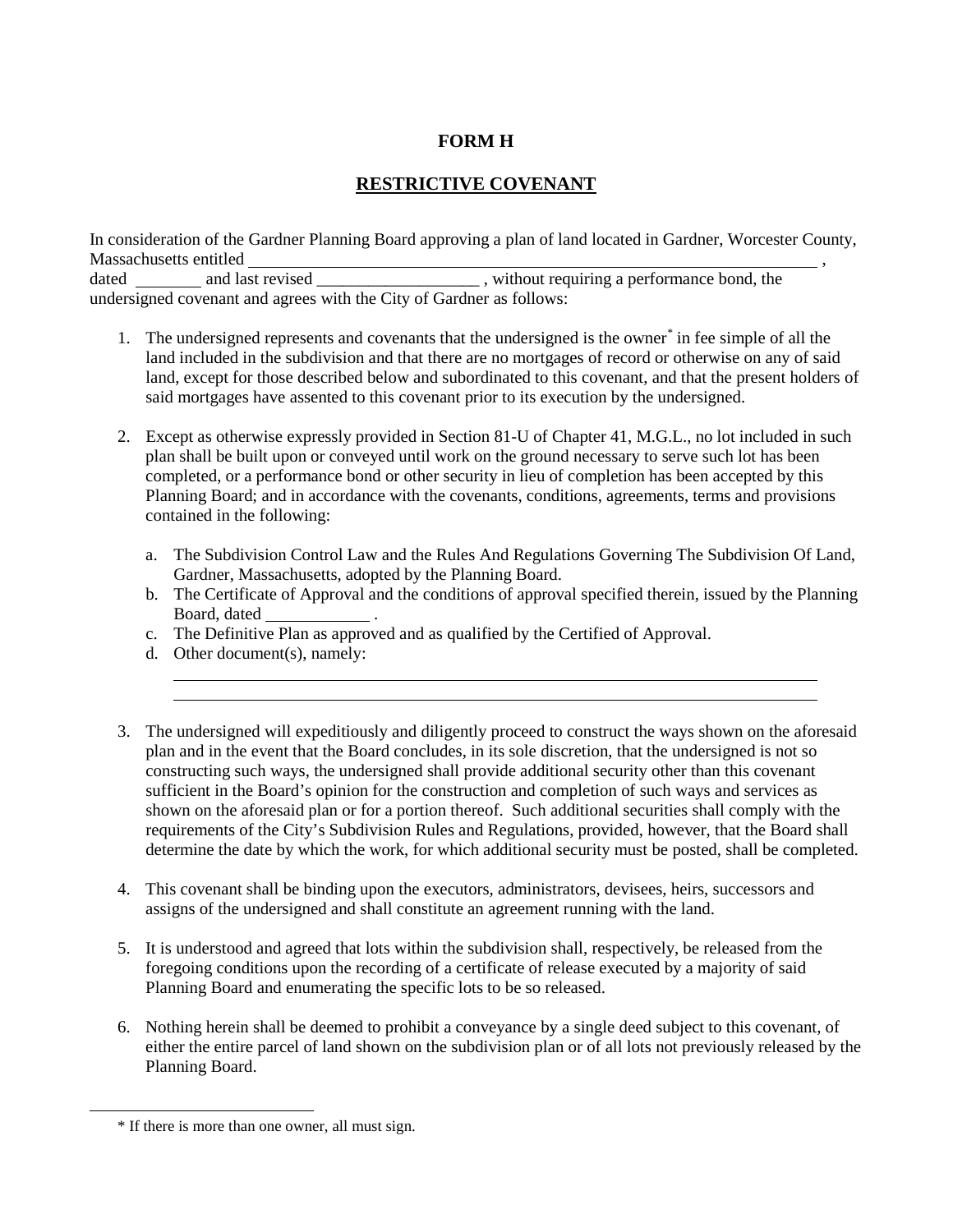- 7. A mortgagee who acquires title to the mortgaged premises by foreclosure or otherwise and any succeeding owner of the mortgaged premises or part thereof may sell or convey any lot, subject only to that portion of this covenant which provides that no lot be sold or conveyed or built upon until ways and services have been provided to serve such lot.
- 8. This covenant shall be executed before endorsement of the approval of the definitive plan by the Planning Board and shall take effect upon such endorsement.
- 9. The undersigned agrees to record this covenant with the Worcester County Registry of Deeds, forthwith. Reference to this covenant shall be entered upon the definitive subdivision plan as approved.
- 10. Upon final completion of the construction of ways and installation of municipal services as specified herein, on or before (enter date) \_\_\_\_\_\_\_\_\_\_\_\_\_, the Planning Board shall release this covenant by an appropriate instrument, duly acknowledged. Failure to complete construction and installation within the time specified herein or such later date as may be approved by the Planning Board, shall constitute reason for rescission by the Board of the approval of the Plan.

IN WITNESS WHEREOF, the undersigned, applicant as aforesaid, does hereunto set his hand and seal this  $day of$  , 20.

Owner(s)/Applicant(s)

Description of Mortgages:

(Give complete names and Registry of Deeds reference.)

Assent of Mortgagees

#### **COMMONWEALTH OF MASSACHUSETTS**

Worcester, ss \_\_\_\_\_\_\_\_\_\_\_\_\_\_\_\_\_\_\_\_\_, 20

On this \_\_\_\_\_\_\_\_\_ day of \_\_\_\_\_\_\_\_\_\_\_, 20\_\_, before me, the undersigned notary public, personally appeared \_\_\_\_\_\_\_\_\_\_\_\_\_\_\_\_\_\_ (name of document signer), proved to me through satisfactory evidence of identity, which was/were \_\_\_\_\_\_\_\_\_\_\_\_\_\_\_\_\_\_\_\_\_\_\_, to be the person whose name is signed on the preceding or attached document, and acknowledge to me that (he) (she) signed it voluntarily and for its stated purpose.

> \_\_\_\_\_\_\_\_\_\_\_\_\_\_\_\_\_\_\_\_\_\_\_\_\_\_\_\_ Notary Public My commission expires:

Approved and accepted by the Gardner Planning Board:

 $Date:$ 

Original: Registry of Deeds or Land Court Copy to: Applicant/Owner Planning Board City Clerk Registry of Deeds or Land Court Building Commissioner City Engineer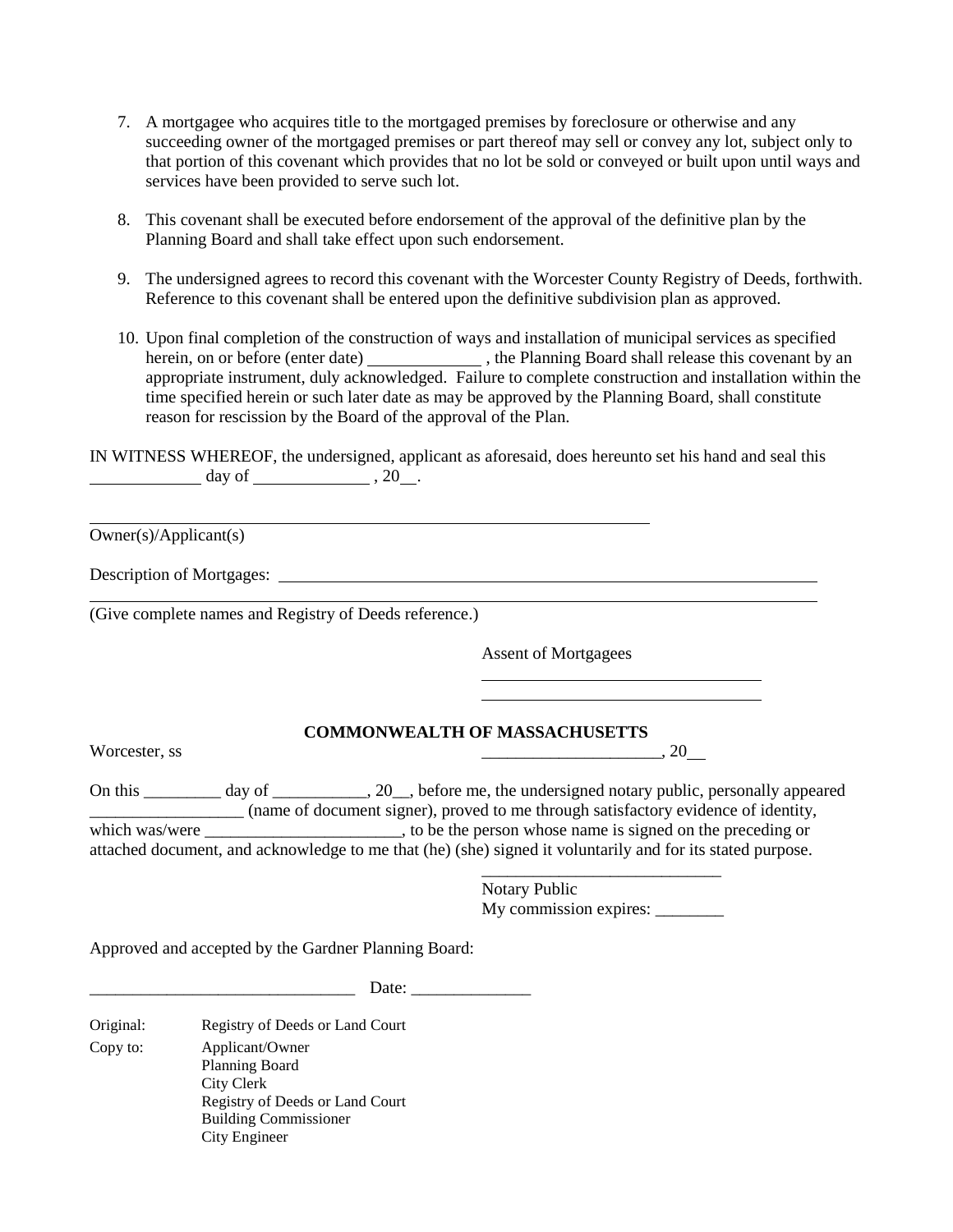### **FORM I**

### **CONTRACT (PERFORMANCE BOND)**

#### KNOW ALL PERSONS THESE PRESENTS,

| That | (insert name of Applicant)                                                                    |
|------|-----------------------------------------------------------------------------------------------|
| and  | (insert name of insurance company), duly authorized to                                        |
|      | conduct business in the Commonwealth of Massachusetts and having a usual place of business at |

| hereby bind and obligate themselves jointly and severally, their executors, administrators, devisees, heirs,                                                                                                                  |                                                                                       |  |
|-------------------------------------------------------------------------------------------------------------------------------------------------------------------------------------------------------------------------------|---------------------------------------------------------------------------------------|--|
| successors and assigns to the Planning Board, City of Gardner, Massachusetts, with this Performance Bond in                                                                                                                   |                                                                                       |  |
| the full and just sum of \$                                                                                                                                                                                                   |                                                                                       |  |
| said City of Gardner to secure the construction of streets and ways, the installation of municipal services, and                                                                                                              |                                                                                       |  |
| the construction of certain other improvements by the Applicant within two (2) years from the date hereof (the                                                                                                                |                                                                                       |  |
| "Completion Date"), and in accordance with the attached construction schedule, for lots as shown on the                                                                                                                       |                                                                                       |  |
|                                                                                                                                                                                                                               |                                                                                       |  |
| and last revised on the set of the set of the set of the set of the set of the planning Board on the set of the set of the set of the set of the set of the set of the set of the set of the set of the set of the set of the |                                                                                       |  |
|                                                                                                                                                                                                                               | and the Planning Board's Certificate of Approval, dated __________, 20_. Said plan is |  |
| recorded at the Worcester County Registry of Deeds as Plan Book ______, Page                                                                                                                                                  |                                                                                       |  |

The Performance Bond shall not expire until the Planning Board, upon request, has certified that the Applicant has performed and completed all road work, improvements and obligations according to the aforesaid documents, or the Planning Board has accepted another method of securing performance as provided in Massachusetts General Laws Chapter 41, Section 81U.

Upon the Planning Board's certification that the Applicant has completed all obligations as specified herein by the above completion date, or such later date as the Planning Board may approve upon a written request by the Applicant and the Insurance Company made at least 45 days prior to the Completion Date, the Planning Board shall release its interest in this Performance Bond.

In the event that the Applicant fails to complete all obligations as specified herein, the full amount of this Performance Bond shall be due immediately to the City of Gardner. Failure by the Applicant to complete all obligations set forth herein shall be defined as follows:

- 1. Failure to complete all improvements as specified herein by the Completion Date;
- 2. Bankruptcy of the Applicant or the foreclosure of any mortgage on all or part of the land shown on the Approved Plan before the scheduled completion date;
- 3. Notice to the Planning Board of the withdrawal or termination of this Performance Bond, or of its substitution with another method of securing performance, unless such notice is given 45 days prior to the date of withdrawal, termination or substitution; or
- 4. Any other condition or circumstance, which in the opinion of the Planning Board constitutes the Applicant's default under this Performance Bond.

Any amendments to this Performance Bond shall not take effect unless agreed upon in writing by all parties to this Agreement.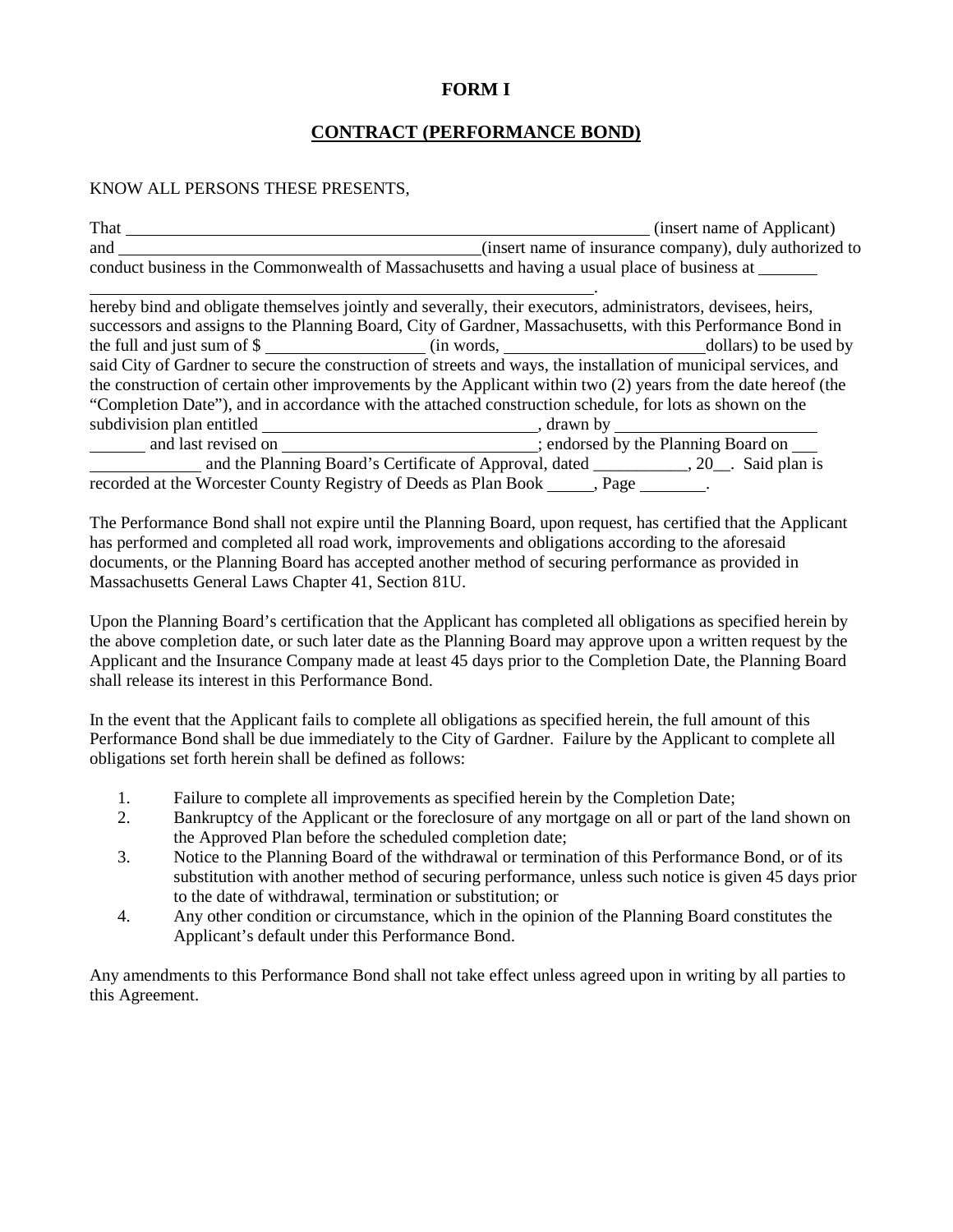IN WITNESS WHEREOF, this instrument has been executed by the duly authorized representatives of the Applicant, Insurance Company and Planning Board.

Signed, sealed and dated: \_\_\_\_\_\_\_\_\_\_\_\_\_\_, 20\_\_.

Signature for Applicant

Signature for Insurance Company

Signature for Planning Board

Attachments:

Performance Bond Power of Attorney for Person Signing on Behalf of Insurance Company License of Insurance Company to Operate in the Commonwealth of Massachusetts Construction Schedule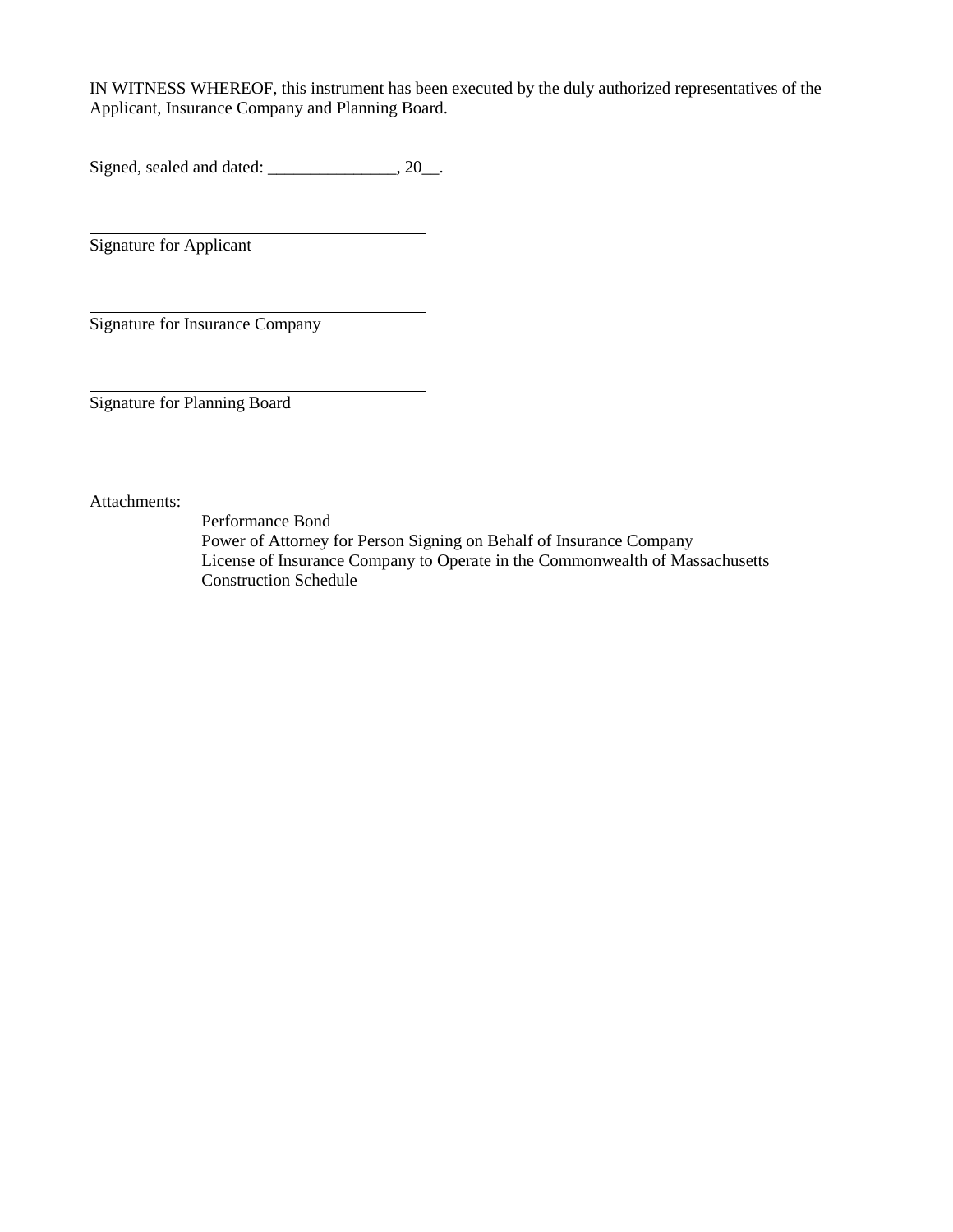## **FORM J-1**

## **REQUEST FOR RELEASE OF PERFORMANCE GUARANTEES OR CONDITIONS**

| TO:                  | Director of Public Works<br><b>City Engineer</b><br>Fire Chief                                                                                                                                                                                                                                                                                                                                                                                                                                                                                                    |
|----------------------|-------------------------------------------------------------------------------------------------------------------------------------------------------------------------------------------------------------------------------------------------------------------------------------------------------------------------------------------------------------------------------------------------------------------------------------------------------------------------------------------------------------------------------------------------------------------|
| FROM:                | <b>Planning Board</b>                                                                                                                                                                                                                                                                                                                                                                                                                                                                                                                                             |
|                      | <b>NAME OF SUBDIVISION:</b>                                                                                                                                                                                                                                                                                                                                                                                                                                                                                                                                       |
|                      |                                                                                                                                                                                                                                                                                                                                                                                                                                                                                                                                                                   |
| <b>SUBMITTED BY:</b> |                                                                                                                                                                                                                                                                                                                                                                                                                                                                                                                                                                   |
| <b>ADDRESS:</b>      |                                                                                                                                                                                                                                                                                                                                                                                                                                                                                                                                                                   |
|                      | Attached is a letter requesting release of performance guarantees or conditions of approval on the above named<br>subdivision based on completion of improvements as specified in the Planning Board's Rules and Regulations.<br>Please indicate your approval or disapproval of the requested release <i>insofar as the requirements of your</i><br>department are concerned. If release of conditions is limited to specific lots, please specify for which lot(s)<br>you are approving release.<br>DIRECTOR OF COMMUNITY DEVELOPMENT & PLANNING<br><b>DATE</b> |
| TO:                  | <b>Planning Board</b>                                                                                                                                                                                                                                                                                                                                                                                                                                                                                                                                             |
| FROM:                |                                                                                                                                                                                                                                                                                                                                                                                                                                                                                                                                                                   |
| DATE:                |                                                                                                                                                                                                                                                                                                                                                                                                                                                                                                                                                                   |
|                      | Insofar as the requirements of this department are concerned, the requested release of performance guarantees<br>and/or conditions for the above-named subdivision is (Circle one):                                                                                                                                                                                                                                                                                                                                                                               |
|                      | <b>APPROVED</b>                                                                                                                                                                                                                                                                                                                                                                                                                                                                                                                                                   |
|                      | <b>DISAPPROVED</b>                                                                                                                                                                                                                                                                                                                                                                                                                                                                                                                                                |
|                      |                                                                                                                                                                                                                                                                                                                                                                                                                                                                                                                                                                   |
|                      |                                                                                                                                                                                                                                                                                                                                                                                                                                                                                                                                                                   |
|                      | If disconvenied places state measur(s) here an ottook your comments.                                                                                                                                                                                                                                                                                                                                                                                                                                                                                              |

If disapproved, please state reason(s) here or attach your comments: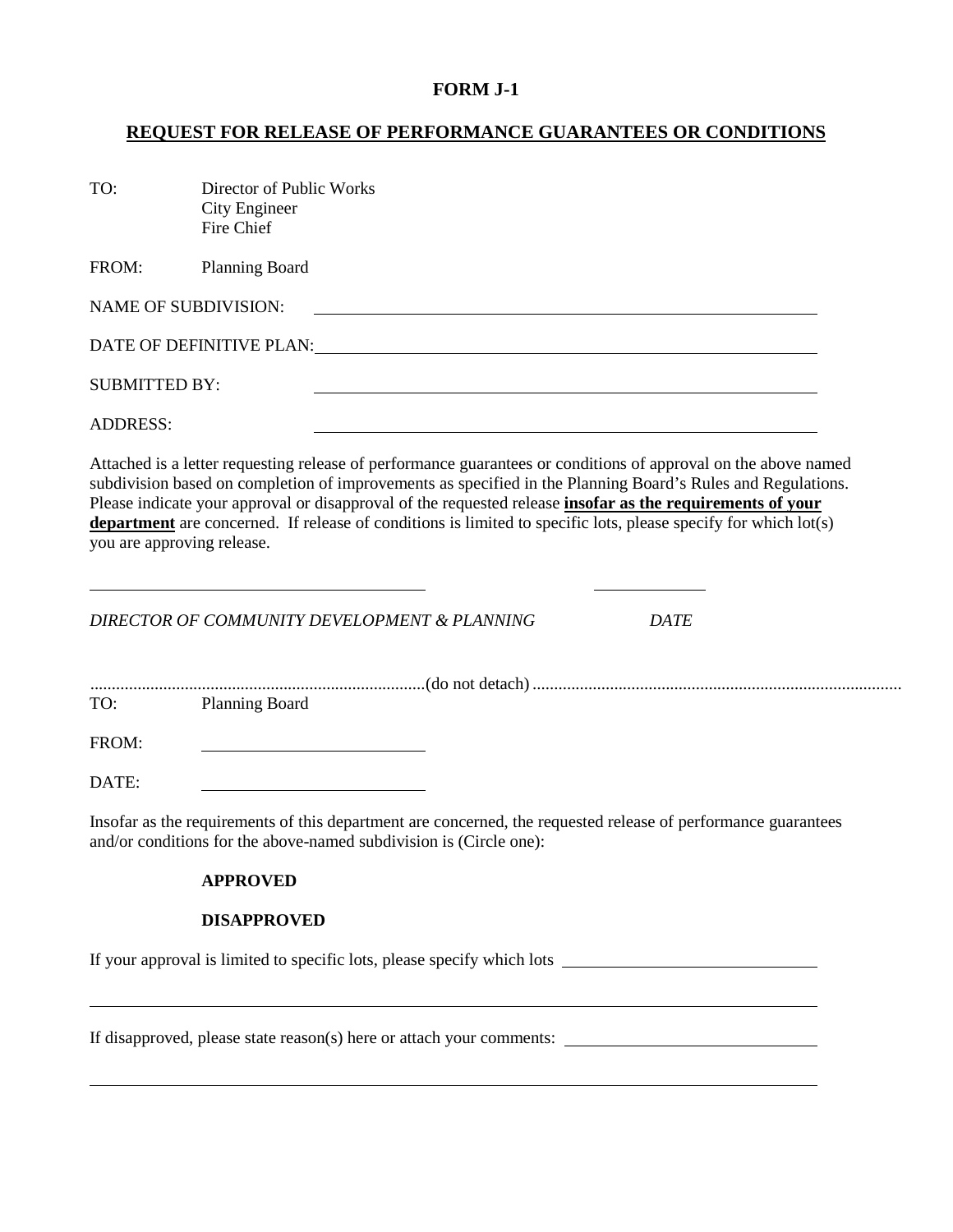### **FORM J-2**

#### **CERTIFICATE OF RELEASE OF RESTRICTIVE COVENANT**

|                | plan, hereinafter described, subject to the provisions of a Restrictive Covenant executed by _________________                                                                                                                |
|----------------|-------------------------------------------------------------------------------------------------------------------------------------------------------------------------------------------------------------------------------|
|                | , dated _____________, and recorded in Worcester County Registry of Deeds in Book _____, Page (or registered in Worcester Land Registry as Document No. ________ and noted on Certificate of Title                            |
|                |                                                                                                                                                                                                                               |
|                |                                                                                                                                                                                                                               |
|                |                                                                                                                                                                                                                               |
|                |                                                                                                                                                                                                                               |
|                |                                                                                                                                                                                                                               |
|                | WHEREAS said applicant has completed the construction and installation of ways, utilities and other<br>improvements to lots shown on said subdivision plan to the satisfaction of the Gardner Planning Board or has provide a |
|                | performance guarantee acceptable to the Gardner Planning Board to secure completion of the construction and installation                                                                                                      |
|                | of ways, utilities and other improvements;                                                                                                                                                                                    |
|                |                                                                                                                                                                                                                               |
|                | NOW, THEREFORE, the Gardner Planning Board, acting on behalf of the City of Gardner, hereby releases the                                                                                                                      |
|                | below designated lots shown on said subdivision plan from the provisions of the aforesaid Restrictive Covenant.                                                                                                               |
|                |                                                                                                                                                                                                                               |
|                | Lots designated and released hereunder:<br><u> Lots designated and released hereunder:</u>                                                                                                                                    |
|                |                                                                                                                                                                                                                               |
|                |                                                                                                                                                                                                                               |
|                |                                                                                                                                                                                                                               |
|                |                                                                                                                                                                                                                               |
|                | Nothing herein contained shall in any manner affect the application of the provisions of said Restrictive Covenant to all                                                                                                     |
|                | other lots in said subdivision not listed above and shown on said subdivision plan and said provisions are hereby expressly                                                                                                   |
|                | reserved and maintained in full force and effect as to all said other lots.                                                                                                                                                   |
|                |                                                                                                                                                                                                                               |
|                |                                                                                                                                                                                                                               |
|                | IN WITNESS WHEREOF, this instrument has been executed in the name and on behalf of the City of Gardner by its                                                                                                                 |
|                |                                                                                                                                                                                                                               |
|                |                                                                                                                                                                                                                               |
|                |                                                                                                                                                                                                                               |
|                |                                                                                                                                                                                                                               |
|                | Being a majority of the Planning Board                                                                                                                                                                                        |
|                |                                                                                                                                                                                                                               |
|                |                                                                                                                                                                                                                               |
|                | <b>COMMONWEALTH OF MASSACHUSETTS</b>                                                                                                                                                                                          |
|                | , 20                                                                                                                                                                                                                          |
|                |                                                                                                                                                                                                                               |
|                | On this __________ day of ___________, 20__, before me, the undersigned notary public, personally appeared                                                                                                                    |
|                | (name of document signer), proved to me through satisfactory evidence of identity, which was/were                                                                                                                             |
|                | _, to be the person whose name is signed on the preceding or attached document, and                                                                                                                                           |
|                | acknowledge to me that (he) (she) signed it voluntarily and for its stated purpose.                                                                                                                                           |
|                |                                                                                                                                                                                                                               |
| Worcester, ss. | Notary Public                                                                                                                                                                                                                 |

*ORIGINAL: APPLICANT FOR RECORDING IN REGISTRY OF DEEDS*

**Copy: City Engineer Building Commissioner Public Works Director Director, DCDP**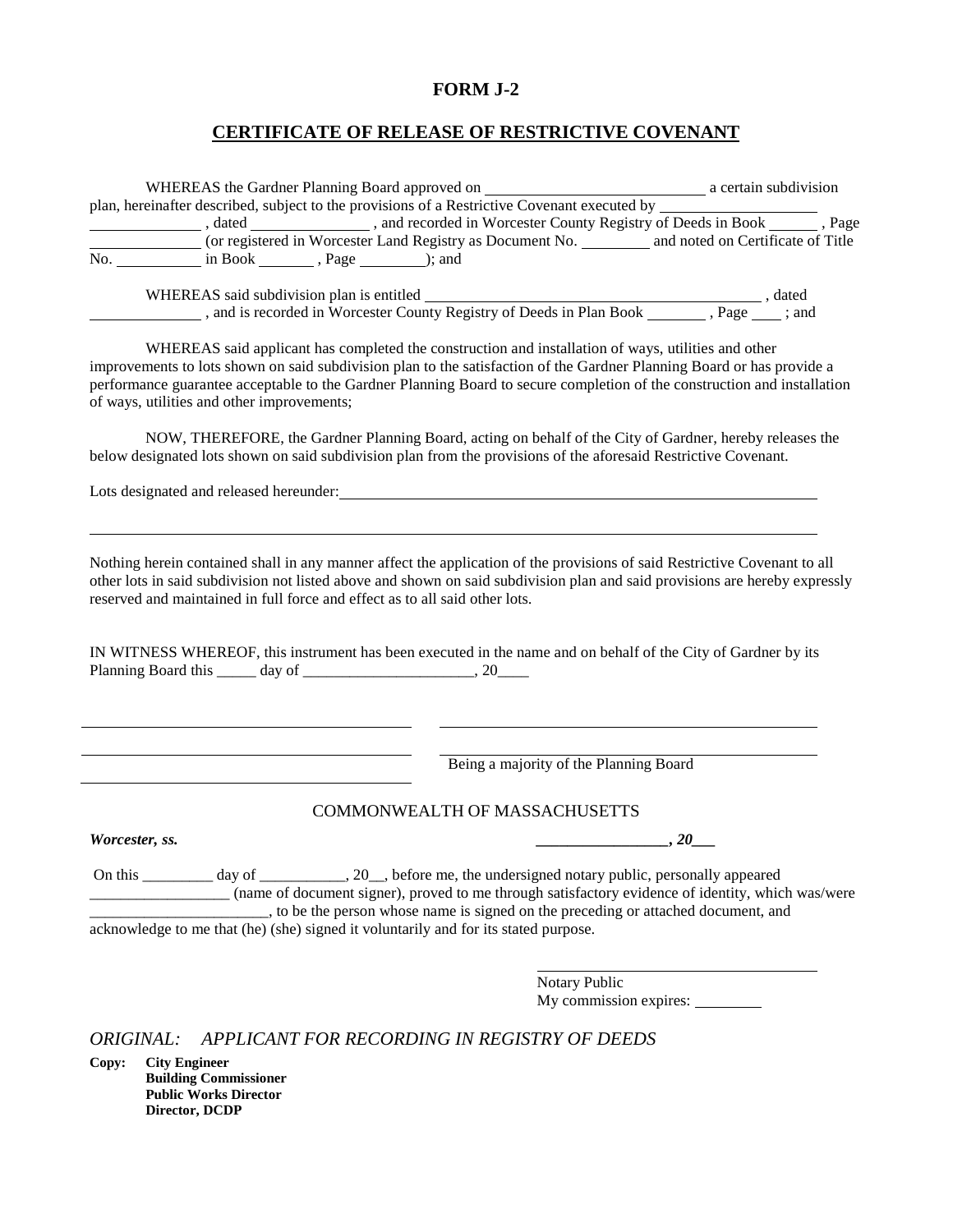### **FORM K**

# **CERTIFIED LIST OF ABUTTERS**

| <b>INSTRUCTIONS:</b><br>Submit one copy of this form, completed and signed by the Applicant and Assessor, with Preliminary and Definitive<br>Plan applications. Please type or print the map, block and lot number; and the name and mailing address of those<br>listed below. Include owners of land separated from the property by only a street. |                               |  |                        |     |
|-----------------------------------------------------------------------------------------------------------------------------------------------------------------------------------------------------------------------------------------------------------------------------------------------------------------------------------------------------|-------------------------------|--|------------------------|-----|
| TO:<br>Gardner Planning Board<br>Gardner, MA 01440                                                                                                                                                                                                                                                                                                  | 115 Pleasant Street, Room 201 |  |                        |     |
| Name of Subdivision:                                                                                                                                                                                                                                                                                                                                |                               |  |                        | and |
| Location of Property:                                                                                                                                                                                                                                                                                                                               |                               |  |                        |     |
|                                                                                                                                                                                                                                                                                                                                                     | Assessor's Map, Block & Lot # |  |                        |     |
|                                                                                                                                                                                                                                                                                                                                                     |                               |  | Date: $\_\_$           |     |
| Map, Block & Lot $\#$                                                                                                                                                                                                                                                                                                                               | <b>Name of Abutter</b>        |  | <b>Mailing Address</b> |     |
|                                                                                                                                                                                                                                                                                                                                                     |                               |  |                        |     |
|                                                                                                                                                                                                                                                                                                                                                     |                               |  |                        |     |
|                                                                                                                                                                                                                                                                                                                                                     |                               |  |                        |     |
|                                                                                                                                                                                                                                                                                                                                                     |                               |  |                        |     |
|                                                                                                                                                                                                                                                                                                                                                     |                               |  |                        |     |
|                                                                                                                                                                                                                                                                                                                                                     |                               |  |                        |     |
|                                                                                                                                                                                                                                                                                                                                                     |                               |  |                        |     |
|                                                                                                                                                                                                                                                                                                                                                     |                               |  |                        |     |
|                                                                                                                                                                                                                                                                                                                                                     |                               |  |                        |     |
|                                                                                                                                                                                                                                                                                                                                                     |                               |  |                        |     |
|                                                                                                                                                                                                                                                                                                                                                     |                               |  |                        |     |
|                                                                                                                                                                                                                                                                                                                                                     |                               |  |                        |     |
|                                                                                                                                                                                                                                                                                                                                                     |                               |  |                        |     |

This is to certify that at the time of the last assessment for taxation made by the City of Gardner, the above names and addresses are the parties assessed as adjoining owners to the property or proposed subdivision described in Form B or C.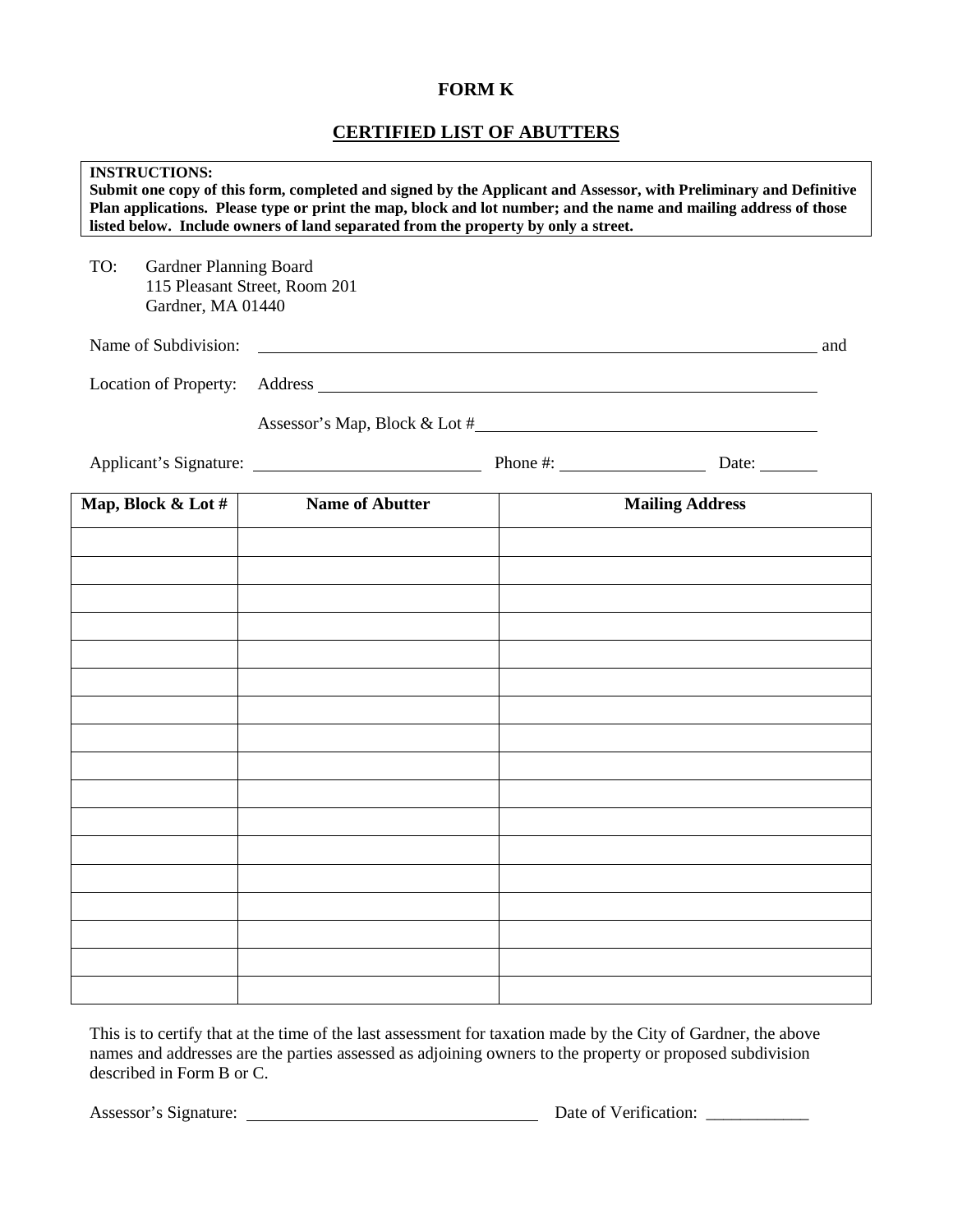# **FORM L**

# **SURVEYOR'S CERTIFICATE**

|        |                                                       | I hereby certify that the accompanying plan entitled ____________________________                                                                                                                                       |      |
|--------|-------------------------------------------------------|-------------------------------------------------------------------------------------------------------------------------------------------------------------------------------------------------------------------------|------|
|        |                                                       | and dated ________________________ is correct, stating that the perimeter traverse of the subdivision before<br>adjustment was closed to an accuracy of a ratio "error of closure" not to exceed 1:12,000; that it is a |      |
|        |                                                       | subdivision of (part or all of) the lands conveyed from                                                                                                                                                                 |      |
|        |                                                       |                                                                                                                                                                                                                         |      |
|        |                                                       | and recorded in Worcester County Registry of Deeds, Book __________, Page _______; and                                                                                                                                  |      |
|        | that monuments shall be set as indicated on the Plan. |                                                                                                                                                                                                                         |      |
|        |                                                       | Technical Standards for the Practice of Land Surveying", Section 250 CMR 5.0 between                                                                                                                                    |      |
|        | $\frac{\text{and}}{\text{(date)}}$ .                  |                                                                                                                                                                                                                         |      |
| (Seal) |                                                       | Signature of Surveyor                                                                                                                                                                                                   | Date |
|        |                                                       | Address                                                                                                                                                                                                                 |      |

Registration Number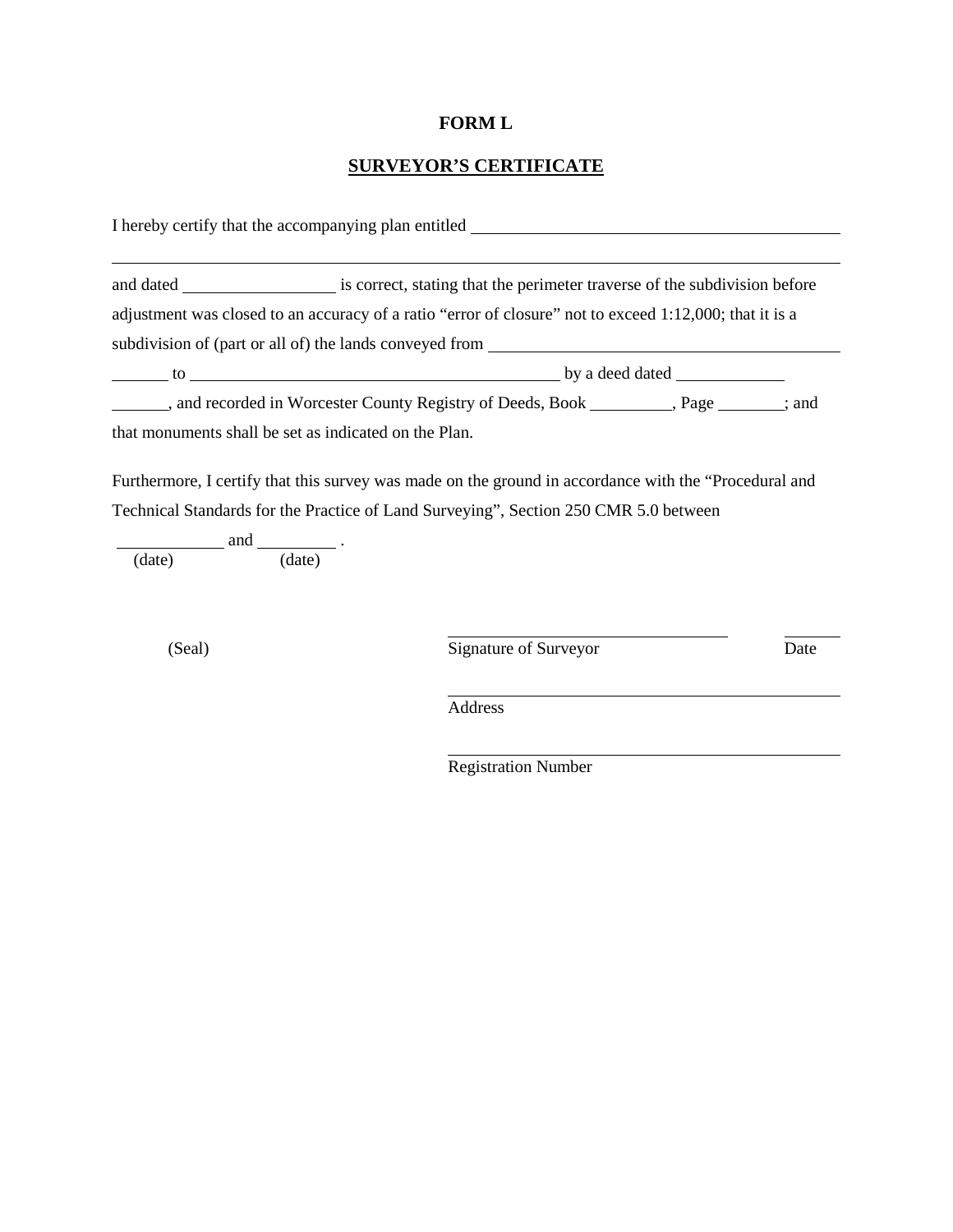#### **FORM M**

### **INTENT TO DEDICATE PUBLIC AREAS**

The undersigned owners of the land described herein do hereby adopt the Definitive Plan entitled,

*calculate and the hereby agree to* dedicate the streets, ways, parks and reserved areas as shown thereon to public use. And the undersigned hereby for themselves and their heirs, representatives, successors and assigns, release the City of Gardner of and from all claims for damages in case said reserved areas are ever taken for municipal use and agree upon request of said City of Gardner to execute and deliver any document necessary to establish said reserved areas as public lands.

There are no claims against said property upon which any suits have been brought, leases, liens, contract claims, encumbrances or trusts known to the undersigned affecting said property shown in Plan (except as follows):

This instrument is intended to be a sealed instrument. Any persons known to the undersigned as interested in said property, other than the undersigned, have indicated their assent to said Plan of Subdivision in this dedication.

IN WITNESS WHEREOF, we have hereto set out hand(s) and seal(s) (or, if a corporation) a corporation duly organized under the of has caused its corporate seal to be hereto affixed and these presents to be signed, acknowledged and delivered in its name and behalf by its hereto duly authorized this  $\frac{1}{\cos \theta}$  day of  $\frac{1}{\cos \theta}$ , 20.

OWNER:

If individual owner: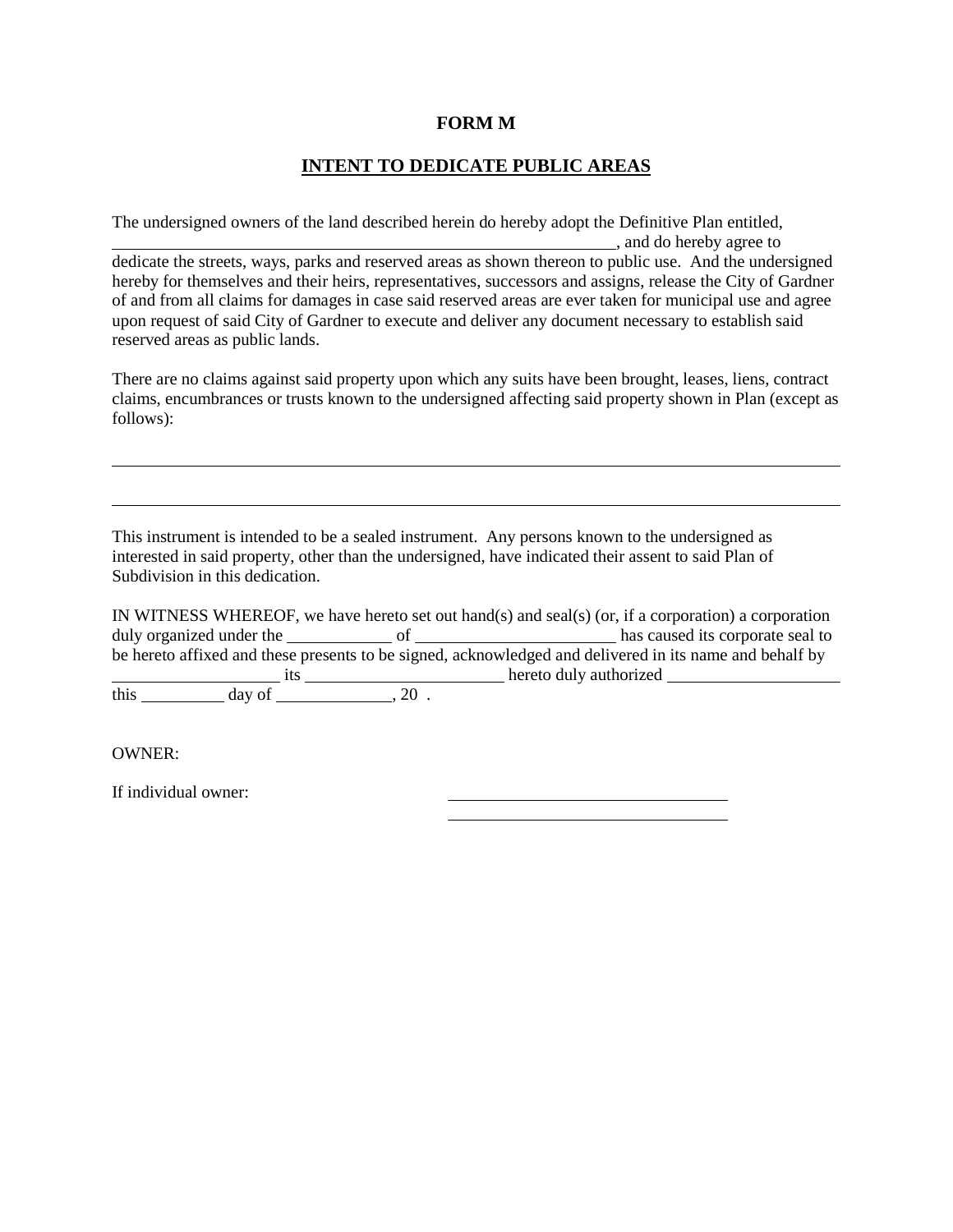### **PLANNING BOARD SPECIAL PERMITS WITH FEE SCHEDULE**

### o *MARK THE CIRCLE IF PERMIT REQUIRED*

|         | <b>SPECIAL PERMITS</b>                                                                           |                                                                                                                                                                      |  |  |  |
|---------|--------------------------------------------------------------------------------------------------|----------------------------------------------------------------------------------------------------------------------------------------------------------------------|--|--|--|
| $\circ$ | <b>Water Supply Protection Overlay District</b>                                                  | \$750                                                                                                                                                                |  |  |  |
| $\circ$ | <b>Smart Growth Planned Unit Development</b>                                                     | \$750 plus \$50/dwelling unit and<br>0.25/SF for non-residential                                                                                                     |  |  |  |
| $\circ$ | Flood Plain                                                                                      | \$750 (Sheds not necessary to Flood Plain uses)                                                                                                                      |  |  |  |
| O       | Infill Development                                                                               | \$750                                                                                                                                                                |  |  |  |
| O       | Open Space Residential Development                                                               | $$750$ plus $$50/lot$                                                                                                                                                |  |  |  |
| O       | Development Overlay District I (some cases)                                                      | $$750$ plus \$50 per dwelling unit and $.25$ per<br>square foot of gross floor area of non-<br>residential buildings                                                 |  |  |  |
| O       | Marijuana Establishments                                                                         | \$750 plus .25 per square foot of building space<br><b>For Retail</b><br>\$750 plus .15 per square foot of building space<br>For any another Marijuana Establishment |  |  |  |
| $\circ$ | Senior Residential Development                                                                   | \$750 plus \$50/dwelling unit and<br>0.25/SF for non-residential                                                                                                     |  |  |  |
| $\circ$ | Accessory Uses to Assisted Living<br><b>Residents or Continuing Care Retirement</b><br>Community | \$750 plus .25 per square foot of gross floor<br>area                                                                                                                |  |  |  |
|         | CITE DI AN DEVIEW                                                                                |                                                                                                                                                                      |  |  |  |

| <b>SITE PLAN REVIEW</b> |                                                          |                                                                    |  |
|-------------------------|----------------------------------------------------------|--------------------------------------------------------------------|--|
| $\circ$                 | Preliminary Site Plan                                    | \$500                                                              |  |
| $\cap$                  | Definitive Site Plan                                     | \$750 plus \$50/dwelling unit and<br>\$0.25/SF for non-residential |  |
| $\circ$                 | Large Scale Ground-Mounted<br>Solar Voltaic Installation | \$750 flat fee plus \$50 each acre used for the<br>solar array     |  |

Application forms and instructions for Special Permits and Site Plan Review under the Planning Board's jurisdiction are available on the City's website: [www.gardner-ma.gov](http://www.gardner-ma.gov/) under Planning Board "Forms and Applications".

**Note:** The cost of publishing required for public notices IS included in the Planning Board fee schedules.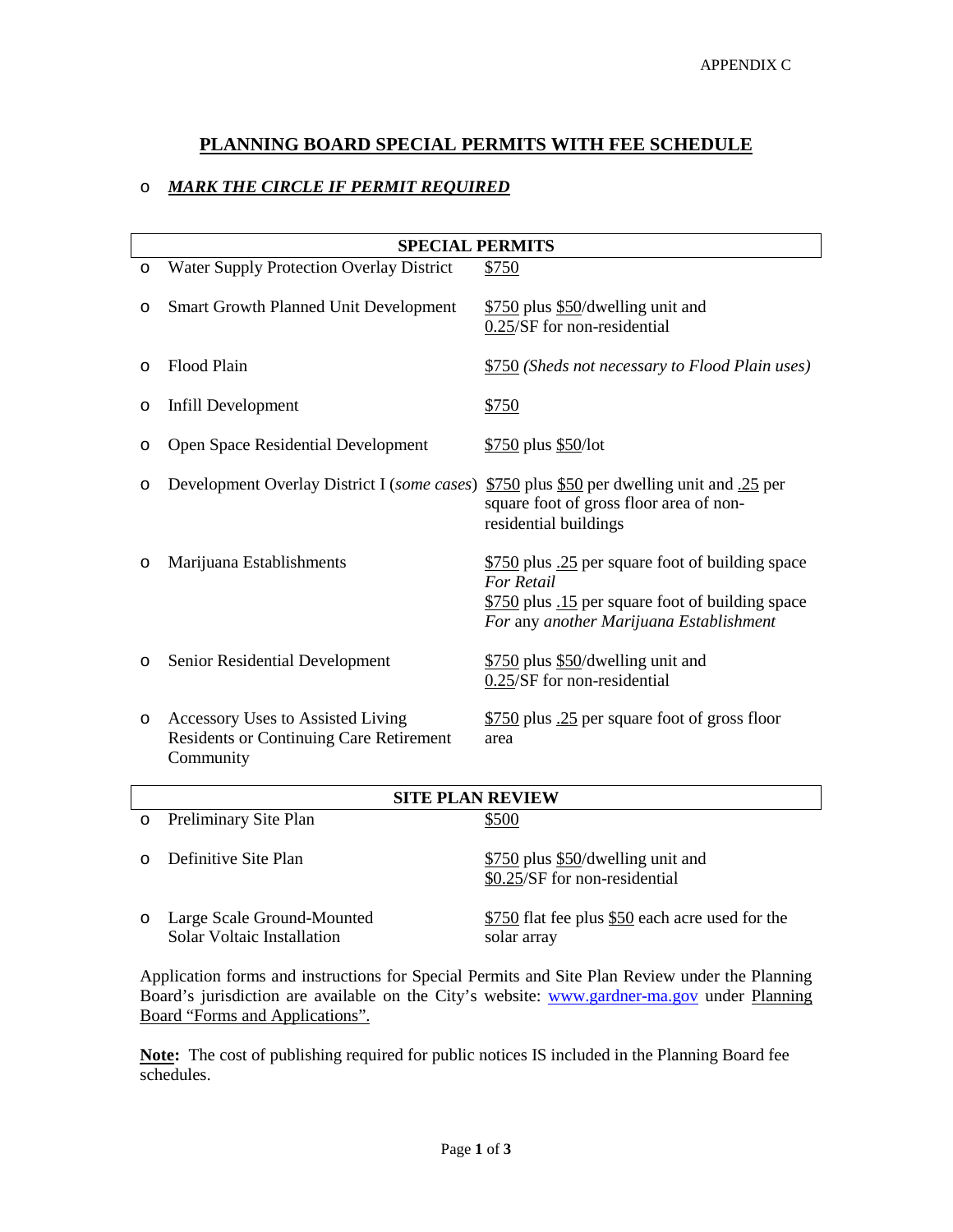| <b>Type of Plan</b>                                                | <b>Necessary</b>      | \$ Amount                                    | <b>Description</b> |
|--------------------------------------------------------------------|-----------------------|----------------------------------------------|--------------------|
|                                                                    | <b>Forms or Fee</b>   |                                              |                    |
| ANR's                                                              | Form "A"              | $$75$ (no new lot)<br>\$75 plus \$75 per lot | non refundable     |
| <b>Preliminary Plan</b><br>(for Subdivision)                       | Form "B"<br>Checklist | \$250 plus \$0.75/ft. of roadway             | non refundable     |
|                                                                    | <b>Review Fee</b>     | \$1,500 plus<br>\$0.75/ft. of roadway        | refundable         |
| Definitive Plan-<br>where Preliminary<br>Plan WAS filed            | Form "C"<br>Checklist | \$500 plus \$3.00/ft. of roadway             | non refundable     |
| (for Subdivision)                                                  | <b>Review Fee</b>     | \$2,500 plus<br>\$3.00/ft. of roadway        | refundable         |
|                                                                    | <b>Inspection Fee</b> | \$4.50/ft. of roadway                        | refundable         |
| Definitive Plan-<br>where Preliminary<br>Plan was <b>NOT</b> filed | Form "C"<br>Checklist | \$1,000 plus \$4.50/ft. of roadway           | non refundable     |
| (for Subdivision)                                                  | <b>Review Fee</b>     | \$3,500 plus<br>\$4.50/ft. of roadway        | refundable         |
|                                                                    | <b>Inspection Fee</b> | \$4.50/ft. of roadway                        | refundable         |

### **PLANNING BOARD SUBDIVISION FEE SCHEDULE**

#### **ZONING BOARD OF APPEAL PERMITS AND FEE SCHEDULE**

| $\circ$ | <b>Special Permits</b>      | \$350 |
|---------|-----------------------------|-------|
| $\circ$ | Variance, Finding or Appeal | \$350 |

All application forms and instructions are available on the City's website: [www.gardner-ma.gov.](http://www.gardner-ma.gov/) Under Zoning Board of Appeals.

#### **CONSERVATION COMMISSION PERMITS AND FEE SCHEDULE**

### **Filings, Requests, and Applications under the Wetlands Protection Ordinance:**

| O       | Request for Determination of Applicability (RDA)                                                                                                                                              | \$50 Fee  |
|---------|-----------------------------------------------------------------------------------------------------------------------------------------------------------------------------------------------|-----------|
| $\circ$ | Request for Certificate of Compliance (CoC)                                                                                                                                                   | \$50 Fee  |
| O       | Other work subject to the Wetlands Protection Ordinance:<br>Any work on single family residential lot including,<br>٠<br>Addition to existing home, deck, garage, pool, shed,<br>Or driveway. | \$60 Fee  |
|         | Driveway for single family home<br>٠                                                                                                                                                          | \$275 Fee |
|         | Construction of single family home or its equivalent<br>٠<br>(Manufactured housing, trailers on slab)                                                                                         | \$275 Fee |